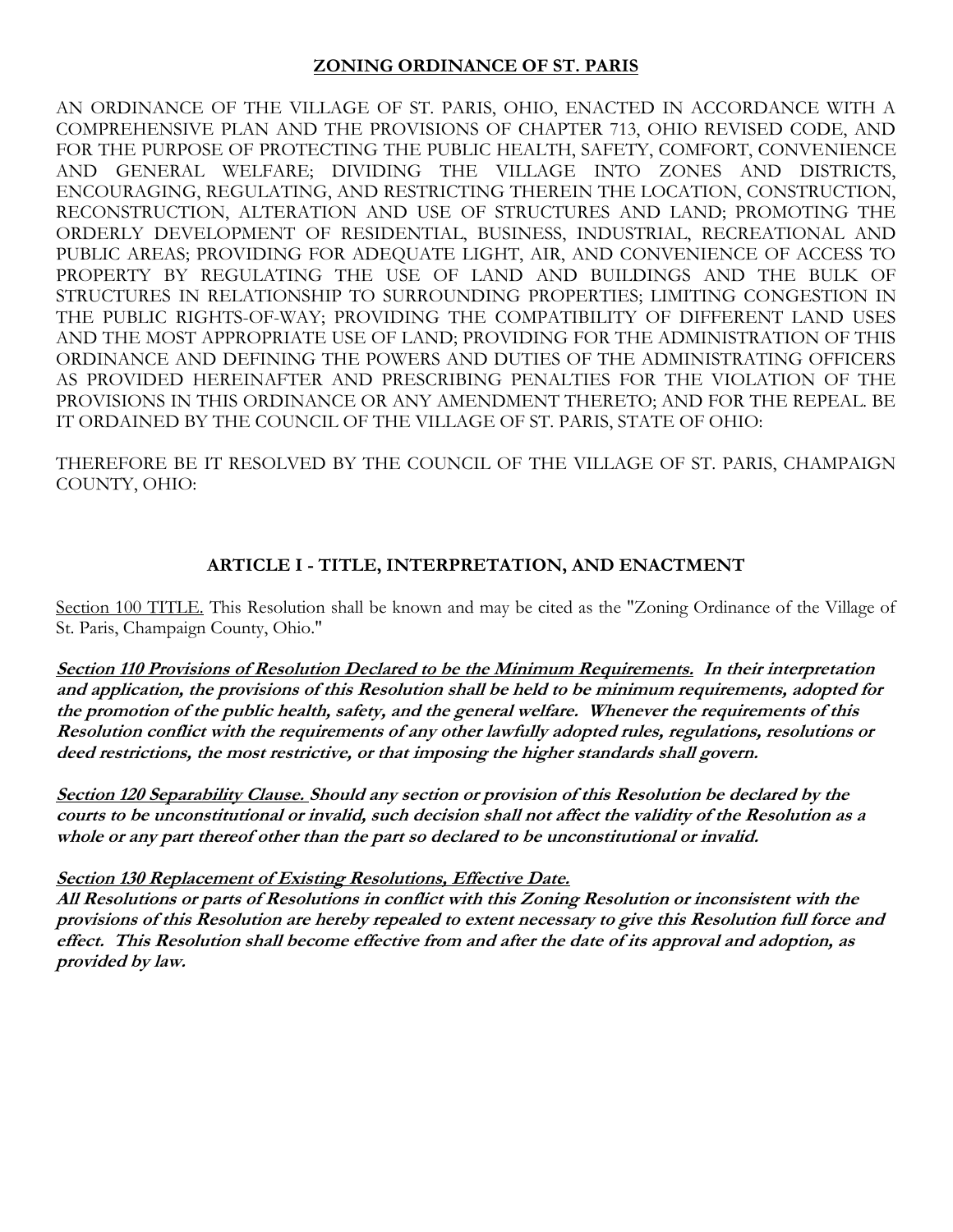### **ARTICLE II ESTABLISHMENT OF DISTRICTS**

Section 200 DISTRICT TYPES. The Village is hereby divided into eight (8) districts as follows: Low Density Residential District, Medium Density Residential District, High Density Residential District, Service Business District, Local Business District, Central Business District, Light Manufacturing District and Heavy Manufacturing District.

Section 220 LOW DENSITY RESIDENTIAL DISTRICT (R-1). The purpose of the low density residential district is to provide land for single-family housing units not to exceed four (4) families per acre. Mobile housing units and multi-family housing units are permitted only under the planned unit development approach. Commercial and industrial development is prohibited. Group or central water and sewer facilities are required.

Section 230 MEDIUM DENSITY RESIDENTIAL DISTRICT (R-2). The purpose of the medium density residential district is to provide land for single- and multi-family housing units, permanent or mobile, not to exceed six (6) families per acre. Mobile housing units may not be scattered but are required to be located in a mobile home park in accordance with ARTICLE VII. Commercial development is prohibited unless introduced under the planned unit development approach. Group or central water and sewer facilities are required.

Section 240 HIGH DENSITY RESIDENTIAL DISTRICT (R-3). The purpose of the high density residential district is to provide land for multi-family housing units not to exceed sixteen (16) families per acre. A mobile home park is a permitted use. Commercial development is prohibited unless introduced under the planned unit development approach. Central water and sewer facilities are required.

Section 250 SERVICE BUSINESS DISTRICT (B-1). The purpose of the service business district is to provide land for sales, service and repair establishments which require highway orientation or large tracts of land not normally available in central and local business districts; do not contribute to the design of a unified business center; depend on drive-in business; and require a location along or near major thoroughfares and intersections. General retail and office businesses are permitted as conditional uses. Residential development is prohibited. Other commercial and industrial development may be introduced under the planned unit development approach. Group or central water and sewer facilities are required.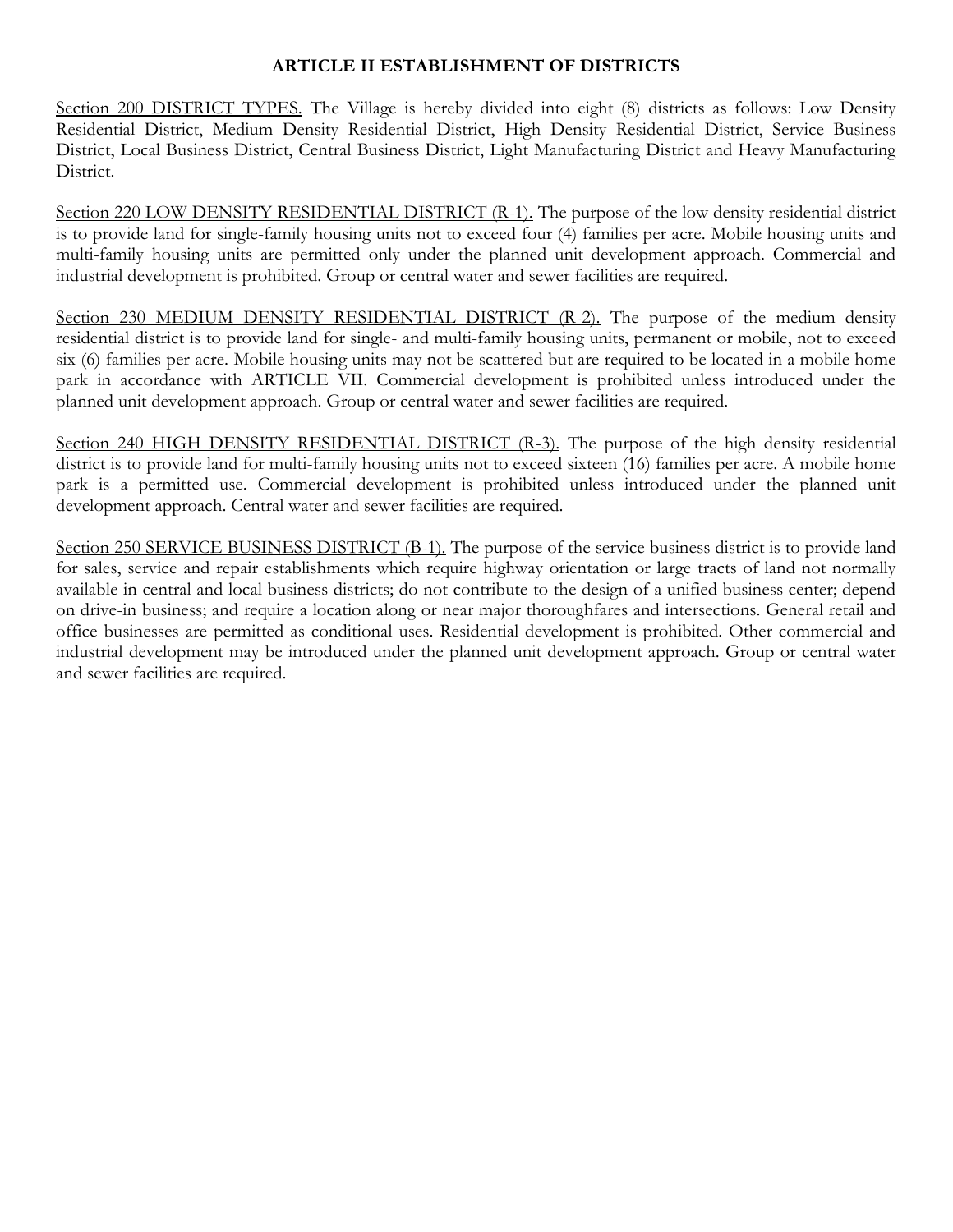Section 260 LOCAL BUSINESS DISTRICT (B-2). The purpose of the local business district is to provide land for small retail and personal service establishments offering convenience-type goods and services for the daily needs of the people in the immediate neighborhood or area. Residential and other commercial development are prohibited unless introduced under the planned unit development approach. Group or central water and sewer facilities are required.

Section 270 CENTRAL BUSINESS DISTRICT (B-3). The purpose of the central business district is to provide land for retail, service, office, institutional, commercial, recreational and cultural facilities that are fully compatible in an intensely developed or developing commercial center and for a logical expansion of the compacted core. Residential and other commercial developments are prohibited unless introduced under the planned unit development approach. Manufacturing or industrial development is prohibited. Group or central water and sewer facilities are required.

Section 280 LIGHT MANUFACTURING DISTRICT (M-1). The purpose of the light manufacturing district is to provide land for manufacturing or industrial establishments which are clean, quiet and free of hazardous or objectionable elements such as noise, odor, dust, smoke or glaze; operate within enclosed structures, and generate little industrial traffic. Heavy manufacturing or industrial development is prohibited. Commercial development is prohibited unless introduced under the planned unit development approach. Group or central water and sewer facilities are required.

Section 290 HEAVY MANUFACTURING DISTRICT (M-2). The purpose of the heavy manufacturing district is to provide land for major manufacturing, processing storage, warehousing, research and testing establishments which require large sites, extensive community services and facilities, ready access to regional transportation; have large open storage and service areas; generate heavy traffic, and create no nuisance discernible beyond the district. Extractive manufacturing use is permitted as conditional use if the operation does not create a hazard or nuisance which adversely affects the health, safety and general well being of the community and other manufacturing establishments in the district. Residential development is prohibited. Light manufacturing or industrial uses are permitted as conditional uses. Commercial and industrial development may be introduced under the planned unit development approach. Group or central water and sewer facilities are required.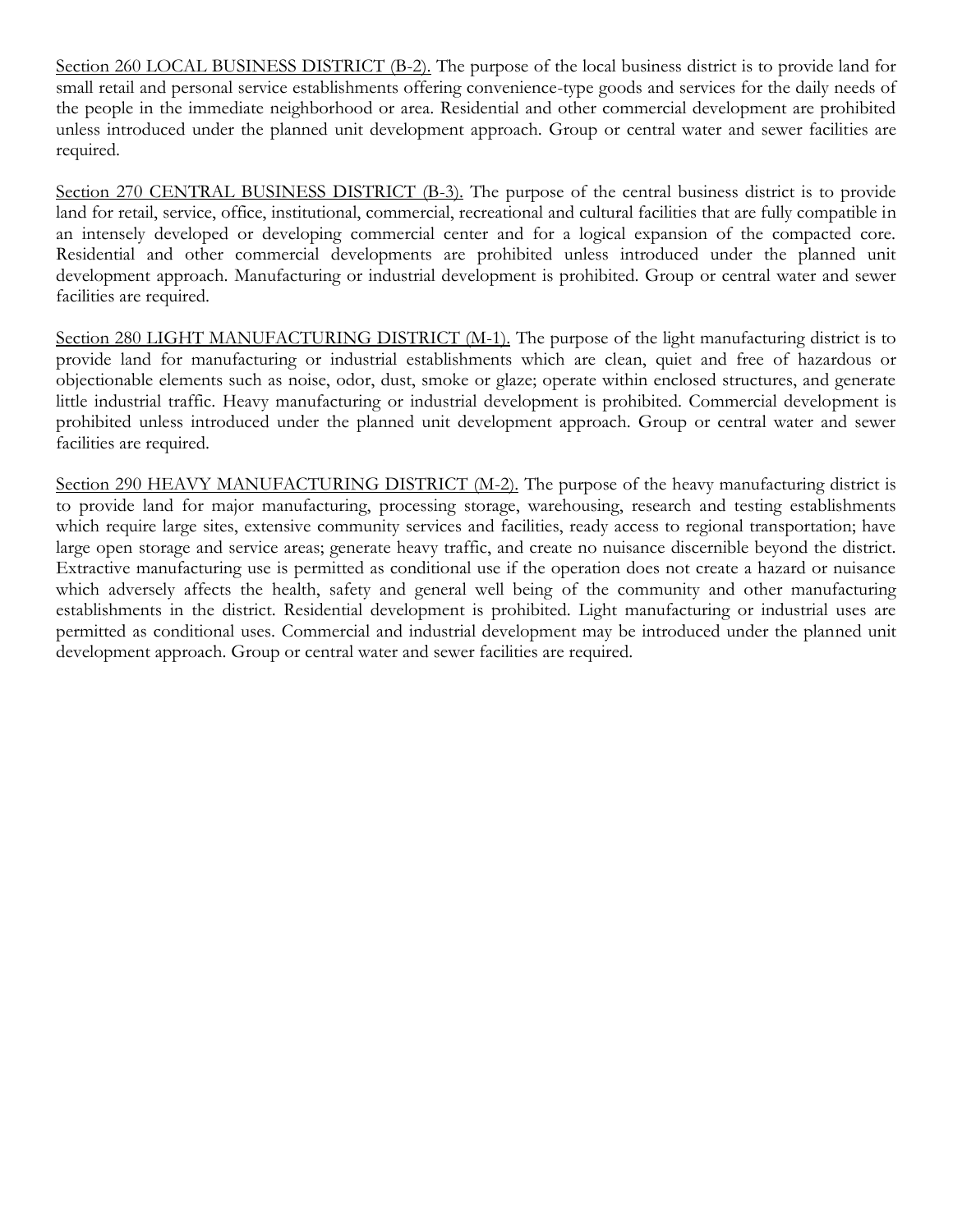### **ARTICLE III PROVISION FOR OFFICIAL ZONING MAP**

Section 300 OFFICIAL ZONING MAP. The districts established in *Section 200* of this Ordinance are shown on the Official Zoning Map which, together with all explanatory matter thereon, are hereby adopted by reference and declared to be part of this Ordinance.

Section 310 IDENTIFICATION OF THE OFFICIAL ZONING MAP. The Official Zoning Map shall be identified by the signature of the Mayor attested by the Village Clerk, and bearing the seal of this Village, under the following words: "THIS IS TO CERTIFY THAT THIS IS THE OFFICIAL ZONING MAP referred to in *Section 300* of Ordinance Number 420 of the Village of St. Paris, Ohio," together with the date of the adoption of this Ordinance.

Section 320 RECORDING CHANGES IN THE OFFICIAL ZONING MAP. If, in accordance with the provisions of this Ordinance and Chapter 713, Ohio Revised Code, changes are made in district boundaries or other matters portrayed on the Official Zoning Map, such changes shall be entered on the Official Zoning Map promptly after the amendment has been approved by the Village Council by a three-quarters (3/4) vote, with an entry on the Official Zoning Map indicating the ORDINANCE NUMBER AND THE DATE OF ADOPTION.

Section 330 REPLACEMENT OF THE OFFICIAL ZONING MAP. In the event that the Official Zoning Map becomes damaged, destroyed, lost or difficult to interpret because of the nature and number of changes and additions, the Village Council may, by resolution, adopt a new Official Zoning Map which shall supersede the prior Official Zoning Map. The new Official Zoning May may correct drafting or other errors or omissions in the prior Official Zoning Map, but no such correction shall have effect of amending the original Official Zoning Map or any subsequent amendment thereof. The new Official Zoning Map shall be identified by he signature of the Mayor attested by the Village Clerk, and bearing the seal of the Village under the following words: "THIS IS TO CERTIFY THAT THE OFFICIAL ZONING MAP supersedes and replaces the Official Zoning Map adopted March 18, 1981 as part of Ordinance Number 420 of the Village of St. Paris, Ohio.

Section 340 PRESERVING RECORDS. Unless the prior Official Zoning Map has been lost or has been totally destroyed, the prior map and/or significant parts thereof remaining shall be preserved, together with all available records pertaining to its adoption or amendment.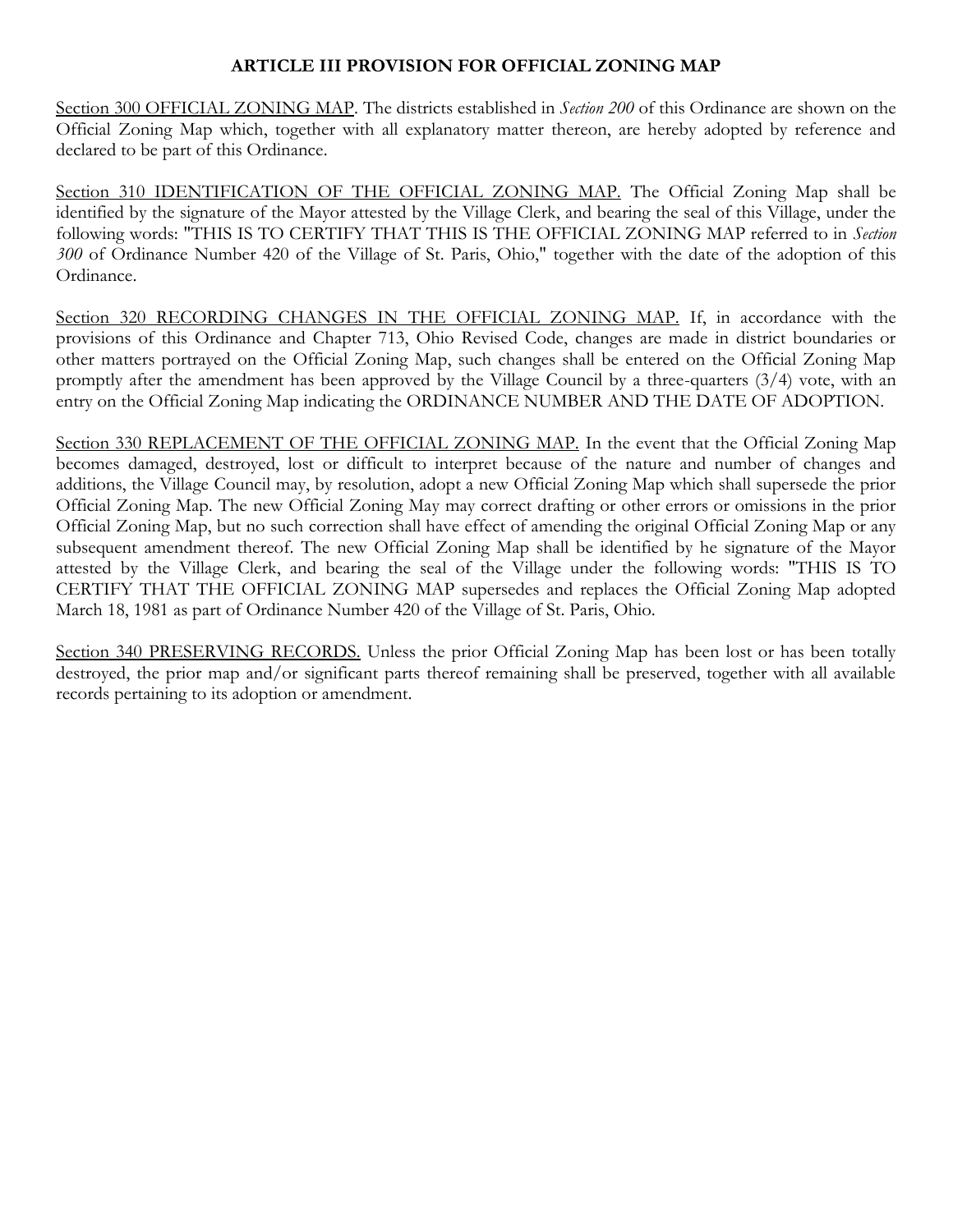Section 350 INTERPRETATION OF DISTRICT BOUNDARIES. Where uncertainty exists with respect to the boundaries of any of the zoning districts as shown on the Official Zoning Map, the following rules shall apply:

- 1. Where district boundaries are indicated as approximately following the center lines of streets or highways, street lines, or highway right-of-way lines, such center lines, street lines, or highway right-of-way lines shall be construed to be such boundaries.
- 2. Where district boundaries are so indicated that they approximately follow the lot lines, such lot lines shall be construed to be such boundaries.
- 3. Where district boundaries are so indicated that they are approximately parallel to the center lines or street lines of streets, or the center lines or right-of-way lines of highways, such district boundaries shall be construed as being parallel thereto and at such distance therefrom as indicated on the Official Zoning Map. If no distance is given, such dimensions shall be determined by the use of the scale shown on the Official Zoning Map.
- 4. Where the boundary of a district follows a railroad line, such boundary shall be deemed to be located in the middle of the main tracks of said railroad line.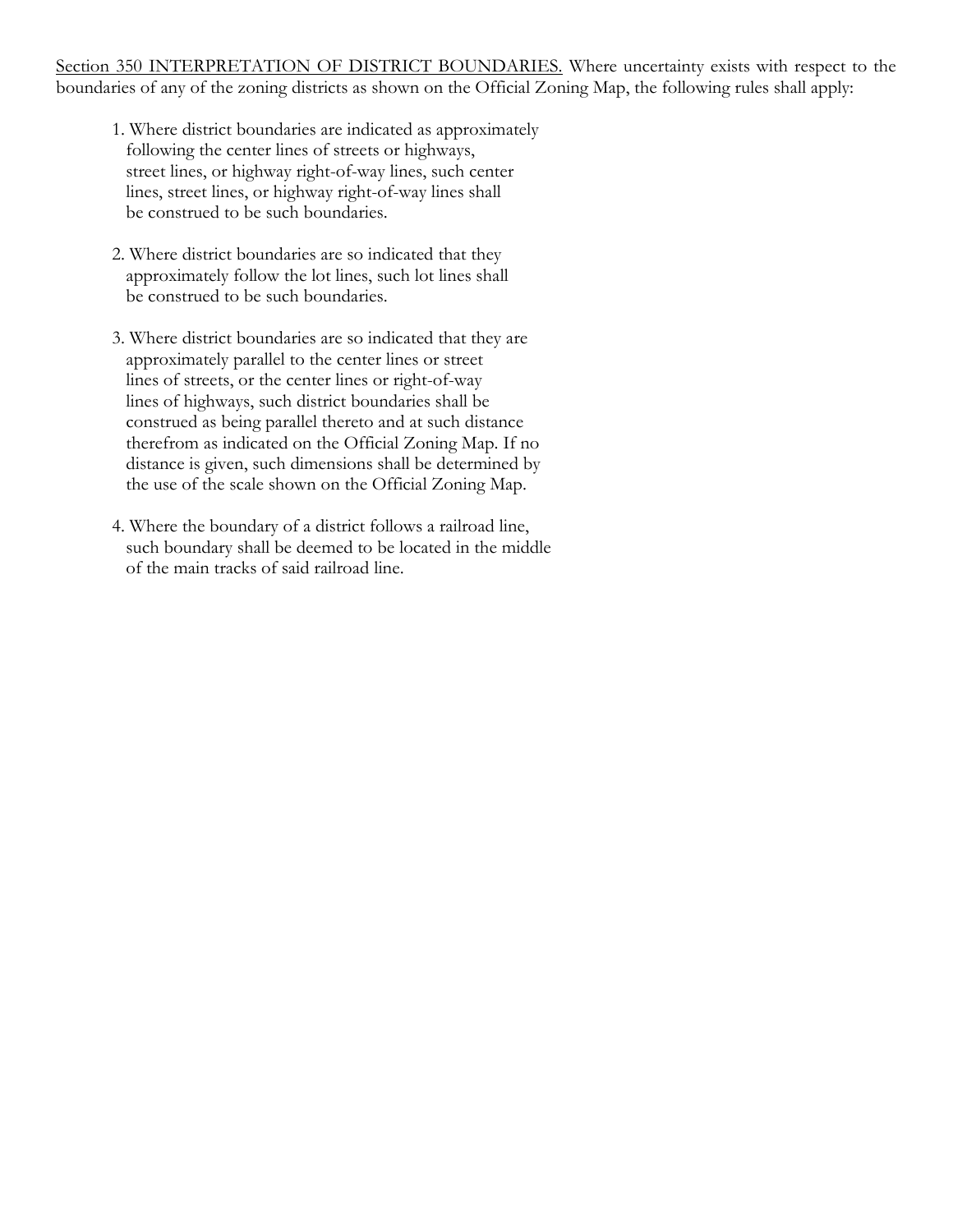## **ARTICLE IV DISTRICT REGULATIONS**

Section 400 COMPLIANCE WITH REGULATIONS. The regulations for each district set forth by this Ordinance shall be minimum regulations and shall apply uniformly to each class or kind of structure or land, except as hereinafter provided; or as otherwise granted by the Board of Zoning Appeals.

- 1. No building, structure, or land shall be used or occupied and no building or structure or part thereof shall be erected, constructed, reconstructed, moved, or structurally altered except in conformity with all of the regulations herein specified for the district in which it is located.
- 2. No buildings or other structures shall hereafter be erected or altered:
	- a. to exceed the height or bulk.
	- b. to accommodate or house a greater number of families.
	- c. to occupy a greater percentage of lot area, and
	- d. to have narrower or smaller rear yards, front yards, side yards, or other open spaces.

 than herein required, or in any other manner contrary to the provisions of this Ordinance;

- 3. No yard or lot existing at the time of passage of this Ordinance shall be reduced in dimension or area below the minimum requirements set forth herein. Yards or lots created after the effective date of this Ordinance shall meet at least the minimum requirements established by this Ordinance;
- 4. All territory which may hereafter be annexed to the Village shall be administered according to the applicable Township Zoning district Regulations until otherwise classified. Annexed territory without Township or County Zoning shall be considered to be in the R-1 low density residential district until otherwise classified.

Section 410 SCHEDULE OF DISTRICT REGULATIONS ADOPTED. District regulations shall be as set forth in the Official Schedule of District Regulations, hereby adopted by reference and declared to be a part of this Ordinance, and in **Article V** of this Ordinance, entitled "Supplementary District Regulations."

Section 420 IDENTIFICATION OF THE SCHEDULE OF DISTRICT REGULATIONS. The Official Schedule of District Regulations shall be identified by the signature of the Mayor, attested by the Village Clerk, and bearing the seal of the Village, under the following words: "THIS IS TO CERTIFY that this is the Official Schedule of district Regulations referred to in Section 410 and ARTICLE IV of Ordinance Number 420 of the Village of St. Paris, Ohio," together with the date of the adoption or amendment of this Ordinance.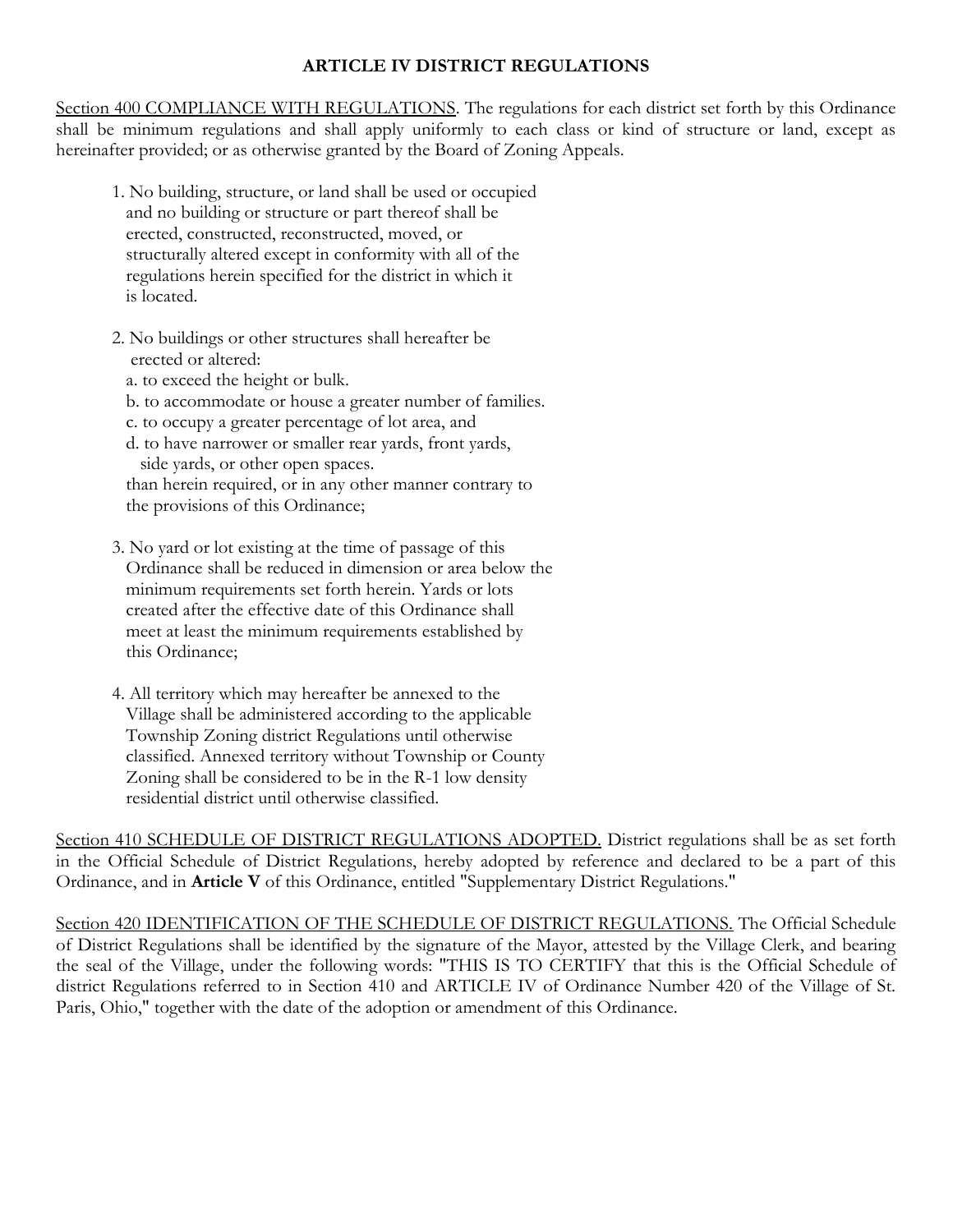### **ARTICLE V SUPPLEMENTARY DISTRICT REGULATIONS**

Section 500 PERMITTED CONDITIONAL USES. The conditional uses shall conform to all requirements of this Ordinance, including additional standards set forth in *Section 501 to 504*, inclusive, before being permitted in their respective districts. All conditional uses are hereby declared to possess characteristics of such unique and special forms that each specific use shall be considered as an individual case.

Section 501 REQUIRED PLAN. A plan for the proposed development of a site for a permitted conditional use shall be submitted with an application for a conditional use permit, and such plan shall show the location of all buildings, parking areas, traffic access and circulation drives, open spaces, landscaping and any other pertinent information that may be necessary to determine if the proposed conditional use meets the requirements of this Ordinance.

Section 502 EXPIRATION. A conditional use permit shall be deemed to authorize only one (1) particular conditional use and shall expire if the conditional use shall cease for more than six (6) months for any reason.

Section 503 EXISTING VIOLATIONS. No permit shall be issued for a conditional use for a property where there is an existing violation of this Ordinance.

Section 504 STANDARDS APPLICABLE TO ALL CONDITIONAL USES. The location and size of the use, the nature and intensity of the operations involved, the size of the site in relation to it and the location of the site with respect to the existing and future streets giving access to it, shall be such that it will be in harmony with the orderly development of the district, and the location, nature of height of buildings, walls and fences will not discourage the appropriate development and use of adjacent land and buildings or impair its value thereof. In addition, operations in connection with any conditional use shall not be more objectionable to nearby properties by reason of noise, fumes, vibration, or flashing light, that would be the operation of any permitted use.

#### ARTICLE 5 -- SECTION 505 R-3 High Density Residential District

505.01 Purpose. 505.02 Definitions 505.03 Principally permitted uses. 505.04 Permitted accessory uses. 505.05 Conditionally permitted uses. 505.06 Minimum lot area and width. 505.07 Minimum front yard setback. 505.08 Minimum side yard setback. 505.09 Minimum rear yard setback. 505.10 Maximum height regulations. 505.11 Minimum floor area. 505.12 Maximum lot occupation. 505.13 Off-street parking and loading. 505.14 Land use intensity. 505.15 Development Review 505.16 Development Review Procedure and **Submission** 505.17 Multi-Family and Condominium Association Supplementary Standards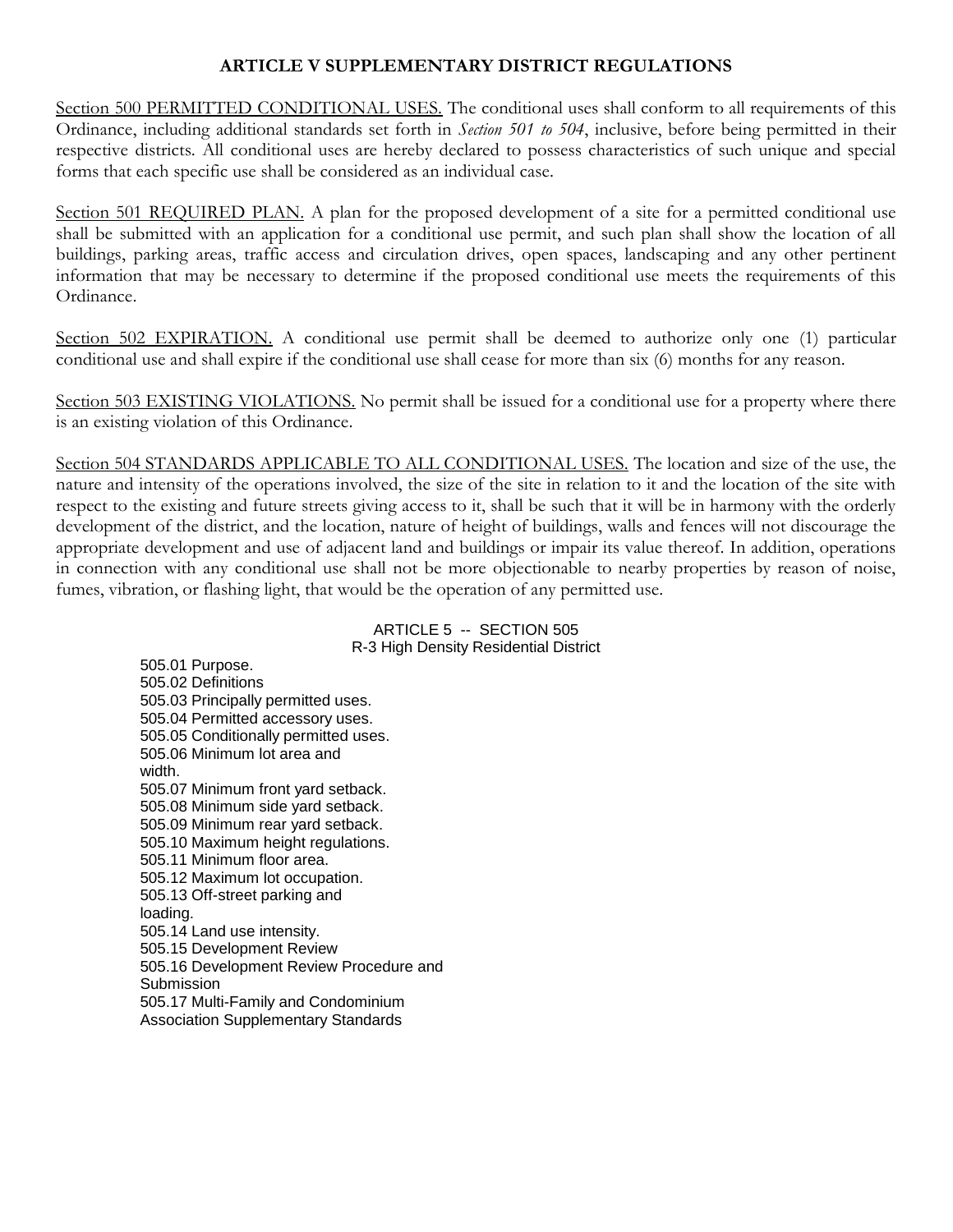#### **505.01 PURPOSE.**

The purpose of the R-3 High Density Residential District is to permit the establishment of high density multi-family dwellings.

#### **505.02 DEFINITIONS**

(a) Townhome (Townhouse). *S*ingle-family dwelling units constructed in a series or group of attached units separated by side or party walls and with property lines separating such units.

#### **505.03 PRINCIPALLY PERMITTED USES.**

Principally permitted uses are as follows:

- (a) Single family detached dwellings
- (b) Multi-family dwellings
- (c) Townhomes
- (d) Condominium/Homeowner's Associations

#### **505.04 PERMITTED ACCESSORY USES.**

Accessory permitted uses are as follows:

- (a) Garages
- (b) Sheds
- (c) Satellite Dishes: see Section 563-566 for regulations
- (d) Swimming Pools
- (e) Gazebos
- (f) Fences and Walls: see section 555 for regulations
- (g) Decks
- (h) Carports
- (i) Signs
- (j) Solar Panels
- (k) Off Street Parking of Recreational Vehicles
- (l) Uses which are similar or clearly incidental to the Principally Permitted Uses on the Lot.

**- 9a -**

#### **505.05 CONDITIONALLY PERMITTED USES.**

Conditionally permitted uses are as follows:

- (a) Mobile Home Park
- (b) Non-commercial Recreation
- (c) Home Occupations
- (d) Child Day Care Facility
- (e) Convalescent Care Facility
- (f) Family Care Home
- (g) Group Home Facility
- (h) Clubs
- (i) Public and Quasi-Public Uses
- (j) Educational Institutions
- (k) Religious Places of Worship
- (l) Hospitals
- (m) Agricultural
- (n) Residential Care Facilities.
- (o) Duplex

### **505.06 MINIMUM LOT AREA AND WIDTH.**

The minimum lot area for properties in the R-3 High Density Residential District shall not be less than 4,300 square feet with a width of not less than 60 feet.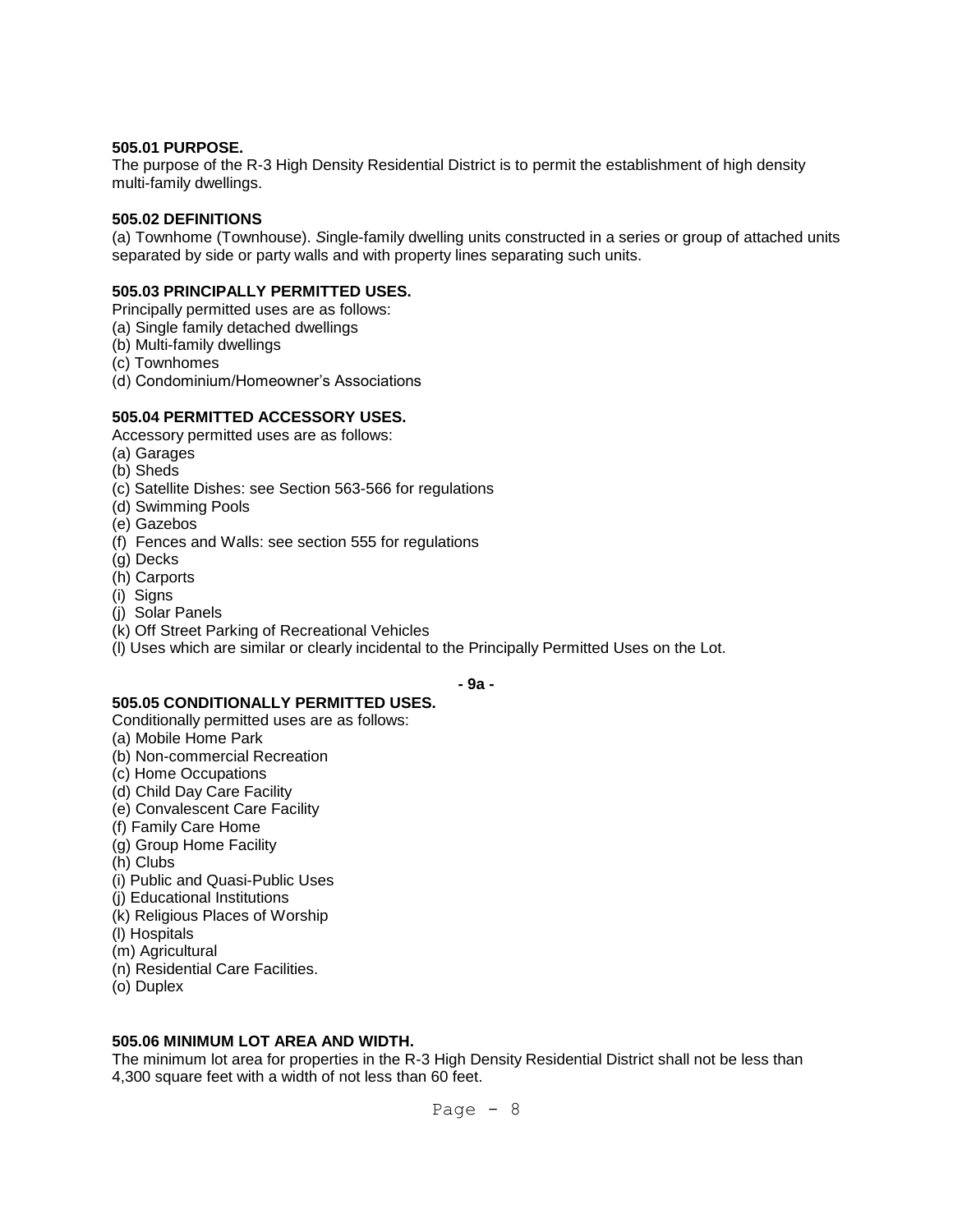### **505.07 MINIMUM FRONT YARD SETBACK.**

The minimum front yard setback for properties in the R-3 High Density Residential District shall not be less than 15 feet from the front lot line.

#### **505.08 MINIMUM SIDE YARD SETBACK.**

The minimum side yard setback for properties in the R-3 High Density Residential District shall be as follows:

(a) Principal structures shall not be closer than 10 feet from the side lot line.

(b) Accessory structures shall not be closer than 5 feet from the side lot line.

#### **505.09 MINIMUM REAR YARD SETBACK.**

The minimum rear yard setback for properties in the R-3 High Density Residential District shall not be less than 30 feet from the rear lot line.

#### **505.10 MAXIMUM HEIGHT REGULATIONS.**

The maximum height regulations for properties in the R-3 High Density Residential District shall be as follows:

(a) No principal structure shall exceed 40 feet in height.

(b) No accessory structure shall exceed 15 feet in height.

#### **- 9b -**

#### **505.11 MINIMUM FLOOR AREA.**

The minimum floor area for structures in the R-3 High Density Residential District shall not be less than 800 square feet for single family dwellings and 600 square feet for multi-family dwellings.

#### **505.12 MAXIMUM LOT OCCUPATION.**

The maximum percentage of any property in the R-3 High Density Residential District to be covered by Principal and Accessory Buildings is 25 percent.

#### **505.13 OFF-STREET PARKING AND LOADING.**

Off-street parking and loading shall be required as specified in Section 511 Off-Street Parking and Loading.

#### **505.14 LAND USE INTENSITY.**

The number of dwelling units per acre shall not exceed 8.

#### **505.15 DEVELOPMENT REVIEW**

In R3 areas, development review by the Village Planning Commission and staff shall be required to ensure compliance with the Ordinances of the Village of St. Paris. Uses requiring development review include:

- (a) Townhomes
- (b) Condominium/Homeowner's Associations
- (c) Multi-Family Dwellings
- (d) Duplexes

### **505.16 DEVELOPMENT REVIEW PROCEDURE and SUBMISSION**

Development review is a non-discretionary, administrative review conducted by Village staff. The applicant shall submit an application on forms approved by the Village that shall contain all the general information required; address the criteria in sufficient detail for review and action; and be filed with the required fee as established by the Village Council.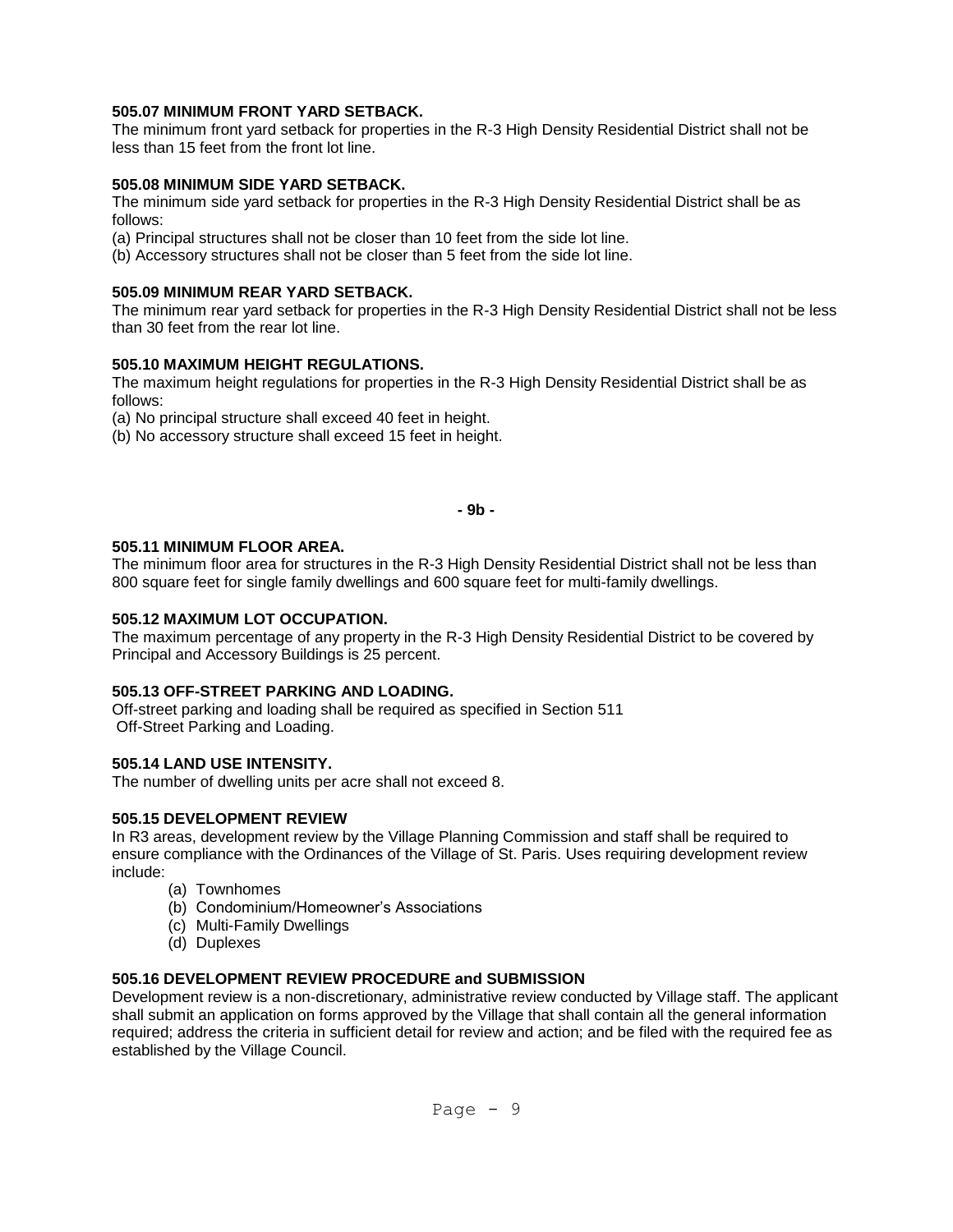An application for development review shall include a proposed site plan, including information as required by the Subdivision Regulations of the Village of St. Paris. Architectural drawings may also be required that include building elevations, illustrating building orientation/building form design features and the name, address, and phone number of the architect. Supplemental Information as outlined in Section 313 of the Subdivision Regulations of the Village of St. Paris shall also be required as part of the application.

Applicant will receive comments from Village staff prior to submission to Planning Commission for approval. In some instances, to better suit the needs and goals of the applicant, Planned Unit Development zoning may be recommended by staff.

**- 9c -**

#### **505.17 Multi-Family Housing Supplemental Standards**

In all R3 areas, these supplemental standards apply to new multi-family housing and condominium or homeowner's association developments. Multi-family is defined as 3 or more attached dwellings on an individual lot (*e.g.,* multi-plexes,

apartments, condominiums, etc.). Condominium means real estate, portions of which are designated for separate ownership and the remainder of which is designated for common ownership solely by the owners of the separate portions. Condominium association and multi-family developments shall comply with all of the following standards:

#### 1. **Common open space**.

- A. In all developments with more than 10 units, a minimum area of 20 percent of the total site area (inclusive of required setback areas), shall be designated, and permanently reserved, as usable common open space. The site area is defined as the lot or parcel on which the development is planned, after subtracting the required dedication of street rightof-way and planned, after subtracting the required dedication of street right-of-way and other land for public purposes (*e.g.,* public park). Sensitive lands and historic buildings or landmarks open to the public can be counted toward meeting the common open space requirements.
- B. The development shall designate, within the common open space, a minimum of 250 square feet of active recreation area (*e.g.,* children's play areas, play fields, swim pool, sports courts, etc.) for every 10 units or increments thereof. For example, a 50-unit development shall provide a minimum of 500 square feet for active recreation. Indoor or covered recreation space may be counted toward this requirement, but should not exceed 30 percent of the required common space area.

**2. Private open space**. Usable private outdoor space such as patios, balconies, porches, roof gardens, or small yards shall be provided in all newly constructed multi-family developments. Private open space shall comply with the following standards:

A. Dwelling units located at or below finished grade, or within 5 feet of finished grade, shall have a minimum of 96 square feet of private open space, with no dimension less than 6 feet.

#### **- 9d -**

- B. All upper floor dwelling units shall have balconies or porches measuring at least 36 square feet, with no dimension less than 4 feet. Upper-floor dwelling unit means housing units, which are more than 5 feet above finished grade.
- C. All private open space shall have direct access from the dwelling unit by way of a door.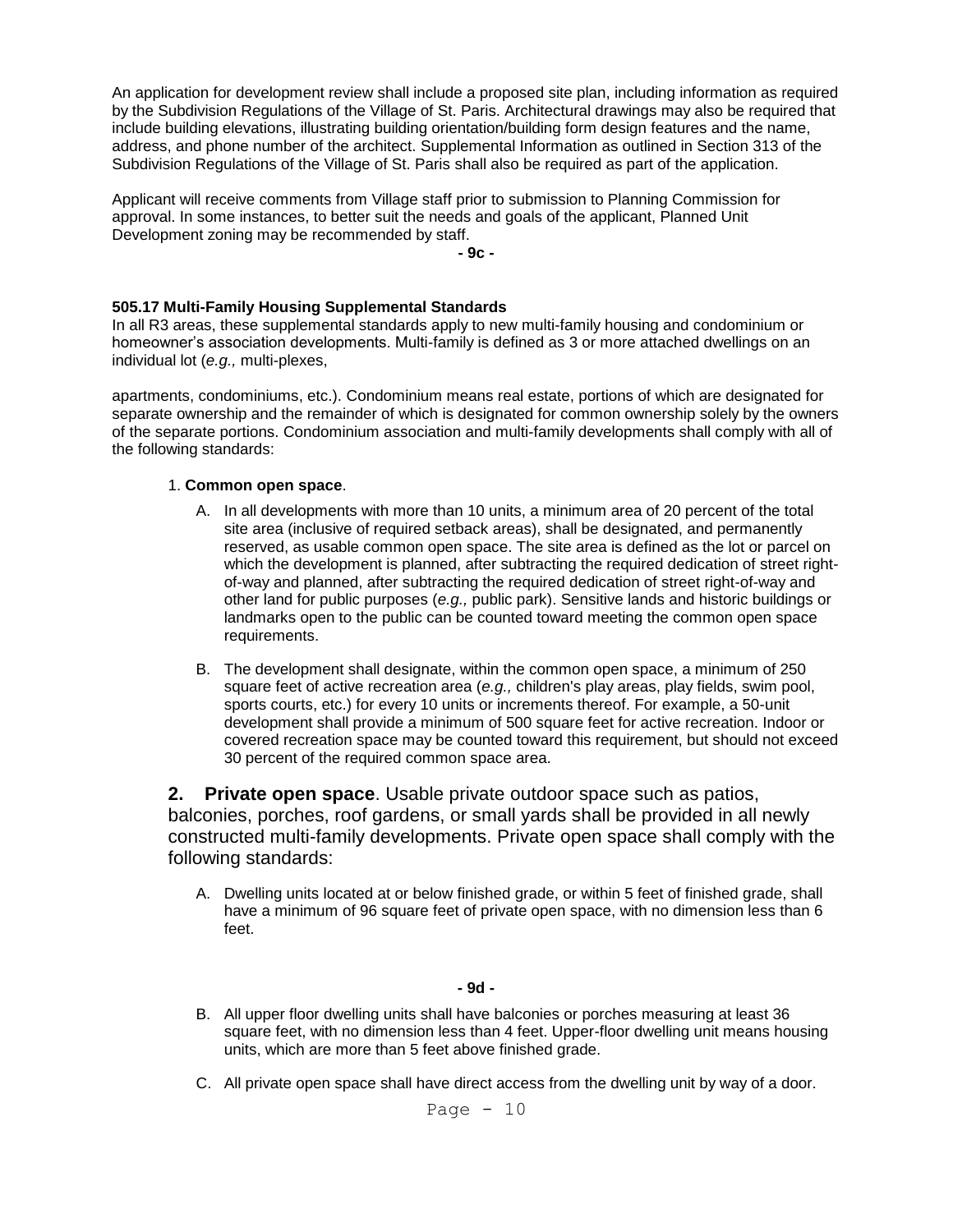- D. Any excess private open space (above what is required) may be counted toward fulfilling the common open space requirement.
- E. Building masses and screening such as low hedges, fences, walls, arbors, or trellises shall be used to help delineate private outdoor spaces. The screening element must be a minimum of 3 feet in height.

**3. Private Street, Alley, and Access Drive Construction.** All elements of a private street, private alley, and/or access drive that are to be provided shall be paved and constructed in accordance with the construction standards set forth for public streets and alleys in Article 500 of the Subdivision Regulations of the Village of St. Paris, and current construction standards as adopted by the Village.

Whenever a private street, alley, and/or access drive is included in a condominium or homeowner's association, deed restrictions shall be required that shall specifically include the following language:

"The undersigned grantee(s) hereby acknowledge(s) that (he, she, they) understand that the premises described herein is located upon a non-dedicated private street or access drive. And further, the grantee(s) understands that no government body is responsible for the care and/or maintenance of said private street or access drive."

**4. Street Lighting**. Street lighting shall be installed as specified in Section 563 of the Village of St. Paris Subdivision Regulations

**5. Stairways**. Stairways shall be incorporated inside the building where possible to minimize visual impact. External stairways, when necessary, shall be recessed into the building, sided using the same siding materials as the building itself, or otherwise incorporated into the building architecture. Stairways that are simply hung from the building's exterior are not permitted.

**6. Vehicular circulation**. Multi-family developments shall provide vehicular circulation in accordance with the following standards:

> A. To provide for traffic safety and to minimize the impacts on the public circulation system, where possible, driveways or streets shall connect to local or collector streets rather than onto arterial streets.

> > **- 9e -**

B. Multi-family developments 4 acres or larger shall be developed as a series of complete blocks bounded by a connecting network of public streets with sidewalks and street trees to break the development into numerous smaller blocks. The average block size within a multi-family development shall be a maximum of 2 acres in size. Village standards for public local residential streets in regard to pavement width, sidewalks, and street trees, shall apply to all internal trees.

**6. Parking**. Multi-family developments shall provide parking designed in accordance with the following standards:

- A. Off street vehicle parking spaces and bicycle parking shall be provided as specified in Section 510 of the Zoning Ordinance of the Village of St. Paris. On-street parking along the streets contained within the development can be applied to the off-street parking requirements.
- B. Parking lots shall be placed to the side or rear of buildings;
- C. Parking on the streets contained within the site shall not include head-in or angle parking. Parking shall be accommodated in parking lots or along the internal street system in the form of parallel parking.

Page  $-11$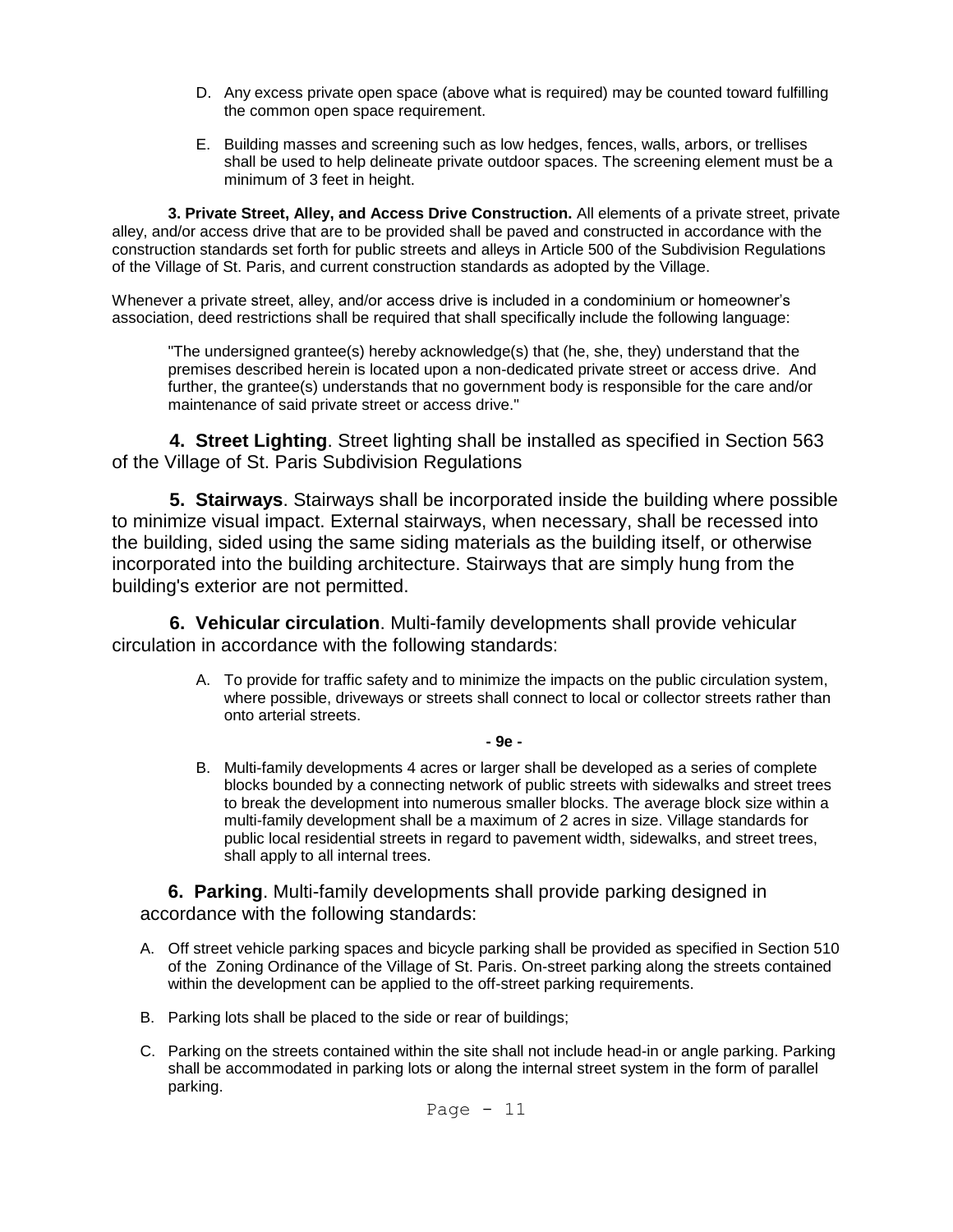- D. Parking lot landscaping shall be provided; and
- E. Parking lots shall be connected to all building entrances by means of internal pedestrian walkways that meet the standards in subsection 8 below.

**7. Trash receptacles**. Trash receptacles shall be screened on all sides with an evergreen hedge or solid fence or wall of not less than 6 feet in height. No trash receptacle shall be located in any front yard setback, or within 25 feet of property lines abutting other residential zones.

**8. Utilities**. All utilities on the development site shall be placed underground. Ground mounted equipment such as transformers, utility pads, cable television and telephone boxes, and similar utility services, shall be placed underground whenever practicable. Individual meters shall be installed at each dwelling unit. All utility development on the site shall be completed in accordance with Article 500 of the Subdivision Regulations of the Village of St. Paris.

**9. Pedestrian circulation**. To ensure safe, direct, and convenient pedestrian circulation, all multi-family developments shall contain a system of pathways designed based on the standards below:

> A. The pathway system shall extend throughout the development site, and connect to all future phases of development, adjacent public parks and commercial uses, and the public sidewalk system.

#### **- 9f -**

- B. Pathways within the development shall provide safe, reasonably direct connections between dwelling units and parking areas, recreational facilities, storage areas, and common areas;
- C. Where pathways are parallel and adjacent to a driveway or street (public or private), they shall be raised 6 inches and curbed or separated from the driveway/street by a minimum 4-foot strip with bollards, a landscape berm, or other physical barrier;
- D. Pedestrian pathways shall be separated a minimum of 6 feet from all building façades with residential living areas on the ground floor, except at building entrances;
- E. Where pathways cross a parking area, driveway, or street ("crosswalk"), they shall be clearly marked with contrasting paving materials, humps/raised crossings, or painted striping; and
- F. Pathway surface shall be concrete, asphalt, brick/masonry pavers, or other durable hard surface, at least 5 feet wide, and shall conform to federal Americans with Disabilities Act (ADA) requirements.
- G. All pathways shall be constructed in accordance with section 560 of the Subdivision Regulations of the Village of St. Paris.

**10. Landscaping**. Landscaping shall be installed within the development to provide erosion control, visual interest, buffering, privacy, open space and pathway definition, and shading based on the following standards:

> A. A minimum of 15 percent of the site shall be landscaped with a mix of vegetative ground cover, shrubbery, and trees. At the time of planting, trees shall be planted a minimum of 2 inches (dbh) in caliper and shrubbery a minimum of 24 inches in height. Bark mulch,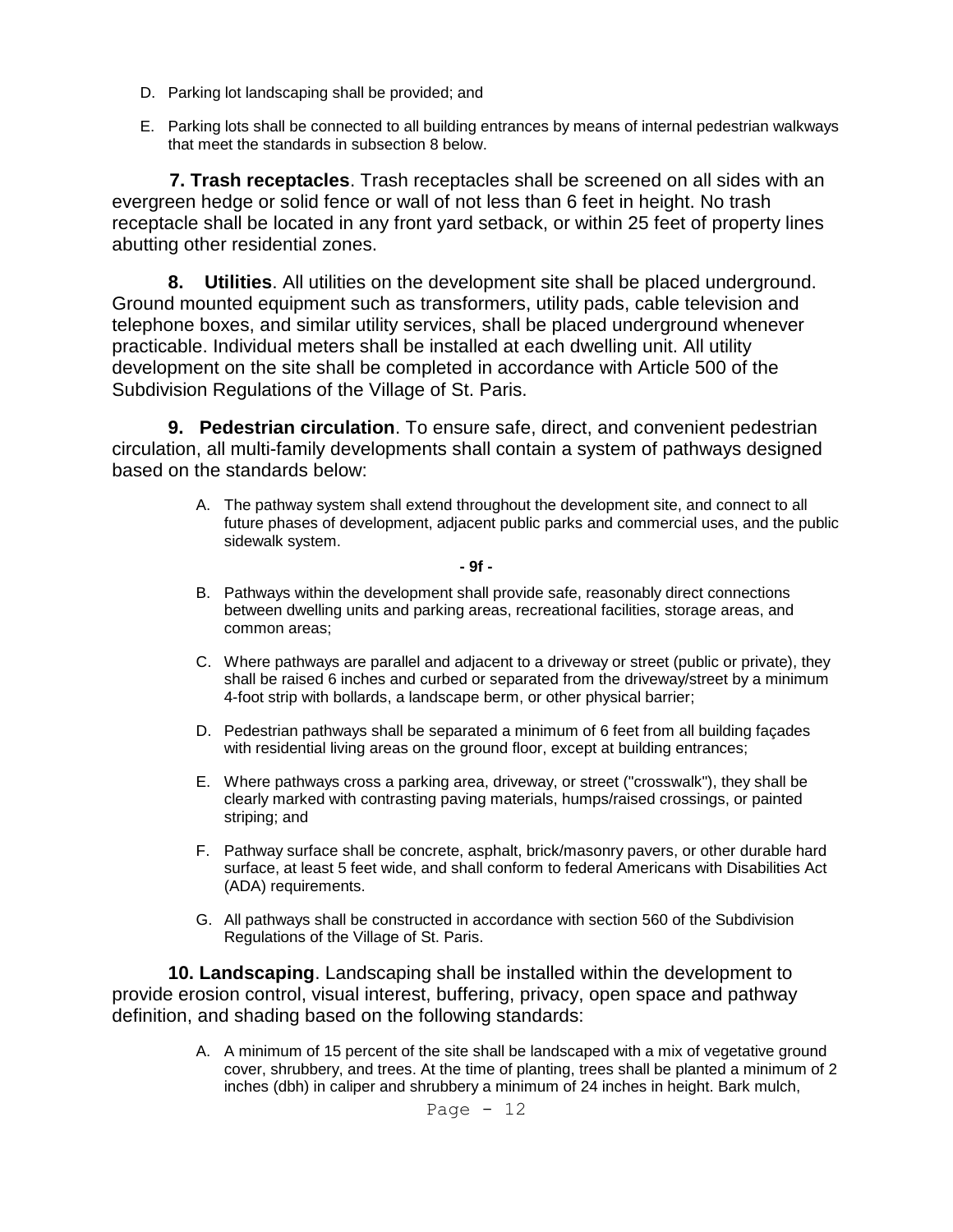rocks, and similar non-plant material may be used to compliment the cover requirement, but shall not be considered a sole substitute for the vegetative ground cover requirement; and

B. The use of native and/or drought tolerant landscaping is encouraged. All landscaping shall be irrigated with a permanent irrigation system unless a licensed Landscape Architect submits written verification that the proposed plant materials do no require irrigation. The property owner shall maintain all landscaping.

**- 9g -**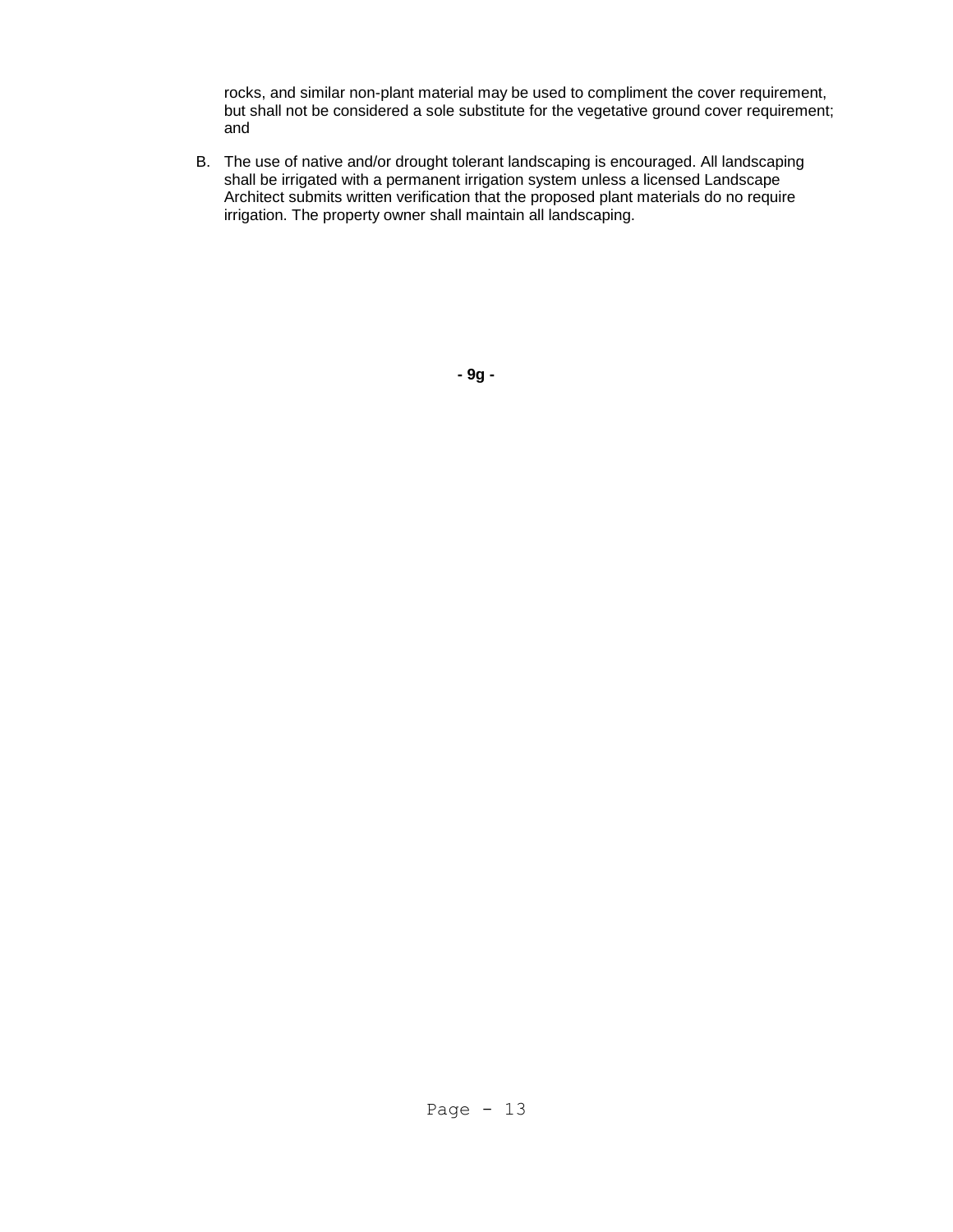Section 510 OFF-STREET PARKING REQUIREMENTS. Off-street automobile parking spaces shall be provided for every land use on any lot or any time any building or structure is erected, enlarged or increased in capacity in accordance with the following requirements:

- 1. Each off-street parking space shall have an area of not less than three-hundred (300) square feet including access drives and aisles, and shall be surfaced with a sealed surface pavement and maintained in such a manner that no dust will be produced by continuous use;
- 2. Each off-street parking space shall have an adequate vehicular access to a street or alley;
- 3. Whenever the number of off-street parking spaces required is determined from the floor area of a specified use, it shall mean the gross floor area of such use;
- 4. Fractional numbers shall be increased to the next whole number;
- 5. The parking space requirement for a use not specifically mentioned herein shall be the same as required for a use of similar nature;
- 6. Whenever a building or use constructed or established after the effective date of this ordinance is changed or enlarged in floor area, number of employees, number of housing units, seating capacity, or otherwise, to create a need for an increase of ten (10) percent or more in the number of existing parking spaces, such spaces shall be provided on the basis of the enlargement or change. Whenever a building or use existing prior to the effective date of this Ordinance is enlarged to the extent of fifty (50) percent or more in floor area or in the area used, said building or use shall then and thereafter comply with the parking requirements set forth herein.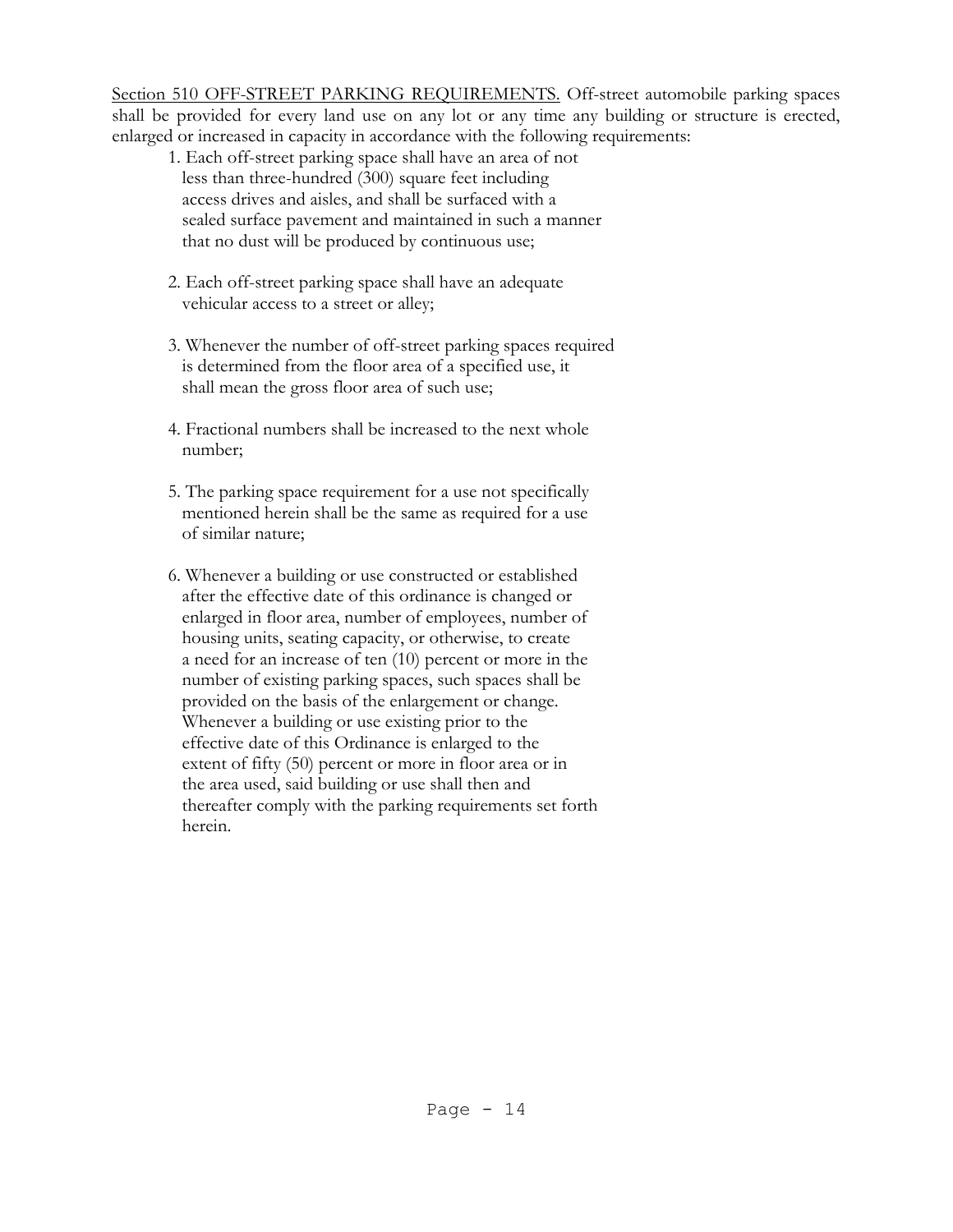Section 511 NUMBER OF PARKING SPACES REQUIRED. The number of off-street parking spaces required shall be provided and satisfactorily maintained by owner of the property as follows:

|                                              | Mandatory Parking Spaces                                                                                    |
|----------------------------------------------|-------------------------------------------------------------------------------------------------------------|
| Type of Use                                  | (one unit for each)                                                                                         |
| One-family housing unit                      | Housing unit                                                                                                |
| Multi-family housing unit                    | One-half $(1/2)$ housing unit                                                                               |
| Church                                       | Five (5) seats in main                                                                                      |
|                                              | auditorium                                                                                                  |
| Grade school                                 | Five (5) seats in auditorium                                                                                |
| Library                                      | Three-hundred (300) square feet<br>of floor area                                                            |
| Bowling alley                                | Bowling seat                                                                                                |
| Mortuary or funeral home                     | Fifty (50) square feet of floor<br>area in slumber rooms, parlors<br>or individual funeral service<br>rooms |
| Retail or business service                   | Two (2) employees: two-hundred<br>(200) square feet of floor area                                           |
| Offices, personal or                         | Two-hundred (200) square feet of                                                                            |
| professional services;<br>restaurants        | floor area                                                                                                  |
| Wholesale or warehousing                     | Three-hundred (300) square feet<br>of floor area                                                            |
| Manufacturing or industrial<br>establishment | Two (2) employees on the<br>maximum shift                                                                   |

Section 512 SCREENING AND LANDSCAPING. Off-street parking areas for more than ten (10) vehicles shall be effectively screened on each side which adjoins or faces premises situated in any residential district by a fence or wall of acceptable design. Such fence or wall shall not be less than three (3) feet or more than five (5) feet in height and shall be maintained in good condition. The space between such fence or wall and the lot line of the adjoining premises in any residential district shall be landscaped with grass, hardy shrubs, or evergreen ground cover and maintained in good condition. In lieu of such wall or fence a strip of land not less than ten (10) feet in width, and planted and maintained with an evergreen hedge or dense planting of evergreen shrubs not less than three (3) feet in height, may be substituted.

Section 513 MINIMUM DISTANCE AND SETBACKS. No part of any parking area for more than ten (10) vehicles shall be closer than twenty (20) feet to any housing unit, school, hospital, or other institution for human care located on an adjoining lot, unless separated by an acceptable designed screen. If on the same lot with a one-family residence, the parking areas shall not be located within the front yard required for such building. In no case shall any part of a parking area be closer than four (4) feet to any established street or alley right-of-way.

Section 514 JOINT USE. Two (2) or more non-residential uses may jointly provide and use parking spaces when their hours of operation do not normally overlap, provided that a written agreement approved by the Planning Commission shall be filed with the application for a zoning permit.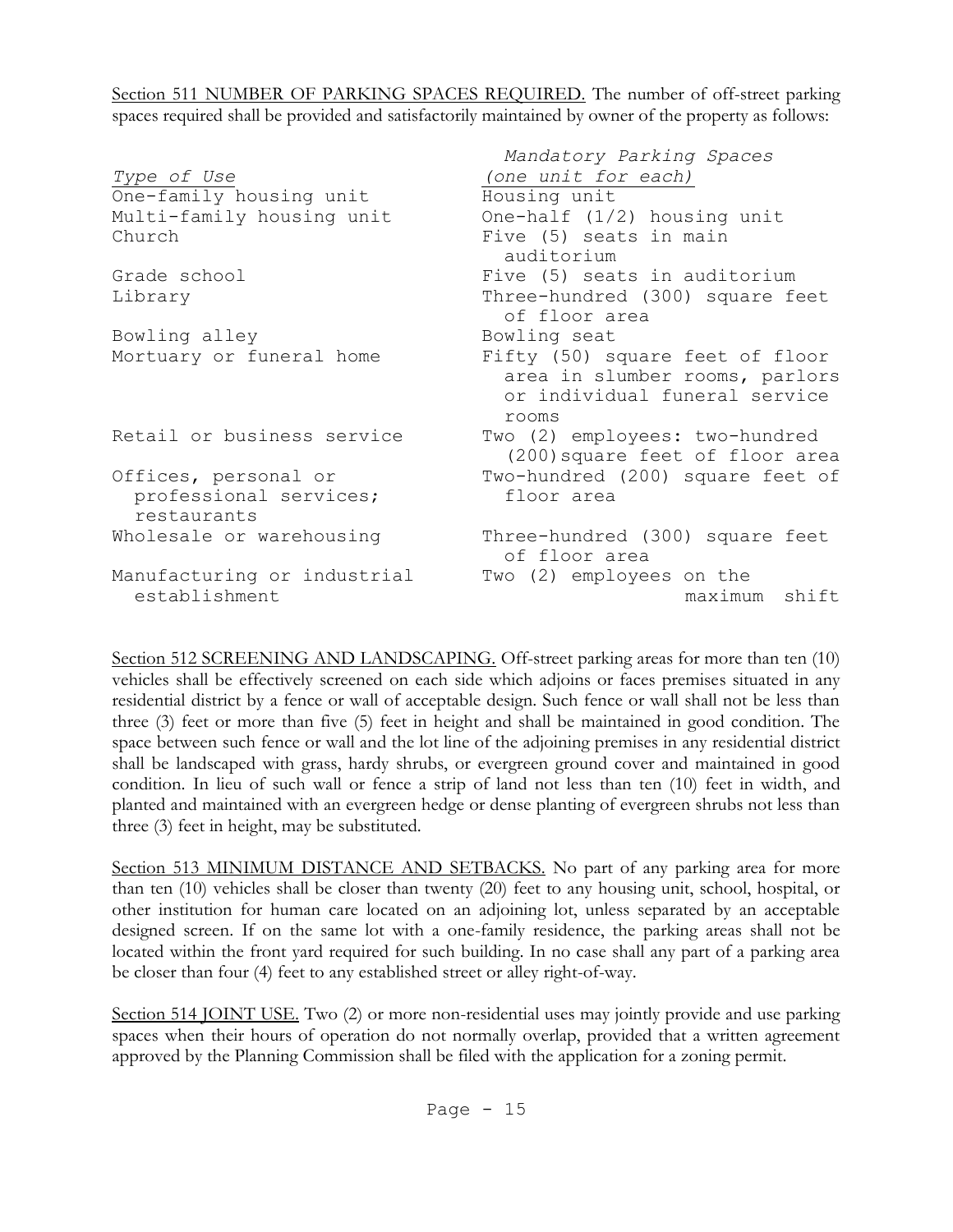Section 515 OTHER LOCATIONS. Parking spaces may be located on a lot other than that containing the principal use provided it is within three-hundred (300) feet of the principal use. Lot farther than three-hundred (300) feet from the principal use may be approved by the Board of Zoning Appeals provided a written agreement approved by the Planning Commission shall be filed with the application for a zoning certificate.

Section 516 SURFACING. Any off-street parking area for more than ten (10) vehicles shall be graded for proper drainage and surfaced with acceptable impervious material to provide a durable and dustless surface.

Section 517 LIGHTING. Any lighting used to illuminate any off-street parking area shall be so arranged as to reflect the light away from adjoining premises in any residential district.

### **Section 518 Disabled / Junked / Dismantled / Wrecked Vehicles**.

**The following provisions and requirements shall pertain to the parking and storage of disabled/junked/wrecked vehicles:**

- **1) The parking or storage, within any district, of a disabled automotive vehicle for a period of more than three (3) weeks shall be prohibited unless such vehicle is stored in a completely enclosed garage or otheraccessory building;**
	- **a. Moving a disabled vehicle to different locations on the property that result in the vehicle continuing to be in public view does not override the requirements set forth in Section 518.**
- **2) The parking or storage, within any district, of a junked, dismantled, or wrecked automotive vehicle or parts thereof shall be prohibited. Junked, dismantled, or wrecked automotive vehicle or parts thereof shall be stored in a completely enclosed garage or other accessory building.**
	- **a. Moving a disabled vehicle to different locations on the property that result in the vehicle continuing to be in public view does not override the requirements set forth in Section 518.**

**For purposes of this section, a junked, dismantled, or wrecked automotive vehicle shall be defined as meeting the following criteria: as one which is damaged, or no longer servicable, to the extent that it is inoperable or is unsafe to operate upon the public highways; three model years or older. extensively damaged, including, but not limited to missing wheels, tires, engine, or transmission, demolition derby vehicles or vehicles similar to demolition derby vehicles as determined by the Zoning Officer. This section shall not apply to properly licensed junkyards and motor vehicle salvage facilities which are regulated by appropriate sections of the Ohio Revised Code.**

Section 519 OFF-STREET LOADING REQUIREMENTS. In any district, in connection with every building or part thereof hereafter erected and having a gross floor area of five-thousand (5,000) square feet or less, which is to be occupied by manufacturing, storage, warehouse, retail, wholesale, hotel, hospital, mortuary, dry cleaning or other uses similarly requiring the receipt or distribution by vehicle of material or merchandise, there shall be provided and maintained, on the same lot with such building, at least one (1) off-street loading space, plus one (1) additional loading space for each ten-thousand (10,000) square feet, or major fraction thereof, of gross floor area in accordance with the following requirements:

1. Each loading space shall be not less than twelve (12)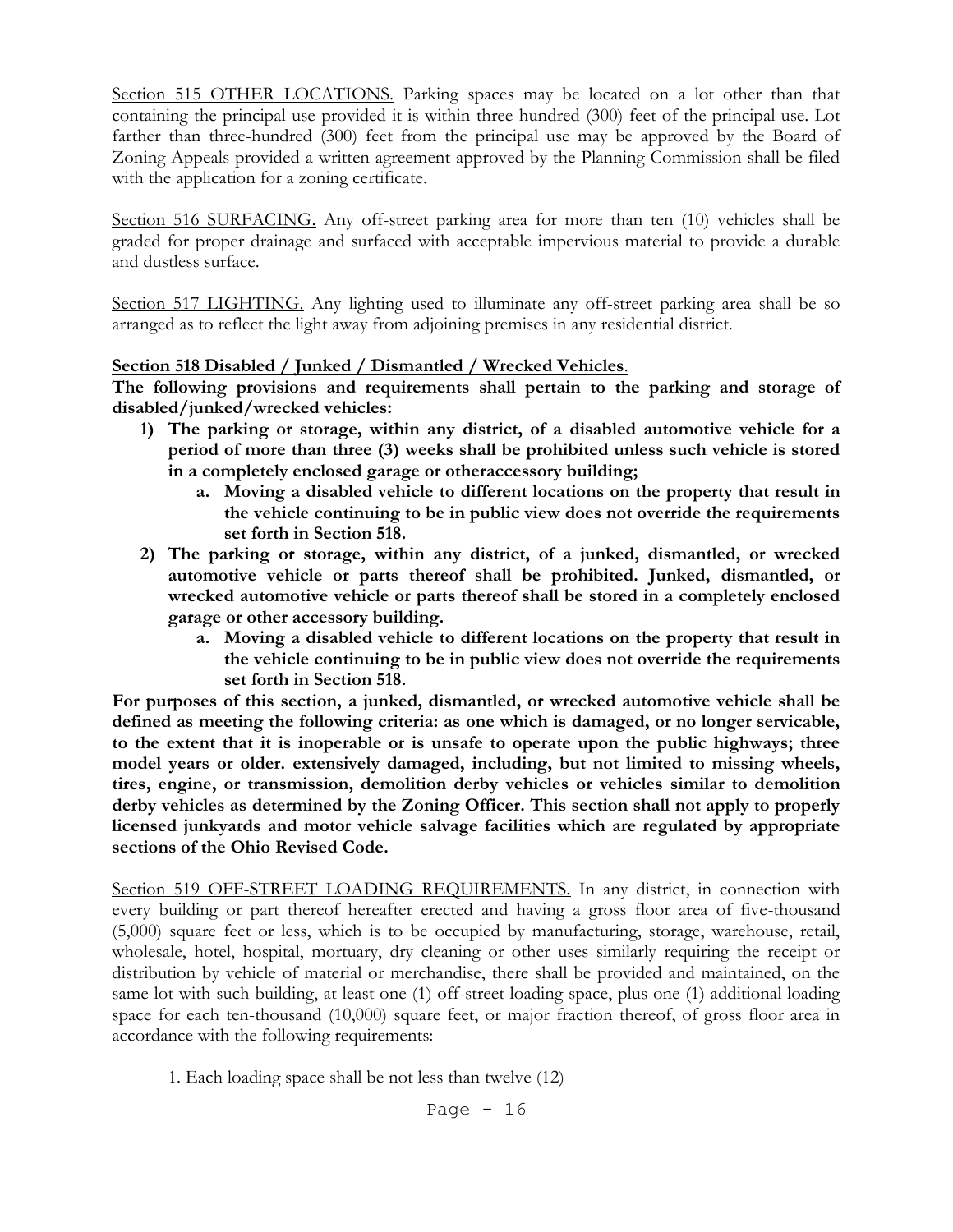feet in width, fifteen (15) feet in height, and fifty (50) feet in length for tandem trailers, or thirty (30) feet for two-axle trucks.

2. Subject to the limitations of *Section 501* of this Ordinance, such space may occupy all or any part of any required yard space.

Section 520 SPECIAL PROVISIONS FOR RESIDENTIAL USES. The regulations applicable to residential uses shall be supplemented by the provisions of *Section 521 to 522*, inclusive.

Section 521 DETERMINING MINIMUM FLOOR AREA FOR HOUSING UNITS. The minimum floor area per family in housing units shall include only the area used for living quarters. Utility rooms, garages, carports, porches, laundry areas and basements are to be excluded.

Section 522 CONVERSION OF DWELLINGS TO MORE UNITS. In R-2 and R-3 districts a residence may be converted to accommodate an increased number of dwelling units provided:

- 1. The yard dimensions still meet the yard dimensions required by the zoning regulations for new structures in that district in which the dwelling is located.
- 2. The lot area per family shall equal the lot area requirements for new structures in that district.
- 3. The number of square feet of living area per family unit is not reduced to less than that which is required for new construction in that district.

**Section 523 PRIVATE SWIMMING POOLS. A private swimming pool is intended and is to be used solely for the enjoyment of the occupants of the principal use of the property on which it is located.** 

- **1. Permanent Pools: Defined as in-ground pools and above-ground pools installed year round. A permit is required for permanent pools. A six (6) foot fence is required around the pool or entire yard within twenty four (24) hours of filling the pool with water. Above ground pools may be used as a barrier, with additional two (2) foot of fencing on top of and around the entire structure with ladders or steps used to access the pool shall be capable of being secured, locked, or removed to prevent access. Permanent pools must be in the rear yard and placed at least ten (10) feet from any property line.**
- **2. Portable Pools: Defined as pools that have the capacity to hold at least eighteen (18) inches of water that may be readily disassembled for storage and is not permanently affixed to plumbing or electrical service. A permit is not required for portable pools. Portable pools must be in the rear yard and placed at least ten (10) feet from any property line. Portable pools shall only be set up from April 1 thru October 31.**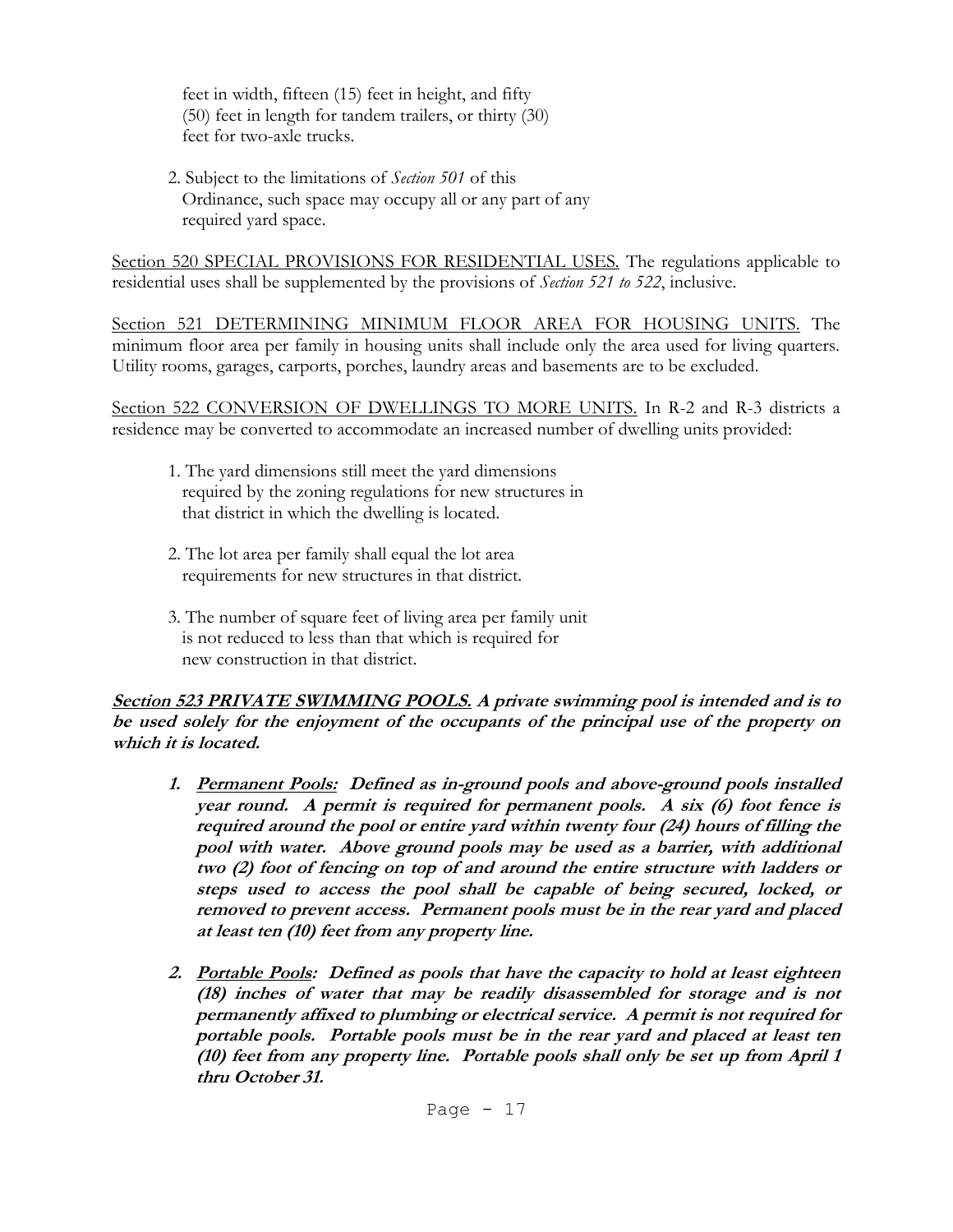**3. "Kiddie" Pools: Defined as any pool with a water capacity of eighteen (18) inches or less is exempt from the swimming pool regulations. Pools that have a capacity of greather than eighteen (18) inches are not exempt, even if they are only filled to a height of eighteen (18) inches. If the capacity of the pool is greater than eighteen (18) inches, the requirements of Section 523 above apply.** 

Section 525 SETBACK REQUIREMENTS FOR CORNER BUILDINGS. On a corner lot the main building and its accessory structures shall be set back the same distance from all street right-ofway lines as required for the front setback in the district in which such structures are located.

Section 530 SPECIAL PROVISIONS FOR COMMERCIAL AND INDUSTRIAL USES. No land or building in any district shall be used or occupied in any manner so as to create dangerous, injurious, noxious, or otherwise objectionable element or condition so as to adversely affect the surrounding areas or adjoining premises, provided that any use permitted by this Ordinance may be undertaken and maintained if acceptable measures and safeguards are employed to limit dangerous and objectionable elements to acceptable limits as established by the performance requirements in *Sections 531 to 539*, inclusive.

Section 531 FIRE HAZARDS. Any activity involving the use or storage of flammable chemicals, petroleum products, or explosive materials shall be protected by adequate fire fighting and fire suppression equipment and by such safety devices as are normally used in the handling of any such material. Such hazards shall be kept removed from adjacent activities to a distance which is compatible with the potential danger involved.

Section 532 ELECTRICAL DISTURBANCE. No activity shall emit electrical disturbance adversely affecting the operation at any point of any equipment other than that of the creator of such disturbance.

Section 533 NOISE. Noise which is objectionable as determined by the Board due to volume, frequency or beat shall be muffled or otherwise controlled. Fire sirens and related apparatus used solely for public purposes are exempt from this requirement.

Section 536 ODORS. No malodorous gas or matter shall be permitted which is offensive or as to produce a public nuisance or hazard on any adjoining lot or property.

Section 537 AIR POLLUTION. No pollution of air by fly-ash, dust, vapors, or other substances shall be permitted which is harmful to health, animals, vegetation or other property, or which can cause excessive soiling.

Section 539 EROSION. No erosion, by either wind or water, shall be permitted which will carry objectionable substance onto neighboring properties.

Section 550 SUPPLEMENTARY DISTRICT REGULATIONS. Supplementary regulations apply to several districts or a set of districts and are set forth in *Sections 551 to 560*, inclusive.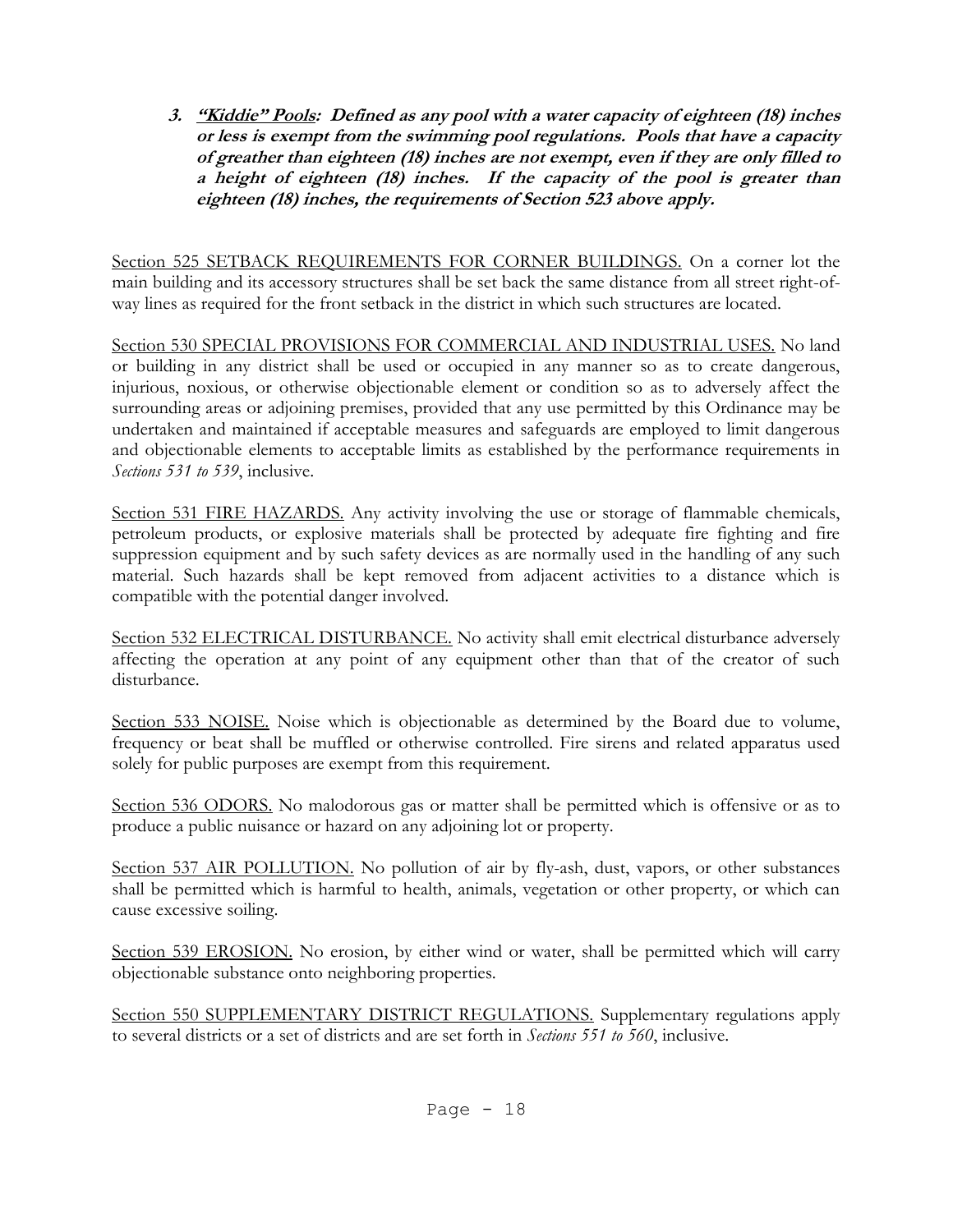Section 551 SIDE AND REAR YARD REQUIREMENTS FOR NONRESIDENTIAL USES ABUTTING RESIDENTIAL DISTRICTS. Nonresidential buildings or uses shall not be located in nor conducted closer than forty (40) feet to any lot line of a residential district, except that the minimum yard requirements may be reduced to fifty (50) percent of the requirement if acceptable landscaping or screening approved by the Zoning Officer is provided. Such screening shall be a masonry or solid fence between four (4) and eight (8) feet in height maintained in good condition and free of all advertising or other signs. Landscaping provided in lieu of such wall or fence shall consist of a strip of land not less than twenty (20) feet in width planted with an evergreen hedge or dense planting of evergreen shrubbery not less than four (4) feet in height at the time of planting. Either type of screening shall not obscure traffic visibility within twenty (20) feet of an intersection.

Section 552 EXCEPTIONS TO HEIGHT REGULATIONS. The height limitations contained in the Official Schedule of District Regulations, *Section 410*, do not apply to spires, belfries, cupolas, antennas, water tanks, ventilators, chimneys, or other appurtenances usually required to be placed above the roof level and not intended for human occupancy.

Section 553 ARCHITECTURAL PROJECTIONS. Open structures such as porches, canopies, balconies, platforms, carports, covered patios, and similar architectural projections shall be considered parts of the building to which attached and shall not project into the required minimum front, side, or rear yard.

Section 554 VISIBILITY AT INTERSECTIONS IN RESIDENTIAL DISTRICTS. On a corner lot in any district, nothing shall be erected, placed, planted, or allowed to grow in such a manner as to materially impede vision between a height of two- and one-half (2-1/2) and ten (10) feet above the center line grades of the intersecting streets in the area bounded by the street lines of such corner lots and a line joining points along said street lines fifty (50) feet from the point of intersection.

Section 555 FENCES,WALLS AND HEDGES.

Fences, walls and hedges are permitted in all districts, subject to the following conditions:Fences shall be permitted in any yard. Walls shall not be located in the front yard. Furthermore, no wall shall project past the front building line of any principally permitted or conditionally permitted structure.Hedges may be permitted in the required front yard. If no structure exists on said residential property, no fence, wall, or hedge may project past the front building line of the average of the adjacent properties or the minimum front yard setback, whichever is greater.No fence, wall, or hedge shall be closer than (3) feet to any right-of-way line. Fences, walls, and hedges shall not exceed (4) feet in height in the front yard or (6) feet in height for other yards for residential uses unless such fence, wall, or hedge is used for screening purposes in which case its height shall not exceed (6) feet or be less than (4) feet. Fences, walls, and hedges shall not exceed (8) feet in height for non-residential uses. Fences shall not contain an electrict charge. Barbed wire shall be permitted only in the M-1 manufacturing district and only on the top of a perimeter fence. No fence, wall, or hedge shall violate the sight distance requirements found in Section 554. Any fence built on a property line shall be agreed upon in writing by both property owners and shall accompany the zoning permit application. Posts are to be placed on the applicants side on any fence erected or installed.In any required front yard, no fence or wall shall be permitted which materially impedes vision across such yard above the height of (3) feet, and no hedge or vegitation shall be permitted which materially impedes vision across such yard between the height of (3) feet and (10) feet.A zoning permit is required from the Village for the erection or installation of all fences and walls.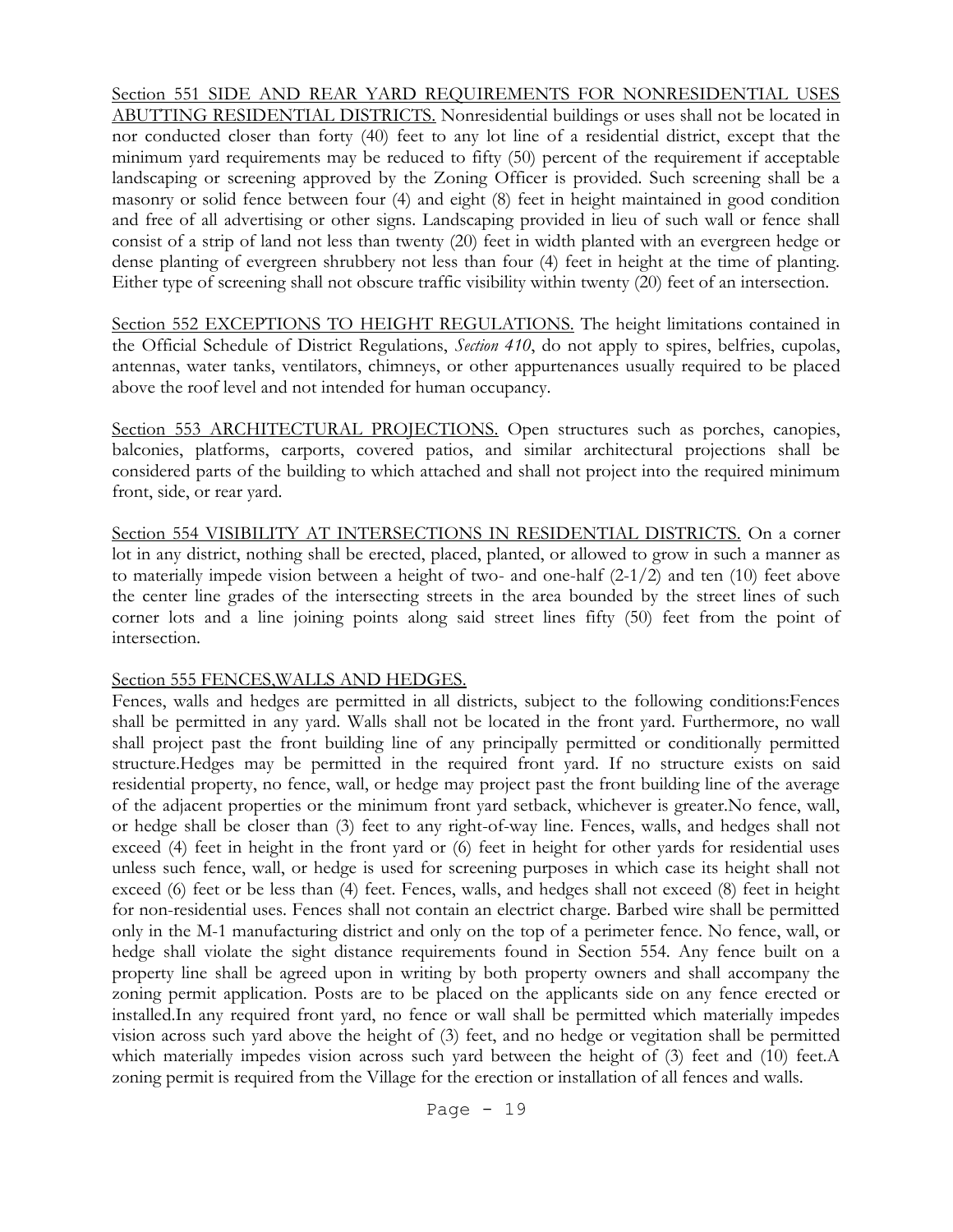Section 556 ERECTION OF MORE THAN ONE (1) PRINCIPAL STRUCTURE ON A LOT. In any district, more than one (1) structure housing a permitted or permissible principal use may be erected on a single lot, provided that yard and other requirements of this Ordinance shall be met for each structure as though it were on an individual lot. Accessory buildings, such as a garage, may be located in the rear yard, provided that yard and other requirements of this Ordinance are met.

Section 557 PARKING AND STORAGE OF CERTAIN VEHICLES. Automotive vehicles or trailers of any kind or type without current license plates shall not be parked or stored on any residentially zoned property other than in completely enclosed buildings. However, one (1) boat and one (1) travel trailer may be stored in the rear yard if they have a current license.

Section 558 EFFECTIVE SCREENING OF JUNK STORAGE AND SALES. Junk storage and sales shall be effectively screened on all sides by means of walls, fences, or plantings. Wall or fences shall be a minimum of eight (8) feet in height with no advertising thereon. In lieu of such wall or fence, a strip of land not less than fifteen (15) feet in width, planted and maintained with an evergreen hedge or dense planting of evergreen shrubs not less than six (6) feet in height may be substituted. Storage of materials shall not exceed the height of the screening.

Section 559 TEMPORARY BUILDINGS. Temporary buildings, construction trailers, equipment and materials used in conjunction with construction work only may be permitted in any district during the period construction work is in progress, but such temporary facilities shall be removed upon completion of the construction work. Storage of such facilities or equipment beyond the completion date of the project shall require a special permit authorized by the Board of Zoning Appeals.

Section 560 OPEN STORAGE AND DISPLAY OF MATERIAL AND EQUIPMENT. The open storage and display of material and equipment incident to permitted or conditional uses in commercial and industrial districts shall be permitted provided the area used for open storage and display shall be effectively screened from all adjoining properties in any residential district by means of walls, fences, or plantings. Walls or fences shall be a minimum of four (4) feet in height without advertising thereon. In lieu of such wall or fence a strip of land not less than ten (10) feet in width, planted and maintained with an evergreen hedge or dense planting of evergreen shrubs not less than four (4) feet in height at the time of planting may be substituted.

Section 561 INSTALLATION OF A "DISH TYPE ANTENNA." No firm, person or corporation shall erect a dish type antenna in the Village of St. Paris without an approved zoning permit from the Zoning Officer.

Section 562 APPLICATION FOR PERMIT; PLANS. An occupant or renter must have permission from the owners of the lot, premises or parcel of land within the Village to construct or erect a "dish type antenna." The Zoning Officer shall consider an application, provided the applicant submits a written application form, to be supplied by the Zoning Officer, with a plan of the lot or parcel showing the location of the proposed "dish type antenna" and the location of all buildings on the subject lot or parcel. and two (2) complete sets of construction plans, specifications and elevations of the proposed location with sufficient detail to show the method of assembly and construction. The plans will give the complete name and address of the property owner and the complete name and address of the individual who prepared the plans and specifications. The application shall show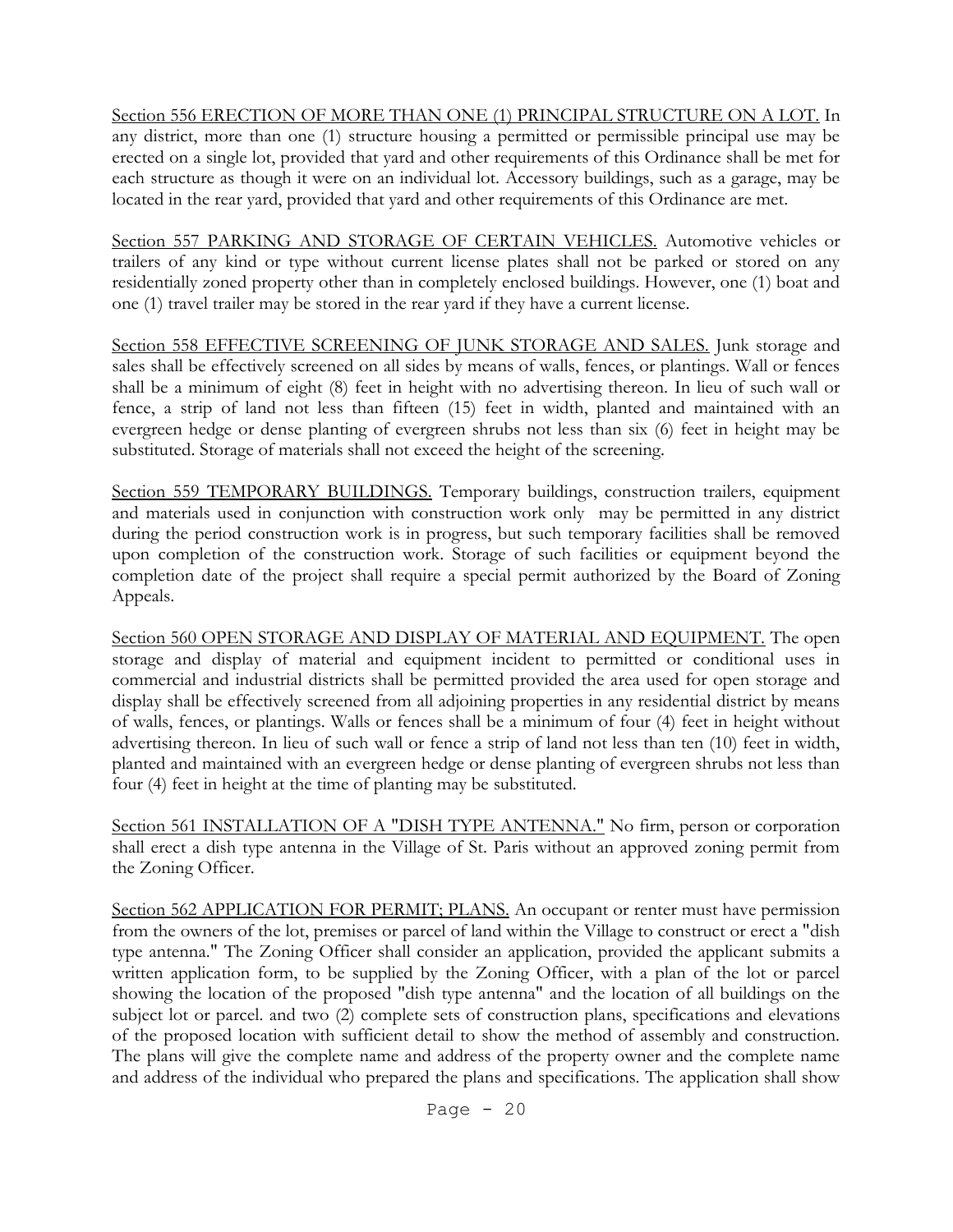the complete name and address of the property owners, the occupant of the premises and the contractor or other persons who will make the installation. In addition, the application will show the name and address of all adjacent property owners.

# Section 563 LOCATION OF "DISH TYPE ANTENNA."

- 1. No "dish type antenna" shall be erected in a front or side yard or within twenty (20) feet of any lot line.
- 2. No "dish type antenna" exceeding three (3) feet in diameter shall be erected on the roof top of any residential, commercial, apartment, hospital, school, church building or any other building.
- 3. No "dish type antenna" shall be lined to receivers which are not located on the same lot or premises.

# Section 564 "DISH TYPE ANTENNA" SUPPORT STRUCTURES.

- 1. Only metal support, galvanized construction, or equal thereto, shall be allowed.
- 2. Only a concrete base or caissons, depending on soil conditions, shall be employed in line with grade.
- 3. The structure shall be designed to withstand wind force of up to eighty-five (85) miles per hour in a manner conforming with good engineering practices.
- 4. Any driving motor shall be limited to thirty-six (36) volt maximum power design and shall be encased in protective guards.
- 5. All connecting wiring or cable must be underground.
- 6. The "dish type antenna" must be bonded to an eight (8) foot grounding rod.
- 7. If guy wires are required, they must be confined within the screened area.
- 8. Installation must equal or exceed all generally accepted electrical engineering and construction practices.

Section 565 SIZE. The maximum diameter of an "dish type antenna" shall not exceed ten (10) feet.

Section 566 HEIGHT. The maximum height of any "dish type antenna" shall not exceed fifteen (15) feet. Any "dish type antenna" three (3) feet or smaller in diameter is excluded from the maximum.

Section 567 SCREENING. A vision impairing fence (minimum of five (5) feet in height) or an alternative row of shrubbery approved by the Zoning Officer shall be erected around the base of the structure so as to protect the safety, welfare and rights of all property owners.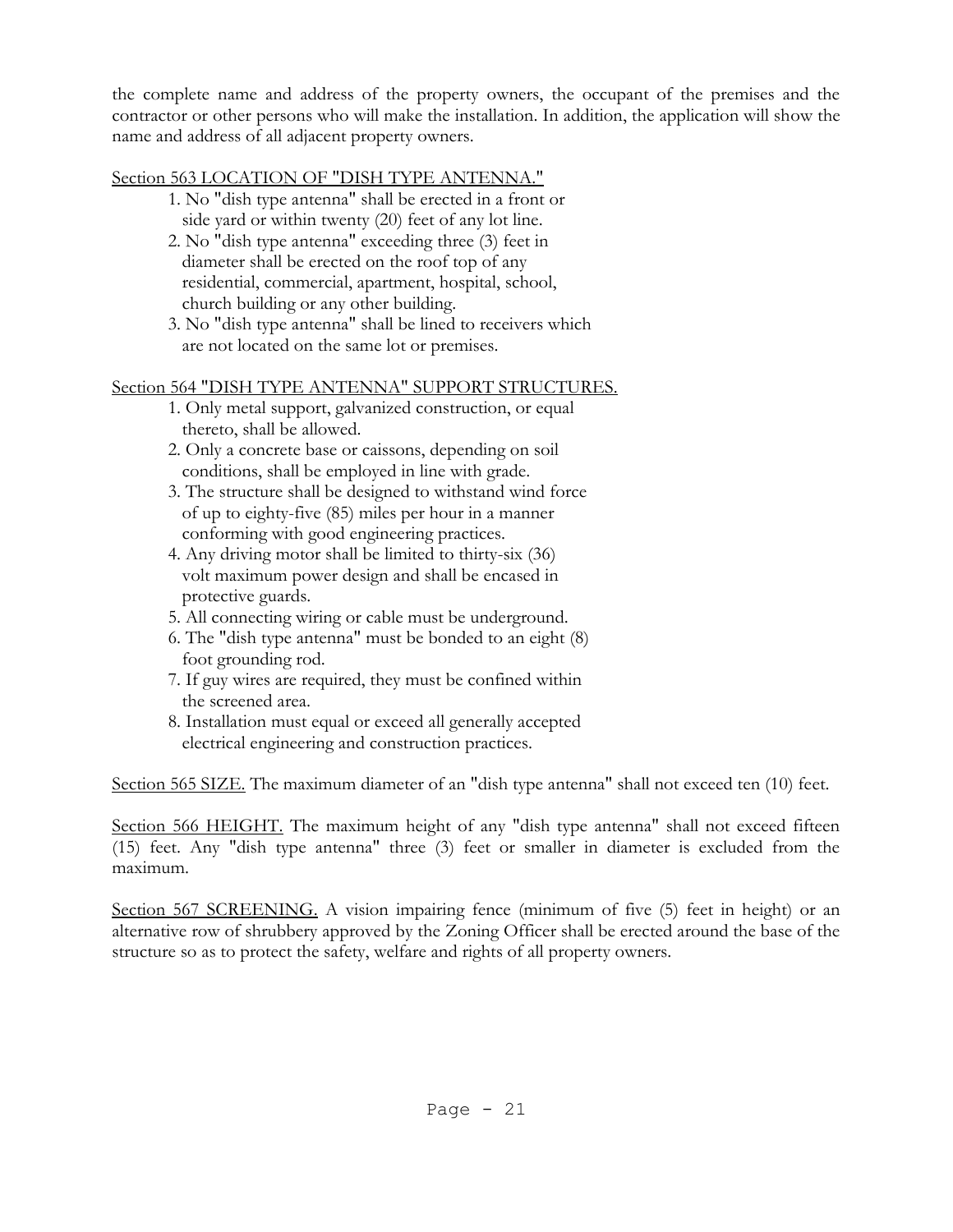# **Section 575 Telecommunications Towers.**

**Pursuant to the Telecommunications Act of 1996, and the St. Paris Village Coucil being duly notified of the person's intent to construct a telecommunications tower in an area zoned R-1, R-2, and R-3 Residential Districts; public utilities or other functionally equivalent providers may site a telecommunications tower as a conditional use provided the following conditions are met:**

- **1) The applicant must provide proof that the proposal to construct a tower or attach equipment to an existing structure has been approved by all other agencies and governmental entities with jurisdiction (i.e. Federal Communications Commission, Federal Aviation Administration, Ohio Department of Transportation; Ohio Building Basic Code).**
- **2) Applicant is required to show cost of construction at this time;**
- **3) The applicant shall provide proof of notification to contiguous or directly across the street property owners as required by the Ohio Revised Code;**
- **4) The applicant must demonstrate at the time of application that no other existing towers are feasible for co-location, and that no technically suitable and feasible sites are available in a nonresidential district. There shall be an explanation of why colocation is not possible and why a tower at this proposed site is technically necessary;**
- **5) All underground installation shall be trenched and not plowed in. Damage to anything must be repaired, and ground restored to original condition;**
- **6) Co-location. Applicant shall provide a signed statement indicating that the applicant agrees to allow for the potential co-location of other users on the same tower to the extent possible. All co-located and multiple-use telecommunication facilities shall be designed to promote facility and site sharing;**
- **7) Setbacks from all platted residential uses and residential districts. All new towers shall be setback from the closest subdivision boundary line for all platted residential subdivisions, and for all non-platted residential districts from the closest residence, a distance equal to the height of the tower plus fifty (50) feet;**
- **8) Setbacks from all streets and private buildings and public road right of ways. All new towers shall be setback from all road right of ways public and private, a distance equal to the height of the tower plus fifty (50) feet;**
- **9) Setbacks from all other uses allowable in the zoning district. All new towers shall be setback from any building that is not associated with or accessory to the telecommunications tower facility a distance equal to the height of the tower plus fifty (50) feet;**
- **10) Any and all base station equipment, accessory structures, buildings, etc. used in conjunction with the tower shall be screened with fencing, masonry, shrubbery, or other screening materials.**
- **11) The applicant shall notify the Zoning Inspector within thirty (30) days of ceasing operations at the site and shall remove all structures within one hundred and twenty (120) days of ceasing operations;**
- **12) Lighting. Telecommunication towers shall not be artificially lighted unless required by the Federal Aviation Administration or other applicable regulatory authority. If lighting is required, the lighting design that would cause the least disturbance to the surrounding views shall be chosen. All telecommunication facilities shall be unlit except for security lighting, or when authorized personnel are present;**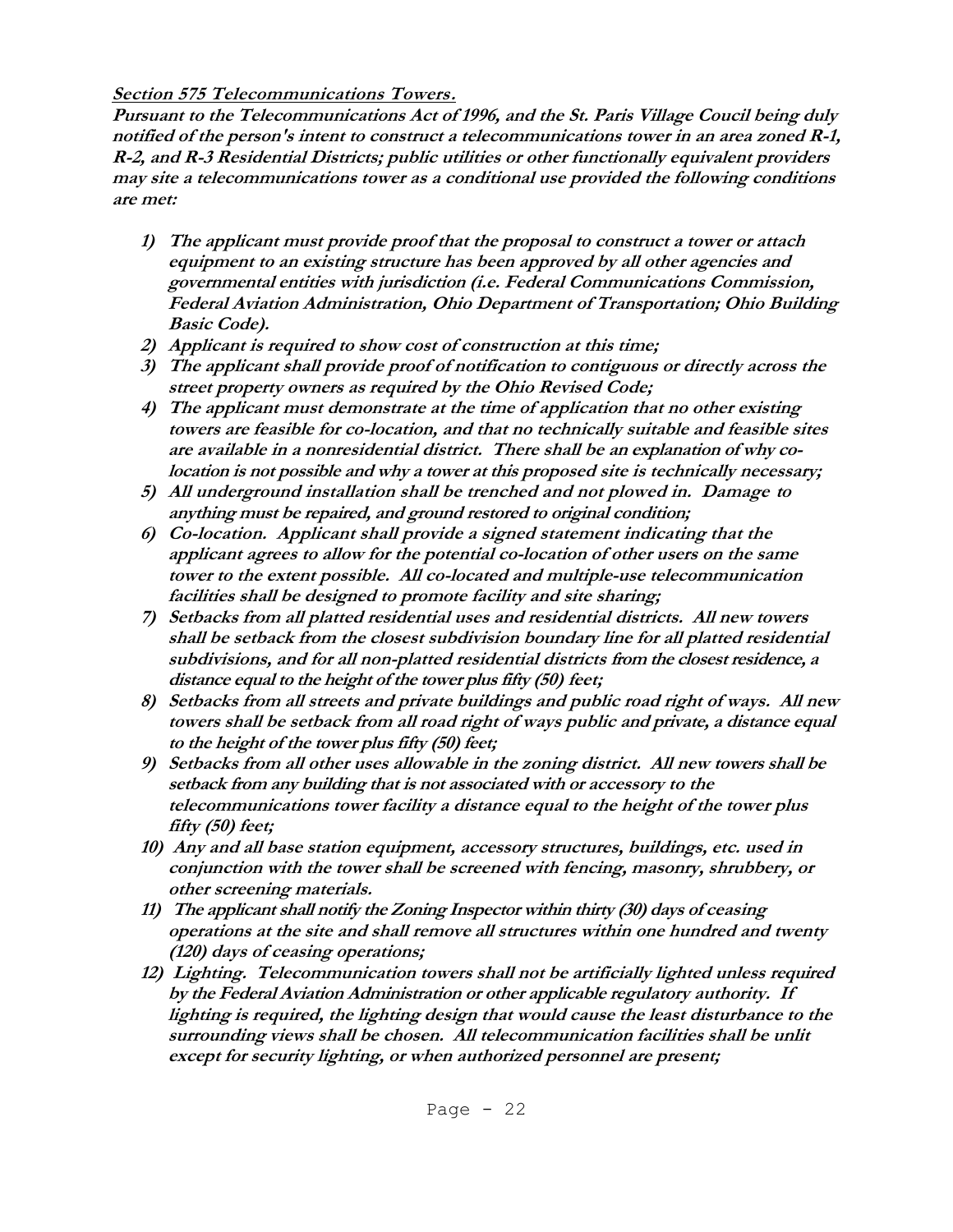- **13) No advertising or illumination other than that required by law may be located on the structure or on the required screening;**
- **14) An inspection report prepared by a qualified engineer licensed by the State of Ohio shall be submitted to the zoning office every five (5) years, which details the structural integrity of all towers and support structures on the property. The results of such inspections shall be provided to the Champaign County Building Regulations Department and St. Paris Zoning Inspector. Based upon results of an inspection, the Village Council may require repair or removal of a communication tower. Any and all necessary repairs to the tower and/or support structures shall be made within a seven (7) day period or the tower and/or structures shall be removed. The tower owner (applicant) is responsible to cover the cost of all inspections, repair and/or removal;**
- **15) The unstaffed storage building and/or unit that houses transmitting equipment is considered an accessory use and/or structure. Setbacks for accessory uses/structures will comply with distances in the zoned district of the tower location. These facilities may not include offices, long-term vehicle storage, other outdoor storage or broadcast**

 **studios except for emergency purposes;**

- **16) A six (6) foot safety fence with a locked gate surrounding the tower is required. If high voltage is necessary, signs must be posted every twenty (20) feet along the accessory building and fence saying, "Danger – High Voltage." The operator must also post "No Trespassing" signs.**
- **17) Lot shall be mowed and maintained to control weeds;**
- **18) Performance Bond. For each telecommunication tower, the owner or operator shall provide to the Village a surety bond or a bank letter of credit so as to assure the Villlage that the terms and conditions of Section 575 are performed and complied with, including necessary repairs, repairs to public highways and roads, and the costs and expenses of removal in the event of abandonment; Bond shall equal anticipated demolition, and debris removal cost; the Village of St. Paris may draw upon the performance bond to recover any costs, damages or expenses incurred by the Village that may arise out of the violations of Section 575 or the abandonment or discontinuance of the tower.**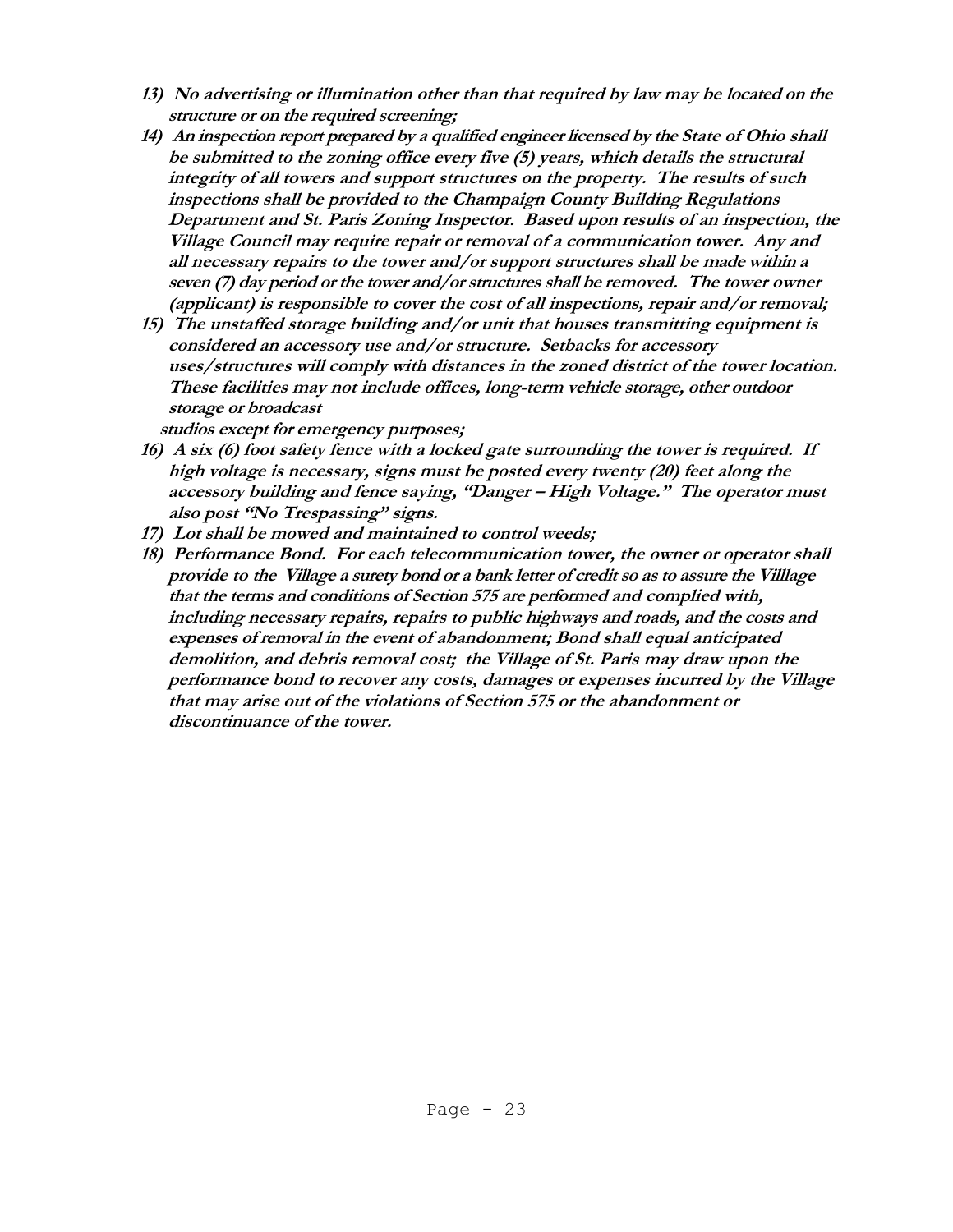# **Section 580 General Conditions for Adult Entertainment Use.**

**Adult Entertainment Facilities are conditionally permitted within the M-2 Heavy Manufacturing District only, and subject to conditions set forth in the Zoning Resolution Section 580 and paragraphs 1-9 hereafter set forth.**

- **1. No adult entertainment facility shall be established within one thousand (1,000) feet of any areas zoned for residential use, R-1.**
- **2. No adult entertainment facility shall be established within a radius of one thousand five hundred (1,500) feet of any school, library, or teaching facility, whether public or private, governmental or commercial which school, library, or teaching facility is attended by persons under eighteen (18) years of age.**
- **3. No adult entertainment facility shall be established within a radius of one thousand five hundred (1,500) feet of any park or recreational facility attended by persons under eighteen (18) years of age.**
- **4. No adult entertainment facility shall be established within a radius of two thousand (2,000) feet of any other adult entertainment facility.**
- **5. No adult entertainment facility shall be established within a radius of one thousand five hundred (1,500) feet of established church, synagogue, or permanently established place of religious services which is attended by persons under eighteen (18) years of age.**
- **6. No advertisements, displays, or other promotional materials shall be shown or exhibited so as to be visible to the public from pedestrian sidewalks or walkways, or from other areas public or semi-public.**
- **7. All building openings, entries, windows, etc. for adult uses shall be located, covered, or serviced in such a manner as to prevent a view into the interior from any public or semi-public area, sidewalk, or street. For new construction, the building shall be oriented so as to minimize any possibility of viewing the interior from public or semipublic areas.**
- **8. No screens, loudspeakers, or sound equipment shall be used for adult motion picture theatres (enclosed or drive-in) that can be seen or discerned by the public from public or semi-public areas.**
- **9. Off-street parking shall be provided in accordance with the standards for permitted use within M-2 Manufacturing District.**

**Section 590 Junk. No trash, debris, litter, rubbish, unused property, discarded materials, junk vehicles, vehicle parts, rags, lumber, building materials, equipment and/or parts thereof, or any other garbage, refuse or junk, and weeds or tall grass measuring over twelve (12) inches, shall be permitted to accumulate on any lot or portion thereof which creates an eyesore, hazard, or nuisance to the Village or general public (Also, see definitions).**

**Section 591 Grass and Weed Control. Noxious weeds and grass must be mowed regularly from March 1 to October 31 to prevent weeds/grass from exceeding twelve (12) inches in height or maturing to seed. Owners of properties that do not comply will receive a notice from the Village to cut or mow the weeds/grass within five (5) days. If the owner fails to do this, the Village will hire a private contractor to do the work at the owner's expense.**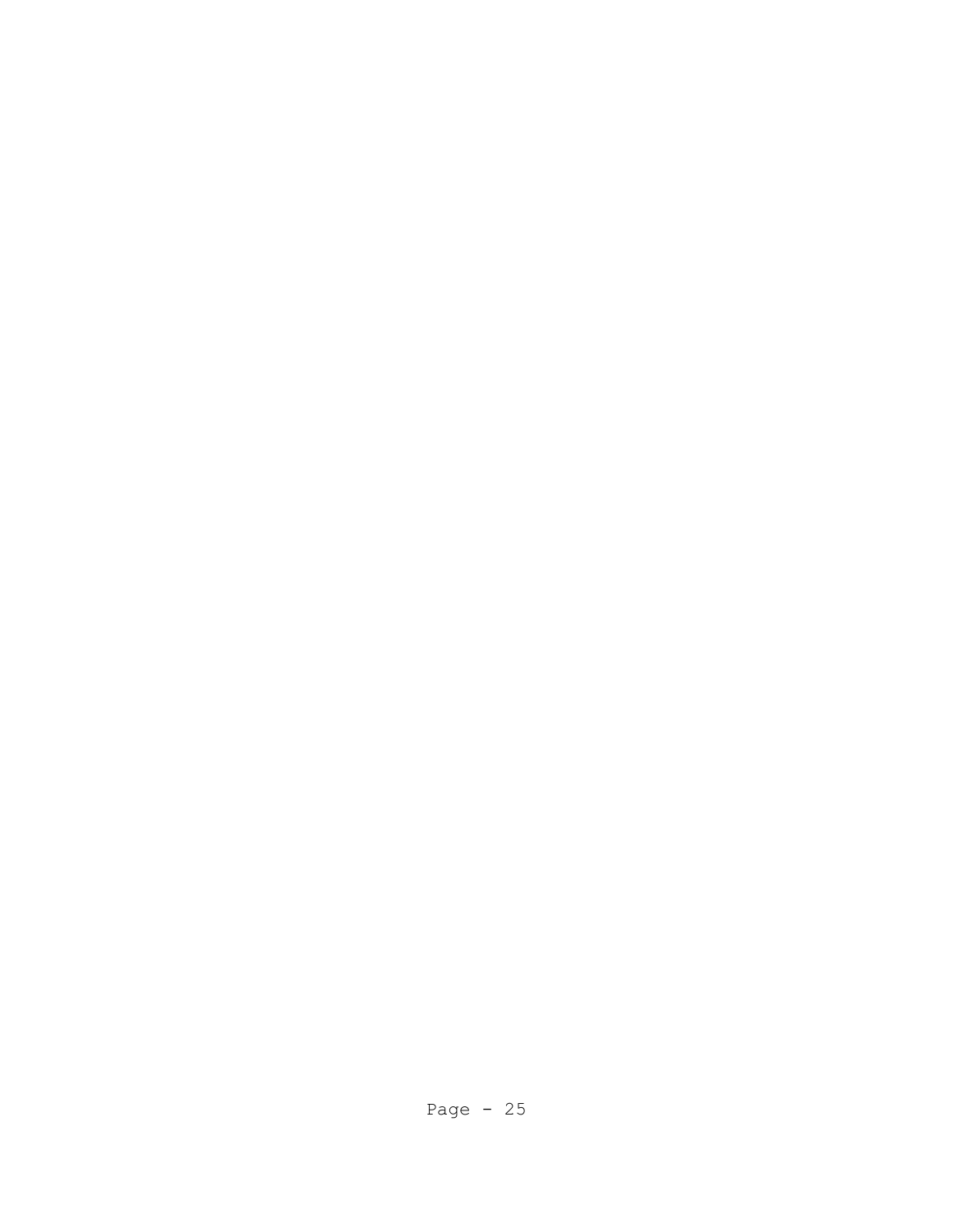# **ARTICLE VI PLANNED UNIT DEVELOPMENT**

Section 600 PURPOSE OF PLANNED UNIT DEVELOPMENT. Planned development of land may be permitted in any district to encourage and provide a means for effectuating a more desirable physical development pattern than would be possible through the strict application of the density and dimensional requirements of this Ordinance.

Section 601 PERMITTED USES. Only those uses permitted or conditionally permitted in each district or interpreted to be included under *Sections 200 to 290*, inclusive, the Official Schedule of district Regulations, *Section 410* of this Ordinance may be proposed for development under the planned development approach. Compatible residential, commercial, industrial, public and quasipublic uses may be combined, provided that the proposed location of the commercial or industrial uses will not adversely affect or disregard adjacent property, public health, safety, morals and general welfare, and provided further that in a residential-commercial-industrial or residential-commercial development the amount of land devoted to commercial and/or industrial usage shall not exceed fifty (50) percent of the total land area of the development. A variety of housing and building types is encouraged by permitting an increased number of families per acre and by allowing reductions in lot dimensions, yards, building setbacks and area requirements.

Section 602 GENERAL REQUIREMENTS. The gross area of the tract to be developed under the planned unit development approach shall comprise not less than ten (10) acres. The minimum lot size shall not be less than seventy (70) percent of the lot area per family or use required in the district in which it would otherwise be located. A minimum of ten (10) percent of the land developed in a planned unit development project shall be reserved for open space and similar uses. Lot widths and required yards may be reduced to eighty (80) percent of the requirement of this Ordinance.

Section 603 DISPOSITION OF OPEN SPACE. The amount of open space reserved under a planned unit development shall either be held in corporate ownership by owners of the project area building sites for the use of each owner who buys property within the development or be dedicated to the Village and retained as open space for parks, recreation, and related uses. All land dedicated to the Village must meet the Planning Commission's requirements as to size, shape, and location. Public utility and similar easements and right-of-ways for water courses and other similar channels are not acceptable for open space dedication to the Village unless such land or right-of-way is usable as a trail or other similar purpose and approved by the Planning Commission.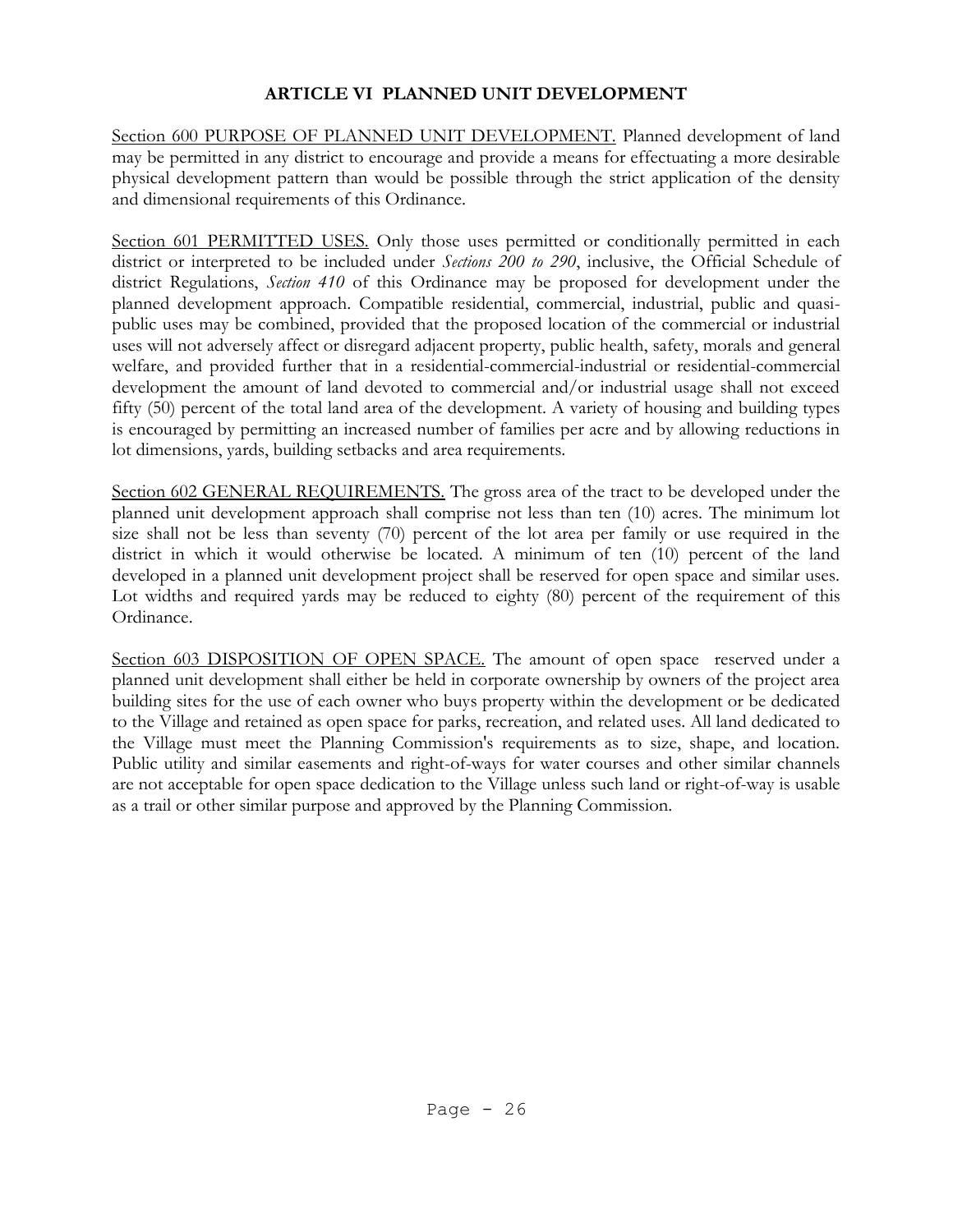Section 604 RESIDENTIAL LOT LOCATION. Every property subdivided under the planned unit development shall be designed to abut upon open space or similar areas. A clustering of dwellings is encouraged. In areas where town houses are used there shall be no more than five (5) town house units in any contiguous group. A variety of building setbacks, color and building materials for contiguous town house units is encouraged.

Section 605 DIVERSIFICATION OF LOT SIZES. A diversification of lot sizes may be permitted within a district without additional dedication or creation of open space, provided the overall density of the project area is not increased and provided further the net residential area per family is not reduced below the minimum requirements of *Section 602*.

Section 606 REDUCTION OF PLANNED UNIT DEVELOPMENT AREA. The minimum tract size to be developed under the planned unit development may be reduced fifty (50) percent where the proposed development is to contain only residential, commercial or industrial development; not a mixture of uses.

Section 607 HEIGHT REQUIREMENTS. For each foot of building height over the maximum height regulations specified in the Official Schedule of District Regulations, *Section 410,* the distance between such building and the side and rear property lines of the planned unit development project area shall be increased by one (1) foot in addition to the side and rear yard required in the district, provided that this additional setback shall not be considered part of the side and rear yards.

Section 608 COMMERCIAL PLANNED UNIT DEVELOPMENT REQUIREMENTS. Planned unit development of related commercial establishments is encouraged by varying the setback and area requirements. Open space gained through the varying of setback and area requirements is to be used to the development of open plazas, pedestrian malls, tot lots and other public spaces and uses with adequate arrangement, design and planting.

Section 609 COMMERCIAL PROJECTS, SIDE YARDS AND REAR YARDS. Side yards of thirty (30) feet and a rear yard of forty (40) feet shall be required if the project is to be located adjacent to any residential district of planned residential unit development.

Section 610 ARRANGEMENT OF COMMERCIAL USES. The location and arrangement of structures, parking, access drives, outdoor lighting, signs and other uses and developments in the planned commercial unit development shall be compatible with the existing and future land use plan. Off-street parking, loading and service areas shall be provided in accordance with *Sections 510 to 519*, inclusive. However, off-street parking and loading areas shall not be permitted within fifteen (15) feet of a residential district. All areas designated for future expansion or not intended for immediate improvement or development shall be landscaped or otherwise maintained in a neat and orderly manner.

Section 611 INDUSTRIAL PLANNED UNIT DEVELOPMENT REQUIREMENTS. Planned unit development of industrial establishments is encouraged by varying the setback and other requirements, if it can be shown that the development results in a more efficient and desirable use of space.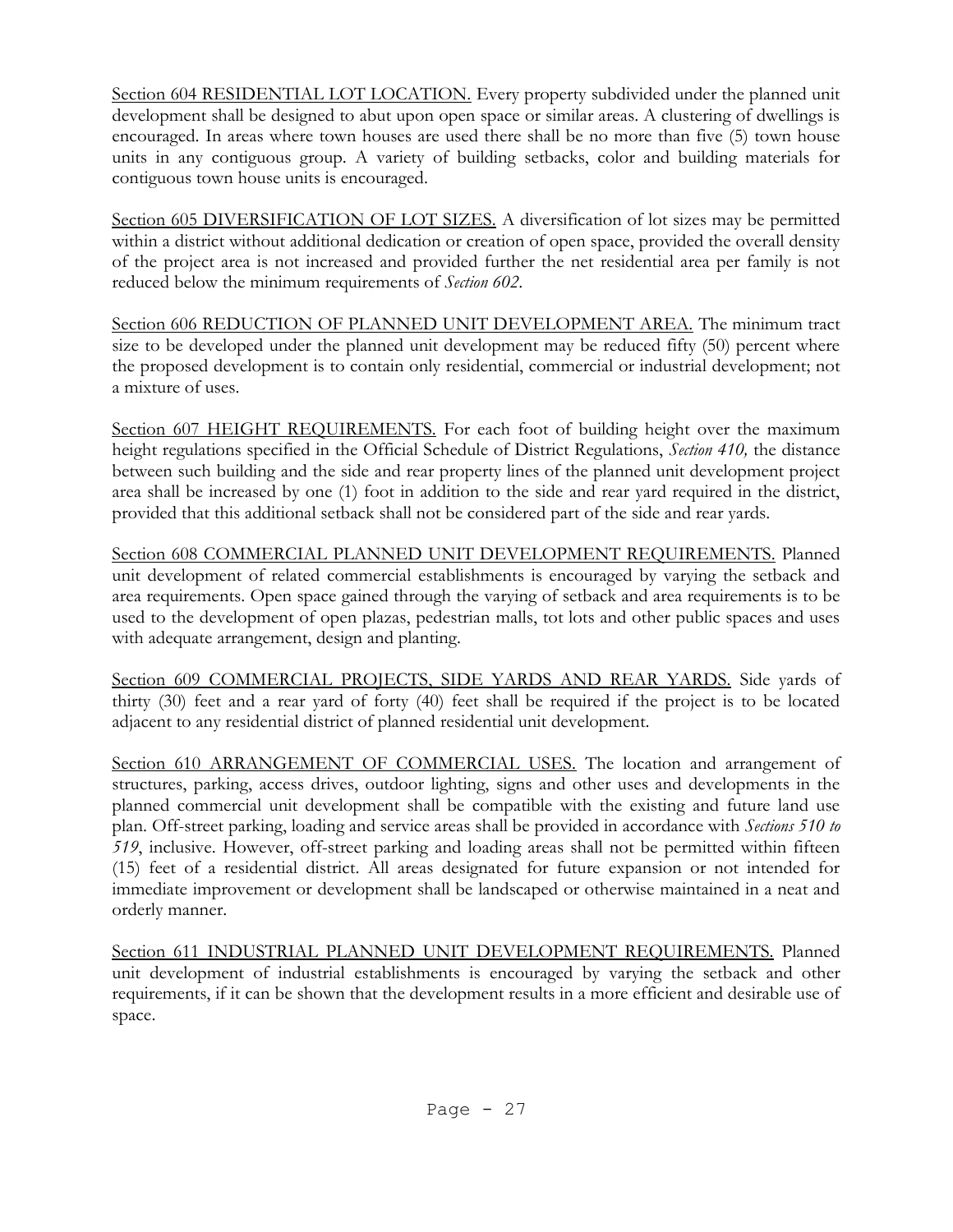Section 612 INDUSTRIAL PROJECT. Project side yards of forty (40) feet and a rear yard of fifty (50) feet shall be required if the project is located adjacent to any residential district or planned residential unit development.

Section 613 ARRANGEMENT OF INDUSTRIAL USES. The location and arrangement of structures, parking, access drives, outdoor lighting, signs, storage areas and other uses and developments in the planned industrial unit development shall be compatible with the existing and future land use plan. Off-street parking, loading and service areas shall be provided in accordance with *Sections 510 to 519*, inclusive.

Section 614 PROCEDURE TO SECURE APPROVAL OF PLANNED UNIT DEVELOPMENT. The procedure in *Sections 615 to 621*, inclusive, shall be met before approval to develop land under the planned unit development is granted by the Planning Commission and the Board of Zoning Appeals.

Section 615 PRELIMINARY DEVELOPMENT PLAN. Three (3) copies of a preliminary development plan shall be submitted to the Planning Commission for an approval in principle of the land uses proposed and their interrelationship. Approval in principle shall not be construed to endorse precise location of uses, configuration of parcels, or engineering feasibility. Any preliminary development plan and text shall be prepared and endorsed by a licensed architect and shall include the following information presented in a general, schematic fashion:

- 1. Proposed location and size of the planned development;
- 2. Proposed land uses, population densities and building intensities;
- 3. Proposed parks, playgrounds, school sites and other open spaces;
- 4. Relation to existing and future land use in surrounding area;
- 5. Proposed provision of water, sanitary sewers and surface drainage;
- 6. Proposed traffic circulation pattern, indicating both public and private streets and access points to public right-of-ways;
- 7. A market analysis of proposed commercial uses, if the property is not zoned for commercial purposes at the time of submittal of the preliminary development plan;
- 8. Proposed schedule of site development; and
- 9. Evidence that the applicant has sufficient control over the land to carry out the proposed development plan

Page  $-28$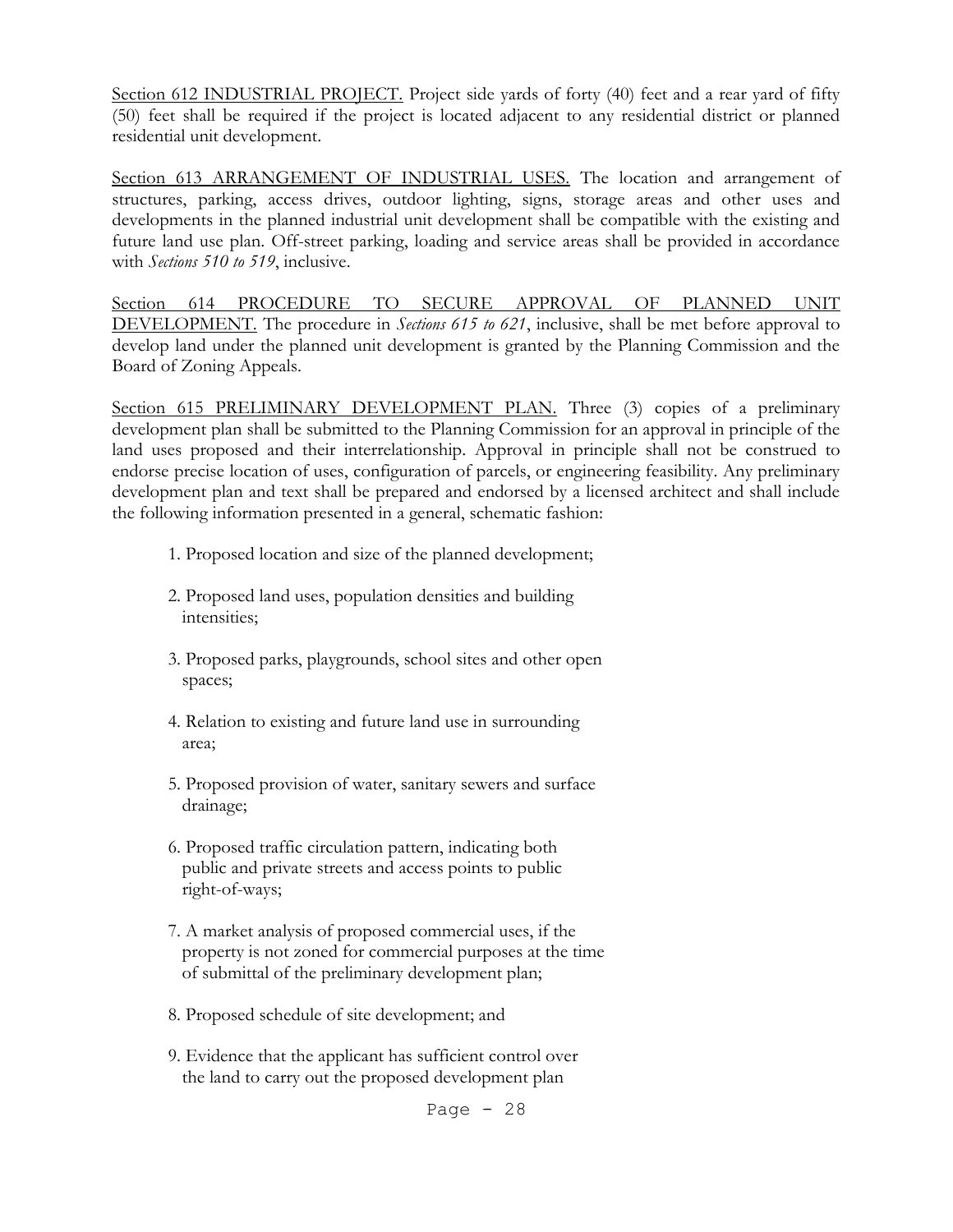within five (5) years.

Section 616 PRELIMINARY DEVELOPMENT PLAN REVIEW. The Planning Commission shall review the preliminary development plan to determine whether the proposed development advances the general welfare of the community and neighborhood; and whether the benefits, combination of various land uses, and the interrelationship with the land uses in the surrounding area justify the deviation from standard district regulations. The Planning Commission's approval in principle of the preliminary development plan shall be necessary before an applicant may submit a detailed development plan.

Section 617 DETAILED DEVELOPMENT PLAN. The detailed development plan shall be submitted in five (5) copies and shall contain the following documents and supporting evidence, prepared and endorsed by a qualified professional team, which shall include a licensed architect, registered land surveyor and registered civil engineer:

- 1. A survey of the proposed development site, showing the dimensions and bearings of the property lines, area in acres, topography, existing features of the development site, including specimen trees, structures, streets, easements, utility lines, and land uses.
- 2. A detailed development plan which shall be in conformance with the approved preliminary plan, showing, as appropriate, all the information required on the preliminary development plan; the approximate location and sizes of lots, the approximate location and proposed density of dwelling units; nonresidential building intensity; and land use considered suitable for adjacent properties.
- 3. A schedule for the development of units to be constructed in progression and a description of the design principles for buildings and street scapes; tabulation of the number of acres in the proposed project for various uses, the number of housing units proposed by type; estimated residential population by type of housing; estimated nonresidential population; proposed retail sales area and economic justification; anticipated timing for each unit; and standards for height, open space, building density, parking areas, population density, and public improvements proposed for each unit of the development whenever the applicant proposes an exception from standard zoning district or other Ordinances governing development.
- 4. Engineering feasibility studies and plans showing, as necessary, water, sewer and other utility installations; waste disposal facilities; surface drainage; street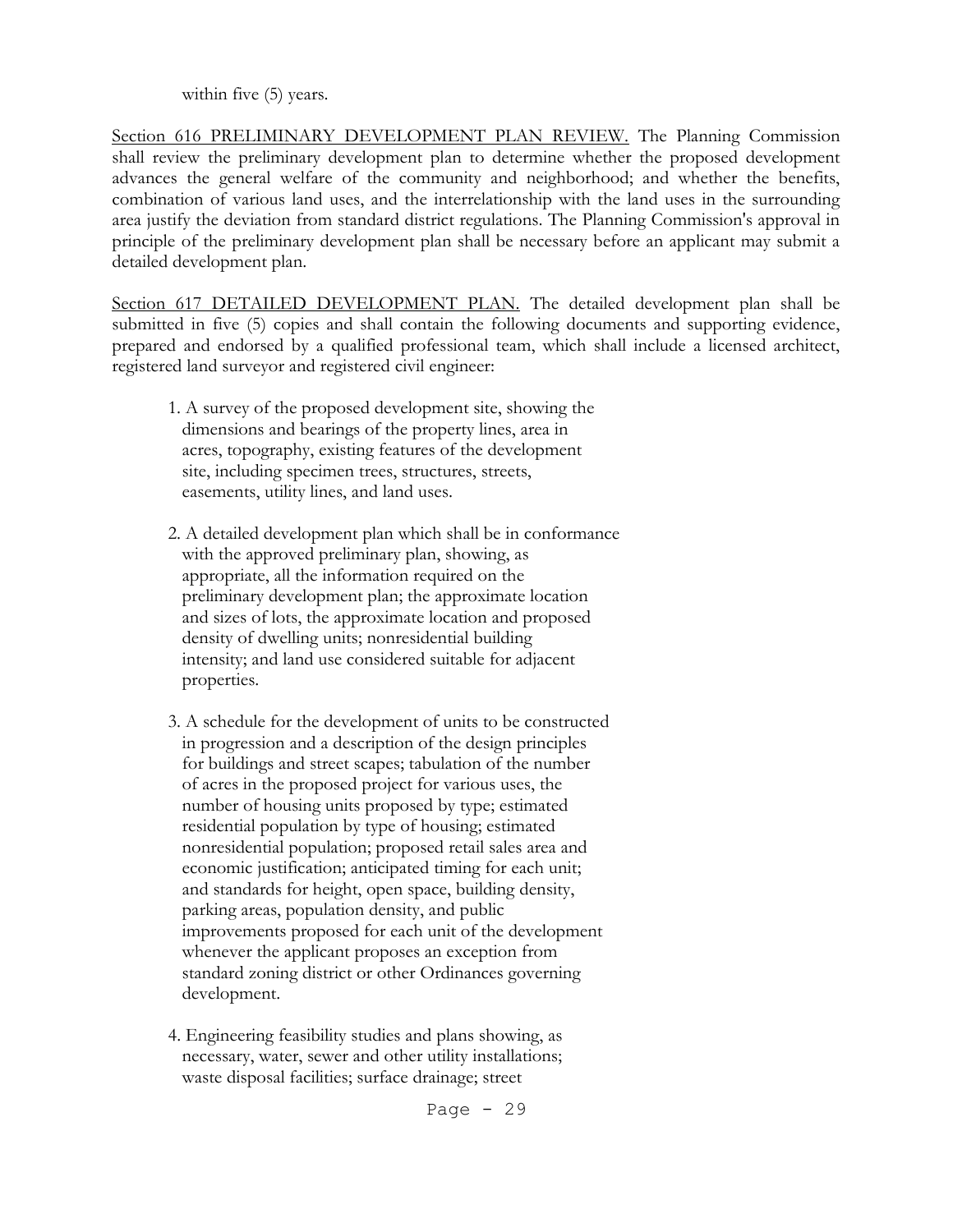improvements, and nature and extent of earth work required for site preparation and development.

- 5. Site plan, showing buildings(s), various functional use areas, circulation, and their relationship.
- 6. Preliminary building plans, including floor plans and exterior elevations.
- 7. Landscaping plans, and
- 8. Deed restrictions, protective covenants, and other legal statements or devices to be used to control the use, development and maintenance of the land, the improvements thereon, including those areas which are to be commonly owned and maintained.

Section 618 BASIS OF APPROVAL. The Planning Commission may recommend that the Board of Zoning Appeals, after a public hearing, approve the detailed development plan, provided the Planning Commission finds that the facts submitted with the application and presented at the hearings establish that:

- 1. The proposed development can be completed within five (5) years of the date of approval.
- 2. Each individual unit of the development, as well as the total development, can exist as an independent unit capable of creating an environment of sustained desirability and stability or that adequate assurance will be provided that such objective will be attained; the uses proposed will not be detrimental to present and potential surrounding uses, but will have a beneficial effect which could not be achieved under standard district regulations.
- 3. The streets and thoroughfares proposed are suitable and adequate to carry anticipated traffic, and increased densities will not generate traffic in such amounts as to overload the street network outside the planned development.
- 4. Any proposed commercial development can be justified economically at the locations proposed to provide for adequate commercial facilities of the types proposed.
- 5. Any exception from standard district requirements is warranted by the design and other amenities incorporated in the detailed development plan, in accord with the

Page  $-30$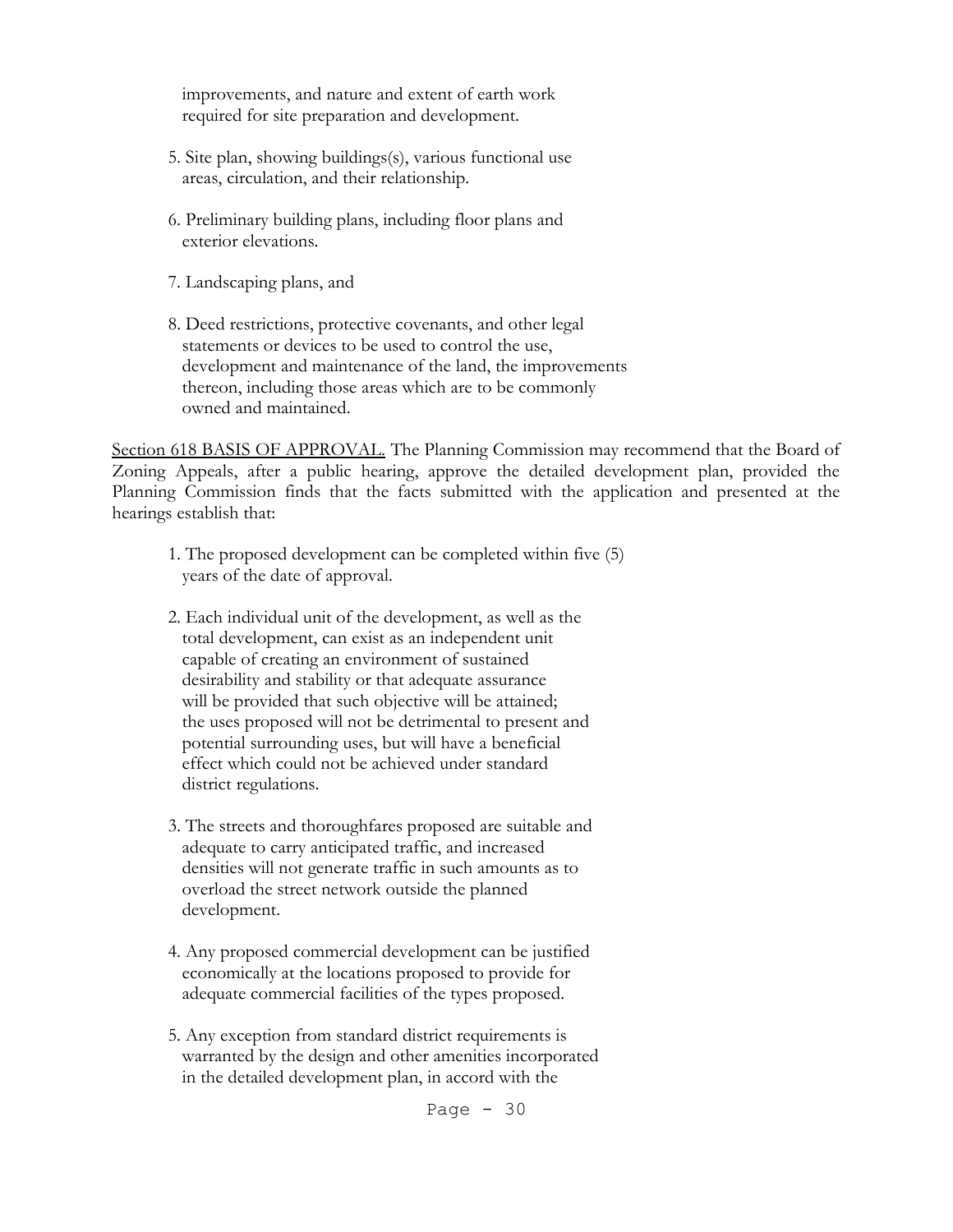planned unit development and the adopted policy of the Planning Commission and the Village Council.

- 6. The area surrounding said development can be planned and zoned in coordination and substantial compatibility with the proposed development.
- 7. The planned unit development is in general conformance with the comprehensive plan of the Village, and
- 8. The existing and proposed utility services are adequate for the population densities and nonresidential uses proposed.

Section 619 ACTION OF THE PLANNING COMMISSION AND BOARD OF ZONING APPEALS. The Planning Commission shall deny the detailed development plan if, from the facts presented, the Planning Commission is unable to make the necessary findings. The Planning Commission shall certify to the Board of Zoning Appeals the approval, approval with specific amendments, or disapproval of the detailed development plan within thirty (30) days of the date of submission of said plan. If the Board of Zoning Appeals finds that the proposed planned unit development is consistent with the intent and purpose of this Ordinance after a public hearing, it may authorize the Zoning Officer to issue a zoning certificate permitting the planned unit development.

Section 620 APPROVAL PERIOD. The zoning certificate for a planned unit development shall be for a period of five (5) years to allow the preparation and recording of the required subdivision plat and the development of the project. If no development has occurred to effectuate the plan within five (5) years after approval is granted, the approval shall be voided and the land shall revert to the district regulations in which it is located. An extension of the time limit or modification of the approved development plan may be approved if the Planning Commission and the Board of Zoning Appeals find that such extension or modification is not in conflict with the public interest.

Section 621 OTHER REQUIREMENTS. Underground utilities, including telephone and electric systems, are required within the limits of all planned unit developments. Appurtenances to these systems which can be effectively screened may be excepted from this requirement if the Planning Commission finds that such exemption will not violate the intent or character of the proposed planned unit development.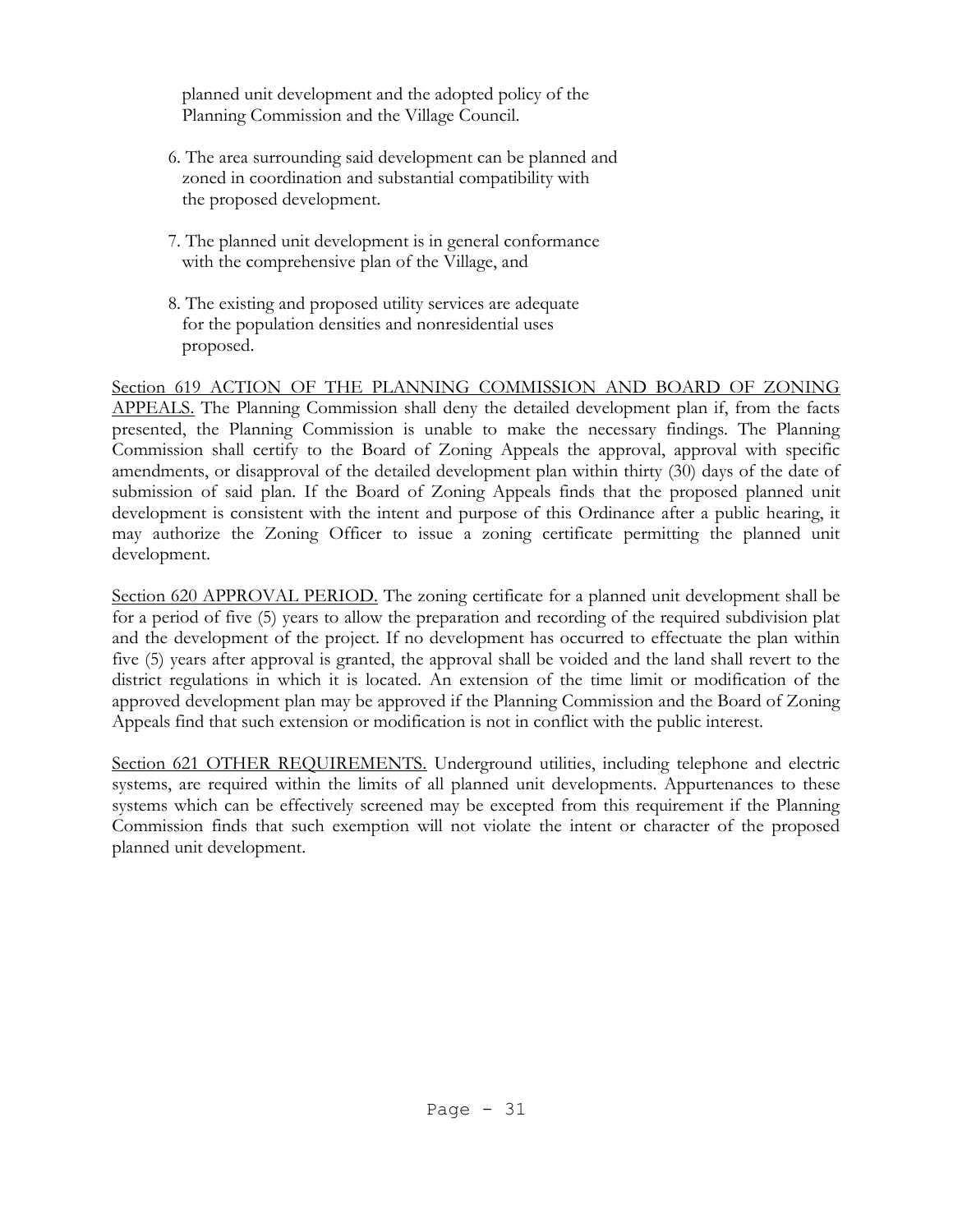# **ARTICLE VII MANUFACTURED DWELLING (HOUSING) - MOBILE HOMES AND MOBILE HOME PARKS**

Section 701 LOCATION OF MANUFACTURED DWELLING (MOBILE HOME PARKS). A manufactured dwelling (mobile home) park is a permitted use in the R-3 district. Manufactured dwelling (mobile home) parks may be introduced in any district under planned unit development, provided a planned unit development in that district permits residential uses.

Section 702 PARK SIZE. A manufactured dwelling (mobile home) park shall contain a minimum of five (5) acres.

Section 703 DENSITY. The maximum density shall not exceed six (6) mobile homes per gross acre.

Section 704 PARK WIDTH AND DEPTH. The park shall have a minimum frontage of onehundred (100) feet. The width or the depth of the park shall not be more than three (3) times the other.

Section 705 PARK SIDE AND REAR YARDS. A side yard on each side of the park and a rear yard of thirty (30) feet or more shall be provided around the edge of the manufactured dwelling (mobile home) park. Such yards shall not be occupied by or counted a part of an individual manufactured dwelling (mobile home) site.

Section 706 PARK IMPROVEMENTS. The location and size of manufactured dwelling (mobile home) sites and structures within the manufactured dwelling (mobile home) park shall be in accordance with the following provisions:

- 1. Each manufactured dwelling (mobile home) site shall have a clearly defined minimum area of four-thousand (4,000) square feet, with a minimum lot width of forth (40) feet, and a minimum depth of one-hundred (100) feet. The minimum width of corner lots, however, shall be fifty (50) feet.
- 2. Each manufactured dwelling (mobile home) placed within the manufactured dwelling (mobile home) park shall have a minimum of six-hundred (600) square feet of floor space.
- 3. There shall be a minimum clearance of twenty (20) feet between the individual manufactured dwellings (mobile homes) or trailers;
- 4. All manufactured dwelling (mobile home) parks shall meet the Village street requirements and specifications currently in effect.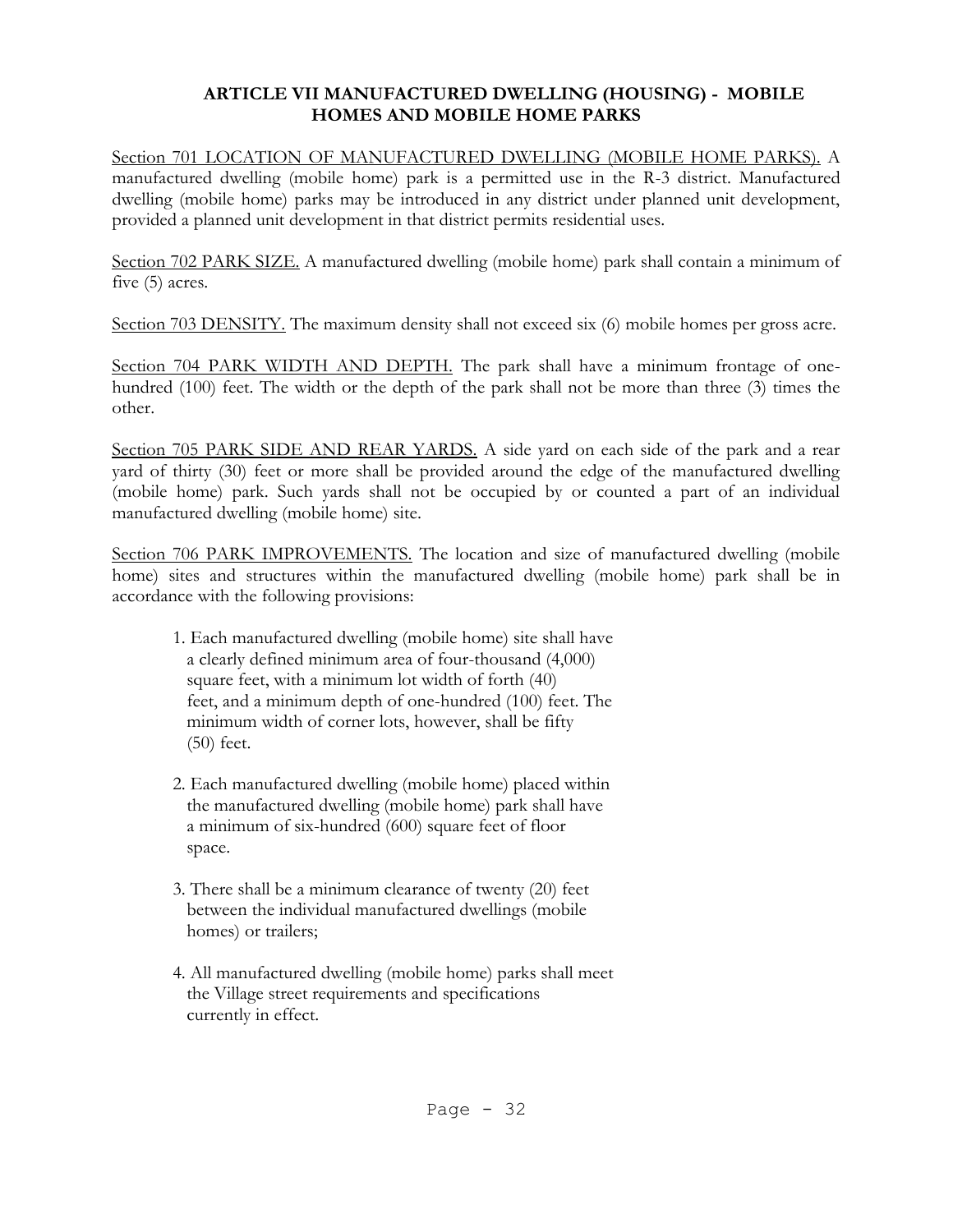- 5. Walkways not less than three (3) feet wide which may abut street pavement shall be provided from the manufactured dwelling (mobile home) sites to the service buildings. Such walkways shall be constructed of concrete having a minimum thickness of four (4) inches and lighted by not less than three-tenths  $(3/10)$  foot candle of artificial light.
- 6. Each manufactured dwelling (mobile home) site shall be developed with a manufactured dwelling (mobile home) stand of not less than ten (10) feet by fifty (50) feet and such manufactured dwelling (mobile home) stand shall be not less than ten (10) feet from the manufactured dwelling (mobile home) site boundary. The manufactured dwelling (mobile home) stand shall be constructed of a minimum of six (6) inches of concrete and provide at least two (2) tie-down rings.
- 7. Each manufactured dwelling (mobile home) site shall be provided with a water outlet connected to the Village, or an approved water supply and a connection to the Village or an approved sewer system.
- 8. Electricity, electrical outlets, and wiring shall be according to the current provisions of the National Electric Code published by the National Fire Protection Association.
- 9. The park may provide service buildings, complying with all applicable building regulations, to house laundry facilities and supplemental toilet facilities. Outside laundry drying yards shall be enclosed with a six (6) foot high solid fence in a location associated with laundry facilities.
- 10. The park shall be located on a well drained site, properly graded to insure rapid drainage and freedom from stagnant pools of water.
- 11. A safe, usable recreation area shall be conveniently located in each manufactured dwelling (mobile home) park, the size of which shall be determined at one thousand (1,000) square feet per household or manufactured dwelling (mobile home).
- 12. No manufactured dwelling (mobile Home) site shall be located closer to any street right-of-way line than thirty (30) feet measured horizontally from the right-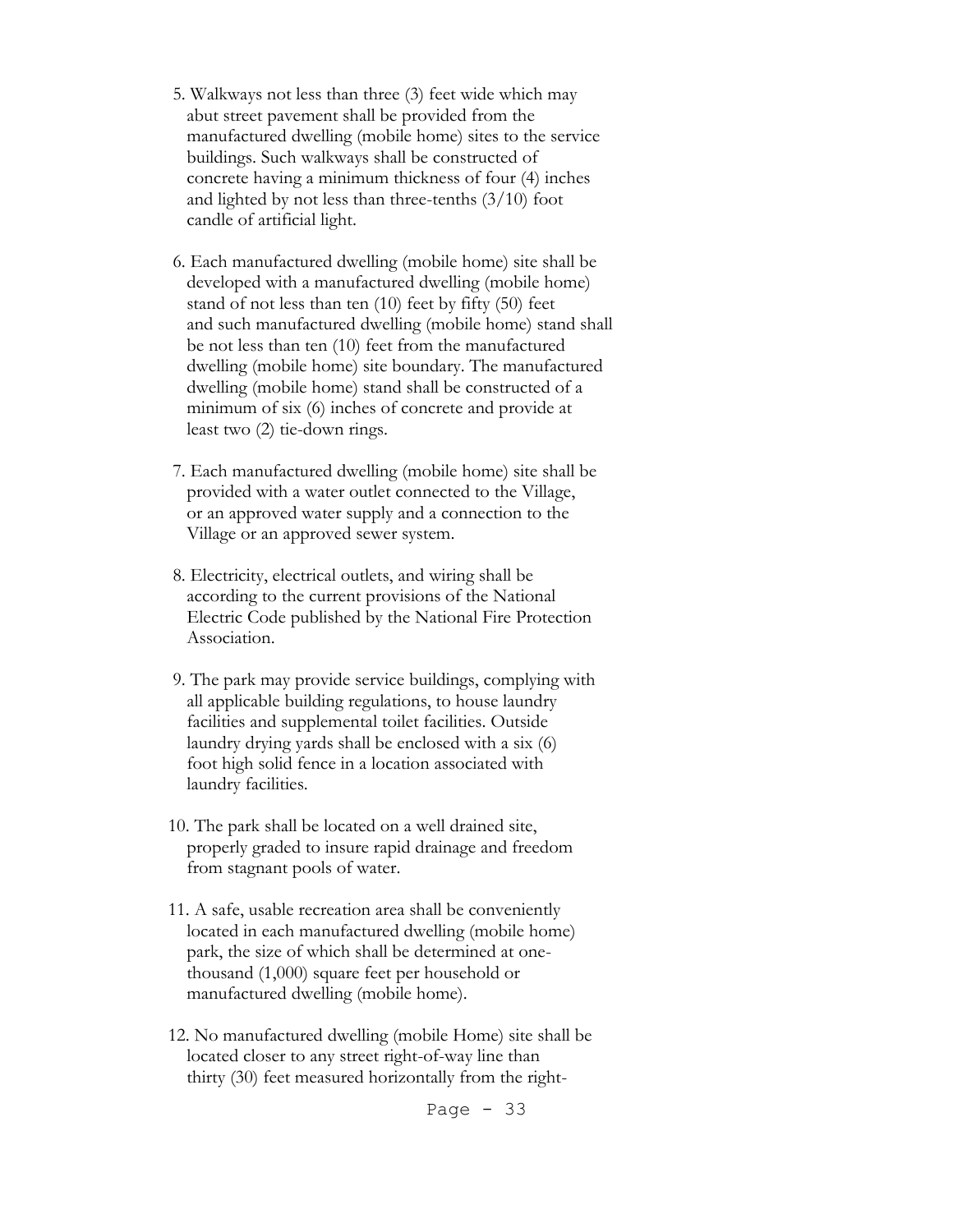of-way line to the lot line of the manufactured dwelling (mobile home) site.

- 13. All telephone, electrical and other distribution lines shall be installed in underground conduits. No overhead lines shall be permitted. All underground utilities, sanitary sewers and drainage structures installed in streets or access roads shall be constructed prior to the surfacing of such roads.
- 14. Each manufactured dwelling (mobile home) placed within the manufactured dwelling (mobile home) park shall be skirted entirely enclosing the bottom section within ninety (90) days after its placement.
- 15. The storage and collection of garbage and refuse within each manufactured dwelling (mobile home) park shall be conducted so as to create no health hazards, rodent harborage, insect breeding areas, fire hazards or air pollution. All garbage shall be stored in fly-tight, rodent proof containers and shall be collected at least once weekly.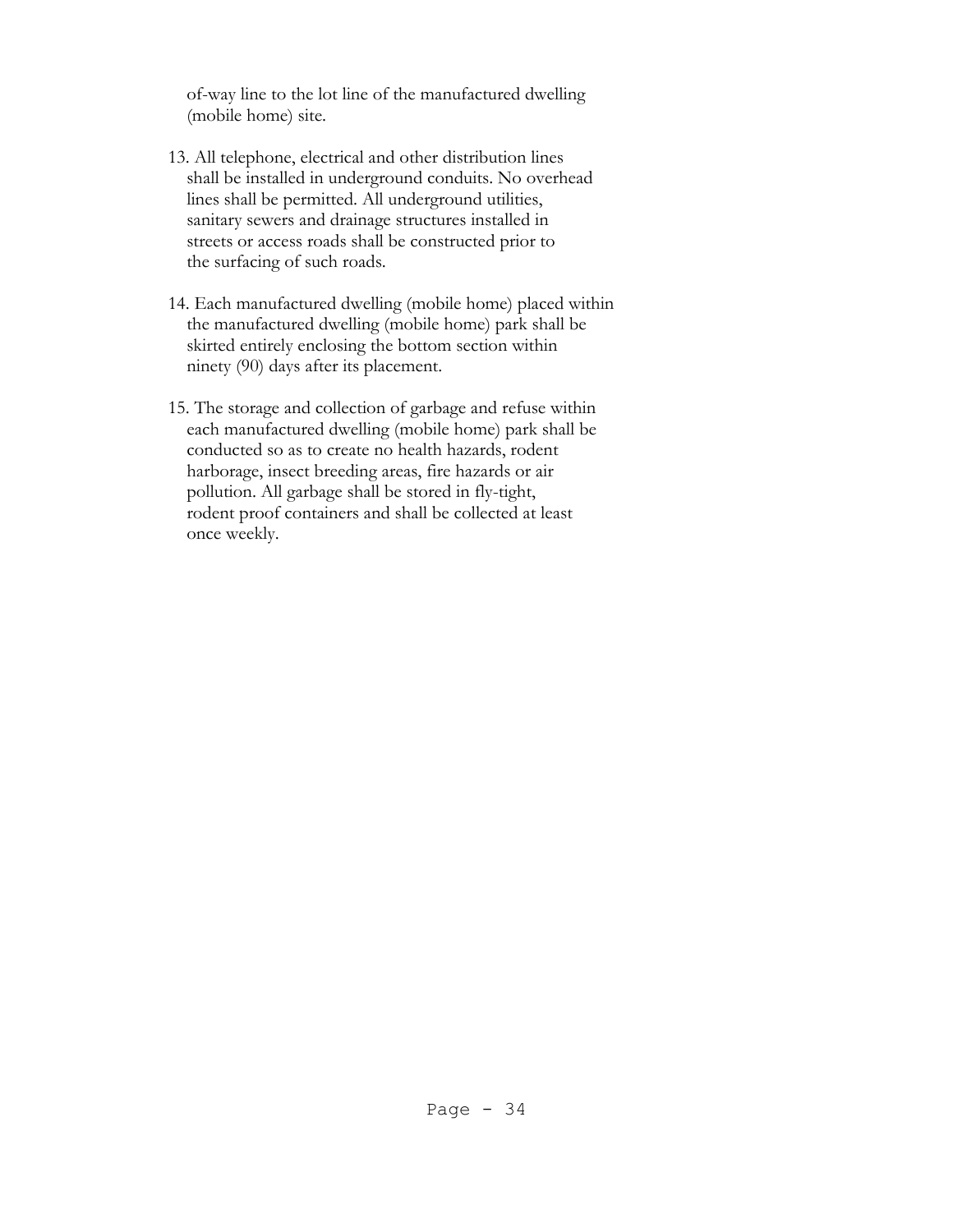# **ARTICLE VIII SIGNS AND ADVERTISING**

Section 800 SIGN DEFINED AND REGULATED. Any device or display designated to inform or attract the attention of persons not on the premises on which the sign is located. No sign or advertising structure of any classification shall be permitted in any district except as provided in *Sections 801 to 839*, inclusive.

Section 801 OUTDOOR ADVERTISING STRUCTURES DEFINED. Any outdoor display for the purpose of advertisement, notice, or announcement located apart from the premises or product referred to in the display.

Section 802 MEASUREMENT OF AREA. The surface area of a sign shall be computed as including the entire area within a regular, geometric form or combinations of regular, geometric forms comprising all of the display area of the sign and including all of the elements of the matter displayed. Frames and structural members not being advertising matter shall not be included in computation of surface area. *Note: If both sides of the sign contain advertising matter, then* **both sides are included in the computation.**

Section 803 GENERAL PROVISIONS. Permits for all signs and outdoor advertising structures shall be granted by the Zoning Officer in accordance with the requirements set forth in *Sections 804 to 839*, inclusive, except that no permit shall be required for any sign containing less than six (6) square feet of advertising area or advertising the sale, rent or lease of the premises on which the sign is located.

Section 804 LOCATION AND AREA OF ADVERTISING SIGNS. Signs not exceeding twelve (12) square feet in area and advertising the sale, rental or lease of the premises on which the sign is located shall be permitted on any property, except that the maximum size of such a sign in any residential district shall not exceed six (6) square feet.

Section 805 AREA OF ANNOUNCEMENT AND PROFESSIONAL SIGNS. Announcement or professional signs for home occupations and professional activities where permitted shall not exceed four (4) square feet in area in a residential district and not more than six (6) square feet in other districts.

Section 806 SIGNS FOR PUBLIC OR QUASI-PUBLIC PURPOSES. Bulletin boards and signs for a church, school, community, or other public or quasi-public institutional building shall be permitted, provided the area of such bulletin board or sign shall not exceed fifteen (15) square feet **and which shall be located on the premises of such institution**.

Section 807 WALL SIGNS. Wall signs pertaining to a nonconforming use shall be permitted on the same premises of such use, provided the area of such sign does not exceed fifteen (15) square feet.

Section 808 USE OF BUILDING WALLS FOR SIGNS. No building wall shall be used for display of advertising except that pertaining to the use carried on within such building.

## **Section 809 AWNINGS WITH SIGNS.**

**1. Permanent type awnings that are a part of the building structure with no posts or supports shall be a minimum height of eight (8) feet.**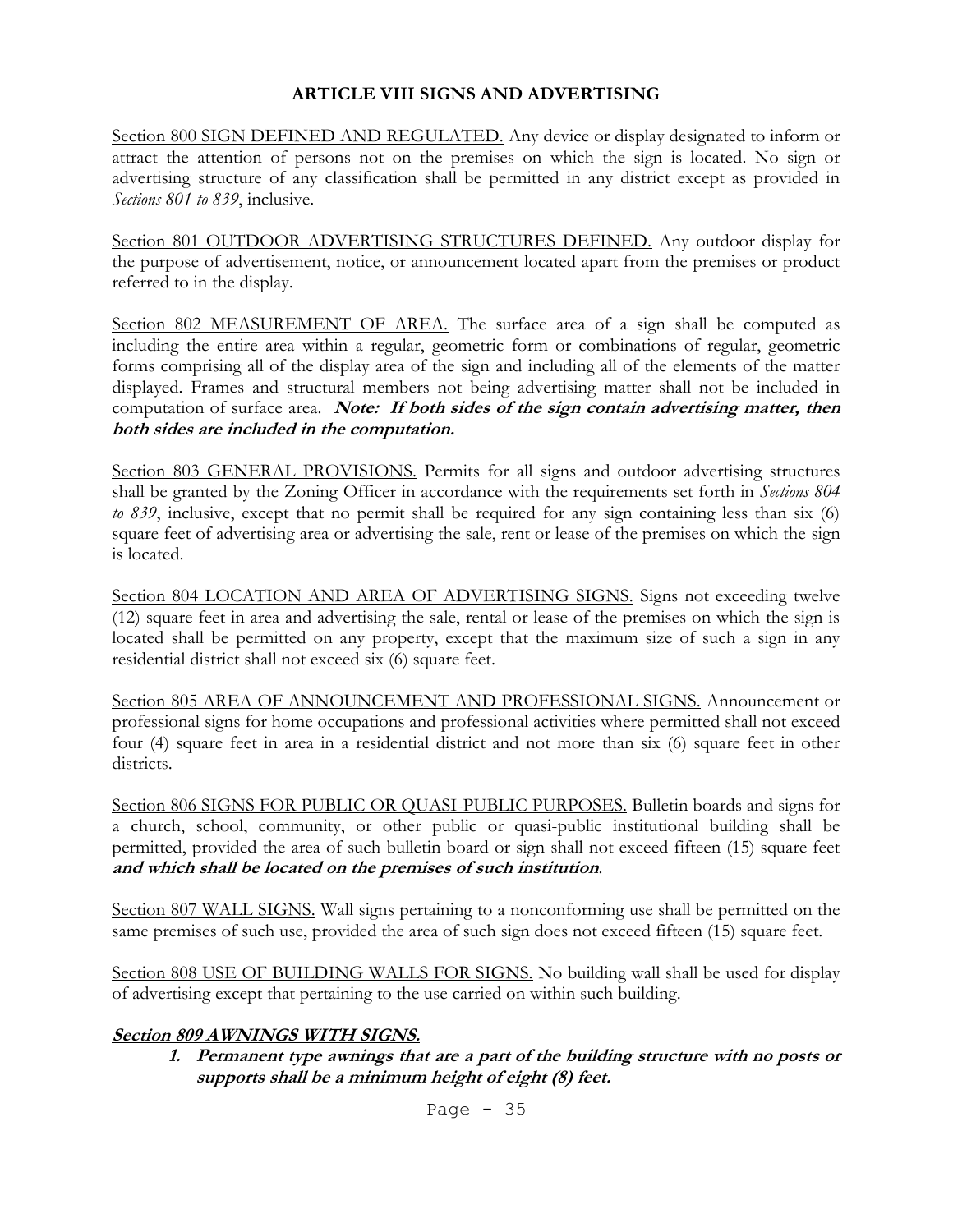- **2. Roll down awnings attached to buildings are permitted, if kept at a minimum height of seven (7) feet when rolled down. They shall also be maintained in a good state of repair.**
- **3. Signs, when a part of the awning (permanent or roll down), are permitted. The size of such signs is covered in Sections 819-826.**

Section 810 TEMPORARY SIGNS. Temporary signs not exceeding in the aggregate fifty (50) square feet, announcing special public or institutional events or the erection of a building, the architect, the builders, contractors, etc. may be erected for a period of sixty (60) days plus the construction period.

Section 811 SIGNS AND PUBLIC RIGHT-OF-WAYS. No sign shall be placed in any public rightof-way except publicly-owned signs, such as traffic control signs and directional signs. Signs directing and guiding traffic and parking on private property but bearing no advertising matter shall be permitted on any property.

**Section 812 SIGNS PLACED ON VEHICLES OR TRAILERS. No sign shall be placed on vehicles or trailers which are parked or located for the primary purpose of displaying such sign (This does not apply to allowed portable signs or letters on buses, taxis, or vehicles operating during the normal course of business).**

**Section 813 BUSINESS DISPLAYS AND ADVERTISING. In any commercial or industrial district, each business shall be permitted advertising signs or merchandise that may be displayed in front of the particular business handling the merchandise displayed on the sidewalk. A minimum of forty eight (48) inches of unobstructed right of way for pedestrian traffic must be left between the display and any object along the curb (light pole, fire hydrant, trash receptacle, etc.). Display means items for sale lined or hung along the building on the street front. Advertising means a temporary sandwich or banner sign, not to exceed twelve (12) square feet (See Section 802), set at least two (2) feet from the curb (leaving a minimum of four (4) feet for sidewalk thoroughfare).**

Section 814 GOVERNMENT FLAGS AND INSIGNIA. Flags and insignia of any government, except when displayed in connection with commercial promotion, shall be permitted on any property.

Section 815 SIGNS REQUIRED BY GOVERNMENTAL BODIES. Legal notices, identification, information or directional signs erected or required by governmental bodies shall be permitted on any property.

Section 816 ELECTRICALLY ILLUMINATED SIGNS. All wiring, fittings and materials used in the construction, connection and operation of electrically illuminated signs shall be in accordance with the provisions of the National Electric Code (or the local electric code in effect).

Section 817 MARKING OF SIGNS. All signs hereafter hung or erected shall be plainly marked with the name of the person, firm or corporation hanging or erecting such sign.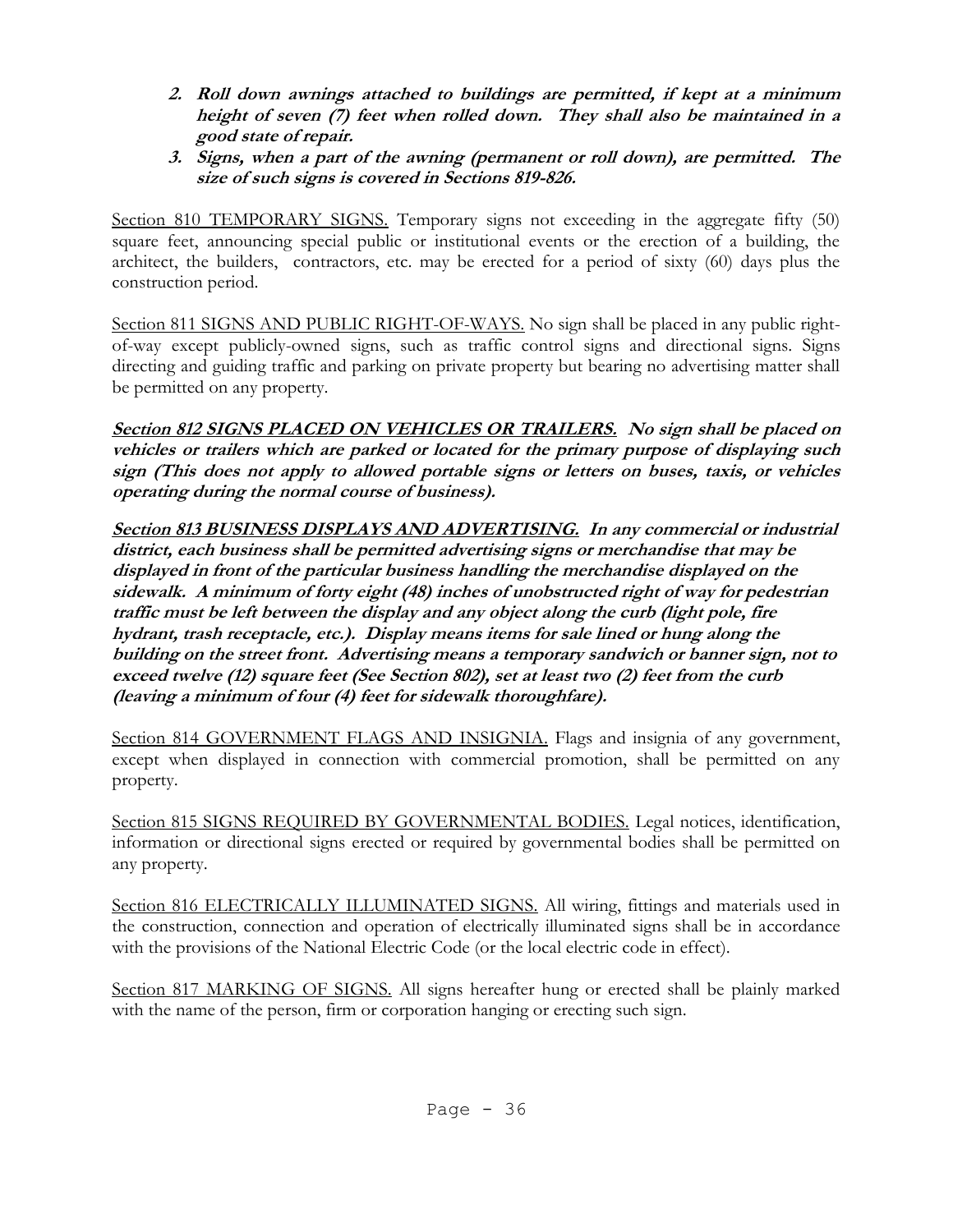Section 818 ATTACHMENT OF SIGNS. No sign of any classification shall be installed, erected or attached in any form, shape or manner to a fire escape or any door or window giving access to any fire escape.

Section 819 INSPECTION OF ELECTRICAL SIGNS. No electrical sign of any description shall hereafter be erected without having first been inspected on the ground and approved by the Zoning Officer or his authorized agent. It shall be the duty of the erector of such sign to notify the Zoning Officer when such sign is ready for aforesaid ground inspection.

Section 820 MAINTENANCE OF SIGNS. Should any sign be or become insecure or in danger of falling or otherwise unsafe, the owner thereof or the person maintaining the same, shall upon receipt of written notice from the Zoning Officer proceed at once to put such sign in a safe and secure condition or remove the sign.

Section 821 SIGNS INSTALLED IN VIOLATION OF REQUIREMENTS. In case any sign shall be installed, erected, constructed, or maintained in violation of any of the terms of this Ordinance, the Zoning Officer shall notify in writing the owner or lessee thereof to alter such sign so as to comply with this Ordinance.

Section 822 SIGNS IN COMMERCIAL AND INDUSTRIAL DISTRICTS. In a commercial or industrial district, each business shall be permitted **two (2) flat or wall signs on different frontages**. Projection of wall signs shall not exceed two (2) feet measured from the face of the main building.

Section 820 AREA OF PERMANENT ADVERTISING SIGNS. The area of all permanent advertising signs for any single business enterprise shall be limited according to the width of the building or part of building occupied by such enterprise, For the purposes of this section, width shall be measured along the building face nearest and parallel to the street line. In the case of a corner lot, either frontage may be used in determining maximum area of the sign.

Section 823 FREE-STANDING SIGNS. Free-standing signs not over thirty (30) feet in height, having a maximum total sign area of one-hundred (100) square feet per display area and located not closer than ten (10) feet to any street right-of-way line and not closer than thirty (30) feet to any adjoining lot line may be erected to serve a group of business establishments. There shall be only one (1) free-standing sign for each building, regardless of the number of business conducted in said building.

Section 824 ATTACHMENTS TO WALL SIGNS. Every wall sign projecting out from the face of the building shall be securely attached to the building wall, structure, or suitable metal posts located within the lot lines by iron or metal anchors, bolts, supports, chains, stranded cables or steel rods. No such sign shall project into the street right-of-way or be supported from a street, road or sidewalk.

Section 825 POLE SIGNS. Pole signs of symbolical design shall be permitted for business establishments, provided no part of such sign shall project into the right-of-way of any street or highway; the maximum area of any face of such sign shall not exceed thirty (30) square feet; and the pole support of the sign shall not be less than fifty (50) feet from any lot in any residential district.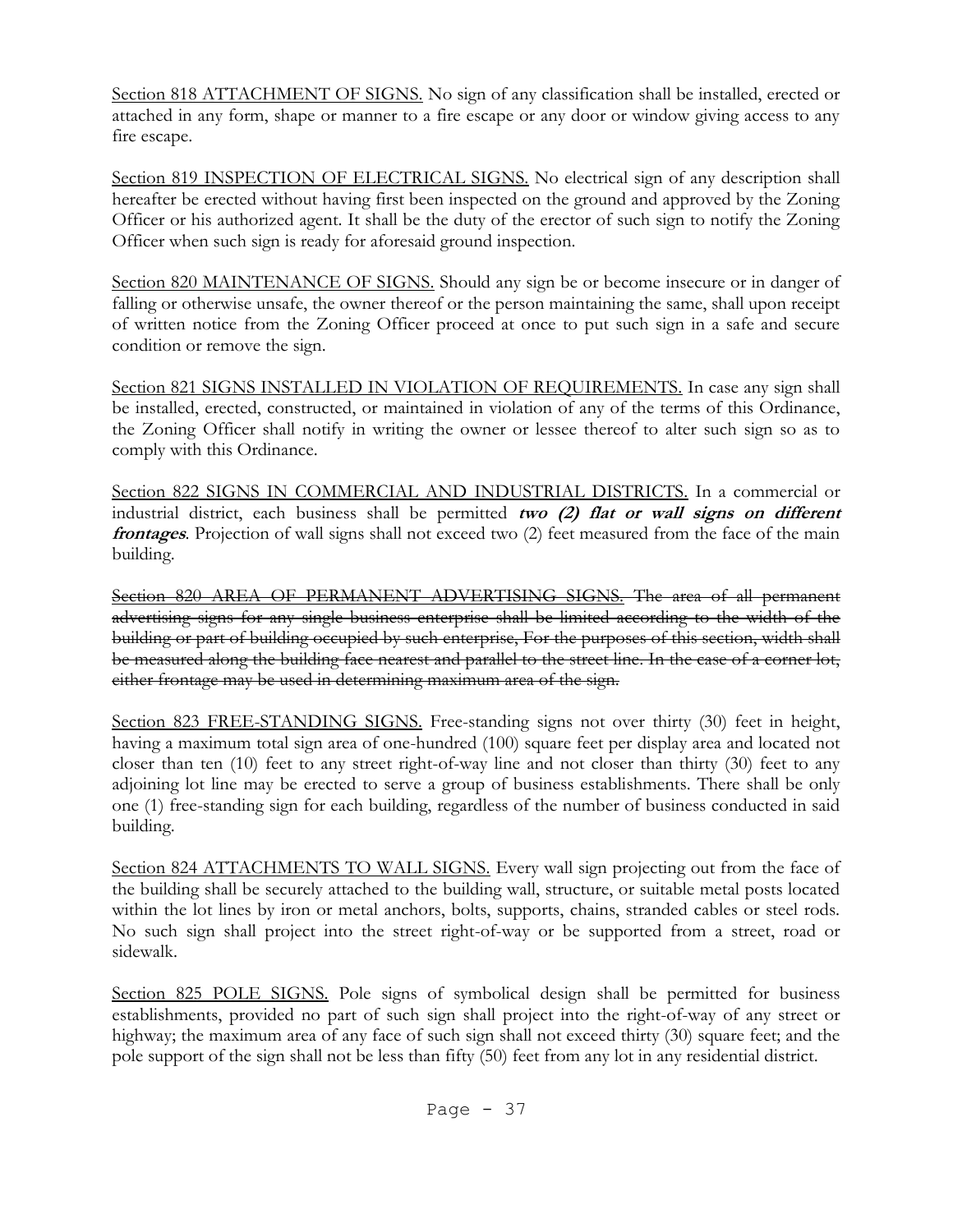Section 826 AREA OF BUSINESS ADVERTISING SIGNS. The area of all permanent advertising signs for any single business enterprise may have an area equivalent to one- and one-half (1-1/2) square feet of sign area for each lineal foot of width of a building, or part of a building, occupied by such enterprise, but shall not exceed a maximum area of one-hundred (100) square feet. **For the purposes of this section, width shall be measured along the building face nearest and parallel to the street line. In the case of a corner lot, signs may be erected on both frontages. However, the frontage that the sign is placed on, determines the maximum area of the sign.**

Section 827 ROOF SIGNS. No sign shall be placed on the roof of any building.

Section 828 POLITICAL SIGNS. No political sign shall be posted in any place or in any manner that is destructive to public property upon posting or removal. All candidates for public office, their campaign committees, or other persons responsible for the posting on public property of campaign material shall remove such material within two (2) weeks following election day.

Section 829 SIGN SETBACK REQUIREMENTS. Except as provided in this Ordinance, signs and outdoor advertising structures, where permitted, shall be set back from the established right-of-way line of any street or highway at least as far as the required front yard depth for a principal use in such district except for the modifications in *Sections 830 to 833*, inclusive.

Section 830 INCREASED SETBACKS. For every square foot by which each sign or outdoor advertising structure exceeds fifty (50) square feet, the setback shall be increased by one-half (1/2) foot but not exceed one-hundred (100) feet.

Section 831 SETBACKS AT THE INTERSECTION OF HIGHWAYS. At the intersection of a state, federal or major local highway with a major or collector street, the setback of any sign or outdoor advertising structure shall not be less than fifty (50) feet from the established right-of-way of each highway or street.

Section 832 SETBACKS FOR PUBLIC AND QUASI-PUBLIC SIGNS. Real estate signs and bulletin boards for a church, school or any other public or quasi-public, religious or educational institution may be erected not less than ten (10) feet from the established right-of-way line of any street or highway provided such sign or bulletin board does not obstruct traffic visibility at street or highway intersections.

Section 833 SPECIAL YARD PROVISIONS. Signs and advertising structures, where permitted, shall be erected or placed in conformity with the side and rear yard requirements of the district in which located, except that no sign or advertising structure shall be erected or placed closer than within fifty (50) feet to a side or rear lot line in any residential district.

Section 834 ILLUMINATION. All signs and advertising structures, except as hereinafter modified, may be illuminated internally or by reflected light, provided the source of light is not directly visible and is so arranged as to reflect away from the adjoining premises and provided that such illumination shall not be so placed as to cause confusion or a hazard to traffic or conflict with traffic control signs or lights.

Section 835 SUBDIVISION SIGNS. Upon application to the Zoning Officer, a permit may be issued as a conditional use in accordance with this Ordinance allowing a land-sales sign, provided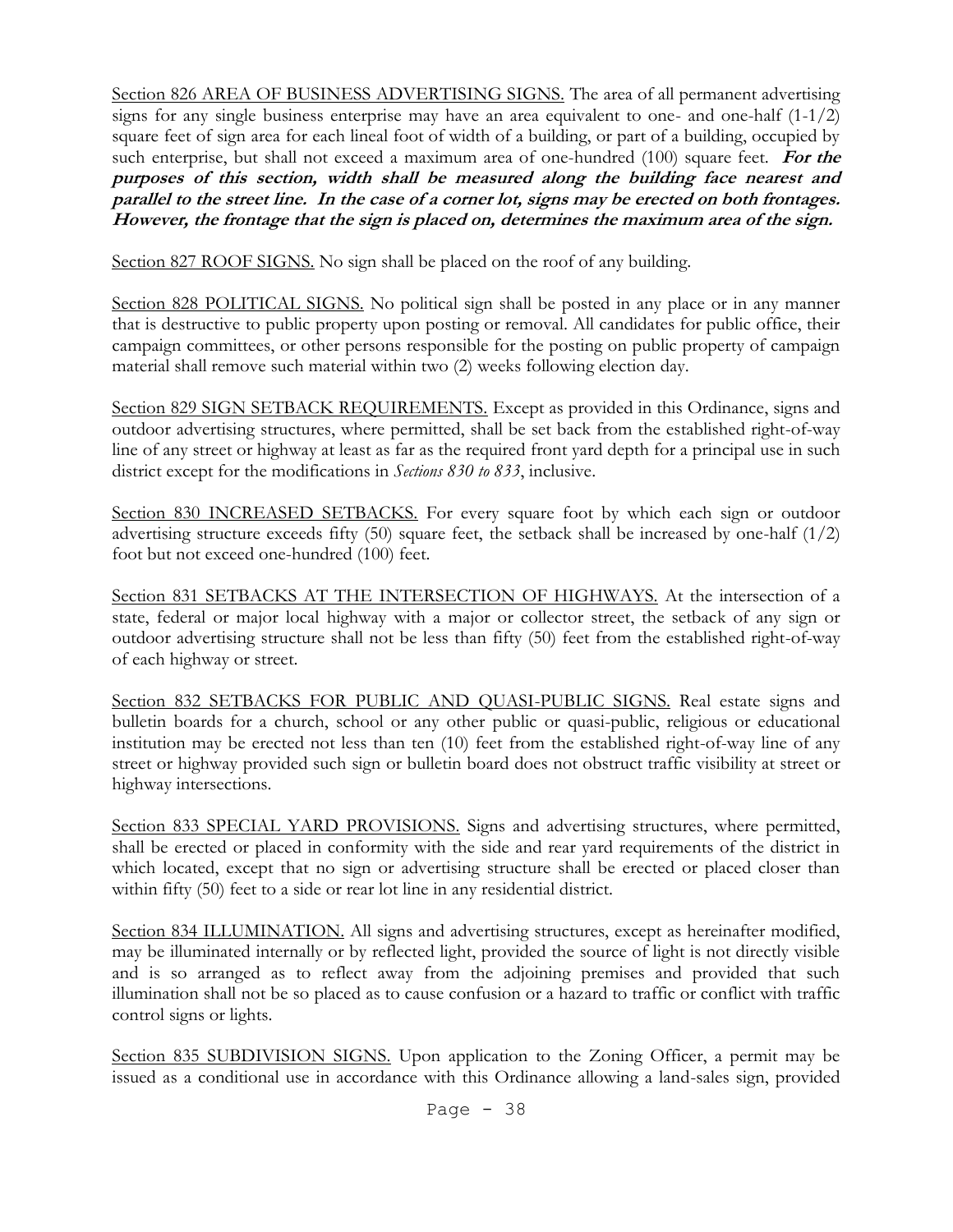that the sign shall not be illuminated; the sign shall advertise the sale or development of a recorded lot subdivision; the sign shall be erected only upon the property for sale or being developed and shall be set back from the street right-of-way at least one (1) foot for each square foot of sign area; the sign shall not be in excess of thirty (30) square feet; not more than one (1) such sign shall be placed along single road frontage of any property in single and separate ownership, provided that not more than two (2) such signs may be permitted in any single development; and a permit for the erection, construction or maintenance of said sign shall expire within one (1) year.

Section 836 SIGN PERMITS REQUIRED. A separate permit shall be required for the erection of signs regulated in this Ordinance, except that no permit shall be required for temporary real estate signs with an area of twelve (12) square feet or less for the sale or lease of property and for small announcement signs with an area of less than four (4) square feet. Announcement signs shall be removed by the person or persons responsible for posting same within thirty (30) days after erection.

Section 837 DRAWINGS AND SPECIFICATIONS. Clear drawings and specifications shall be made of the proposed sign indicating the location, quality of material, full dimensions in figures, supports, manner of erecting, manner of fastening the sign to the structure, number and the weight of the sign. Such plans to be made on blanks furnished by the Zoning Officer, signed by the owner or tenant of property for which sign is to be used and by the erecting contractor.

Section 838 SIGNS INTERFERING WITH TRAFFIC CONTROL OR MOVEMENT PROHIBITED. No person shall place, maintain, or display upon or in view of any highway any unauthorized sign, signal, marking or device which purports to be or is an imitation of or resembles a traffic control device or railroad sign or signal, or which attempts to direct the movement of traffic, or which hides from view or interfered with the effectiveness of any traffic control device or any railroad sign or signal, and no person shall place or maintain, nor shall any public authority permit upon any highway, any traffic sign or signal bearing thereon any commercial advertising. This section does not prohibit the erection, upon private property adjacent to highways, of signs giving useful directional information of a type that cannot be mistaken for traffic control devices.

Section 839 EXEMPTIONS. Public notice by governmental bodies, traffic control signs and other official signs and notices are exempt from the provisions of this Ordinance.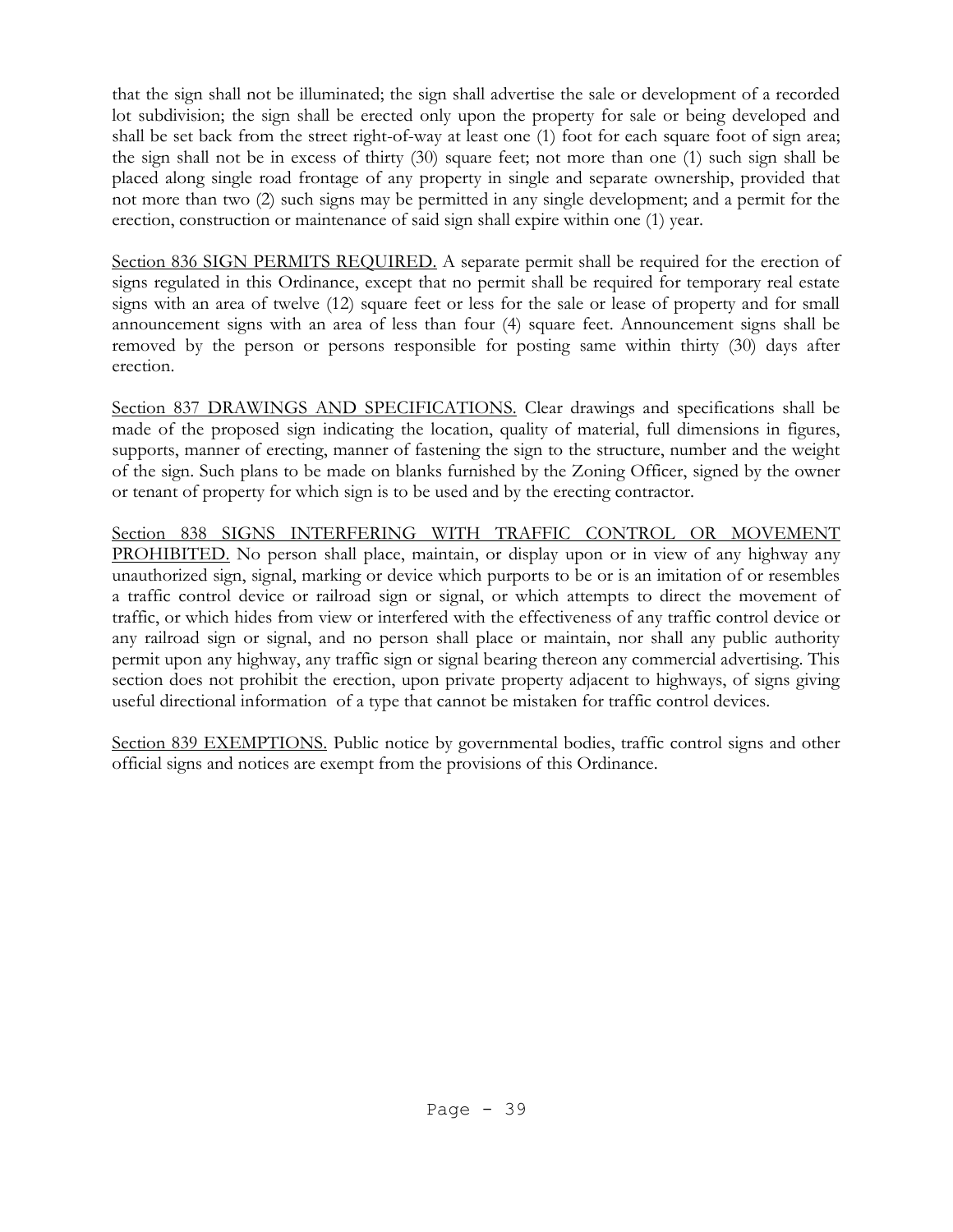## **ARTICLE IX NONCONFORMING USES**

Section 900 INTENT. Within the districts established by this Ordinance or future amendments that may later be adopted there exist lots, structures, uses of land and structures and characteristics of use which were lawful before this Ordinance was passed or amended, but which would be prohibited, regulated, or restricted under the terms of this Ordinance or future amendments. It is the intent of this Ordinance to permit these nonconformities to continue until they are removed or discontinued. It is further the intent of this Ordinance that nonconformities shall not be enlarged upon, expanded or extended, nor be used as grounds for adding other structures or uses prohibited elsewhere in the same district.

Section 901 INCOMPATIBILITY OF NONCONFORMING USES. Nonconforming uses are declared by this Ordinance to be incompatible with permitted uses in the districts in which such use is located. A nonconforming use of a structure, a nonconforming use of land, or a nonconforming use of a structure and land in combination shall not be extended or enlarged after passage of this Ordinance by attachment on a building or premises of additional signs intended to be seen from off the premises, or by the addition of other uses, of a nature which would be generally prohibited in the district in which such use is located.

Section 902 AVOIDANCE OF UNDUE HARDSHIP. To avoid undue hardship, nothing in this Ordinance shall be deemed to require a change in the plans, construction, or designated use of any building on which actual construction, was lawfully begun prior to the effective date of adoption or amendment of this Ordinance and upon which actual building construction has been carried on diligently. Actual construction is hereby defined to include the placing of construction materials in permanent position and fastened in a permanent manner. Where excavation or demolition or removal of an existing building has been substantially begun preparatory to rebuilding, such excavation or demolition or removal shall be deemed to be actual construction, provided that the work shall be carried out diligently.

Section 903 SINGLE NONCONFORMING LOTS OF RECORD. In any district in which singlefamily dwellings are permitted, a single family dwelling and customary accessory buildings may be erected on any single lot of record at effective date of adoption or amendment of this Ordinance notwithstanding limitations imposed by other provisions of this Ordinance. Such lot must be in separate ownership and not of continuous frontage with other lots in the same ownership. This provision shall apply even though such lot fails to meet the requirements for area or width, or both, that are generally applicable in the district, provided that yard dimensions and requirements other than those applying to area or width, or both, of the lot shall conform to the regulations for the district in which such lot is located. Variances of yard requirements shall be obtained only through action of the Board of Zoning Appeals.

Section 904 NONCONFORMING LOTS OF RECORD IN COMBINATION. If two (2) or more lots or a combination of lots and portions of lots with continuous frontage in single ownership are of record at the time of passage or amendment of this Ordinance and if all or part of the lots with no buildings do not meet the requirements established for lot width and area, the lands involved shall be considered to be an undivided parcel for the purposes of this Ordinance and no portion of said parcel shall be used or sold in a manner which diminishes compliance with lot width and area requirements established by this Ordinance, nor shall any division of any parcel be made which creates a lot with a width or area below the requirements stated in this Ordinance.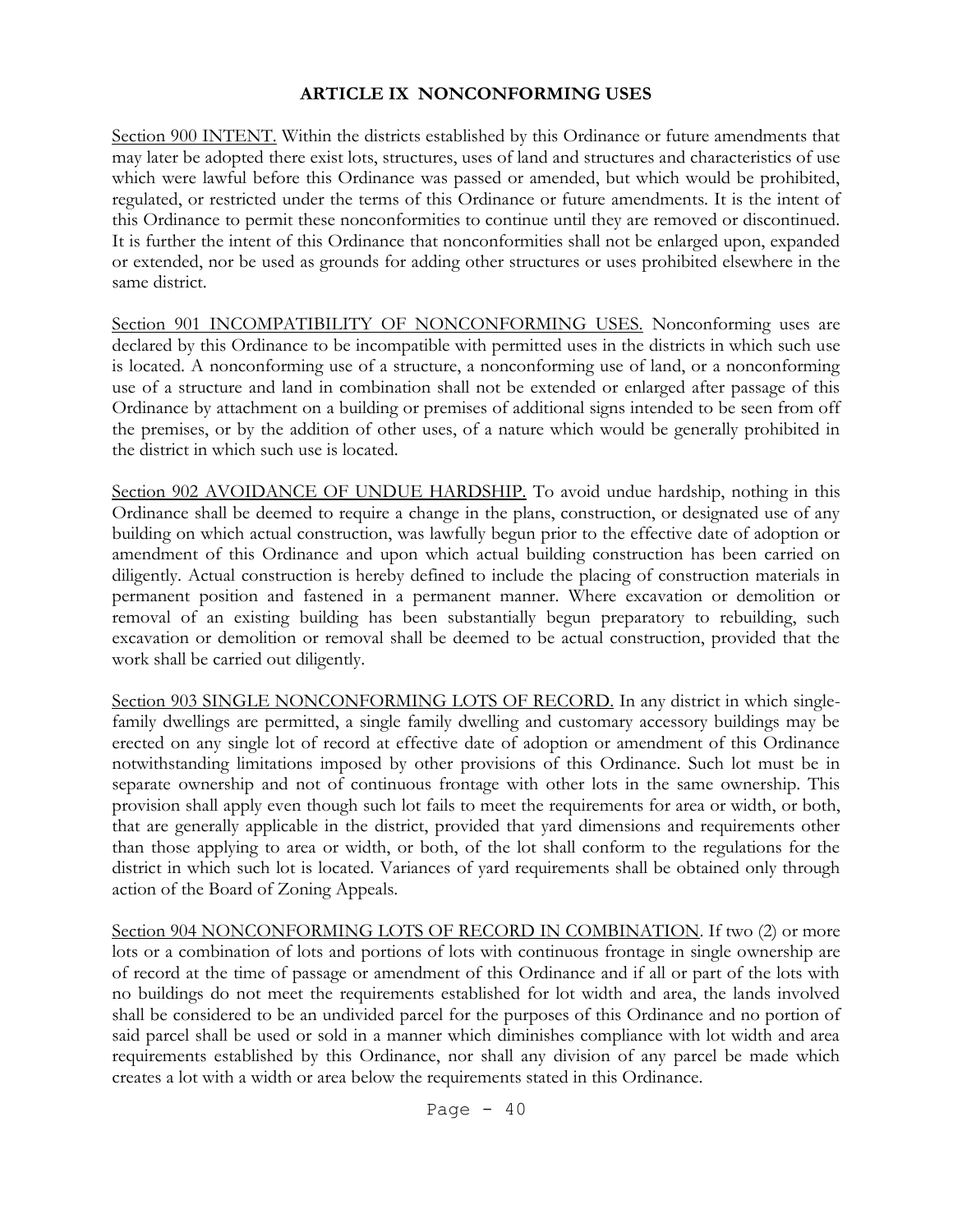Section 905 NONCONFORMING USES OF LAND. Where, at the time of adoption of this Ordinance lawful uses of land exist which would not be permitted by the regulations imposed by this Ordinance, the uses may be continued so long as they remain otherwise lawful, provided:

- 1. No such nonconforming uses shall be enlarged or increased, nor extended to occupy a greater area of land than was occupied at the effective date of adoption or amendment of this Ordinance.
- 2. No such nonconforming uses shall be moved in whole or in part to any portion of the lot or parcel other than that occupied by such uses at the effective date of adoption or amendment of this Ordinance.
- 3. If any such nonconforming uses of land are voluntarily discontinued for a period of more than two (2) years, any subsequent use of such land shall conform to the regulations specified by this Ordinance for the district in which such land is located.
- 4. No additional structure not conforming to the requirements of this Ordinance shall be erected in connection with such nonconforming use of land.

Section 906 NONCONFORMING STRUCTURES. Where a lawful structure exists at the effective date of adoption or amendment of this Ordinance that could not be built under the terms of this Ordinance by reason of restrictions on area, lot coverage, height, yards, its location on the lot or other requirements concerning the structure, such structure may be continued so long as it remains otherwise lawful, subject to the following provisions:

- 1. No such nonconforming structure may be enlarged or altered in a way which increases its nonconformity, but any structure or portion thereof may be altered to decrease its nonconformity.
- 2. Nothing in this Ordinance shall prevent the reconstruction of a building or structure wholly or partly destroyed by fire, flood, explosion, wind, etc., provided such reconstruction is begun within six (6) months and completed within two (2) years.
- 3. Should such structure be moved for any reason for any distance whatever, it shall thereafter conform to the regulations for the district in which it is located after it is moved.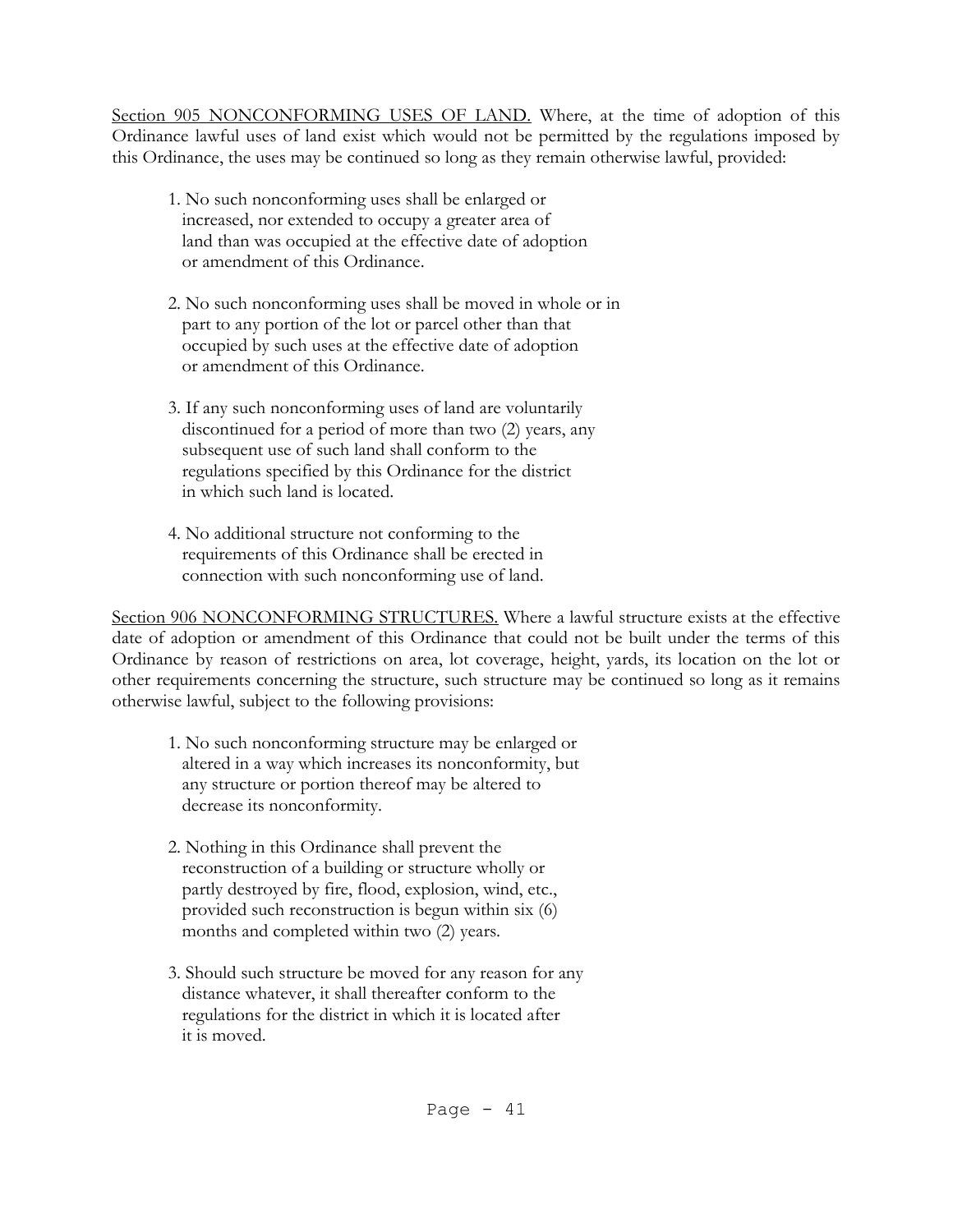Section 907 NONCONFORMING USES OF STRUCTURES OR OF STRUCTURES AND PREMISES IN COMBINATION. If a lawful use involving individual structures, or of a structure and premises in combination, exists at the effective date of adoption or amendment of this Ordinance that would not be allowed in the district under the terms of this Ordinance, the lawful use may be continued so long as it remains otherwise lawful, subject to the following provisions:

- 1. No existing structure devoted to a use not permitted by this Ordinance in the district in which it is located shall be enlarged, extended, constructed, reconstructed, moved, or structurally altered except in changing the use of the structure to a use permitted in the district in which it is located.
- 2. Any nonconforming use may be extended throughout any parts of a building which were manifestly arranged or designed for such use at the time of adoption or amendment of this Ordinance, but no such use shall be extended to occupy any land outside such building.
- 3. If no structural alterations are made, any nonconforming use of a structure, or structure and premises, may as a conditional use, the changed to another nonconforming use provided that the Board of Zoning Appeals shall find that the proposed use is equally appropriate or more appropriate to the district than the existing nonconforming use. In permitting such change, the Board of Zoning Appeals may require appropriate conditions and safeguards in accord with provisions of this Ordinance.
- 4. Any structure, or structure and land in combination, in or on which a nonconforming use is superseded by a permitted use, shall thereafter conform to the regulations for the district, and the nonconforming use may not thereafter be resumed.
- 5. When a nonconforming use of a structure, or structure and premises in combination is voluntarily discontinued or abandoned for more than two (2) years (except when government action impedes access to the premises), the structure, or structure and premises in combination, shall not thereafter be used except in conformity with the regulations of the district in which it is located.
- 6. Where nonconforming use status applies to a structure and premises in combination, removal or destruction of the structure shall eliminate the non-conforming status of the land.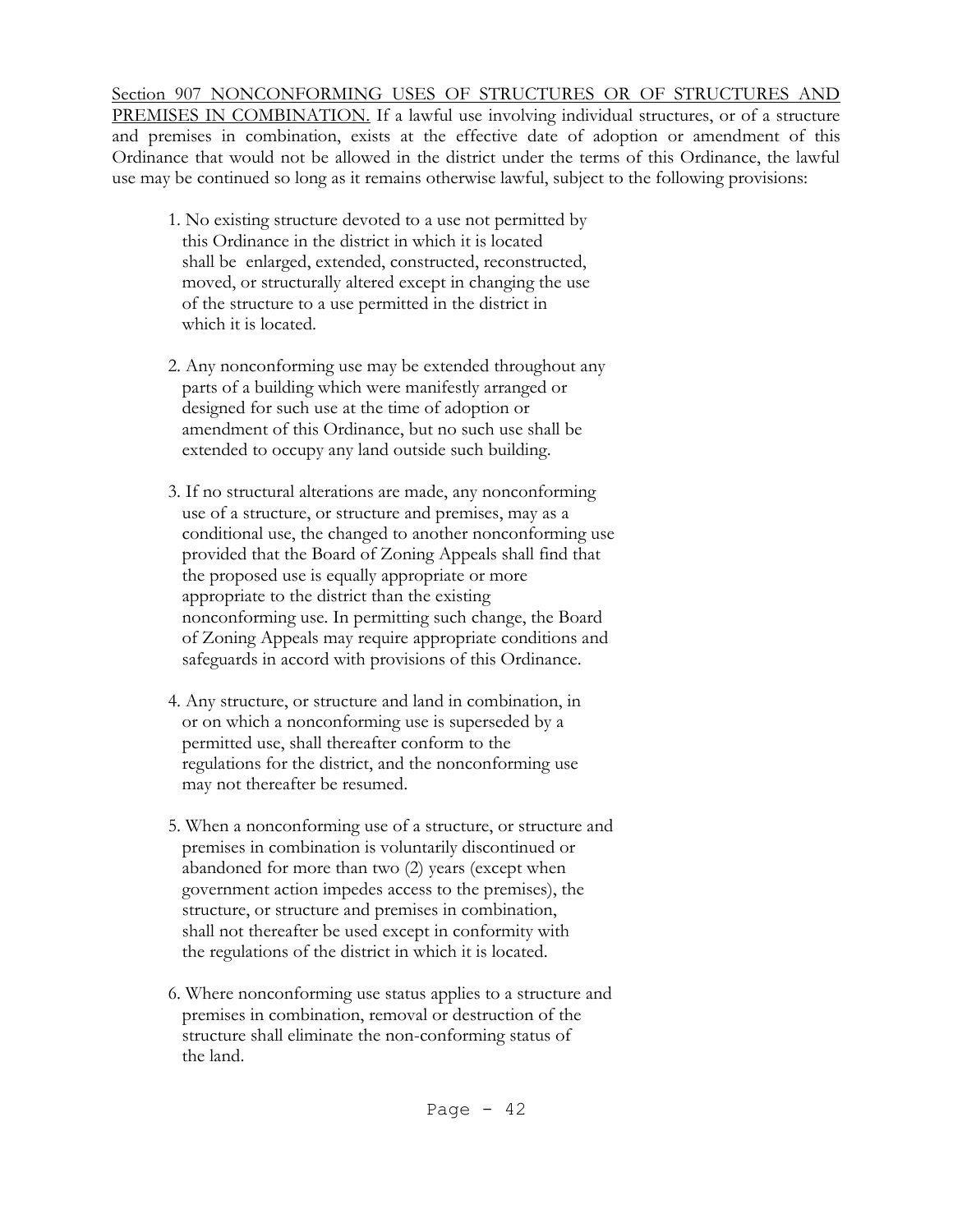Section 908 REPAIRS AND MAINTENANCE. On any nonconforming structure or portion of a structure containing a nonconforming use, work may be done on ordinary repairs, or on repair or replacement of non-bearing walls, fixtures, wiring, or plumbing, provided that the cubic content existing when it became nonconforming shall not be increased. Nothing in this section shall be deemed to prevent the strengthening or restoring to a safe condition of any building or part thereof declared to be unsafe by any official charged with protecting the public safety, upon order of such official.

Section 909 USES UNDER CONDITIONAL USE PROVISIONS NOT NONCONFORMING USES. Any use which is permitted as a conditional use in a district under the terms of this Ordinance shall not be deemed a non-conforming use in such district, but shall, without further action, be considered a conforming use.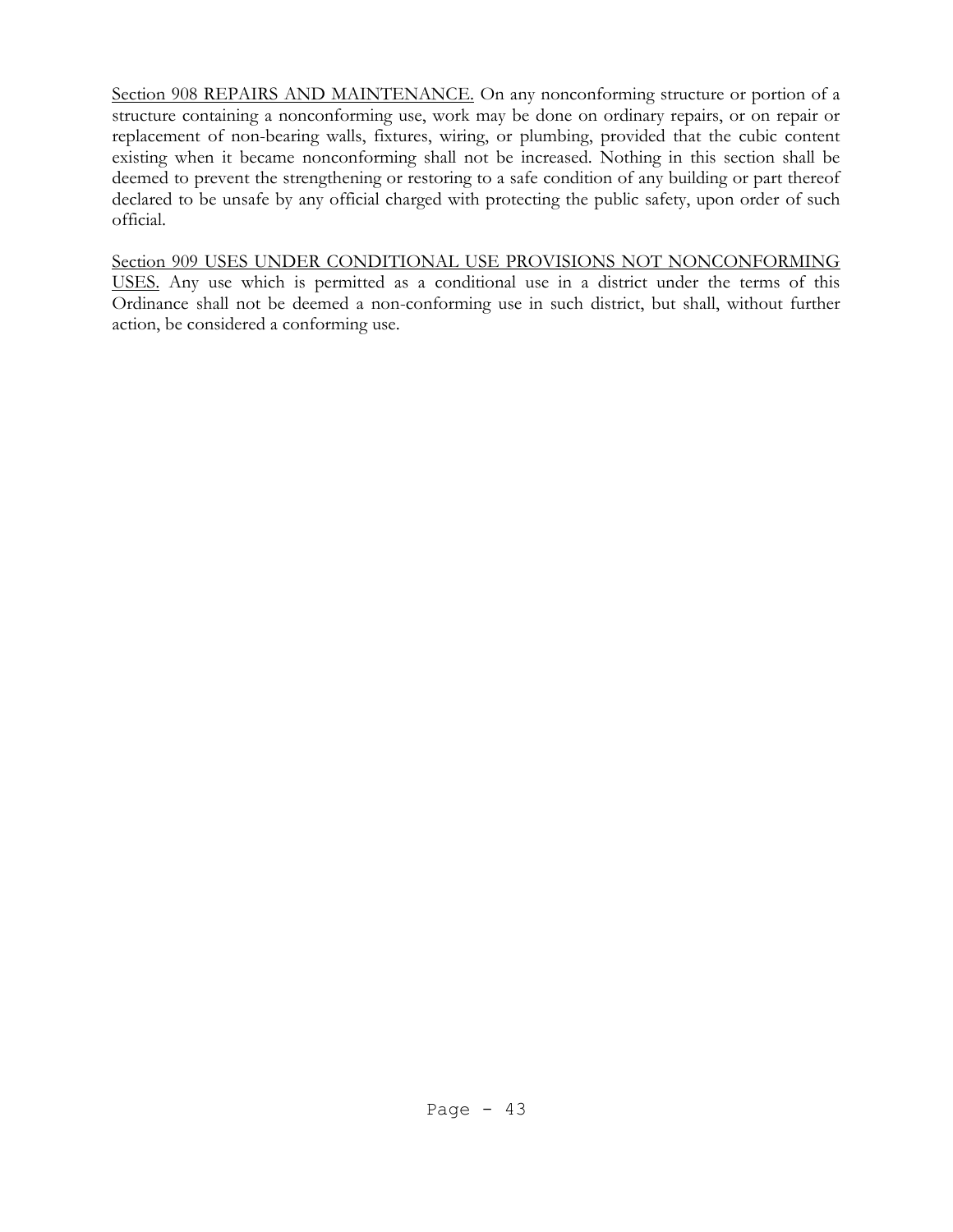# **ARTICLE V - ADMINISTRATION**

Section 1000 OFFICE OF ZONING OFFICER CREATED. A Zoning Officer designated by the Mayor with the consent of the Village Council shall administer and enforce this Ordinance. He may be provided with the assistance of such other persons as the Mayor may direct.

Section 1001 DUTIES OF ZONING OFFICER. For the purpose of this Ordinance, the Zoning Officer shall have the following duties:

- 1. Upon finding that any of the provisions of this Ordinance are being violated, he shall notify in writing the person responsible for such violation(s) ordering the action necessary to correct such violation.
- 2. Order discontinuance of illegal uses of land, building, or structures.
- 3. Order removal of illegal buildings or structures or illegal additions or structural alterations.
- 4. Order discontinuance of any illegal work being done.
- 5. Take any other action authorized by this Ordinance to ensure compliance with or to prevent violation(s) of this Ordinance. This may include the issuance of and action on zoning and certificate of occupancy permits and such similar administrative duties as are permissible under the law.

Section 1010 PROCEEDINGS OF PLANNING COMMISSION. The Planning Commission shall adopt rules necessary to the conduct of its affairs in keeping with the provisions of this Ordinance. Meetings shall be held at the call of the chairperson and at such other times as the Planning Commission may determine. All meetings shall be open to the public. The Planning Commission shall keep minutes of its proceedings showing the vote of each member upon each question, or if absent or failing to vote, indicating such fact, and shall keep records of its examinations and other official actions, all of which shall be a public record and be immediately filed in the office of the Planning Commission.

Section 1020 BOARD OF ZONING APPEALS CREATED. A Board of Zoning Appeals is hereby created, which shall consist of five (5) members to be appointed by the Mayor with the consent of the Village Council each for a term of five (5) years, except that the initial appointments shall be one (1) member each for one (1), two (2), three (3), four (4), and five (5) year terms. Each member shall be a resident of the Village. Members of the Board may be removed from office by the Village Council for cause upon written charges and after public hearing. Vacancies shall be filled by appointment by the Mayor with the consent of the Village Council for the unexpired term of the member affected.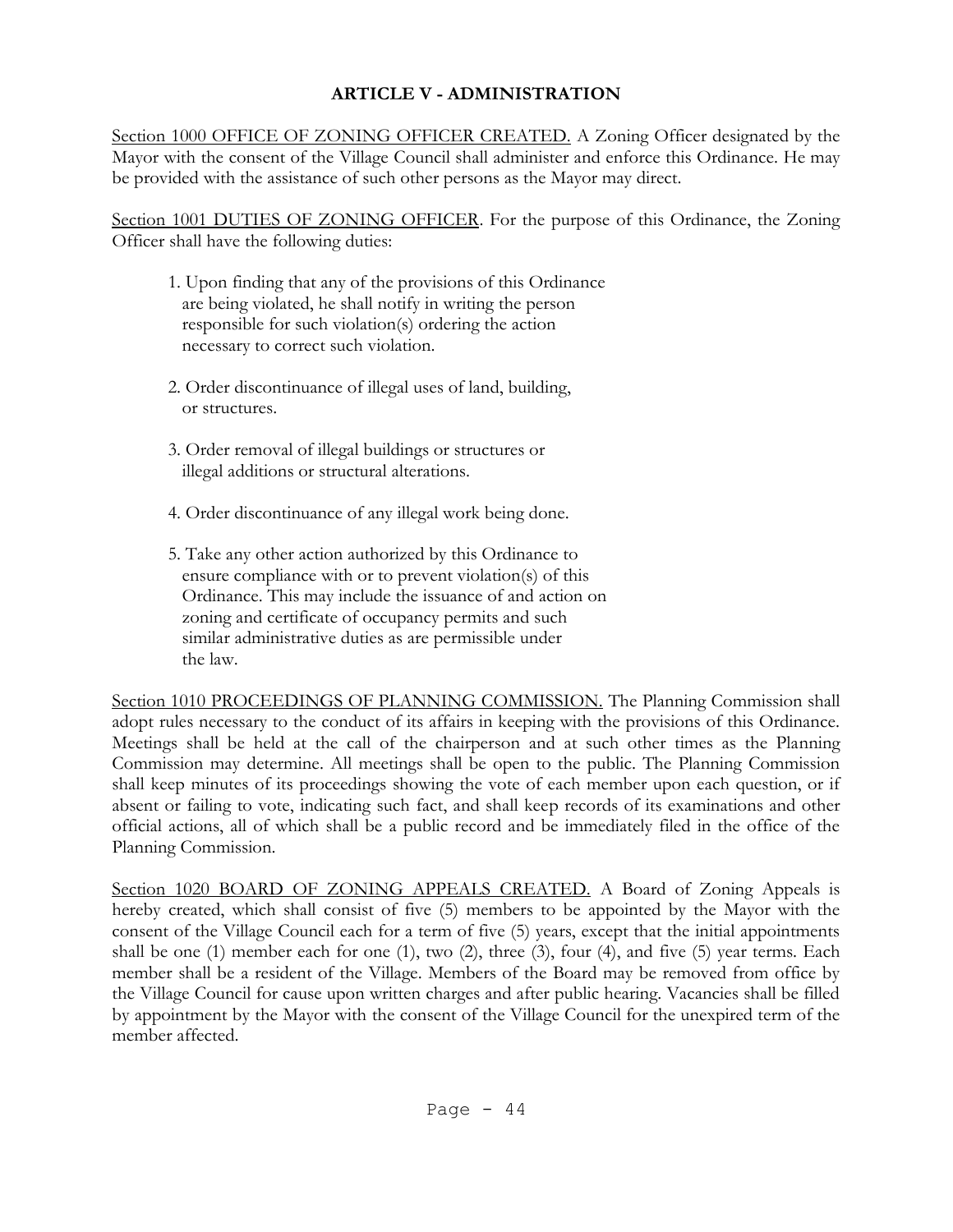Section 1021 PROCEEDINGS OF THE BOARD OF ZONING APPEALS. The Board of Zoning Appeals shall adopt rules necessary to the conduct of its affairs in keeping with the provisions of this Ordinance. Meetings shall be held at the call of the chairperson and at such other times as the Board may determine. The chairperson, or in his absence the acting chairperson, may administer oaths and compel the attendance of witnesses. All meetings shall be open to the public. The Board shall keep minutes of its proceedings, showing the vote of each member upon each question, or if absent or failing to vote, indicating such fact, and shall keep records of its examinations and other official actions, all of which shall be a public record and be immediately filed in the office of the Board of Zoning Appeals.

Section 1022 DUTIES OF THE BOARD OF ZONING APPEALS. In exercising its duties, the Board of Zoning Appeals may, as long as such action is in conformity with the terms of this Ordinance, reverse or affirm, wholly or partly, or modify the order, requirement, decision, or determination appealed from and may make such order, requirement, decision, or determination as ought to be made, and to that end shall have the powers of the Zoning Officer from whom the appeal is taken. The concurring vote of four (4) members of the Board of Zoning Appeals shall be necessary to reverse any order, requirement, decision, or determination of the Zoning Officer or to decide in favor of the applicant on any matter upon which it is required to pass under this Ordinance or to effect any variation in the application of this Ordinance. For the purpose of this Ordinance, the Board of Zoning Appeals has the following specific responsibilities:

- 1. To hear and decide appeals where it is alleged there is an error in any order, requirement, decision, interpretation, or determination made by the Zoning Officer.
- 2. To authorize such variances from the terms of this Ordinance as will not be contrary to the public interest, where, owing to the special conditions, a literal enforcement of this Ordinance will result in unnecessary hardship, and so that the spirit of this Ordinance shall be observed and substantial justice done.
- 3. To grant conditional use permits as specified in the Official Schedule of District Regulations and under the conditions specified in **Article IX** and such additional safeguards as will uphold the intent of this Ordinance.

Section 1030 DUTIES OF ZONING OFFICER, BOARD OF ZONING APPEALS, LEGISLATIVE AUTHORITY AND COURTS ON MATTERS OF APPEAL. It is the intent of this Ordinance that all questions of interpretation and enforcement shall be first presented to the Zoning Officer, and that such questions shall be presented to the Board of Zoning Appeals only on appeal from the decision of the Zoning Officer, and that recourse from the decisions of the Board of Zoning Appeals shall be to the courts as provided by law. It is further the intent of this Resolution that the duties of the Village Council in connection with this Ordinance shall not include hearing and deciding questions of interpretation and enforcement that may arise. The procedure for deciding such questions shall be as stated in this section and this Ordinance. Under this Ordinance the Village Council shall have only the duties of considering and adopting or rejecting proposed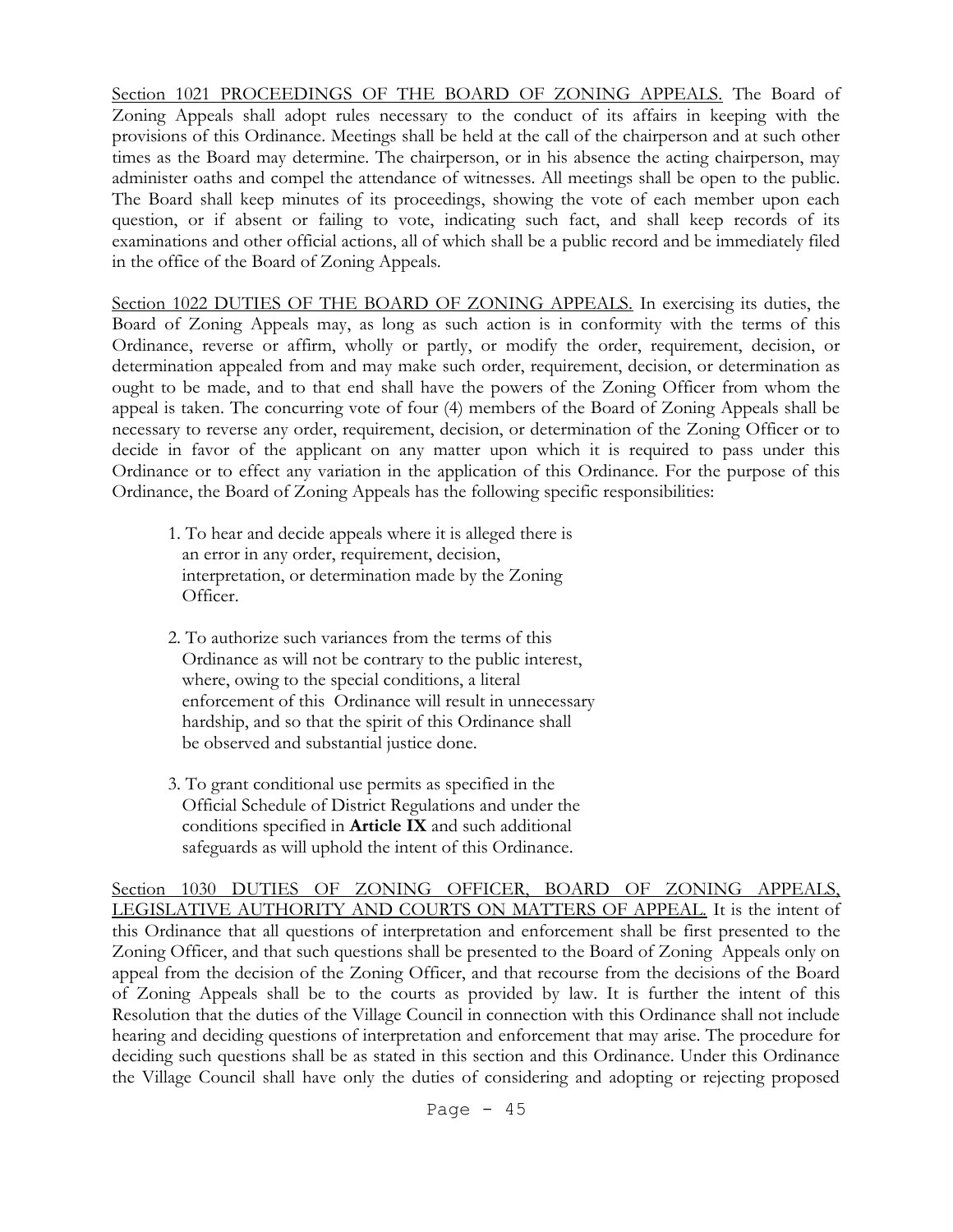amendments or the repeal of this Ordinance as provided by law; approving or rejecting planned unit development projects and of establishing a schedule of fees and charges as stated in *Section 1160* of this Ordinance. Nothing in this Ordinance shall be interpreted to prevent any official of the Village from appealing a decision of the Board of Zoning Appeals to the courts as provided in the Ohio Revised Code. Any such appeal shall be made within ten (10) days of the Board of Zoning Appeal's written decision.

Section 1040 PROCEDURE AND REQUIREMENTS FOR APPEALS AND VARIANCES. Appeals and variances shall conform to the procedures and requirements of *Sections 1041 to 1049*, inclusive, of this Ordinance. As specified in *Section 1022*, the Board of Zoning Appeals has appellate jurisdiction relative to appeals and variances.

Section 1041 APPEALS. Appeals to the Board of Zoning Appeals concerning interpretation or administration of this Ordinance may be taken by any person aggrieved or by any officer or bureau of the legislative authority of the Village affected by any decision of the Zoning Officer. Such appeal shall be taken within thirty (30) days after the decision by filing, with the Zoning Officer and with the Board of Zoning Appeals, a notice of appeal specifying the grounds upon which the appeal is being taken. The Zoning Officer shall transmit to the Board of Zoning Appeals all the papers constituting the record upon which the action appealed was taken.

Section 1042 STAY OF PROCEEDINGS. An appeal stays all proceedings in furtherance of the action appealed from, unless the Zoning Officer from whom the appeal is taken certifies to the Board of Zoning Appeals after the notice of appeal is filed with him, that by reason of facts stated in the application, a stay would, in his opinion, cause imminent peril to life and property. In such case, proceedings shall not be stayed other than by a restraining order which may be granted by the Board of Zoning Appeals or by a court of record on application, on notice to the Zoning Officer from whom the appeal is taken on due cause shown.

Section 1043 VARIANCES. The Board of Zoning Appeals may authorize upon appeal in specific cases such variance from the terms of this Ordinance as will not be contrary to the public interest where, owing to special conditions, a literal enforcement of the provisions of this Ordinance would result in unnecessary hardship. No nonconforming use of neighboring lands, structures or buildings in the same district and no permitted or nonconforming use of lands, structures, or buildings in other districts shall be considered grounds for issuance of a variance. Variances shall not be granted on the grounds of convenience or profit, but only where strict application of the provisions of this Ordinance would result in unnecessary hardship.

Section 1044 APPLICATION AND STANDARDS FOR VARIANCES. A variance from the terms of this Ordinance shall not be granted by the Board of Zoning Appeals unless and until a written application for a variance is submitted to the Zoning Officer and the Board of Zoning Appeals containing:

- 1. Name, address, and phone number of applicants.
- 2. Legal description of property.
- 3. Description of nature of variance requested.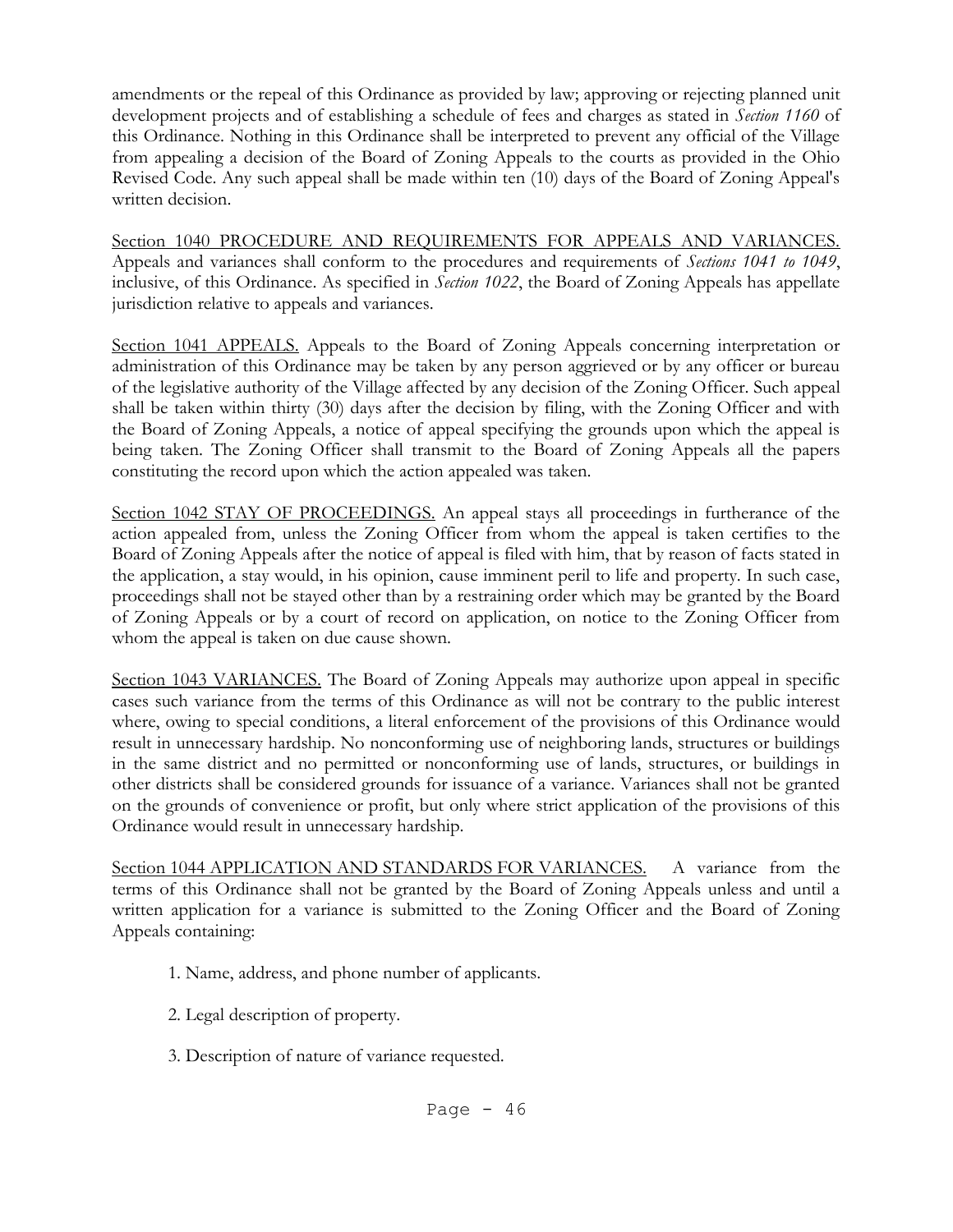- 4. A narrative statement demonstrating that the requested variance conforms to the following standards:
	- a. That special conditions and circumstances exist which are peculiar to the land, structure, or building involved and which are not applicable to other lands, structures, or buildings in the same district.
	- b. That a literal interpretation of the provisions of this Ordinance would deprive the applicant of rights commonly enjoyed by other properties in the same district under the terms of this Ordinance.
	- c. That special conditions and circumstances do not result from the actions of the applicant.
	- d. That granting the variance requested will not confer on the applicant any special privilege that is denied by this Ordinance to other lands, structures, or buildings in the same district.

A variance shall not be granted unless the Board of Zoning Appeals makes specific findings of fact based directly on the particular evidence presented to it, which support conclusions that the standards and conditions imposed by subsection four (4) of this section have been met by the applicant.

Section 1045 SUPPLEMENTARY CONDITIONS AND SAFEGUARDS. Under no circumstances shall the Board of Zoning Appeals grant an appeal or variance to allow a use not permissible under the terms of this Ordinance in the district involved, or any use expressly or by implication prohibited by the terms of this Ordinance in said district. In granting any appeal or variance, the Board of Zoning Appeals may prescribe appropriate conditions and safeguards in conformity with this Ordinance. Violation of such conditions and safeguards, when made a part of the terms under which the appeal or variance is granted, shall be deemed a violation of this Ordinance and punishable under *Section 1150* of this Ordinance.

Section 1046 PUBLIC HEARING BY THE BOARD OF ZONING APPEALS. The Board of Zoning Appeals shall hold a public hearing within thirty (30) days after the receipt of an application for an appeal or variance from the Zoning Officer or an applicant.

Section 1047 NOTICE OF PUBLIC HEARING IN NEWSPAPER. Before holding the public hearing required in *Section 1046*, notice of such hearing shall be given in one (1) newspaper of general circulation in the Village at least ten (10) days before the date of said hearing. The notice shall set forth the time and place of the public hearing, and the nature of the proposed appeal or variance.

Section 1048 NOTICE TO PARTIES OF INTEREST. Before holding the public hearing required in *Section 1046*, written notice of such hearing shall be mailed by the Chairperson of the Board of Zoning Appeals, by first class mail, at least ten (10) days before the day of the hearing to all parties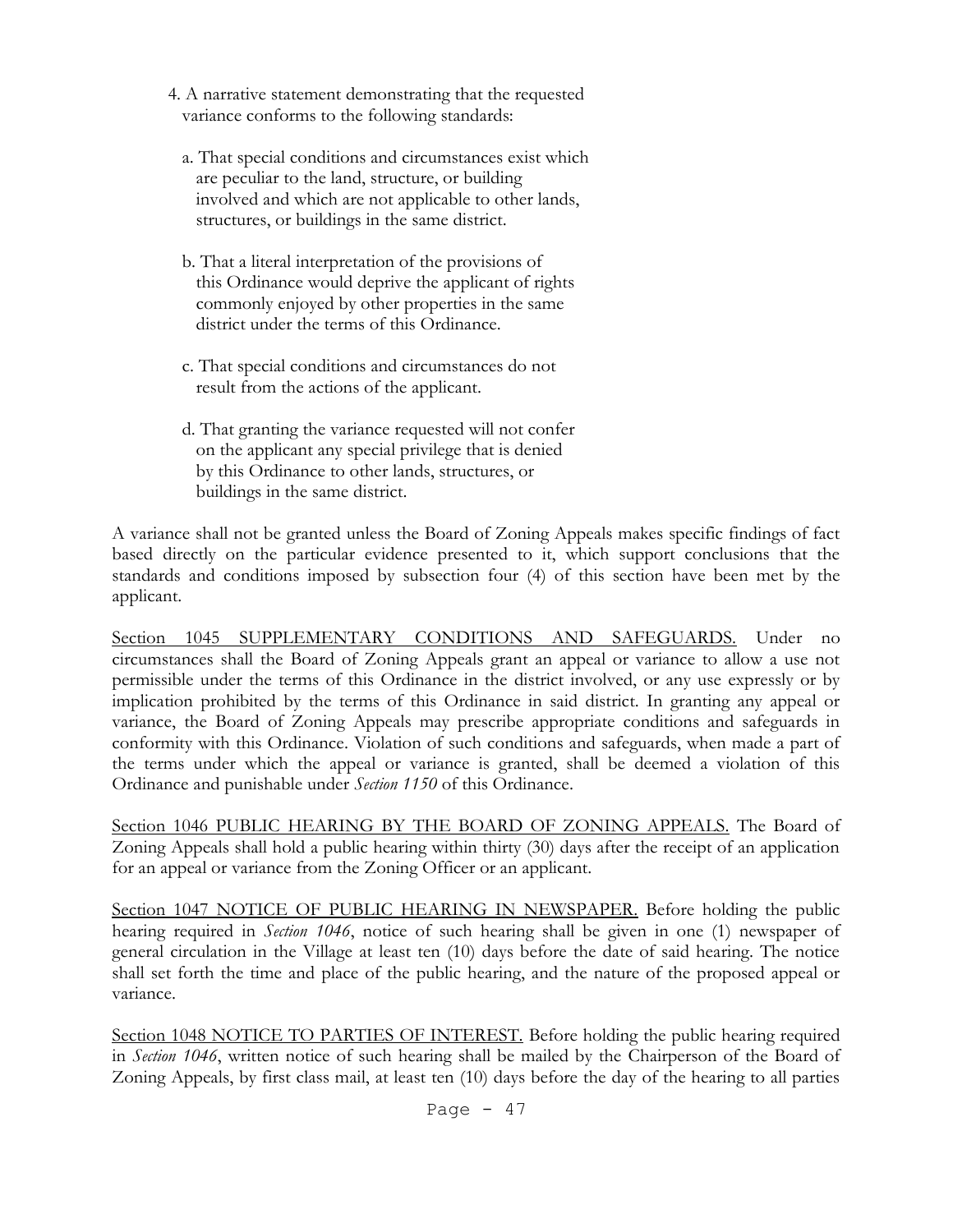of interest. The notice shall contain the same information as required of notices published in newspapers as specified in *Section 1047*. Parties of interest shall include, but not be limited to, property owners contiguous to and directly across the road (street) from the parcel(s) in question.

Section 1049 ACTION BY BOARD OF ZONING APPEALS. Within thirty (30) days after the public hearing required in *Section 1046*, the Board of Zoning Appeals shall either approve, approve with supplementary conditions as specified in *Section 1045*, or disapprove the request for appeal or variance. The Board of Zoning Appeals shall further make a finding that the reasons set forth in the application justify the granting of the variance that will make possible a reasonable use of the land, building, or structure. Appeals from Board decisions shall be made in the manner specified in *Section 1030*.

Section 1060 PROCEDURE AND REQUIREMENTS FOR APPROVAL OF CONDITIONAL USE PERMITS. Conditional uses shall conform to the procedures and requirements of *Section 1061 to 1067*, inclusive, of this Ordinance.

Section 1061 GENERAL. It is recognized that an increasing number of new kinds of uses are appearing daily, and that many of these and some other more conventional uses possess characteristics of such unique and special nature relative to location, design, size, method of operation, circulation, and public facilities that each specific use must be considered individually. These specific uses as they are conditionally permitted under the provisions of **Article IV** shall follow the procedures and requirements set forth in *Sections 1062 to 1067*, inclusive.

Section 1062 CONTENTS OF APPLICATION FOR CONDITIONAL USE PERMIT. An application for conditional use permit shall be filed with the Chairperson of the Board of Zoning Appeals by at least one owner or lessee of property for which such conditional use is proposed. At a minimum, the application shall contain the following information:

- 1. Name, address, and phone number of applicant.
- 2. Legal description of property.
- 3. Description of existing use.
- 4. Zoning district.
- 5. Description of proposed conditional use.
- 6. A plan of the proposed site for the conditional use showing the location of all buildings, parking and loading area, traffic access and traffic circulation, open spaces, landscaping, refuse and service areas, utilities, signs, yards, and such other information as the Board of Zoning Appeals may require to determine if the proposed conditional use meets the intent and requirements of this Ordinance.
- 7. A narrative statement evaluating the effects on adjoining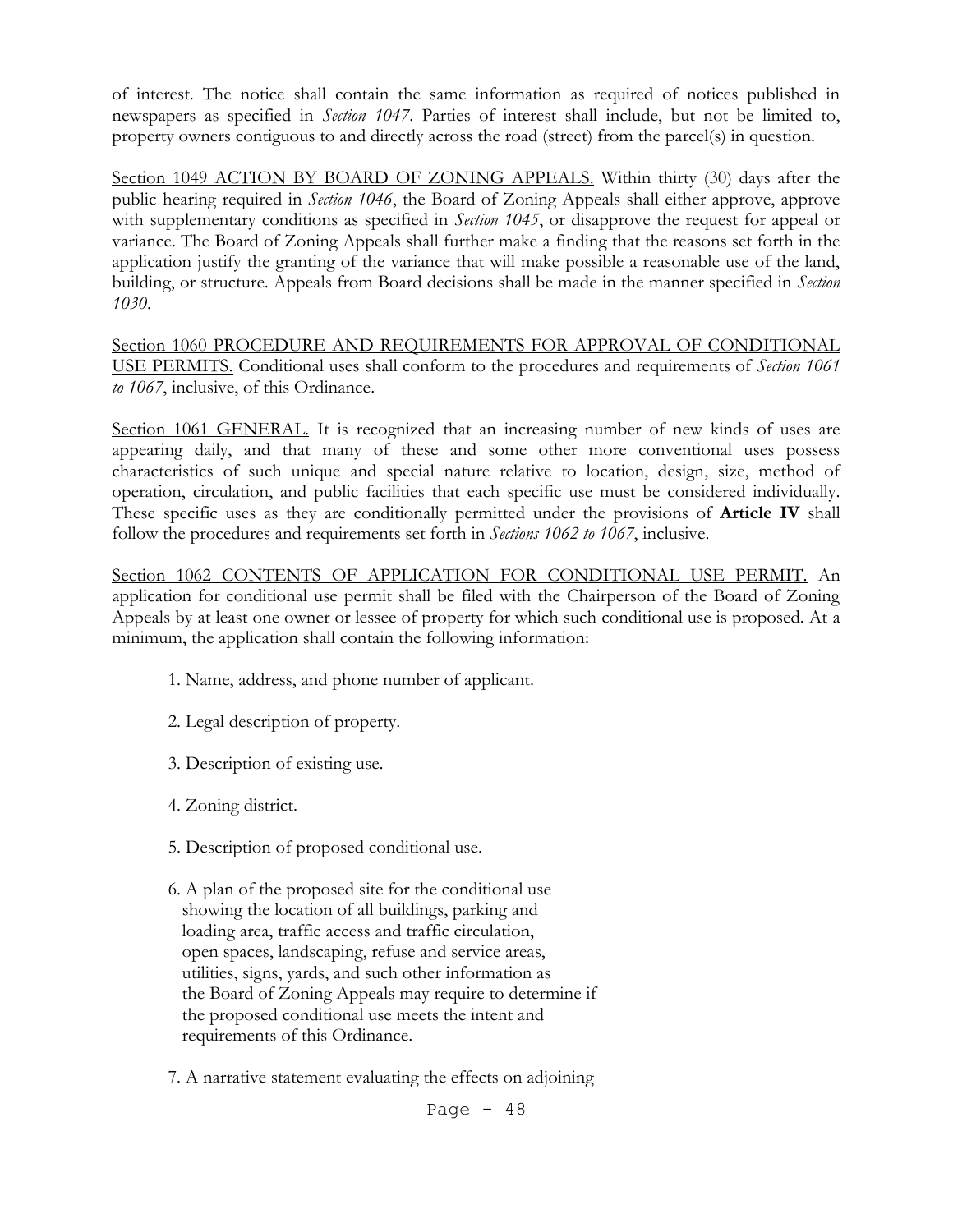property; the effect of such elements as noise, odor and fumes, and on adjoining property; a discussion of the general compatibility with adjacent and other properties in the district; and the relationship of the proposed use to the Comprehensive Plan.

Section 1063 GENERAL STANDARDS APPLICABLE TO ALL CONDITIONAL USES. The Board of Zoning Appeals shall review the particular facts and circumstances of each proposed use in terms of the following standards and shall find adequate evidence showing that such use at the proposed location:

- 1. Is in fact a conditional use as established under the provisions of **Article IV** and appears on the Official Schedule of District Regulations adopted by *Section 410* for the zoning district involved.
- 2. Will be harmonious with and in accordance with the general objectives, or with any specific planning objectives of the Village's Zoning Ordinance.
- 3. Will be designed, constructed, operated and maintained so as to be harmonious and appropriate in appearance with the existing or intended character of the general vicinity and that such use will not change the essential character of the same area.
- 4. Will not be hazardous or disturbing to existing or future neighboring uses.
- 5. Will be served adequately by essential public facilities and services such as highways, streets, police and fire protection, drainage structures, refuse disposal, water and sewer, and schools; or that the persons or agencies responsible for the establishment of the proposed use shall be able to provide adequately any such services.
- 6. Will not create excessive additional requirements at public cost for public facilities and services and will not be detrimental to the economic welfare of the community.
- 7. Will not involve uses, activities, processes, materials, equipment and conditions of operation that will be detrimental to any persons, property, or the general welfare by reason of excessive production of traffic, noise, smoke, fumes, or odors.
- 8. Will have vehicular approaches to the property which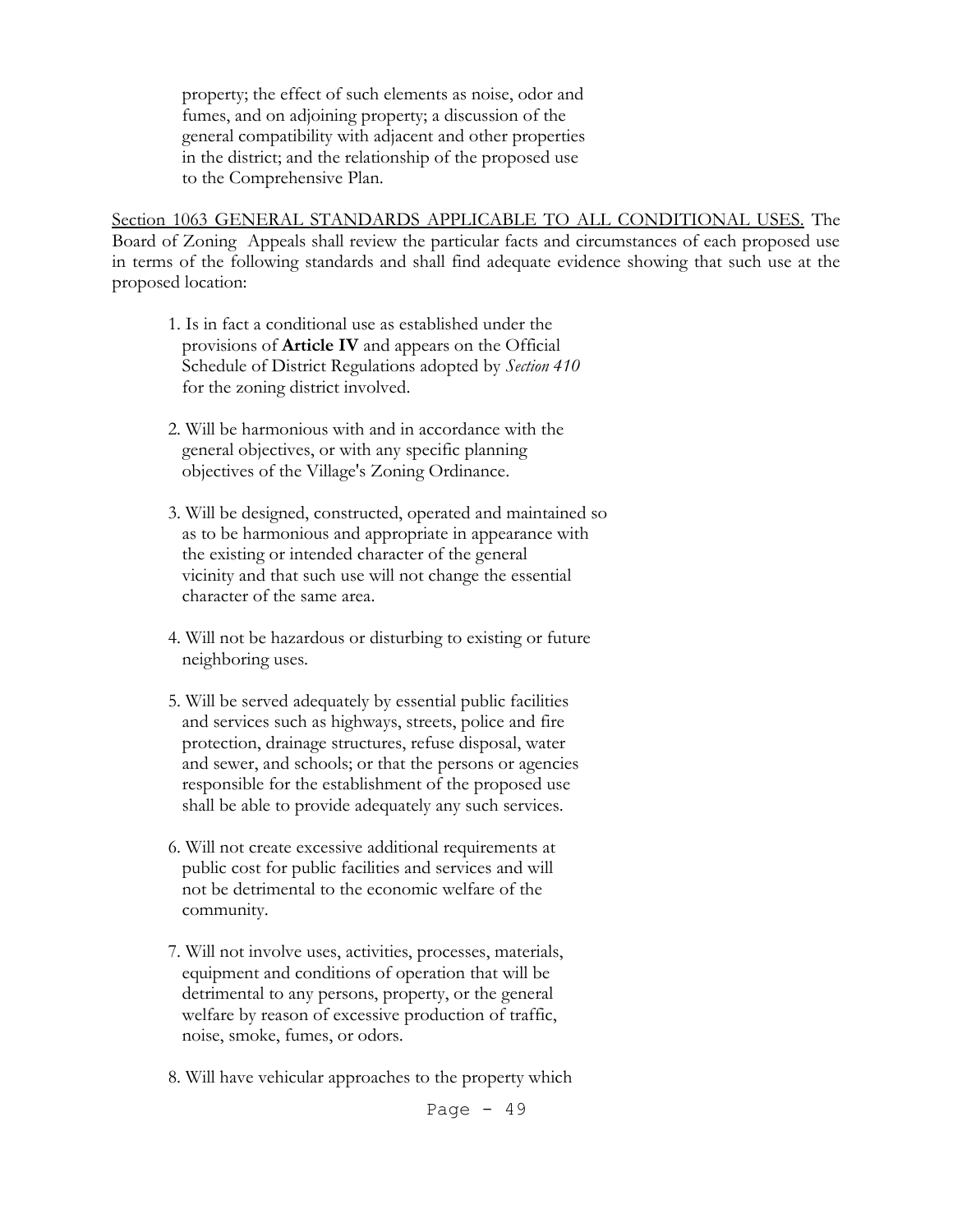shall be so designed as not to create an interference with traffic on surrounding public thoroughfares.

Section 1064 SUPPLEMENTARY CONDITIONS AND SAFEGUARDS. In granting any conditional use, the Board of Zoning Appeals may prescribe appropriate conditions and safeguards in conformity with this Ordinance. Violations of such conditions and safeguards, when made a part of the terms under which the conditional use is granted, shall be deemed a violation of this Ordinance and punishable under *Section 1150* of this Ordinance.

Section 1065 PROCEDURE FOR HEARING, NOTICE. Upon receipt of the application for a conditional use permit specified in *Section 1062*, the Board of Zoning Appeals shall hold a public hearing, publish notice in a newspaper, and give written notice to all parties of interest according to the procedures specified in *Section 1046 to 1048*, inclusive.

Section 1066 ACTION BY THE BOARD OF ZONING APPEALS. Within thirty (30) days after the public hearing required in *Section 1065*, the Board of Zoning Appeals shall either approve, approve with supplementary conditions as specified in *Section 1064*, or disapprove the application as presented. If the application is approved or approved with modifications, the Board of Zoning Appeals shall direct the Zoning Officer to issue a conditional use permit listing the specific conditions specified by the Board of Zoning Appeals for approval. If the application is disapproved by the Board of Zoning Appeals , the applicant may seek relief through the Court of Common Pleas. Appeals from Board of Zoning Appeals' decisions shall be made in the manner specified in *Section 1030*.

Section 1067 EXPIRATION OF CONDITIONAL USE PERMIT. A conditional use permit shall be deemed to authorize only one particular conditional use and said permit shall automatically expire if, for any reason, the conditional use shall cease for more than two (2) years.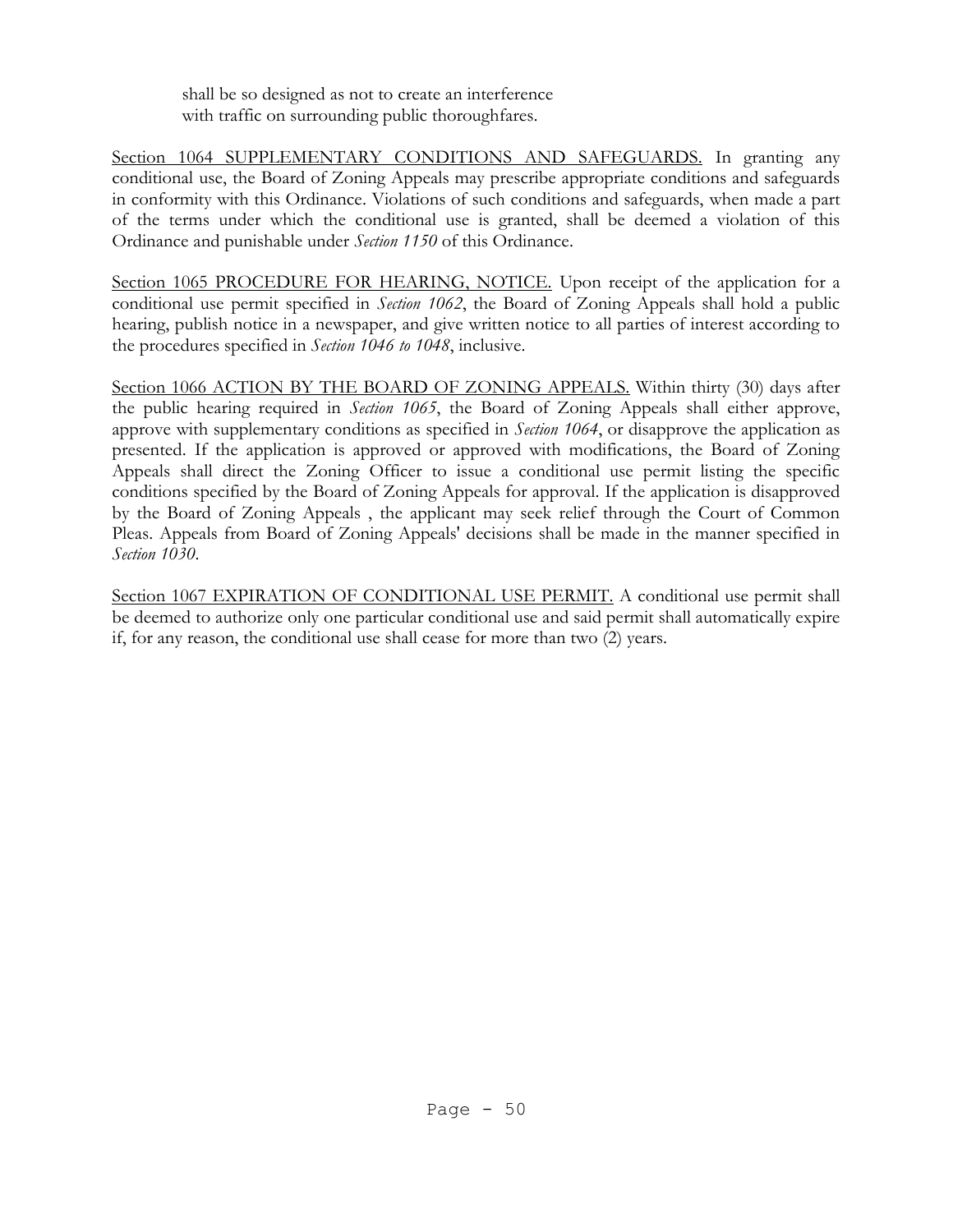## **ARTICLE XI ENFORCEMENT**

Section 1100 ZONING PERMITS REQUIRED. No building, or other structure, shall be erected, moved, added to, structurally altered, nor shall any building, structure, or land be established or changed in use with a permit therefore, issued by the Zoning Officer. Zoning permits shall be issued only in conformity with the provisions of this Ordinance unless the Zoning Officer received a written order from the Board of Zoning Appeals deciding an appeal, conditional use, or variance or from Village Council approving a Planned Unit Development District, as provided by this Ordinance.

Section 1101 CONTENTS OF APPLICATION FOR ZONING PERMIT. The application for zoning permit shall be signed by the owner or applicant attesting to the truth and exactness of all information supplied on the application. Each application shall clearly state that the permit shall expire and may be revoked if work has not begun within one (1) year or substantially completed within two- and one-half (2-1/2) years. At a minimum, the application shall contain the following information:

- 1. Name, address, and phone number of applicant.
- 2. Legal description of property.
- 3. Existing use.
- 4. Proposed use.
- 5. Zoning district.
- 6. Plans in duplicate drawn to scale, showing the actual dimensions and the shape of the lot to be built upon; the exact size and location of existing buildings on the lot, if any; and the location and dimensions of the proposed building(s) or alteration.
- 7. Building heights.
- 8. Number of off-street parking spaces or loading berths.
- 9. Number of dwelling units.
- 10. Such other matters as may be necessary to determine conformance with, and provide for the enforcement of this Ordinance.

Section 1102 APPROVAL OF ZONING PERMIT. Within thirty (30) days after the receipt of an application, the Zoning Officer shall either approve or disapprove the application in conformance with the provisions of this Ordinance. All zoning permits shall, however, be conditional upon the commencement of work within one (1) year. One (1) copy of the plans shall be returned to the applicant by the Zoning Officer, after the Zoning Officer shall have marked such copy either as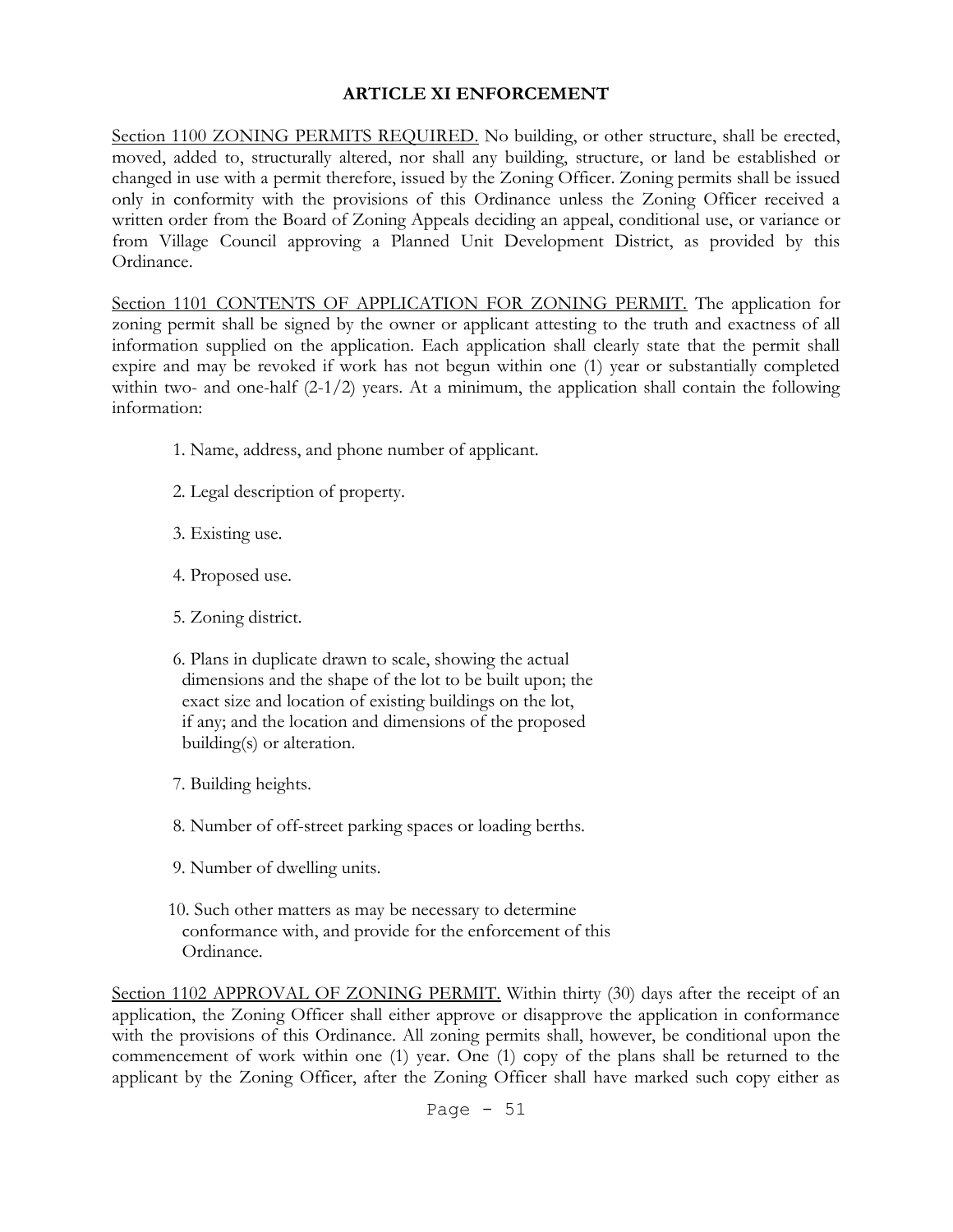approved or disapproved and attested to same by his signature on such copy. One (1) copy of plans, similarly marked, shall be retained by the Zoning Officer. The Zoning Officer shall issue a placard, to be posted in a conspicuous place on the property in question, attesting to the fact that the use or alteration is in conformance with the provisions of this Ordinance.

Section 1103 SUBMISSION TO DIRECTOR OF TRANSPORTATION. Before any zoning permit is issued affecting any land within three-hundred (300) feet of the centerline of a proposed new highway or a highway for which changes are proposed as described in the certification to local officials by the Director of Transportation, or any land within a radius of five-hundred (500) feet from the point of intersection of said centerline with any public road or highway, the Zoning Officer shall give notice, by registered mail to the Director of Transportation that he shall not issue a zoning permit for one-hundred-twenty (120) days from the date the notice is received by the Director of Transportation. If the Director of Transportation notifies the Zoning Officer that he shall proceed to acquire the land needed, then the Zoning Officer shall refuse to issue the zoning permit. If the Director of Transportation notifies the Zoning Officer that acquisition at this time is not in the public interest or upon the expiration of the one-hundred-twenty (120) day period or any extension thereof agreed upon by the Director of Transportation and the property owner, the Zoning Officer shall, if the application is in conformance with all provisions of this Ordinance, issue the zoning permit.

Section 1104 EXPIRATION OF ZONING PERMIT. If the work described in any zoning permit has not begun within one (1) year from the date of issuance thereof, said permit shall expire; it shall be revoked by the Zoning Officer; and written notice thereof shall be given to the persons affected. If the work described in any zoning permit has not been substantially completed within two- and one-half  $(2-1/2)$  years of the date of issuance thereof, said permit shall expire and be revoked by the Zoning Officer, and written notice thereof shall be given to the persons affected, together with notice that further work as described in the canceled permit shall not proceed unless and until a new zoning permit has been obtained or extension granted.

Section 1105 CERTIFICATE OF OCCUPANCY. It shall be unlawful to use or occupy or permit the use or occupancy of any building or premises, or both, or part thereof hereafter created, erected, changed, converted or wholly or partly altered or enlarged in its use of structure until a certificate of occupancy shall have been issued therefore by the Zoning Officer stating that the proposed use of the building or land conforms to the requirements of this Ordinance.

Section 1106 TEMPORARY CERTIFICATE OF OCCUPANCY. A temporary certificate of occupancy may be issued by the Zoning Officer for a period not exceeding six (6) months during alterations or partial occupancy of a building pending its completion.

Section 1107 RECORD OF ZONING PERMITS AND CERTIFICATES OF OCCUPANCY. The Zoning Officer shall maintain a record of all zoning permits and certificates of occupancy and copies shall be furnished upon request to any person.

Section 1120 FAILURE TO OBTAIN A ZONING PERMIT OR CERTIFICATE OF OCCUPANCY. Failure to obtain a zoning permit or certificate of occupancy shall be a violation of this Ordinance and punishable under *Section 1150* of this Ordinance.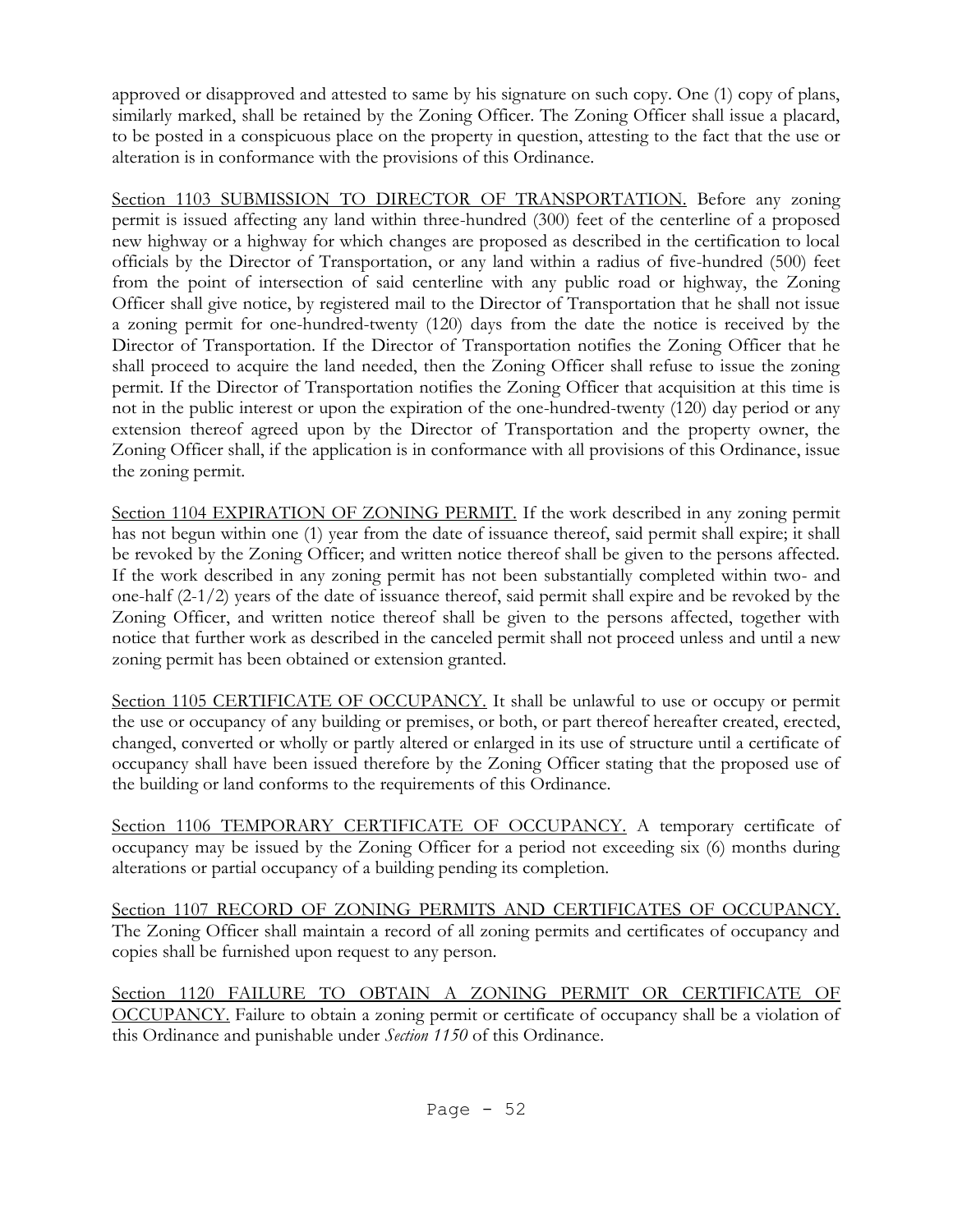Section 1130 CONSTRUCTION AND USE TO BE AS PROVIDED IN APPLICATIONS, PLANS, PERMITS AND CERTIFICATES. Zoning permits or certificates of occupancy issued on the basis of plans and applications approved by the Zoning Inspector authorize only the use and arrangement, set forth in such approved plans and applications or amendments thereto, and no other use, arrangement, or construction. Use, arrangement, or construction contrary to that authorized shall be deemed a violation of this Ordinance and punishable as provided in *Section 1150* of this Ordinance.

Section 1140 COMPLAINTS REGARDING VIOLATIONS. Whenever a violation of this Ordinance occurs, or is alleged to have occurred, any person may file a written complaint. Such complaint stating fully the causes and basis thereof shall be filed with the Zoning Officer. The Zoning Officer shall record properly such complaint, immediately investigate, and take action thereon as provided by this Ordinance.

Section 1150 PENALTIES FOR VIOLATION. Violation of the provisions of this Ordinance or failure to comply with any of its requirements, including violations of conditions and safeguards established in various sections of this Ordinance shall constitute a misdemeanor. Any person who violates this Ordinance or fails to comply with any of its requirements shall, upon conviction thereof, be fined not more than one-hundred (100) dollars and in addition shall pay all costs and expenses involved in the case. Each day such violation continues after receipt of a violation notice shall be considered a separate offense. The owner or tenant of any building, structure, premises, or part thereof, and any architect, builder, contractor, agent, or other person who commits, participates in, assists in or maintains such violation may each be found guilty of a separate offense and suffer the penalties herein provided. Nothing herein contained shall prevent the Village from taking such other lawful action as is necessary to prevent or remedy any violation.

Section 1160 SCHEDULE OF FEES, CHARGES, AND EXPENSES. The Village Council shall, by Ordinance, establish a schedule of fees, charges, and expenses and a collection procedure for zoning permits, amendments, appeals, variances, conditional use permits, plan approvals and other matters pertaining to the administration and enforcement of this Ordinance requiring investigations, inspections, legal advertising, postage, and other expenses. The schedule of fees shall be posted in the office of the Zoning Officer, and may be altered or amended only by the Village Council. Until all applicable fees, charges, and expenses have been paid in full, no action shall be taken on any application or appeal.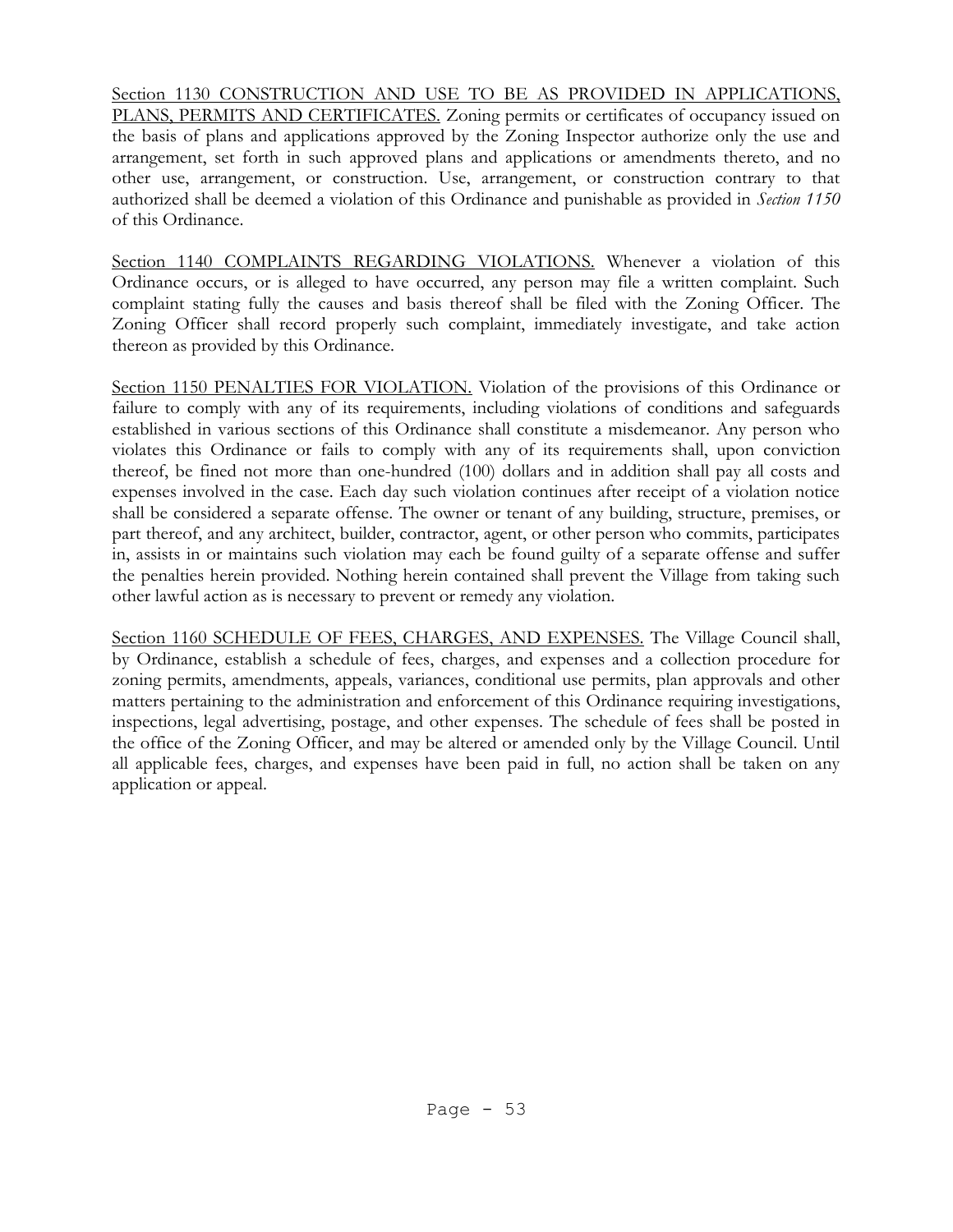### **ARTICLE XII AMENDMENT**S

Section 1200 PROCEDURE FOR AMENDMENT OR DISTRICT CHANGES. This Ordinance may be amended utilizing the procedures specified in *Section 1201 to 1214*, inclusive, of this Ordinance.

Section 1201 GENERAL. Whenever the public necessity, convenience, general welfare, or good zoning practices require, the Village Council may by Ordinance after receipt of recommendation thereon from the Planning Commission, and subject to procedures provided by law, amend, supplement, change, or repeal the regulations, restrictions, and boundaries or classification of property.

Section 1202 INITIATION OF ZONING AMENDMENTS. Amendments to this Ordinance may be initiated in one of the following ways:

- 1. By adoption of a motion by the Planning Commission.
- 2. By adoption of a resolution by the Village Council.
- 3. By the filing of an application by at least one (1) owner or lessee of property within the area proposed to be changed or affected by said amendment.

Section 1203 CONTENTS OF APPLICATION. Applications for amendments to the Official Zoning Map adopted as part of this Ordinance by *Section 300* shall contain at least the following information:

- 1. Name, address, and phone number of applicant.
- 2. Present use.
- 3. Present zoning district.
- 4. Proposed use.
- 5. Proposed zoning district.
- 6. A vicinity map at a scale approved by the Zoning Officer showing property lines, thoroughfares, existing and proposed zoning, and such other items as the Zoning Officer may require.
- 7. A list of all property owners and their mailing addresses who are within, contiguous to, or directly across the road from the parcel(s) proposed to be rezoned and others that may have a substantial interest in the case, except that addresses need not be included where more than ten (10) parcels are to be rezoned.

Page  $-54$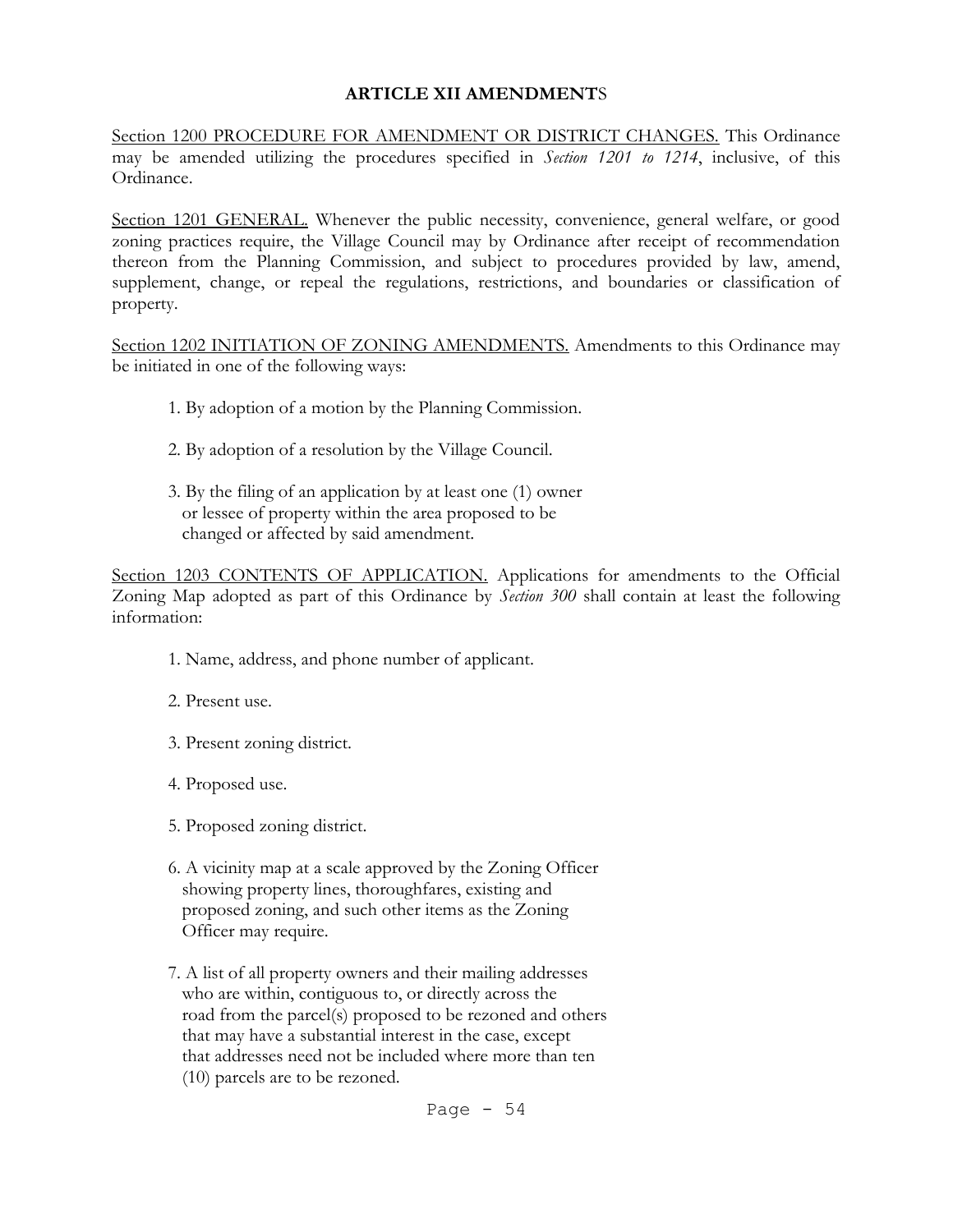8. A fee as established by the Village Council, according to  *Section 1160*.

Section 1204 TRANSMITTAL TO PLANNING COMMISSION. Immediately after the adoption of a resolution by the Village Council or the filing of an application by at least one (1) owner or lessee of property, said resolution or application shall be transmitted to the Planning Commission.

Section 1205 SUBMISSION TO DIRECTOR OF TRANSPORTATION. Before any zoning amendment is approved affecting any land within three-hundred (300) feet of the centerline of a proposed new highway or highway for which changes are proposed as described in the certification to local officials by the Director of Transportation, or within a radius of five-hundred (500) feet from the point of intersection of said centerline with any public road or highway, the Planning Commission shall give notice, by registered or certified mail, to the Director of Transportation. The Planning Commission may proceed as required by law, however, the Village Council shall not approve the amendment for one-hundred-twenty (120) days from the date the notice is received by the Director of Transportation. If the Director of Transportation notifies the Village that he shall proceed to acquire the land needed, then the Village shall refuse to approve the rezoning. If the Director of Transportation notifies the Village that acquisition at this time is not in the public interest or upon the expiration of the one-hundred-twenty (120) day period or any extension thereof agreed upon by the Director of Transportation and the property owner, the Village Council shall proceed as required by law.

Section 1206 RECOMMENDATION BY THE PLANNING COMMISSION. Within forty (40) days from the receipt of the proposed amendment, the Planning Commission shall transmit its recommendation to the Village Council. The Planning Commission may recommend that the amendment be granted as requested, or it may recommend a modification of the amendment requested, or it may recommend that the amendment be denied.

Section 1207 PUBLIC HEARING BY THE PLANNING COMMISSION. If in the opinion of the majority of the Planning Commission the proposed amendment requires a public hearing by the Planning Commission, the hearing will be scheduled at the next regular meeting date of the Planning Commission, but not later than thirty-five (35) days after receipts of the proposed amendment.

Section 1208 NOTICE OF PUBLIC HEARING IN NEWSPAPER. Notice of the public hearing required in *Section 1207* shall be given by the Planning Commission by at least one (1) publication in one (1) or more newspapers of general circulation in the Township. Said notice shall be published at least twenty (20) days before the date of the required hearing.

Section 1209 NOTICE TO PROPERTY OWNERS BY THE PLANNING COMMISSION. If the proposed amendment intends to rezone or redistrict ten (10) or less parcels of land, as listed in the tax duplicates, written notice of the hearing shall be mailed by the Chairperson of the Planning Commission, by first class mail, at least twenty (20) days prior to the day of the public hearing to all owners of property within, contiguous to and directly across the street from the area proposed to be rezoned or redistricted to the address of such owners appearing on the County Auditor's current tax list or the County Treasurer's mailing list and to such other lists that may be specified by the Village Council.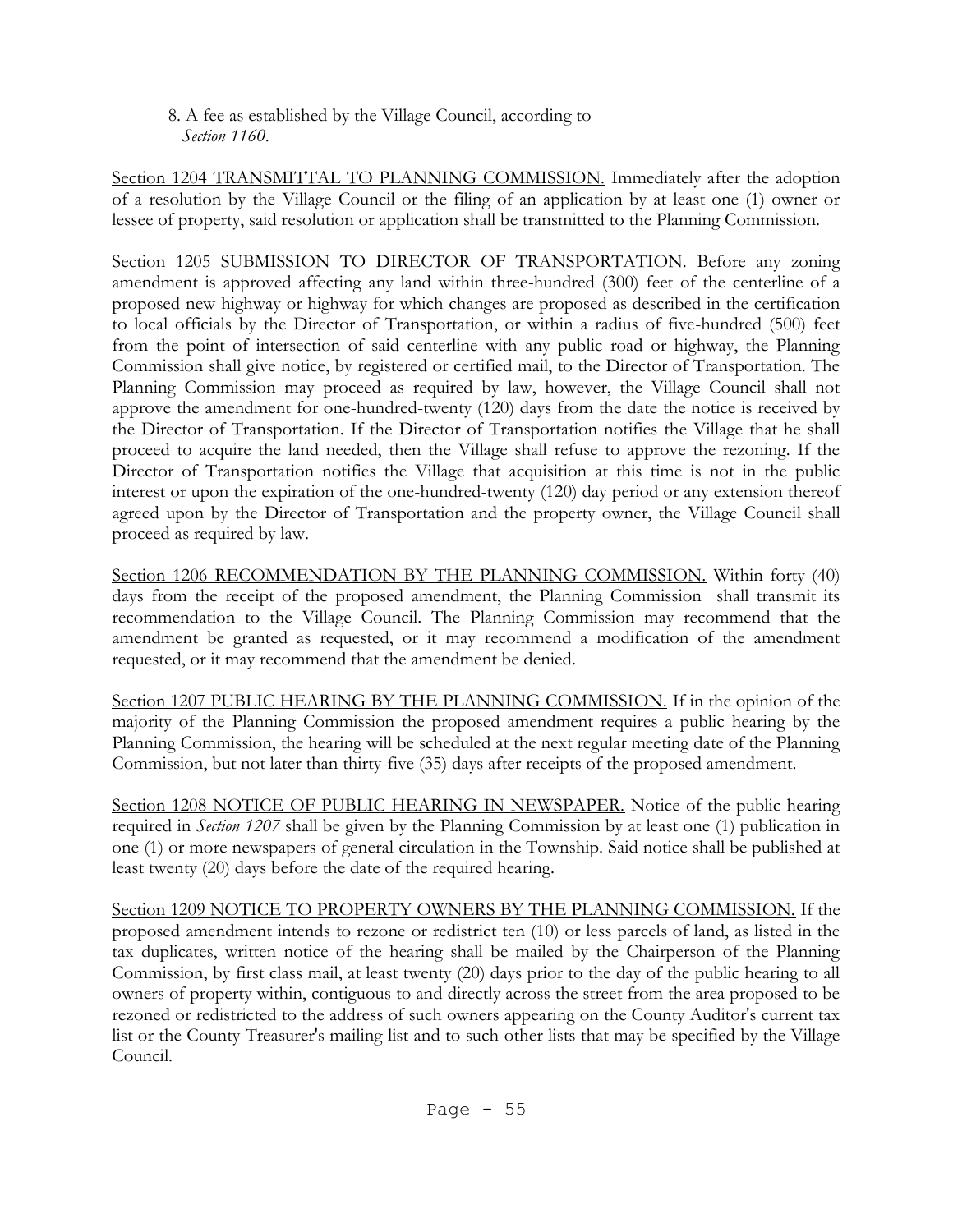Section 1210 PUBLIC HEARING BY COUNCIL. Upon receipt of the recommendation from the Planning Commission, Village Council shall schedule a public hearing. Said hearing shall be not more than forty (40) days from the receipt of the recommendation from the Planning Commission.

Section 1211 NOTICE OF PUBLIC HEARING IN NEWSPAPER. Notice of the public hearing required in *Section 1210* shall be given by Village Council by at least one (1) publication in one (1) or more newspapers of general circulation in the Village. Said notice shall be published at least thirty (30) days before the date of the required hearing. The published notice shall set forth the time and place of the public hearing and a summary of the proposed amendment.

Section 1212 NOTICE OF PROPERTY OWNERS BY VILLAGE COUNCIL. If the proposed amendment intends to rezone or redistrict ten (10) or less parcels of land, as listed on the tax duplicate, written notice of the hearing shall be mailed by the Clerk of Council, by first class mail, at least twenty (20) days before the day of the public hearing to all owners of property within, contiguous to and directly across the street from such area proposed to be rezoned or redistricted to address of such owners appearing on the County Auditor's current tax list or the County Treasurer's mailing list and to such other list or lists that may be specified by Village Council. The failure to deliver the notification, as provided in this section shall not invalidate any such amendment. The notice shall contain the same information as required of notices published in newspapers as specified in *Section 1211*.

Section 1213 ACTION BY VILLAGE COUNCIL. Within thirty (30) days after the public hearing required by *Section 1210*, the Village Council shall either adopt or deny the recommendation of the Planning Commission or adopt some modification thereof. In the event the Village Council denies or modifies the recommendation of the Planning Commission, it must do so by not less than threefourths (3/4) of the full membership of Village Council. No such Ordinance shall be passed unless it has been fully and distinctly read on three different days, except that such Ordinance may become emergency legislation if three-fourths (3/4) of the members of Village Council vote to dispense with this rule.

Section 1214 EFFECTIVE DATE AND REFERENDUM. Such amendment adopted by the Village Council shall become effective thirty (30) days after the date of such adoption unless within thirty (30) days after the passage of the Ordinance there is presented to the Village Clerk a petition, signed by a number of qualified voters residing in the Village equal to but not less than ten (10) per cent of the total vote cast in such area at the last preceding general election at which a Governor was elected, requesting the Village Council to submit the zoning amendment to the electors of the Village for approval or rejection at the next primary or general election. No amendment for which such referendum vote has been requested shall be put into effect unless a majority of the vote cast on the issue is in favor of the amendment. Upon certification by the Board of Elections that the amendment has been approved by the voters, it shall take immediate effect.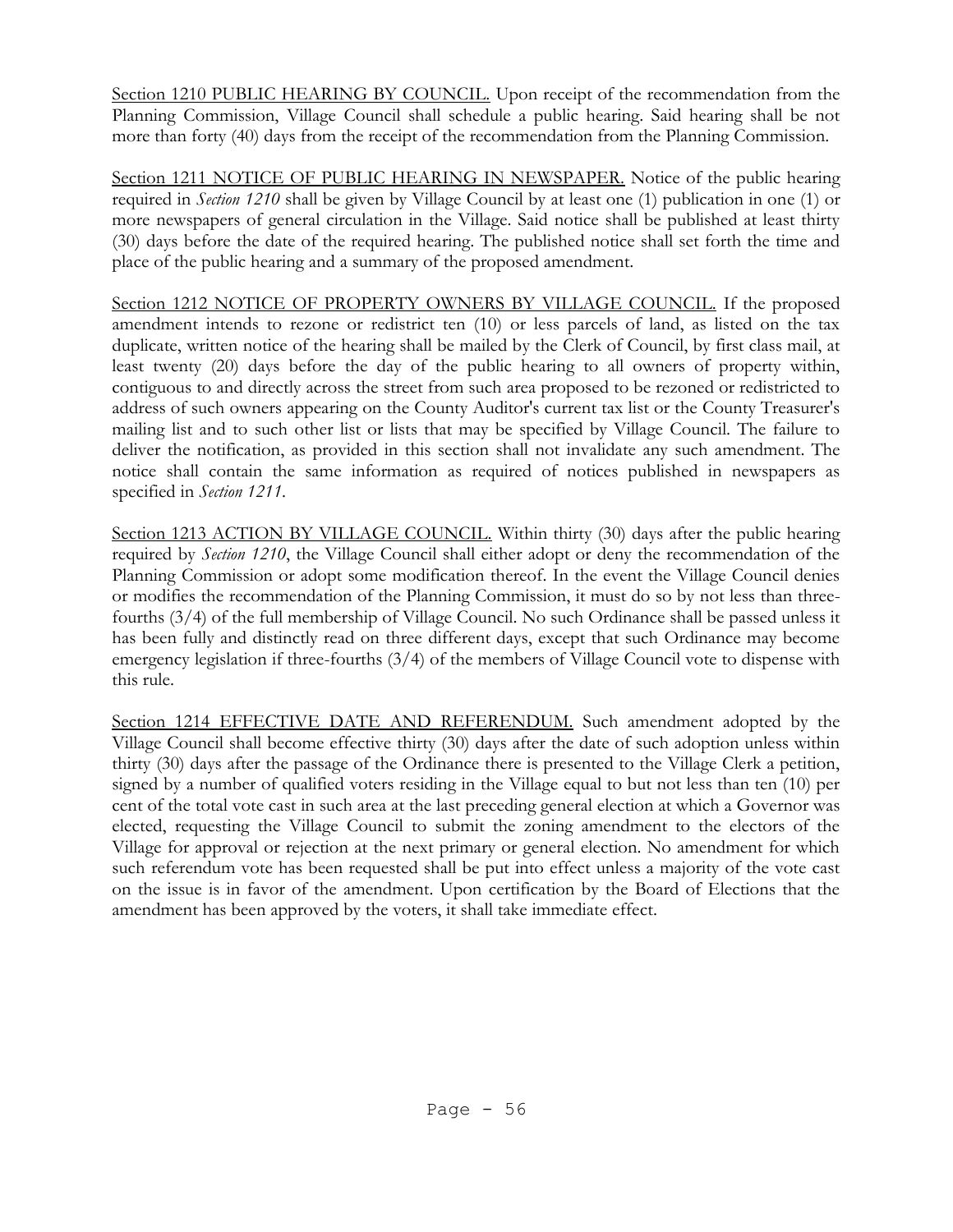# **ARTICLE XIII - DEFINITIONS**

INTERPRETATION OF TERMS OR WORDS: For the purpose of this ordinance, certain terms or words used herein shall be interpreted as follows:

- 1. The word "person" includes a firm, association, organization, partnership, trust, company, or corporation as well as an individual.
- 2. The present tense includes the future tense, the singular number includes the plural, and the plural number includes the singular.
- 3. The word "shall" is a mandatory requirement, the word "may" is a permissive requirement, and the word "should" is a preferred requirement.
- 4. The words "used" or "occupied" include the words "intended, designed, or arranged to be used or occupied."
- 5. The word "lot" includes the words "plot" or "parcel."

ACCESSORY USE OR STRUCTURE. A use or structure on the same lot with, and of a nature customarily incidental and subordinate to, the principal use or structure.

ADVERTISING STRUCTURE. Any outdoor display for the purpose of advertisement, notice or announcement located apart from the premises or product referred to in the display.

## **Acre. A measure of land area. One (1) acre shall equal forty-three thousand, five hundred sixty (43,560) square feet.**

**Adult Entertainment Facilities. A facility having a significant portion of its function as adult entertainment which includes the following listed categories:**

- **1. Adult Bookstore. An establishment having as a substantial or significant portion of its stock in trade, books, magazines, and other periodicals which are distinguished or characterized by their emphasis on matter depicting or relating to "specified sexual activities" or "specified anatomical areas" as herein defined or an establishment with a segment or section devoted to the sale or display of such material.**
- **2. Adult Booth. Any area of a sexually oriented business establishment or tattoo parlor set off from the remainder of such establishment by one or more walls or other dividers or partitions and used to show, play, or otherwise demonstrate any adult materials or to view any live performance that is distinguished or characterized by an emphasis on the exposure, depiction, or description of "specified anatomical areas" or the conduct or simulation of "specified sexual activities."**
- **3. Adult Material. Any of the following, whether new or used:**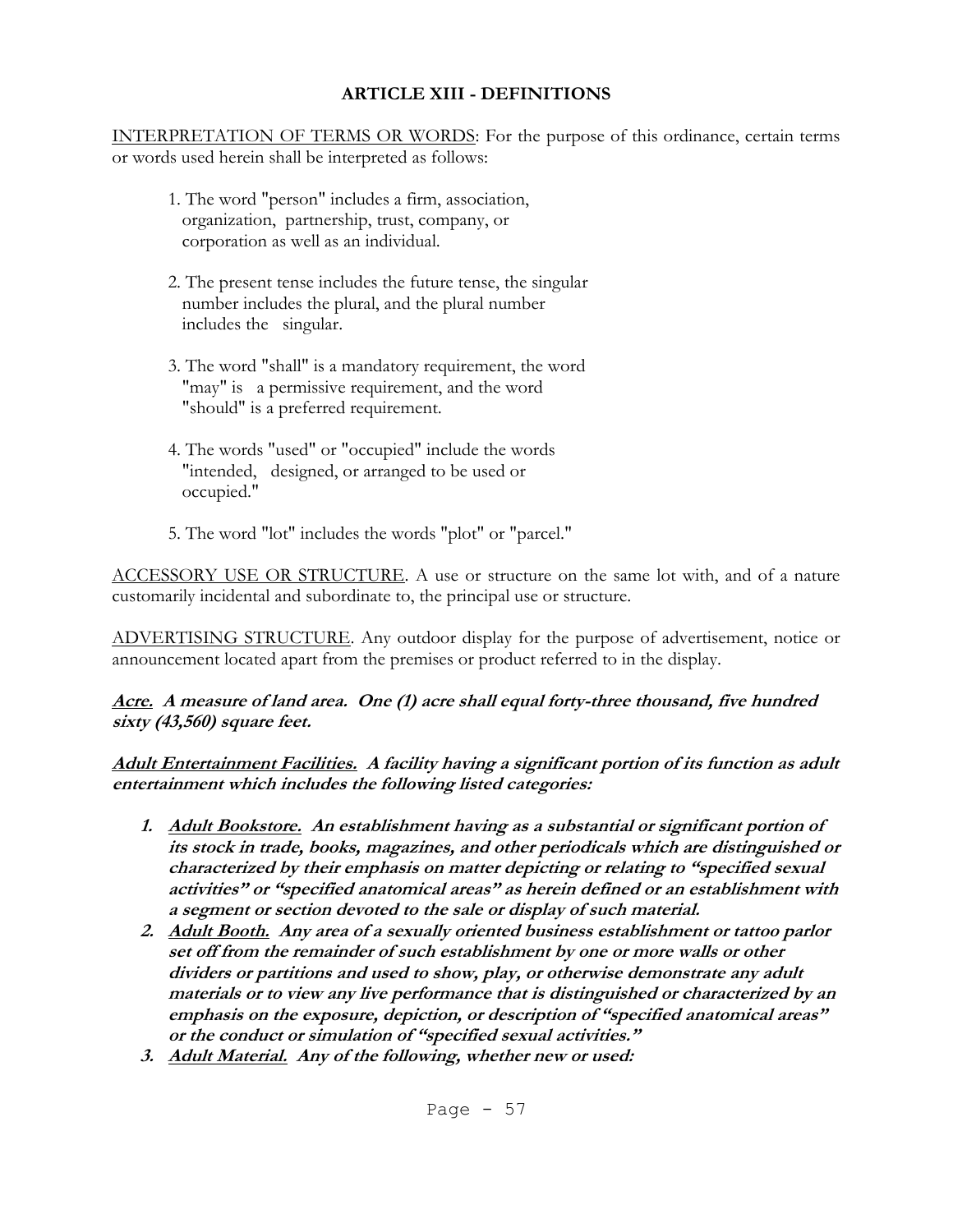- **a. Books, magazines, periodicals, or other printed matter, or digitally stored materials that are distinguished or characterized by an emphasis on the exposure, depiction, or description of "specified anatomical areas" or the conduct or simulation of "specified sexual activities."**
- **b. Films, motion pictures, video or audio cassettes, slides, computer displays, or other visual representations or recordings of any kind that are distinguished or characterized by an emphasis on the exposure, depiction, or description of "specified anatomical areas" or the conduct or simulation of "specified sexual activities."**
- **c. Instruments, novelties, devices, or paraphernalia that are designed for use in connection with "specified sexual activities" or that depict or describe "specified anatomical areas."**
- **4. Adult Mini Motion Picture Theatre. A facility with a capacity for less than fifty (50) persons, used for presenting material distinguished or characterized by an emphasis on matter depicting, describing, or relating to "specified sexual activities" or "specified anatomical areas," for observation by patrons therein.**
- **5. Adult Motion Picture Theatre. A facility with a capacity of fifty (50) or more persons, used for presenting material distinguished or characterized by an emphasis on matter depicting, describing, or relating to "specified sexual activities" or "specified anatomical areas," for observation by patrons therein.**
- **6. Adult Entertainment Business. Any establishment involved in the sale or services or products characterized by the exposure or presentation of "specified anatomical areas" or physical contact of live males or females, and which is characterized by salacious conduct appealing to prurient interest for the observation or participation in by patrons. Services or products included within the scope of adult entertainment business are photography, dancing, reading, massage, and similar functions which utilize activities as specified above.**

**Agriculture. "Agriculture" includes farming; ranching; aquaculture; apiculture; horticulture; viticulture; animal husbandry, including, but not limited to, the care and raising of livestock, equine, and furbearing animals; poultry husbandry and the production of poultry and poultry products; dairy production; the production of field crops, tobacco, fruits, vegetables, nursery stock, ornamental shrubs, ornamental trees, flowers, sod, or mushrooms; timber, pasturage; any combination of the foregoing; the processing, drying, storage, and marketing of agricultural products when those activities are conducted in conjunction with, but are secondary to, such husbandry or production.**

**Airport. A tract of land designated and set aside for the landing and take-off of commercial and/or non-commercial aircraft, for the discharge or receiving of cargo and/or passengers, or for the repair, fueling, or storage of aircraft; and which contains facilities for aircraft including specifically a paved strip on which airplanes land and take-off. A airport shall not be construed to be a private landing field as defined herein.**

**Alley. Any public way or thoroughfare less than twenty (20) feet in width, which has been dedicated to the public or public use.**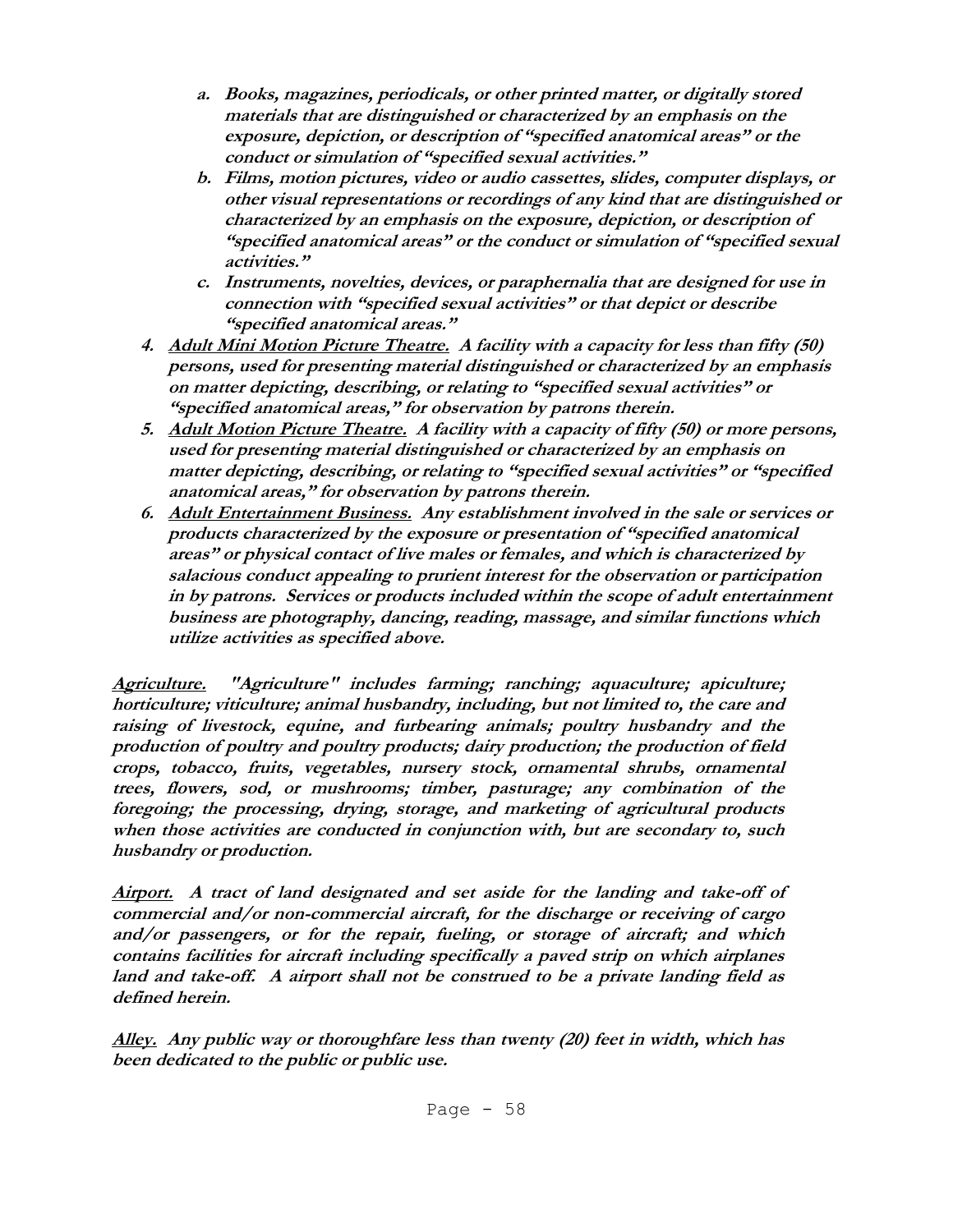ALTERATIONS, STRUCTURAL. Any change in the supporting members of a building such as bearing walls, columns, beams, or girders.

#### **Apartment. A portion of a building comprising a single dwelling unit consisting of a room or suite of rooms intended, designed, or used as a permanent residence by an individual or one (1) family.**

AUTOMOTIVE REPAIR. The repair, rebuilding or reconditioning of motor vehicles or parts thereof, including collision services, painting, and steam cleaning of vehicles.

**Automotive Service Station. That portion of property where flammable or combustible liquids or gases used as fuel are stored and dispensed from fixed equipment into the fuel are stored and dispensed from fixed equipment into fuel tanks of motor vehicles. Accessory activities shall be permitted to incude automotive repair and maintenance, car wash service, and food sales.**

**Automotive Vehicle. A vehicle which is designed and manufactured to be self-propelling or self moving upon the public highway. More specifically, as referred to in this Resolution, it includes: automobiles, trucks, tractors, and motorcycles.**

BASEMENT. A story all or partly underground but having at least one-half (1/2) of its height below the average level of the adjoining ground.

### **Bed and Breakfast Facilites. Single-family dwellings offering room and board without individual kitchen facilities for up to five (5) persons who are transient.**

#### **Breezeway. A roofed structure, with or without enclosing walls, connecting an accessory structure to the principal building.**

BUILDING. Any structure designed or intended for the support, enclosure, shelter, or protection of persons, animals, chattels, or property.

BUILDING, ACCESSORY. A subordinate building detached from, but located on the same lot as the principal building, the use of which is incidential and accessory to that of the main building or use.

BUILDING HEIGHT. The vertical distance measured from the established grade to the highest point of the roof surface for flat roofs, to the deck line of mansard roofs, and the average height between eaves and ridge for gable, hip, and gambrel roofs. Where a building is located on sloping terrain, the height may be measured from the average ground level of the grade at the building wall.

BUILDING LINE. See Setback Line.

BUILDING, PRINCIPAL. A building in which is conducted the main or principal use of the lot on which said building is situated.

BUSINESS, CONVENIENCE-TYPE RETAIL. Retail businesses whose market area is the neighborhood or part of the community, which provides convenience-type goods and personal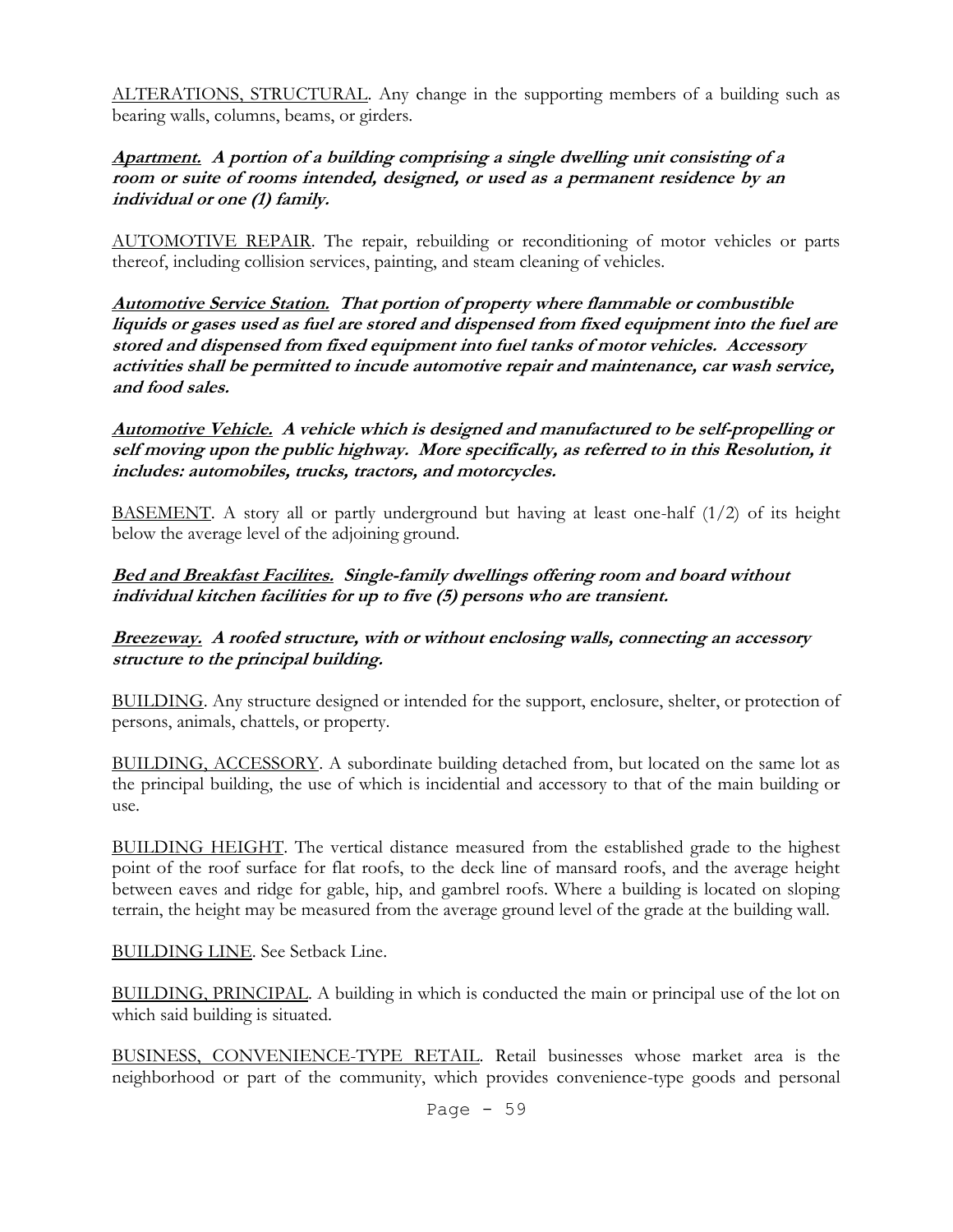services for the daily needs of the people within the residential area. Uses include, but need not be limited to, drugstores, beauty salons, barber shops, carry-outs, dry cleaning and laundry facilities, supermarkets, etc.

BUSINESS, DRIVE-IN. Any business, structure or premise which is designed primarily to serve occupants of motor vehicles without the occupants having to leave the vehicle.

BUSINESS, SERVICE. Any profit making activity which renders services primarily to the public or to other commercial or industrial enterprises, or which services and repairs appliances and machines used in homes and businesses. Some retail sales may be involved in connection with the service rendered.

BUSINESS, SHOPPING-TYPE REPAIR. A retail or service business which supplies a wide variety of comparison goods and services to consumers in a market area that includes the community or an area greater than a community. Examples of shopping-type businesses greater than a community are furniture stores, automobile sales and service and clothing shops.

**Campground, Commerical or Private. An area of land providing space for or containing two (2) or more recreational vehicles, camping tents, or other similar temporary recreational structures, where they may be parked or erected for a continuous period of time not exceeding sixty (60) days. Campgrounds shall include any building, structure, tent, vehicle, or enclosure, used or intended for use as part of the equipment of such campground, and providing sewer, water, electric, or other similar facilities required to permit occupancy of such recreational vehicles or camping tents.**

**Cemetary. Land used or inteded to be used for the burial of the human dead and dedicated for cemetary purposes.**

CHANNEL. A natural or artificial watercourse of perceptible extent with bed and banks to confine and conduct continuously or periodically flowing water.

**Chassis. The steel undercarriage, supporting framework to which a dwelling is permanently attached.**

**Child Day Care. Care provided for any part of the twenty-four hour day for infants, toddlers, preschool children, and school children outside of school hours ny prtdond other than their parents or guardians, custodians or relatives by blood, marriage, or adoption, in a place or residence other than the child's own home. Places of worship during religious services are not included.**

CLINIC. A place used for the care, diagnosis, and treatment of sick, ailing, infirm, or injured persons, and those who are in need of medical and surgical attention, but who are not provided with board or room or kept overnight on the premises.

CLUB. A building or portion thereof or premises owned or operated by a person for a social, literary, political, educational, fraternal or recreational purpose primarily for the exclusive use of members and their guests.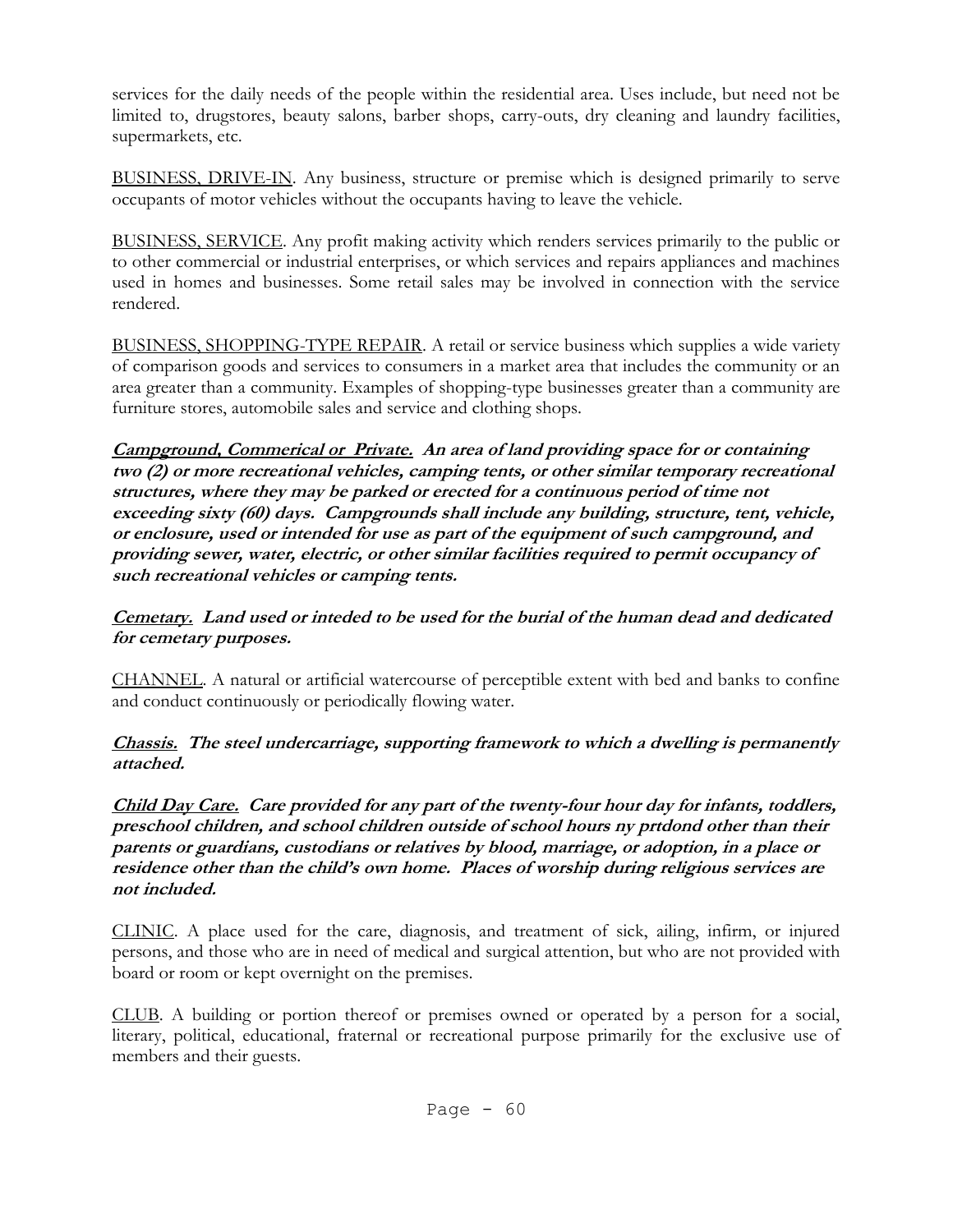**Commercial Recreation Establishment. Any private, public, or semi-public recreation or amusement facility which is located within an enclosed building or structure and is operated for profit, such as videogame arcades, pinball arcades, or other types of amusement game arcades; tennis or racquetball clubs; bowling alleys, skating rinks, or billiard halls; but not including indoor motion picture theatres.** 

**Community Facilities. Structures and uses intended to be of a cultural, educational, recreational, administrative, or service type which provides for areas of public purposes in higher density residential developments.**

COMPREHENSIVE DEVELOPMENT PLAN. A plan, or any portion thereof, adopted by the Planning Commission and legislative authority of the Village of St. Paris, Ohio, showing the general location and extent of present and proposed physical facilities including housing, industrial, and commercial uses, major thoroughfares, parks, schools, and other community facilities. This plan establishes the goals, objectives, and policies of the community.

CONDITIONAL USE. A use permitted within a district other than a principally permitted use, requiring a conditional use permit and approval of the Board of Zoning Appeals. Conditional uses permitted in each district are listed in the Official Schedule of District Regulations.

CONDITIONAL USE PERMIT. A permit issued by the Zoning Officer upon approval by the Board of Zoning Appeals to allow a use other than a principally permitted use to be established within the district.

**Condominium. An ownership arrangement whereby an individual holds title to an individual unit and joint ownership in common property and/or facilities under provisions of Chapter 5311 of the Ohio Revised Code.**

**Construction Trailer. A temporary building or trailer used in conjunction with construction work that only may be permitted in any district during the period construction work is in progress, but such temporary facilities shall be removed upon completion of the construction work. A construction trailer shall not be used as a residential dwelling.**

## **Corner Lot. See Lot Types.**

## **Deed Restriction. A legal restriction, not enforceable by zoning, on the use of land, contained in the deed to the property.**

DENSITY. A unit of measurement; the number of dwelling units per acre of land.

- 1. *Gross Density*. The number of dwelling units per acre of the total land to be developed.
- 2. *Net Density*. The number of dwelling units per acre of land when the acreage involved includes only the land devoted to residential uses.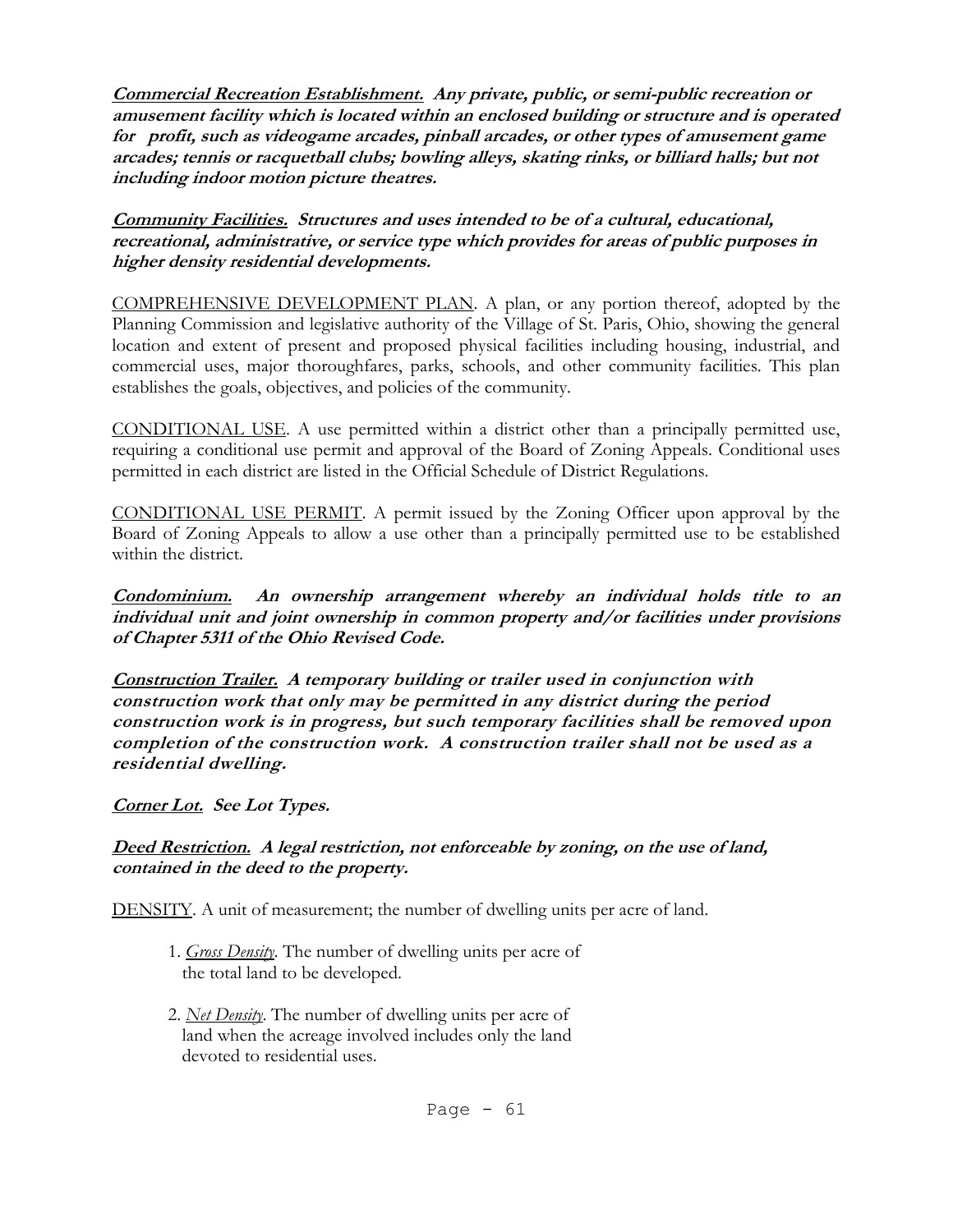## **Detached. Not connected in any manner by walls or other structural supports.**

DWELLING. Any building or structure **(except a house trailer or mobile home as defined by Ohio Revised Code 4501.01)** which is wholly or partly used or intended to be used for living or sleeping by one (1) or more human occupants.

**Dwelling, Single-Family. A single dwelling unit only, separated from other dwelling units by open space. Detached, individual dwelling units, which accommodate one family living as one housekeeping unit. The type of construction of such units shall conform to the applicable building code, or be classified as an Industrialized Unit under the Ohio Basic Building Code, or conform to the Ohio Revised Code [ORC 3781.06] definition of permanently-sited manufactured housing, as follows:**

## **Permanently-Sited Manufactured Housing must:**

- **a. Be constructed pursuant to the HUD Code (Manufactured Housing Construction and Safety Standards Act of 1974, 42 U.S.C.A. 88 stat.700, 5401 and 5403) after January 1, 1995;**
- **b. Have a permanent label or tag attached to it as specified in 42 U.S.C.A. 5415, certifying compliance with all federal construction and safety standards;**
- **c. Be attached to a permanent frost-free foundation meaning permanent masonry, concrete, or a locally approved footing or foundation (slab, crawl spare foundation or full. foundation), and connected to appropriate utilities;**
- **d. Excluding any additions, have a width of at least 22 feet and a length of at least 22 feet, as manufactured;**
- **e. Have a total living area of 1200 square feet, excluding garages, porches, or attachments;**
- **f. Have conventional residential siding (i.e. lap, clapboard, shake, masonry, vertical natural materials), a six 6-inch minimum eave overhang, and a minimum "A" roof pitch of 3:12;**
- **g. Have removed its indicia of mobility (temporary axles, trailer tongue, running lights) upon placement upon its foundation;**
- **h. Meet all applicable zoning requirements uniformly imposed on all single-family dwellings in the particular district (excepting contrary requirements for minimum roof pitch and requirements that do not comply with HUD code standards for manufactured housing);**
- **i. And, is not located in a manufactured home park as defined herein.**

**DWELLING, (HOUSING) MANUFACTURED. A building unit or assembly of closed construction that is fabricated in an off-site facility and constructed in conformance with the Federal Construction and Safety Standards established by the Secretary of Housing and Urban Development pursuant to the "Manufactured Housing Construction and Safety Standards Act of 1974, 88 Stat. 700, 42 U.S.C.A. 5401, 5403, and that has a permanent label or tag affixed to it, as specified in 42 U.S.C.A. 5415, certifying compliance with all applicable Federal construction and safety standards. This category does not include the sub-assembly methods of construction known as pre-fab or pre-cuit, in which cases some portion of the preparation or sub-assembly may be done at the factor but not erected at the foundation site.**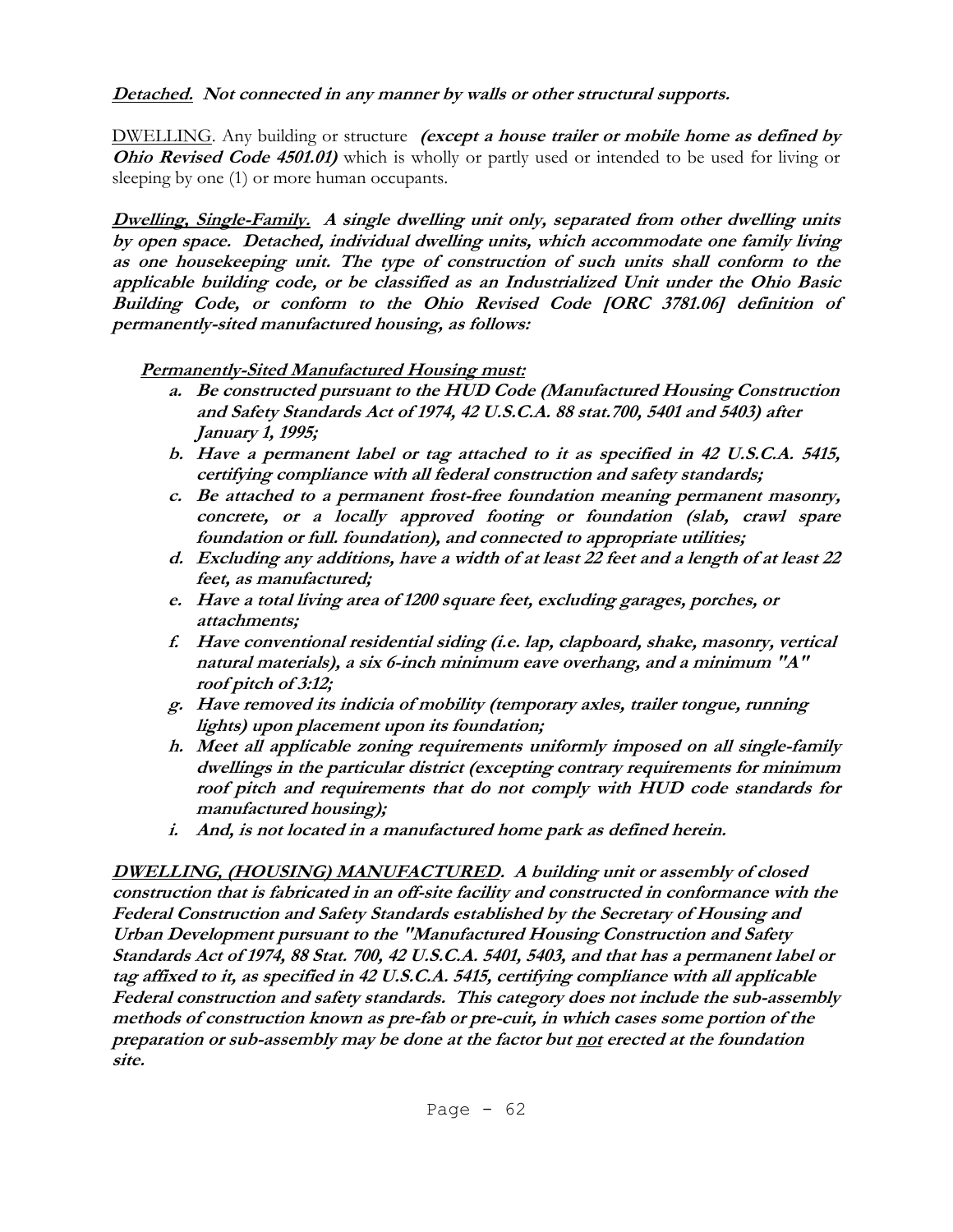Modular Unit. A factory-fabricated transportable building designed to be used by itself or to be incorporated with similar units at a building site into a modular structure. The term is intended to apply to major assemblies and does not include prefabricated panels, trusses, plumbing trees, and other prefabricated sub-elements which are to be incorporated into a structure at the site.

Sectional Unit. A dwelling made of two (2) or more modular units transported to the homesite, put on a foundation, and joined to make a single dwelling.

**Mobile Home. A non self-propelled building unit or assembly of closed construction that is fabricated in an off-site facility, built on a permanent movable chassis which is 8 feet or more in width and more than 35 feet in length, which when erected on site is 320 or more square feet, that is transportable in one or more sections and which does not qualify as a manufactured home or industrialized unit as defined herein.**

Mobile Home*, Double-wide or Triple-wide*: A mobile home consisting respectively of two (2) or three (3) sections combined horizontally at the site to form a single dwelling, while still retaining their individual chassis for possible future movement.

Mobile Home*, Expandable*: A mobile home with one (1) or more room sections that fold, collapse, or telescope into the principal unit when being transported and which can be expanded at the site to provide additional living area.

This category does not include the sub-assembly methods of construction known as pre-fab or precut, in which cases some portion of the preparation or sub-assembly may be done at the factory but not erected until at the foundation site.

#### - - - - - - - - - - - - - - - - - - - - - - - - - - - - - - - - - STATEMENT OF INTENT FOR DWELLING (HOUSING), MANUFACTURED DEFINITION

Because terms for manufactured housing such as those listed in the above definition titled DWELLING, (HOUSING) MANUFACTURED tend to change over the years, the purpose and intent of the definition is to draw a distinction between dwellings that are produced and erected in assembly line style at the factory, from those stick-built dwellings (see definition of stick-built) in which a substantial amount of material and construction labor are brought together in final form at the foundation site. The above explanation is the spirit in which any future interpretation shall be made from this section, no matter what terms for manufactured housing are in vogue at any given time.

- - - - - - - - - - - - - - - - - - - - - - - - - - - - - - - - -

**Dwelling, Mobile Home. A non self-propelled building unit or assembly of closed construction that is fabricated in an off-site facility, built on a permanent movable chassis which is 8 feet or more in width and more than 35 feet in length, which when erected on site is 320 or more square feet, that is transportable in one or more sections and which does not qualify as a manufactured home or industrialized unit as defined herein.**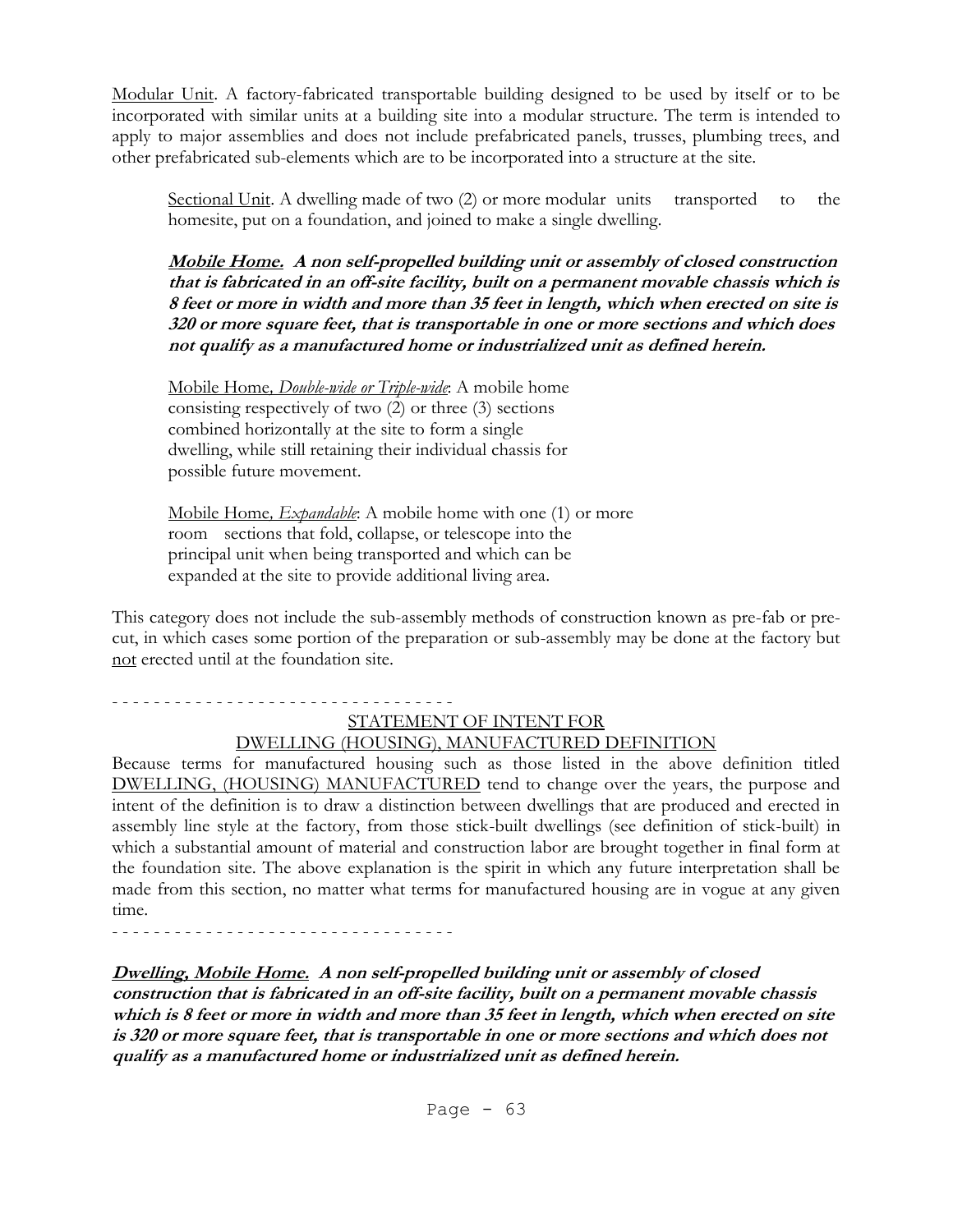DWELLING, MULTI-FAMILY. A dwelling consisting of two (2) or more dwelling units including condominiums with varying arrangements of entrances and party walls. Multi-family housing may include public housing and industrialized units.

DWELLING, ROOMING HOUSE (BOARDING HOUSE, LODGING HOUSE, DORMITORY). A dwelling or part thereof, other than a hotel, motel or restaurant where meals and/or lodging are provided for compensation, for three (3) or more unrelated persons where no cooking or dining facilities are provided in the individual rooms.

## **Dwelling, Stick-built. A way of describing any structure built from boards of lumber and other building materials, in which a substantial amount of the required material and construction labor are brought together in final form at the foundation site.**

DWELLING UNIT. Space, within a dwelling, comprising living, dining, sleeping room or rooms, storage closets, as well as space and equipment for cooking, bathing, and toilet facilities, all used by only one (1) family and its household employees.

EASEMENT. Authorization by a property owner for the use by another, and for a specified purpose, of any designated part of his property.

ESSENTIAL SERVICES. The erection, construction, alteration, or maintenance, by public utilities or municipal or other governmental agencies, of underground gas, electrical, water transmission, or distribution systems, collection, communication, supply or disposal systems or sites, including poles, wires, mains, drains, sewers, pipes, traffic signals, hydrants, or other similar equipment and accessories in connection therewith which are reasonably necessary for the furnishing of adequate service by such public utilities or municipal or other governmental agencies or for the public health or safety or general welfare, but not including buildings.

FAMILY. One (1) or more related persons occupying a single dwelling unit.

**Farm. A farm is an area of land on which at least \$2,500 gross sales from agriculture products was produced and thus must meet CAUV standards: All farms larger than 10 acres qualify for CAUV if they have been devoted exclusively to "commercial" agricultural use for the past three (3) years. Farms smaller than 10 acres are eligible if the average yearly gross farm income for the past three (3) years is at least \$2,500 from "commercial" agricultural production. See Section 5713.30(A) of the Ohio Revised Code for further explanation.** 

**Farm Market. A building or structure designed or used or intended to be used for the display and/or sale of produce, raised on farms owned or operated by the farm market operator.**

FLOOD PLAIN. That land, including the flood fringe and the floodway subject to inundation by the regional flood.

FLOOD, REGIONAL. Large floods which have previously occurred or which may be expected to occur on a particular stream because of like physical characteristics. The regional flood generally has an average frequency of the one hundred (100) year recurrence interval flood.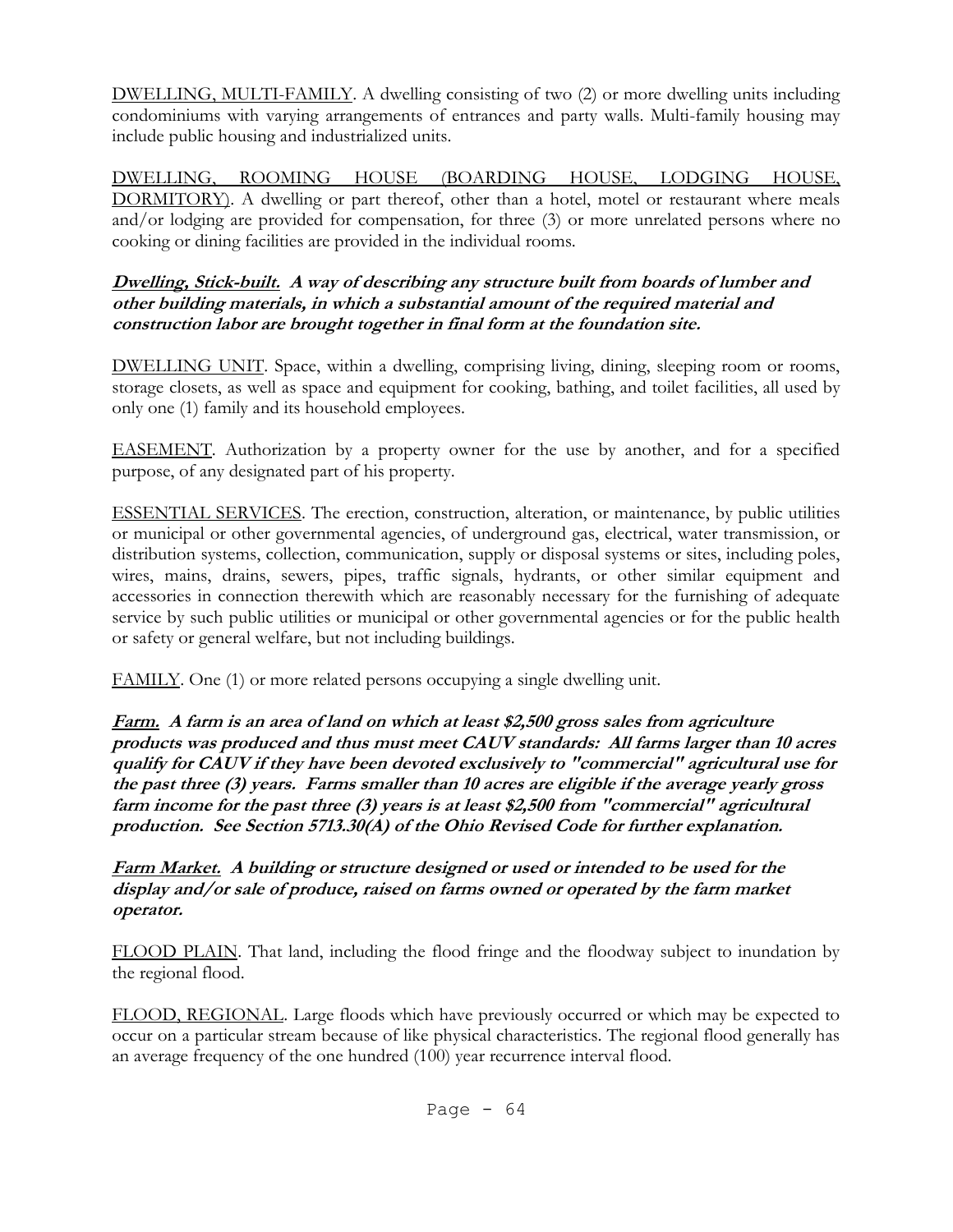FLOODWAY. That portion of the flood plain, including the channel, which is reasonably required to convey the regional flood waters. Floods of less frequent recurrence are usually contained completely within the floodway.

FLOODWAY FRINGE. That portion of the flood plain, excluding the floodway, where development may be allowed under certain restrictions.

FLOOR AREA OF A RESIDENTIAL BUILDING. The sum of the gross horizontal area of the several floors of a residential building, excluding basement floor areas not devoted to residential use, but including the area of roofed porches and roofed terraces. All dimensions shall be measured between interior faces of walls.

FLOOR AREA OF A NON-RESIDENTIAL BUILDING (TO BE USED IN CALCULATING PARKING REQUIREMENTS). The floor area of the specified use excluding stairs, washrooms, elevator shafts, maintenance shafts and rooms, storage spaces, display windows, fitting rooms, and similar areas.

#### **Floor Area, Livable. The livable floor area in square feet of existing or proposed buildings or structures or additions thereto shall be computed by multiplying the outside horizontal dimensions with each floor of the livable area. Porches, carports, and similar structures shall not be considered in computing the total livable area.**

FLOOR AREA, USABLE. Measurement of usable floor area shall be the sum of the horizontal areas of the several floors of the building, measured from the interior faces of the exterior walls. Mobile home floor area shall be determined by the "Bill of Sale" which may or may not include up to a four (4) foot long tongue.

FOOD PROCESSING. The preparation, storage, or processing of food products. Examples of these activities include bakeries, dairies, canneries, and other similar businesses.

## **Foundation, Permanent. Means permanent perimeter masonry, concrete, or a locally approved footing or foundation to which a dwelling may be affixed.**

GASOLINE SERVICE STATION. Buildings and premises where gasoline, oil, grease, batteries, tires, and automobile accessories may be supplied and dispensed at retail.

**Hazardous Wastes. Means those substances which, singly or in combination, pose a significant present or potential threat or hazard to human health or to the environment, and which, singly or in combination, require special handling, processing, or disposal, because they are or may be flammable, explosive, reactive, corrosive, toxic, infectious, carcinogenic, bioconcentrative, or persistent in nature, potentially lethal, or an irritant or strong sensitizer.**

HOME OCCUPATION. An occupation conducted in a dwelling unit, provided that: No more than one (1) person other than members of the family residing on the premises shall be engaged in such occupation. The use of the dwelling unit for the home occupation shall be clearly incidential and subordinate to its use for residential purposes by its occupants, and not more than thirty-five (35) percent of floor area of the dwelling unit shall be used in the conduct of the home occupation. There shall be no change in the outside appearance of the building or premises, or other visible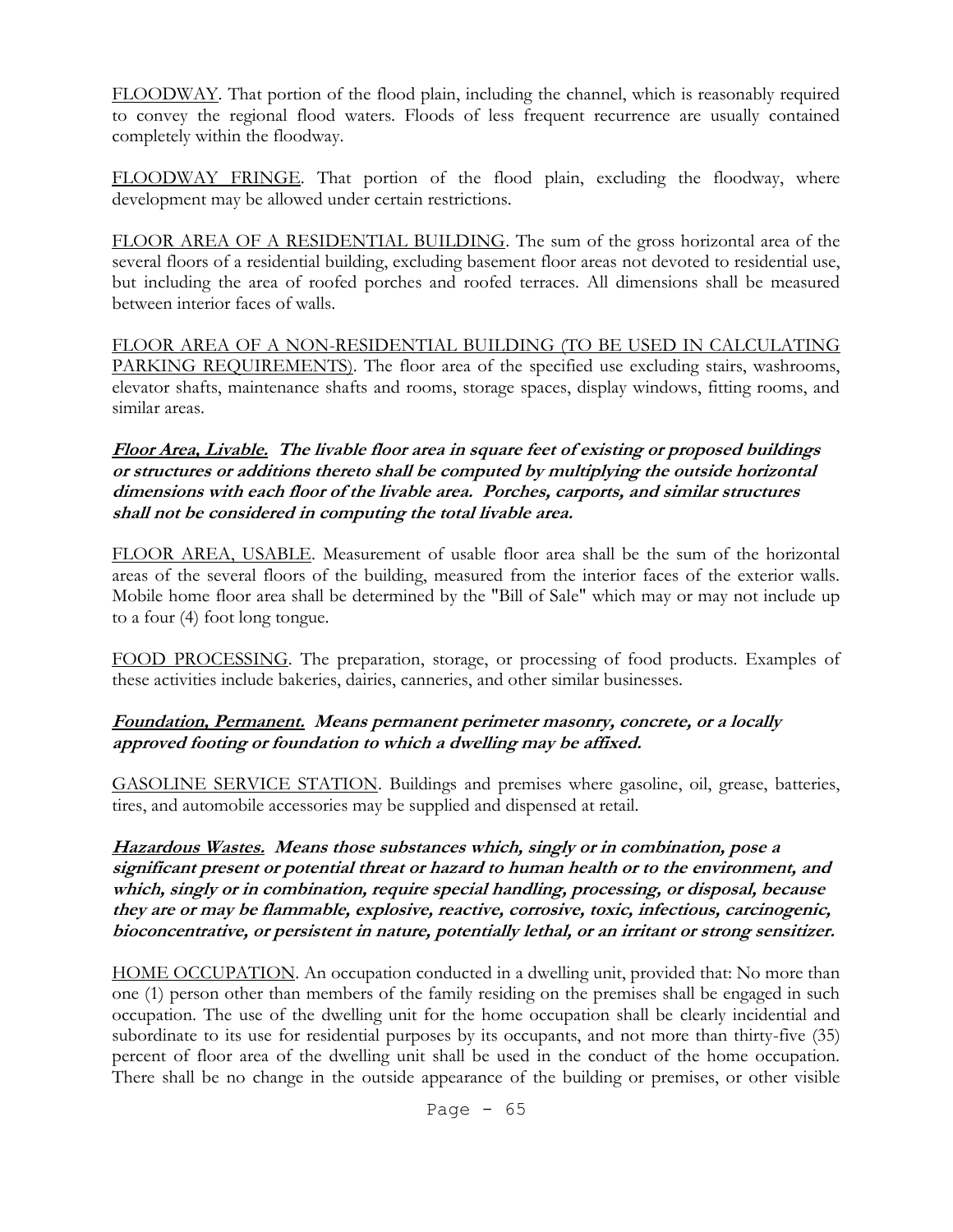evidence of the conduct of such home occupation other than one (1) sign, not exceeding four (4) square feet in area, non-illuminated and mounted flat against the wall of the principal building. No traffic shall be generated by such occupation in greater volume than would normally be expected in such a residential area and any need for parking generated by the conduct of such home occupation shall meet the off-street parking requirements as specified in this Resolution.

JUNK. "Junk" means old scrap copper, brass, rope, rags, trash, waste, batteries, paper, rubber, junked, dismantled, or wrecked automobiles or parts thereof; iron, steel, and other old or scrap ferrous or non-ferrous materials.

JUNK YARD. Junk yard means an establishment or place of business which is maintained or operated for the purpose of storing, keeping, buying, or selling junk, or for the maintenance or operation of an automobile graveyard. It shall also include scrap metal processing facilities which are located within one thousand (1,000) feet of the nearest edge of the right-of-way of a highway or street, and any site, location, or premise on which are kept two (2) or more junk motor vehicles as defined in Section 311.301 of the Ohio Revised Code, whether or not for a commercial purpose.

KENNEL. Any lot or premise on which dogs, cats or other household pets are boarded, bred or exchanged for monetary compensation.

### **Litter. Garbage, trash, waste, rubbish, ashes, cans, bottles, wire, paper, cartons, boxes, automobile parts, furniture, glass, or anything else of an unsightly or unsanitary nature thrown, dropped, discarded, placed, or deposited by a person on public property, private property, or in or on waters of the state.**

LOADING SPACE, OFF-STREET. Space logically and conveniently located for bulk pickups and deliveries, scaled to delivery vehicles expected to be used, and accessible to such vehicles when required off-street parking spaces are filled. Required off-street loading space is not to be included as off-street parking space in computation of required off-street parking space. All off-street loading spaces shall be located totally outside of any street or alley right-of-way.

LOT. For the purposes of this Ordinance, a lot is a parcel of land of sufficient size to meet minimum zoning requirements for use, coverage, and area, and to provide such yards and other open spaces as are herein required. Such lot shall have frontage on an improved public street, or on an approved private street, and may consist of:

- 1. A single lot of record;
- 2. A portion of a lot of record;
- 3. A combination of complete lots of record, of complete lots of record and portions of lots of record, or of portions of lots of record.

LOT COVERAGE. The ratio of enclosed ground floor area of all buildings on a lot to the horizontally projected area of the lot, expressed as a percentage.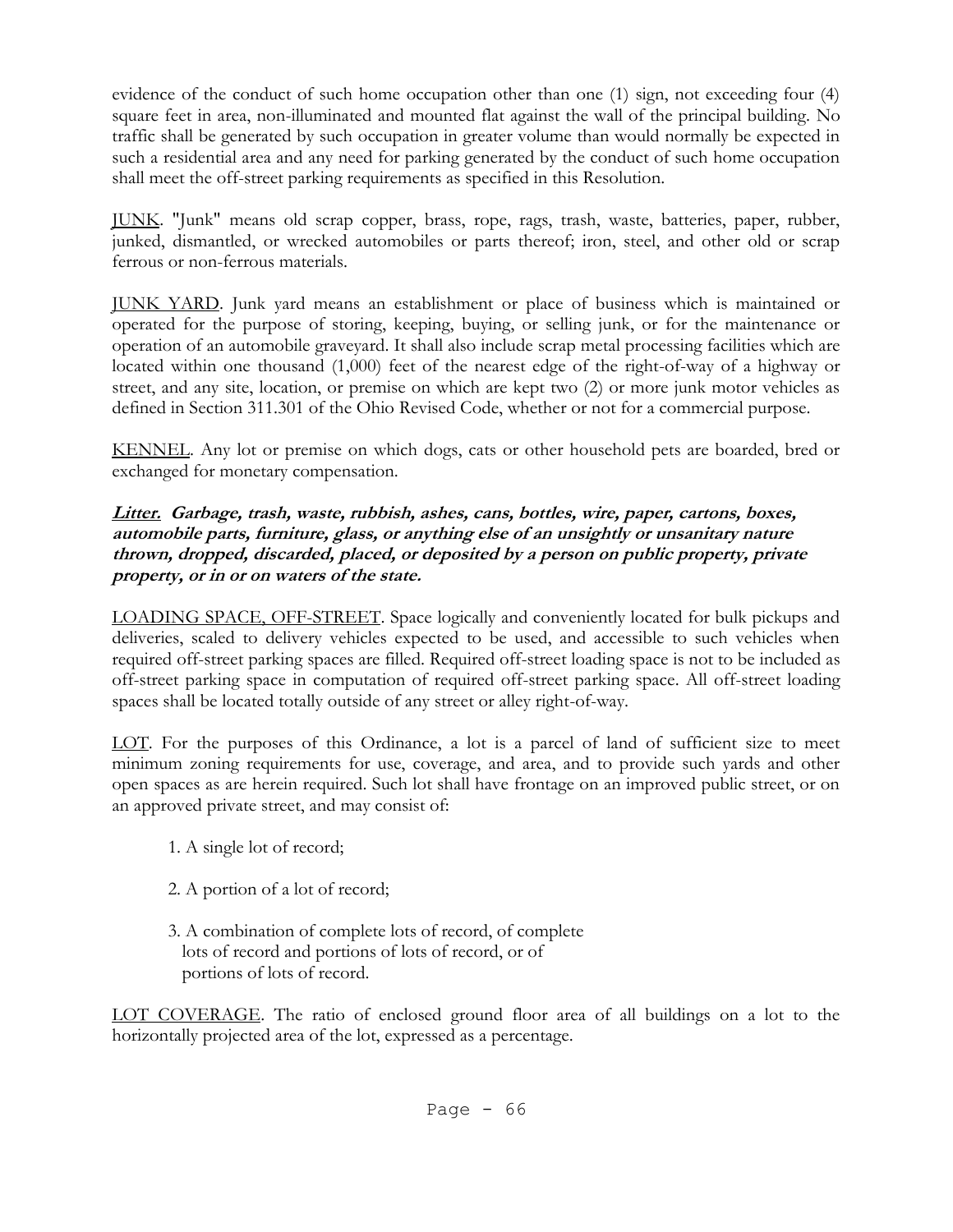LOT FRONTAGE. The front of a lot shall be construed to be the portion nearest the street except for waterfront property in which case the portion of the lot nearest the main body of water shall be the front of the lot. For the purpose of determining yard requirements on corner lots and through lots for non-waterfront property, all sides of a lot adjacent to streets shall be considered frontage, and yards shall be provided as indicated in *Section 525*.

LOT, MINIMUM AREA OF. The area of a lot is computed exclusive of any portion of the rightof-way of any public or private street.

LOT MEASUREMENTS. A lot shall be measured as follows:

- 1. *Depth*. The distance between the mid-points of straight lines connecting the foremost points of the side lot lines in front and rearmost points of the side lot lines in the rear.
- 2. *Width*. The distance between straight lines connecting front and rear lot lines at each side of the lot, measured at the building setback line.

LOT OF RECORD. A lot which is part of a subdivision recorded in the office of the County Recorder, or a lot or parcel described by metes and bounds, the description of which has been so recorded.

LOT TYPES. Terminology used in this Ordinance with reference to corner lots, interior lots, and through lots is as follows:

- 1. *Corner Lot*. A lot located at the intersection of two (2) or more streets. A lot abutting on a curved street or streets shall be considered a corner lot if straight lines drawn from the foremost points of the side lot lines to the foremost point of the lot meet at an interior angle of less than one hundred thirty-five (135) degrees.
- 2. *Interior Lot*. A lot with only one (1) frontage on a street.
- 3. *Through Lot*. A lot other than a corner lot with frontage on more than one (1) street. Through lots abutting two (2) streets may be referred to as double frontage lots.
- 4. *Reversed Frontage Lot*. A lot on which frontage is at right angles to the general pattern in the area. A reversed frontage lot may also be a corner lot.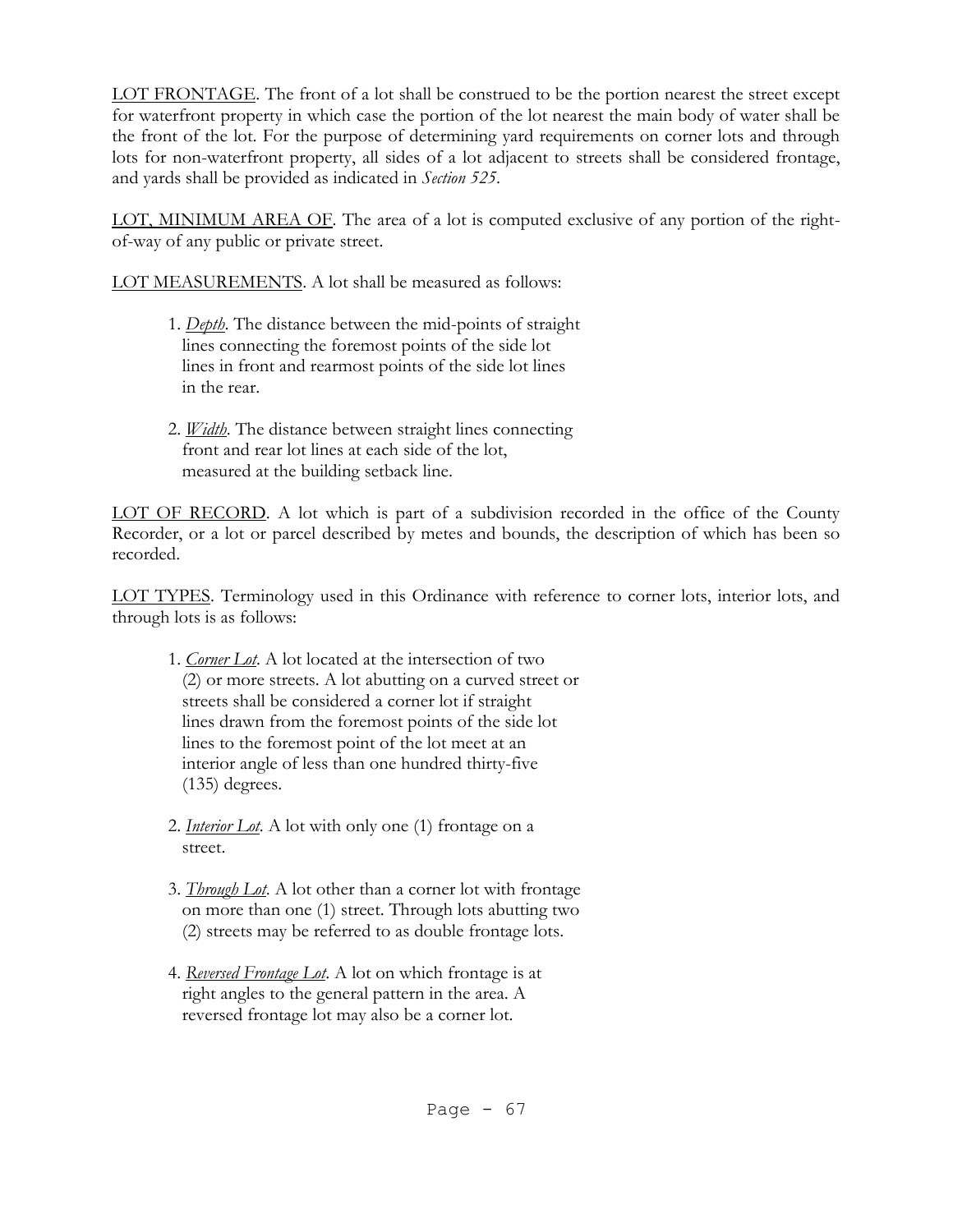MAJOR THOROUGHFARE PLAN. The portion of Comprehensive Plan adopted by the Board of County Commissioners indicating the general location recommended for arterial, collector, and local thoroughfares within the appropriate jurisdiction.

**Manufactured or Mobile Home Park. Means any tract of land upon which three (3) or more manufactured or mobile homes uses for habitation are located, either free of charge or for revenue purposes, and includes any roadway, building, structure, vehicle, or enclosure used or intended for use as part of the facilities of the park. A tract of land that is subdivided and on which the individual lots are not for rent or rented, but are for sale or sold for the purpose of locating manufactured or mobile homes is not a manufactured home park unless three (3) or more manufactured or mobile homes used for habilitation are located upon any one (1) individual lot. "Manufactured home park" does not include any tract of land used solely for the storage or display for sale of manufactured or mobile homes or solely as a temporary park-camp.** 

MANUFACTURING, HEAVY. Manufacturing, processing, assembling, storing, testing, and similar industrial uses which are generally major operations and extensive in character; require large sites, open storage and service areas, extensive services and facilities, ready access to regional transportation; and normally generate some nuisances such as smoke, noise, dust, glare, air pollution, odor, but not beyond the district boundary to any large extent.

MANUFACTURING, LIGHT. Manufacturing or other industrial uses which are usually controlled operations; relatively clean, quiet, and free of objectionable or hazardous elements such as smoke, noise, odor, or dust; operating and storing within enclosed structures; and generating little industrial traffic and no major nuisances.

**Mining, Commercial Quarries, Sand and Gravel Pits. Any mining, quarrying or processing of limestone, clay, sand and gravel or other mineral resources. Also referred to as mineral extraction.**

**Mobile Home. A building unit or assembly of closed construction that is fabricated in an off-site facility, that is more than thirty-five (35) body feet in length or, when erected on site, is three hundred twenty (320) or more square feet, that is built on a permanent chassis and transportable in one or more sections, and that does not qualify as a manufactured home or as an industrialized unit.** 

**Motel or Hotel. A series of attached, semi-detached, or detached sleeping or living units, for the accommodation primarily of automobile transient guests, having convenient access to off-street parking spaces, for the exclusive use of the guests or occupants and including also such accessory commercial uses operated primarily for the convenience of guests and subject to such restrictions as may be specified in the district where located. Also, see transient lodging.**

**Motor Vehicle Salvage Facility. Means any establishment or place of business which is maintained, used, or operated for buying or selling wrecked, scrapped, ruined, or dismantled motor vehicles or motor vehicle parts.**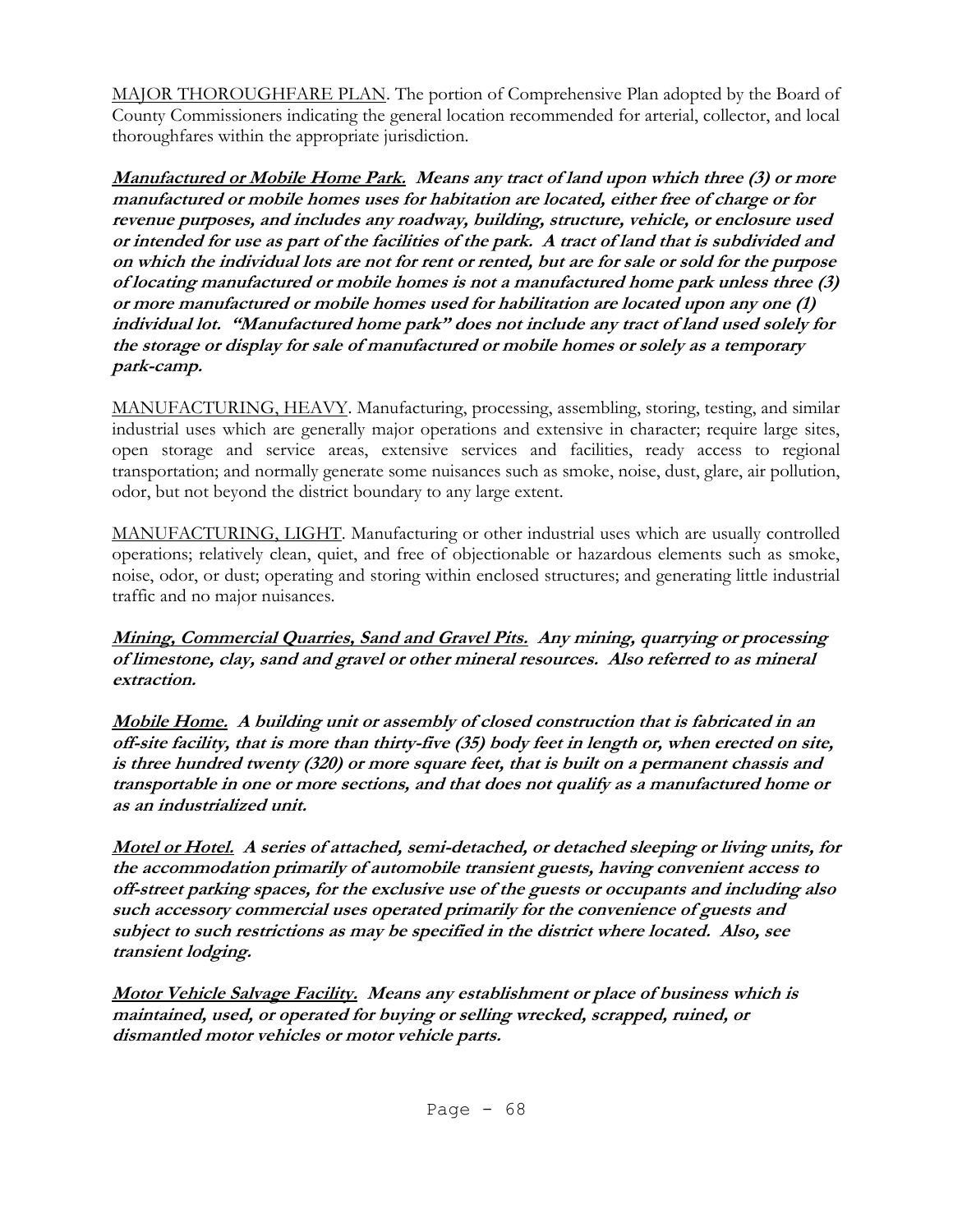NONCONFORMITIES. A building, structure or use of land existing at the time of enactment of this Resolution and which does not conform to the regulations of the district or zone in which it is situated.

**Nonconforming Use of Land and Buildings. The lawful use of any dwelling, building, building, or structure and of any land or premises, as existing and lawful at the time of enactment of a zoning resolution or amendment thereto, may be continued, although such use does not conform with the provisions of such resolution or amendment. If any such nonconforming use is discontinued for two (2) years or more, any future use of said land or building shall be in conformity with the current zoning resolutions.**

**Noxious Weeds. Any type or species that have been included on the official list of noxious plants for the State of Ohio which includes the following: Wild Mustard, Musk Thistle (Nodding Thistle), Oxeye Daisy, Canada Thistle, Poison Hemlock, Wild Carrot (Queen Annes Lace), Purple Loosestrife, Wild Parsnip, Mile-a-Minute Weed, Russian Thistle, Cressleaf Groundsel, Shattercane, Johnsongrass, and Grapevines (abandoned). Noxious weeds possess one or more of the following attributes: aggressive competition with cultivated plants, toxicity to livestock, natural habitat degradation, threat to public health, safety, or navigation.** 

**Nuisance. A building or property that is structurally unsafe, unsanitary, or not provided with adequate safe egress; that constitutes a fire hazard, is otherwise dangerous to human life, or is otherwise no longer fit and habitable; or that, in relation to its existing use, constitutes a hazard to the public health, welfare, or safety by reason of inadequate maintenance, dilapidation, obsolescence, or abandonment. A nuisance could constitute an offensive activity on a property that reduces the property value of neighboring properties or results in a lessening of normal use and enjoyment to neighboring properties. Examples include, noise, junk, automobile storage, accumulation of rodents and/or insects or mosquitoes, rubbish, refuse, and debris, weeds and tall grass measuring over twelve (12) inches.**

NURSERY, NURSING HOME. A home or facility for the care and treatment of babies, children, pensioners, or elderly people.

## **Nursery, (Greenhouse) Tree and Plant. A place where young trees or other plants are raised for transplanting and/or for sale.**

OFFICES. Quasi-commercial uses which may often be transitional between retail business and/or manufacturing, and residential uses. Office business generally accommodates such occupations as administrative, executive, professional, accounting, clerical, drafting, etc. Institutional offices of a charitable, philanthropic, financial, religious, or educational nature are also included in this classification.

OPEN SPACE. An area substantially open to the sky which may be on the same lot with a building. The area may include, along with the natural environmental features, water areas, swimming pools, and tennis courts, any other recreational facilities that the zoning commission deems permissive. Streets, parking areas, structure for habitation, and the like shall not be included.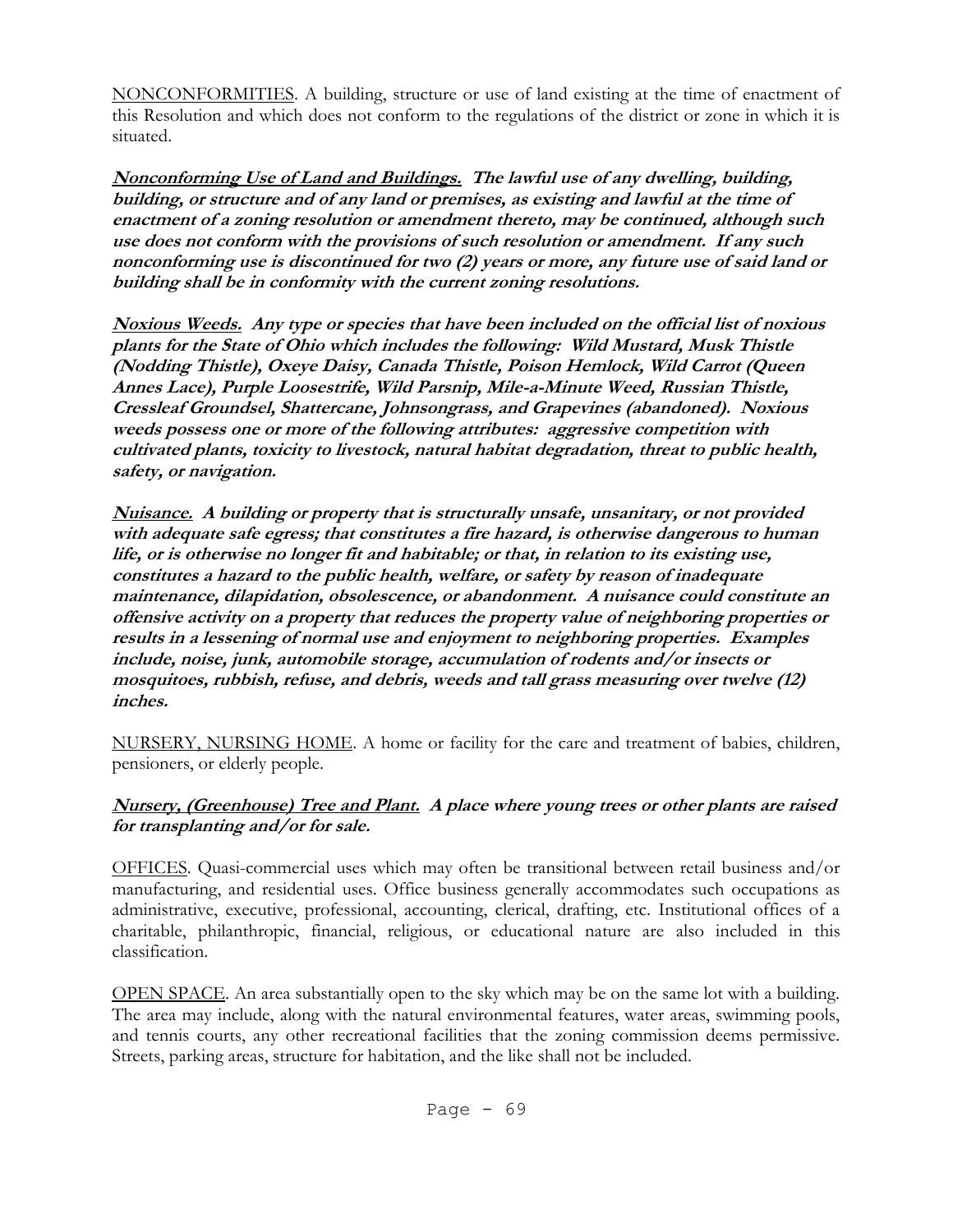**Original Tract. A contiguous quantity of land held in common ownership which has not been platted by the existing owner or owners since the enactment of these Regulations.**

**Outdoor Recreation Area, Public or Private. Any privately or publicly owned and operated recreation facility or area which is not located within an enclosed building or structure, such as a golf course, tennis courts, ball fields, swimming pools, driving ranges, race tracks, amusement parks, stadiums, motorcross or snowmobile circuits, or campgrounds.**

## **Parcel. An individual lot held under common ownership.**

PARKING SPACE, OFF-STREET. For the purpose of this Ordinance an off-street parking space shall consist of an area adequate for parking an automobiile with room for opening doors on both sides, together with properly related access to a public street or alley and maneuvering room, but shall be located totally outside of any street or alley right-of-way.

PERFORMANCE BOND OR SURETY BOND. An agreement by a subdivider or developer with the Village for the amount of the estimated construction cost guaranteeing the completion of physical improvements according to plans and specifications within the time prescribed by the subdivider's agreement.

**Permanent Foundation. Means permanent masonry, concrete, or locally approved footing or foundation, to which a dwelling may be affixed.**

# **Permanently-Sited Manufactured Housing. See Dwelling, Single Family.**

**Permitted Use. A use which is specifically authorized by these Zoning Regulations ina particular zoning district.**

PERSONAL SERVICES. Any enterprise conducted for gain which primarily offers services to the general public such as shoe repair, watch repair, barber shops, florists, beauty parlors, and similar activities.

**Planned Unit Development (PUD). A residential or commercial development guided by a total design plan in which one or more of the zoning or subdivision regulations, other than use regulations, shall be permitted to be waived or varied to allow flexibility and creativity in site and building design and location, in accordance with general guidelines. Planned Unit Developments are designed and developed subject to the provisions of these Regulations.**

PLANNED UNIT DEVELOPMENT. An area of land in which a variety of housing types and subordinate commercial and industrial facilities are accommodated in a pre-planned environment under more flexible standards, such as lot sizes and setbacks, than those restrictions that would normally apply under these regulations. The procedure for approval of such development contains requirements in addition to those of the standard subdivision, such as building design, principles and landscaping plans.

**Pond. A water impoundment made by constructing a dam or an embankment or by excavating a pit or dugout. Ponds constructed by the first method are referred to as**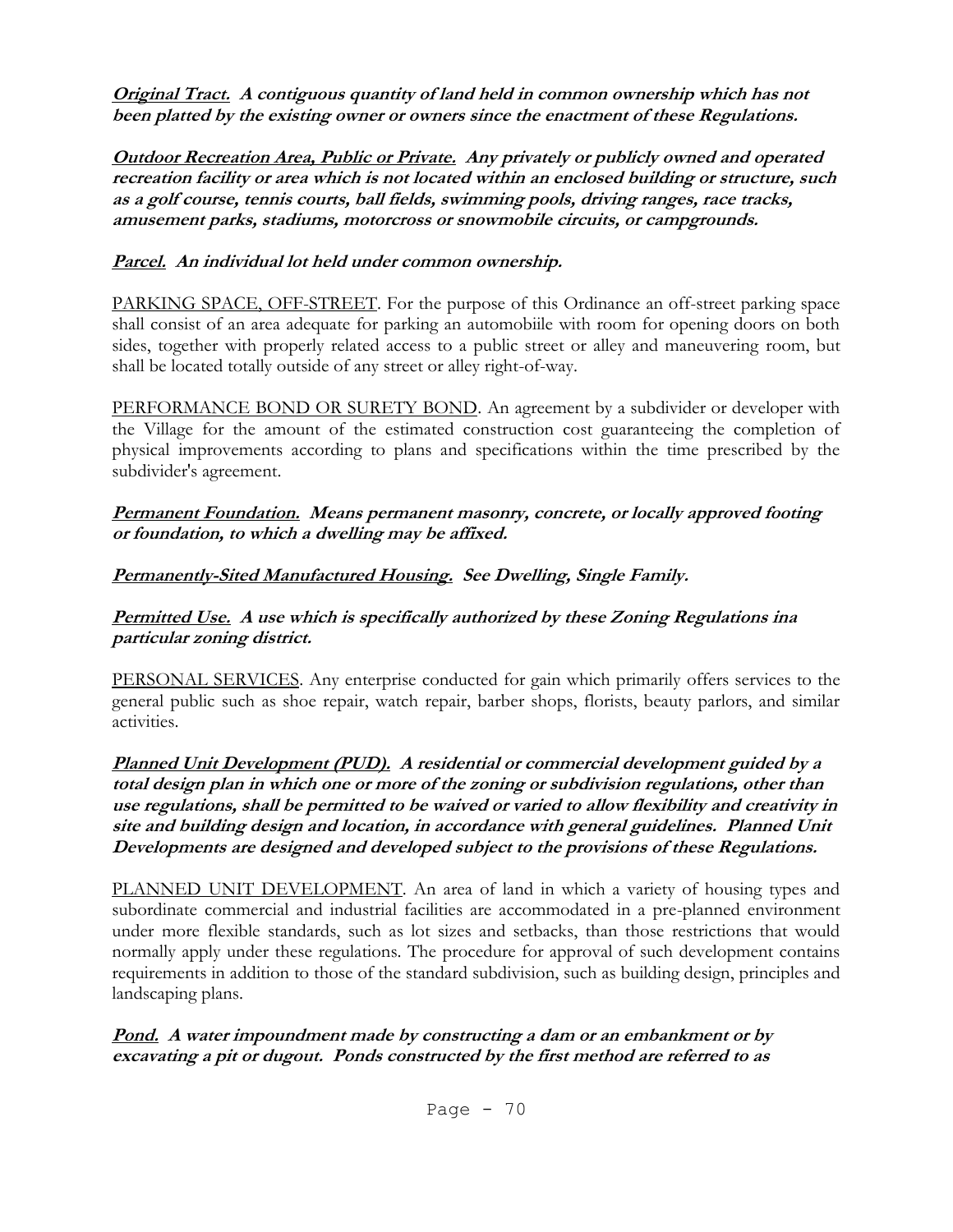**embankment ponds, and those constructed by the second method are referred to as excavated ponds.**

**Pools, Swimming (Private). Any structure that contains water over twenty four (24) inches in depth and which is used, or intended to be used, for swimming or recreational bathing and which is available only to the family and guests of the householder. This includes inground, above ground, on-ground, and portable swimming pools, hot tubs, and spas.** 

**Pool Barrier. A fence, a wall, a building wall, the wall of an above-ground swimming pool or a combination thereof, which completely surrounds the swimming pool and obstructs access to the swimming pool.** 

PRINTING AND PUBLISHING. Any business which is engaged in the printing and/or publishing of newspapers, magazines, brochures, business cards, and similar activities either for profit or nonprofit.

PUBLIC SERVICE FACILITY. The erection, construction, alteration, operation, or maintenance of buildings, power plants, or substations, water treatment plants or pumping stations, sewage disposal or pumping plants, and other similar public service structures by a public utility, by a railroad, whether publicly or privately owned, or by a municipal or other governmental agency, including the furnishing of electrical, gas, rail transport, communication, public or private water and sewage service.

PUBLIC USES. Public parks, schools, administrative, and cultural buildings and structures, not including public land or buildings devoted solely to the storage and maintenance of equipment and materials and public service facilities.

**Public Utility. The erection, construction, alteration, operation or maintenance of buildings, power plants, substations, water treatment plant or pump station, sewage disposal plant or pump station, communications facilities and/or equipment, electrical, gas, water and sewerage service, sanitary landfills and other similar public service structures or facilities whether publicly or privately owned.**

PUBLIC WAY. An alley, avenue, boulevard, bridge, channel, ditch, easement, highway, land, road, sidewalk, street walk, bicycle path; or other ways in which the general public or a public entity have a right, or which are dedicated, whether improved or not.

QUASI-PUBLIC USE. Churches, parochial schools, hospitals and other facilities of an educational, religious, charitable, philanthropic, or non-profit nature.

RECREATION, COMMERCIAL. Any business which is operated as a recreational enterprise, either publicly or privately owned, for profit. Examples include, but are not limited to: golf courses, teen center, bowling alleys, swimming pools, theaters, etc.

RECREATION, NON-COMMERCIAL. Any business which is operated as a recreational enterprise, either publicly or privately owned, for non-profit. Examples include, but are not limited to: fishing areas, parks, archery ranges, ball parks, etc.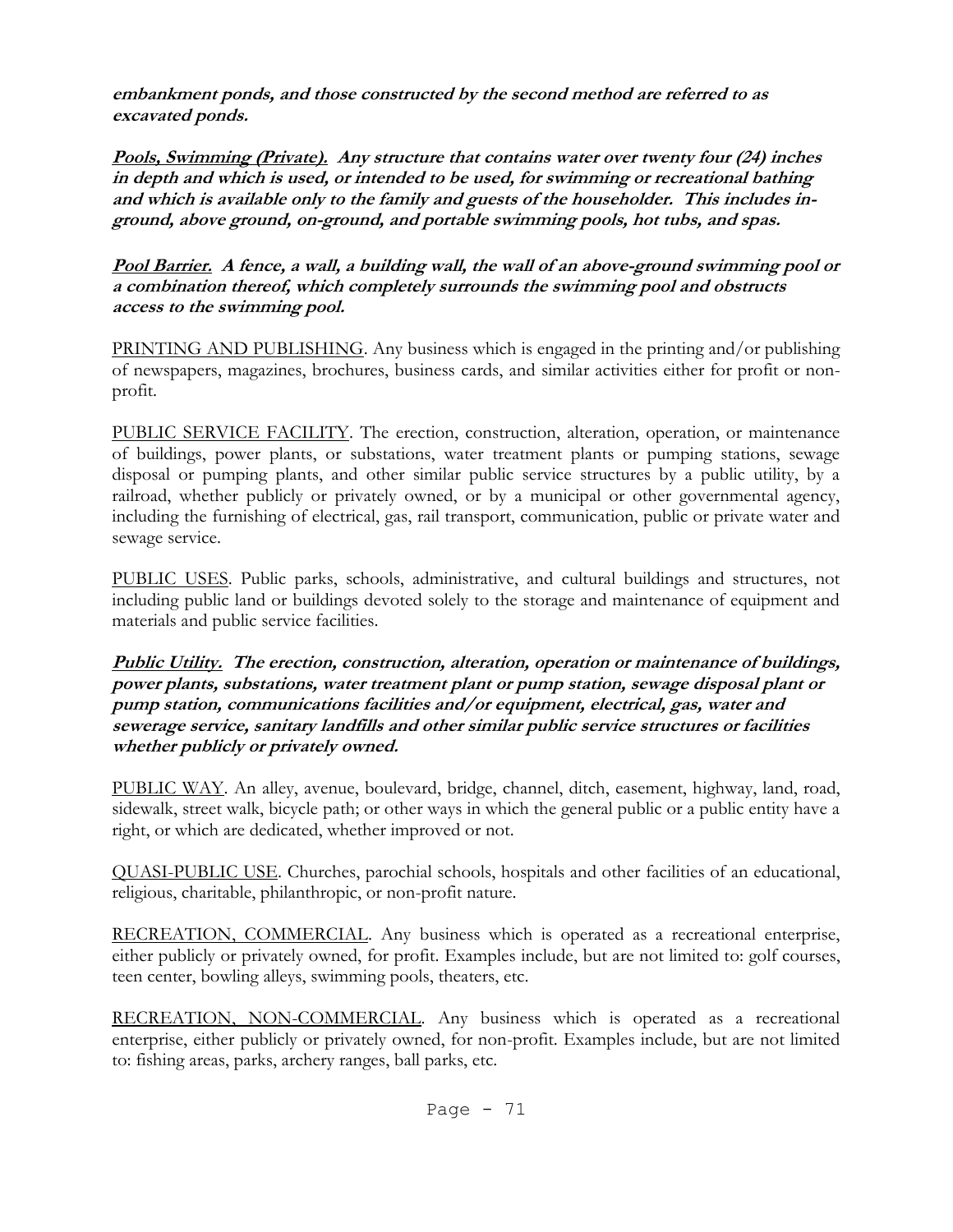**Recreational Vehicle. A vehicle type unit primarily designed as temporary (not more than 120 days per calendar year) living quarters for recreational, camping, or travel use only, which either has its own motive power or is mounted on or drawn by another vehicle. The basic entities are: travel trailer, camping trailer, truck camper, and motor home. A recreational vehicle must have a current license. A recreational vehicle shall not be used as a permanent residence.**

**Recreational Vehicle Park. A parcel of land upon which two or more recreational vehicles sites are located, established, or maintained for occupancy by recreational vehicles of the general public as temporary living quarters for recreation or vacation purposes.**

**Recreational Vehicle Site. A plot of ground intended for the accommodation of either a recreational vehicle, tent, or other individual camping unit on a temporary basis.**

**Refuse. Refuse shall mean combustible and noncombustible waste materials.**

**Religious, Cultural, and Fraternal Activity. A use or building owned or maintained by organized religious organizations or nonprofit associations for social, civic or philanthropic purposes, or the purpose for which persons regularly assemble for worship.**

RIGHT-OF-WAY. A strip of land taken or dedicated for use as a public way. In addition to the roadway, it normally incorporates the curbs, lawn strips, sidewalks, lighting, and drainage facilities, and may include special features required by the topography or treatment (such as grade separation, landscaped areas, viaducts, and bridges).

**Roof, Mean Height. The average of the roof eave height and the height to the highest point on the roof surface, except that eave height shall be used for roof angle or less than or equal to ten (10) degrees.**

**Rubbish/Trash. Combustible and noncombustible waste materials; the term shall include the residue from the burning of wood, coal, coke and other combustible materials, paper, rags, cartons, boxes, wood, excelsior, rubber, leather, tree branches, yard trimmings, tin cans, metals, mineral matter, glass, crockery and dust and other similar materials.** 

**Salvage Motor Vehicle. Means any motor vehicle which is in a wrecked, dismantled, or worn out condition, or unfit for operation as a motor vehicle.**

**Sanitary Landfill. Means a land disposal site employing a method of disposing of solid wastes on land in a manner intended to minimize environmental hazards by spreading the solid wastes in thin layers, compacting the solid wastes to the smallest practical volume, and applying and compacting cover material daily.**

SATELLITE DISH "EARTH STATION". A dish-type antenna with foundation, supports, receiver, electric supply, with or without rotor and any other ancillary equipment required to receive and display audio or video signals from satellites.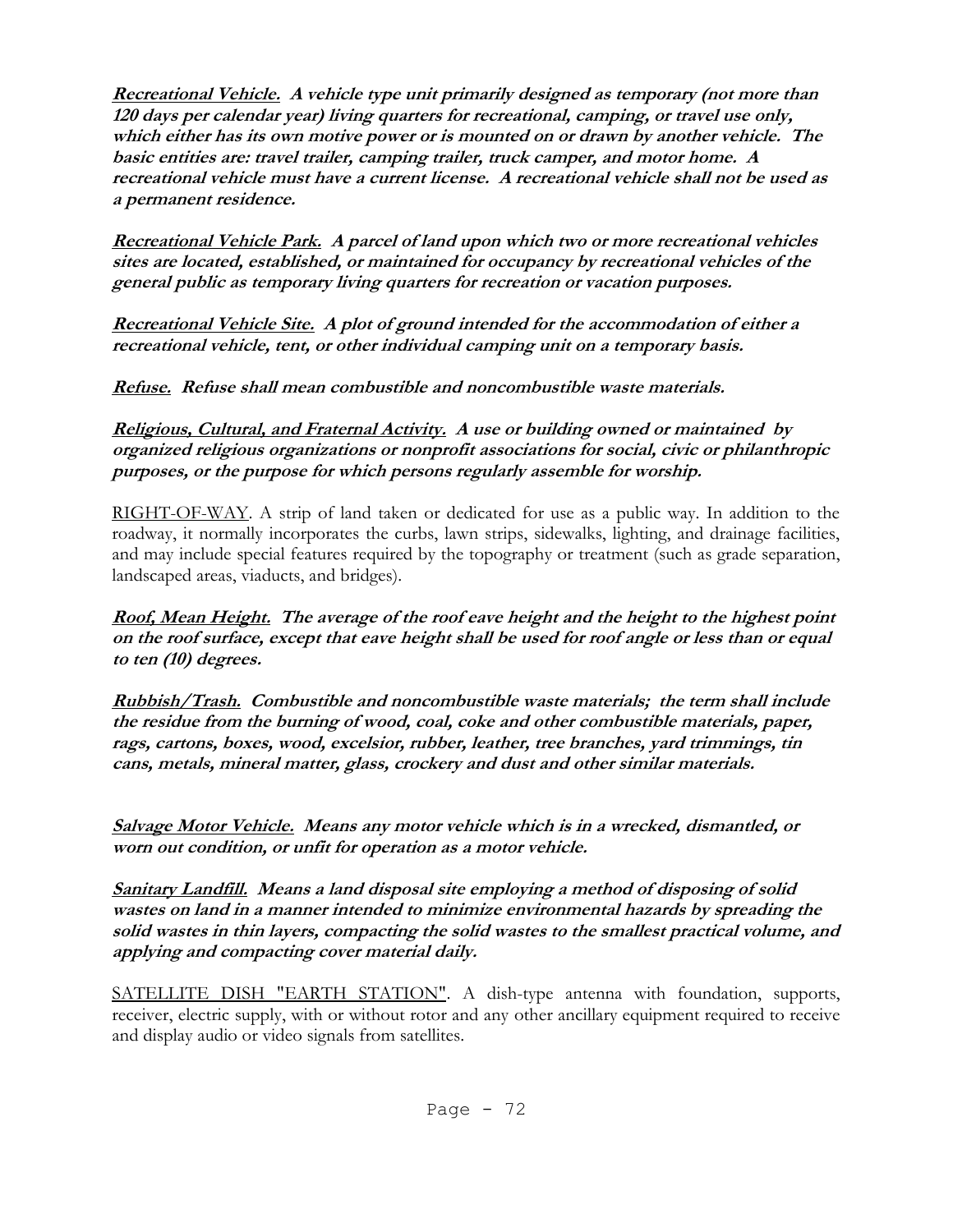## **Screening. To provide privacy of adjoining uses, including masonry walls, solid preservatively treated wood, chain link with solid slats, or landscaped with grass and closely planted shrubs or other evergreen plants.**

SEAT. For purposes of determining the number of off-street parking spaces for certain uses, the number of seats is the number of seating units installed or indicated, or each twenty-four (24) lineal inches of benches, pews, or space for loose chairs.

**Semitrailer. A vehicle designed or used for carrying persons or property with another and separate motor vehicle, so that in operation, a part of its own weight or that of its load, or both, rests upon and is carried by another vehicle. A semitrailer shall not be used for storage, advertising, business, and residence.**

SETBACK LINE. A line established by the Zoning Ordinance generally parallel with and measured from the lot line, defining the limits of a yard in which no building, other than accessory building, or structure may be located above ground, except as may be provided in said code.

## **Setback Line, Front. Determined from the edge of the road right-of-way.**

SEWERS, CENTRAL OR GROUP. An approved sewage disposal system which provides a collection network and disposal system and central sewage treatment facility for a single development, community, or region.

SEWERS, ON-SITE. A septic tank or similar installation on an individual lot which utilizes an aerobic bacteriological process or equally satisfactory process for the elimination of sewage and provides for the proper and safe disposal of the effluent, subject to the approval of health and sanitation officials having jurisdiction.

SIDEWALK. That portion of the road right-of-way outside the roadway pavement, which is improved for the use of pedestrian traffic.

SIGN. Any device designated to inform or attract the attention of persons not on the premises on which the sign is located.

- 1. *Sign, On-Premises*. Any sign related to a business or profession conducted, or a commodity or service sold or offered upon the premises where such sign is located.
- 2. *Sign, Off-Premises* **(Billboards).** Any sign unrelated to a business or profession conducted or to a commodity or service sold or offered upon the premises where such sign is located.  **Billboards are considered off-premise signs.**
- 3. *Sign, Illuminated*. Any sign illuminated by electricity, gas, or other artifical light including reflecting or phosphorescent light.
- 4. *Sign, Lighting Device*. Any light, string of lights, or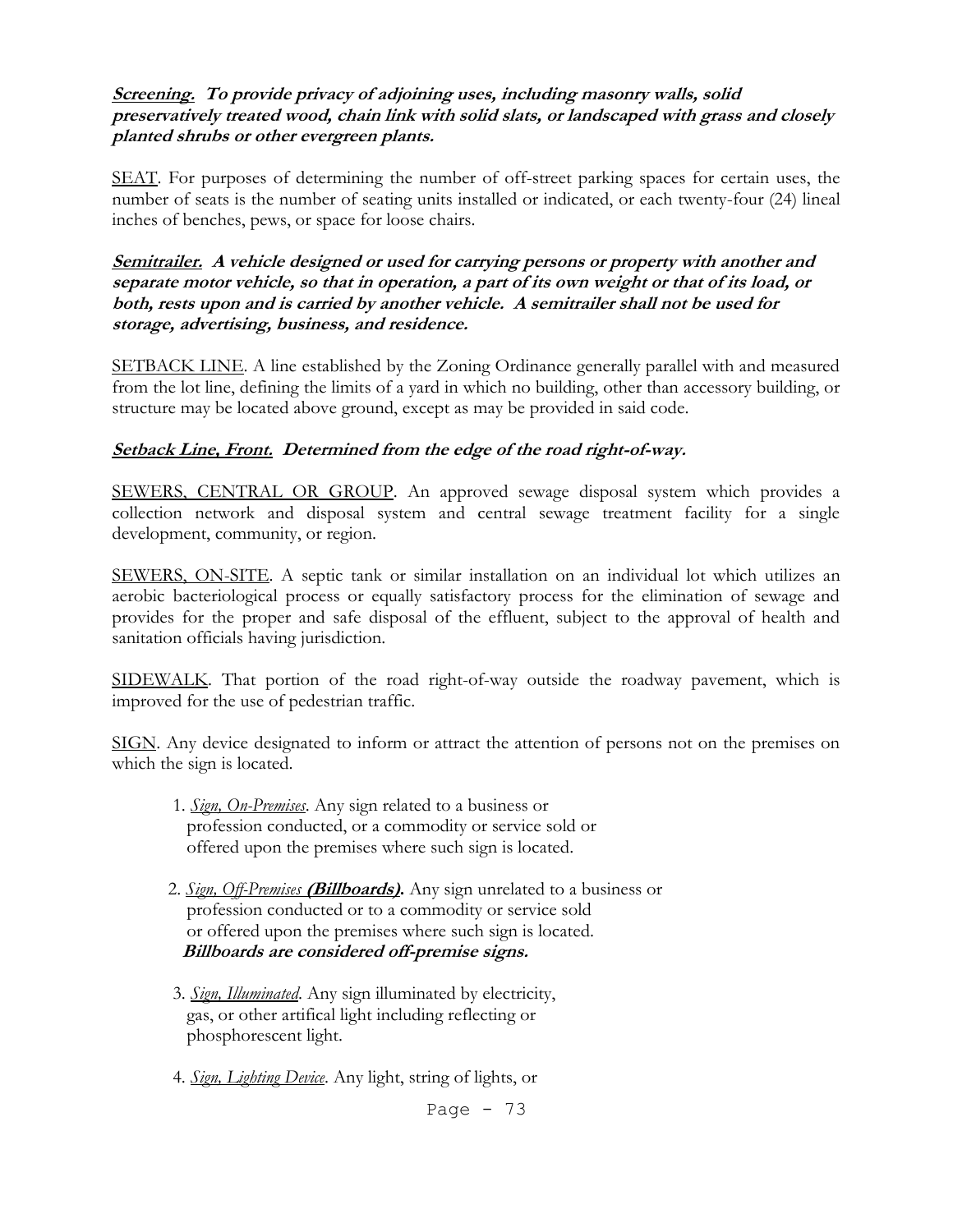group of lights located or arranged so as to cast illumination on a sign.

- 5. *Sign, Ground*. Means a display sign supported by uprights or braces in or upon the ground surface.
- 6. *Sign, Marquee*. Means a display sign attached to or hung from a marquee, canopy or other covered structure projecting from and supported by the building and extending beyond the building wall, building line, or street lot line.
- 7. *Sign, Pole*. Means any sign which is erected on a pole or poles, which is wholly or partially independent of any building for support.
- **8. Sign, Political. A sign which announces the candidacy of a person or slate or persons running for elective office, a political party, or issue or slate of issues.**

#### **9. Sign, Portable. A sign which is designed to be easily movable.**

- 10. *Sign, Projecting*. Means a display sign which projects from the exterior of a building.
- 11. *Sign, Roof*. Means a display sign which is erected, constructed, and maintained above the roof of the building.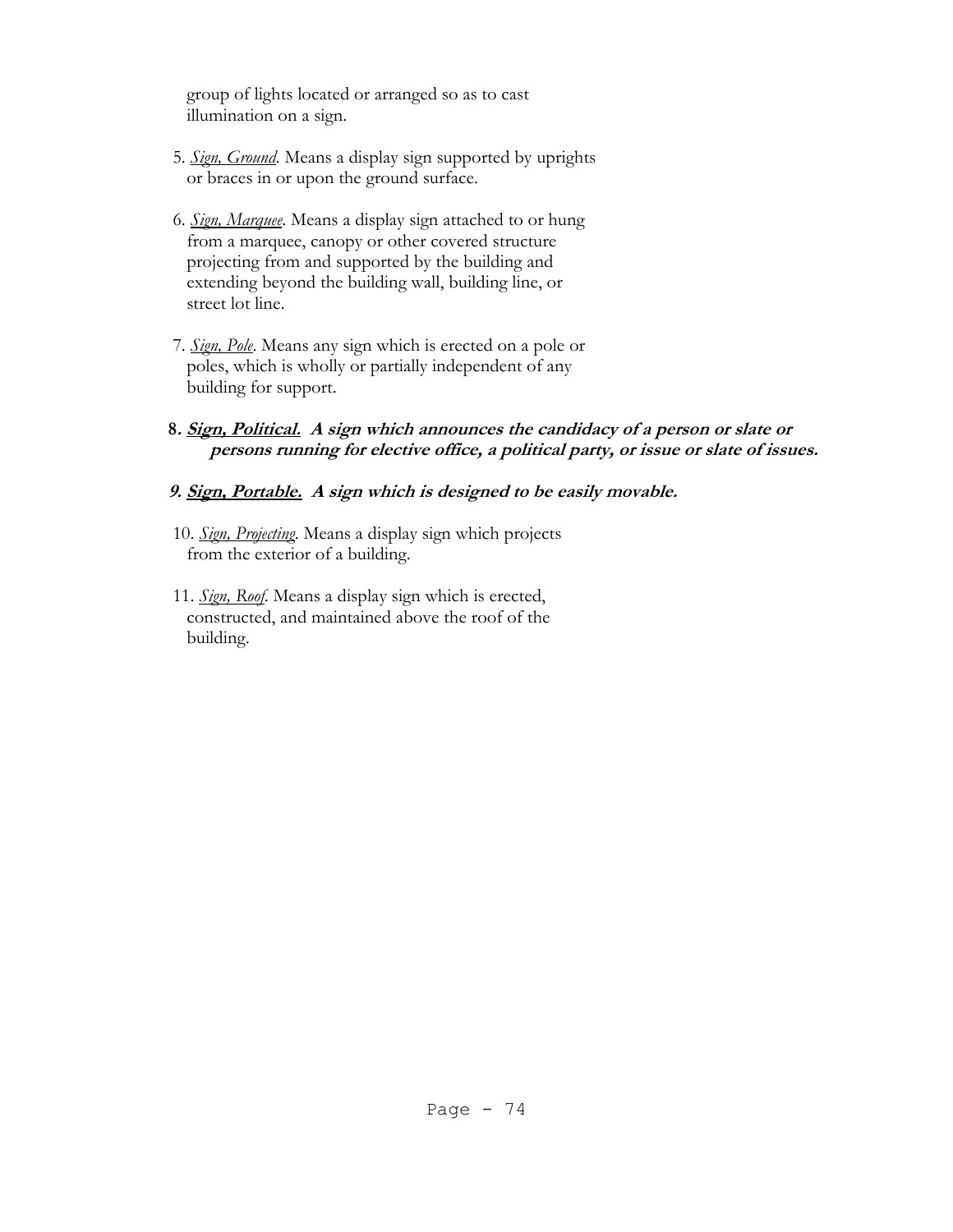- 12. *Sign, Temporary*. Means a display sign, banner, or other advertising device constructed on cloth, canvas, fabric, or other light temporary material, with or without a structural frame, intended for a limited period of display, including decorative displays for holidays or public demonstrations.
- 13. *Sign, Wall*. Means a display sign which is painted on or attached directly to the building wall.

#### **Service Station. Any building, structure, or land used for the dispensing and sale at retail of any automobile fuels, oils, for accessories, including lubrication of automobiles and replacement or installation of minor parts and accessories but not including major repair work.**

**Solid Wastes. Means such unwanted residual solid or semisolid material as results from industrial, commercial agricultural, and community operations, excluding earth or material from construction, mining, or demolition operations, and also, and other substances which are not harmful or inimical to public health, and includes, but is not limited to, garbage, combustible and non-combustible material, street dirt, and debris. For purposes of this definition, "material from construction operations" and "material from demolition operations" are those items affixed to the structure being constructed or demolished, such as brick, concrete, stone, glass, wallboard, framing and finishing lumber, roofing materials, plumbing, plumbing fixtures, wiring, and insulation material.**

## **Storage Facility. A structure which is partially opened or fully enclosed in which animals, chattels, or property are stored or kept.**

STORY. That part of a building between the surface of a floor and the ceiling immediately above.

STRUCTURE. Anything constructed or erected, the use of which requires location on the ground, or attachment or something having a fixed location on the ground. Among other things, structures include buildings, mobile homes, walls, fences, and billboards.

## **Subdivision.**

- **1) The division of any parcel of land shown as a unit or as contiguous units on the last preceding tax roll, into two or more parcels, sites, or lots, any one of which is less than five acres for the purpose, whether immediate or future, of transfer of ownership, provided, however, that the division or partition of land into parcels of more than five acres not involving any new streets or easements of access, and the sale or exchange of parcels between adjoining lot owners where such sale or exchange does not create additional building sites, shall be exempted; or**
- **2) The improvement of one or more parcels of land for residential, commercial, or industrial structures or groups of structures involving the division or allocation of**  land for the opening, widening or extension of any street or streets, except private **streets serving industrial structures; the division or allocation of land as open spaces for common use by owners, occupants, or lease holders, or as easements for the**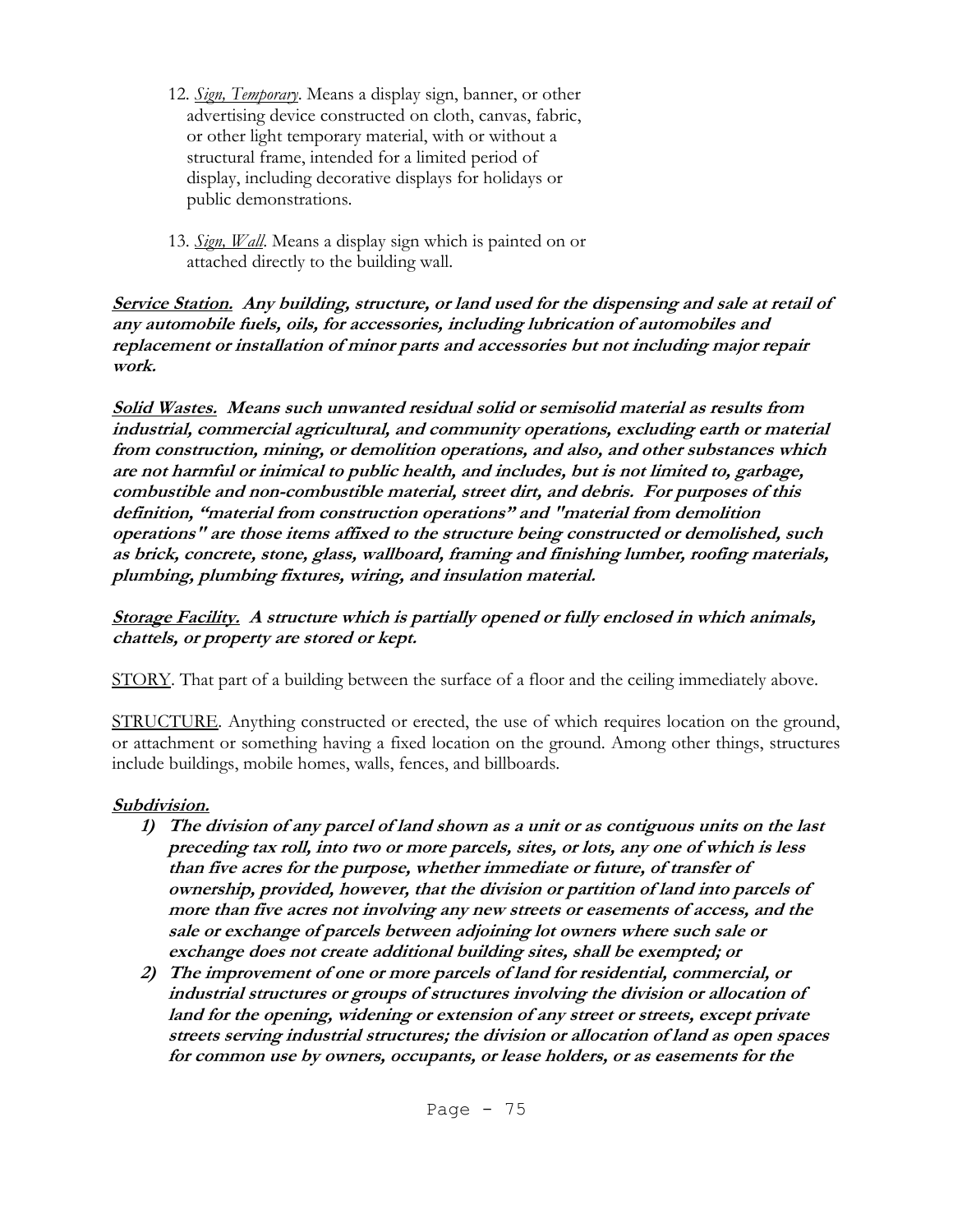#### **extension and maintenance of public sewer, water, storm drainage, or other public facilities.**

SUPPLY YARDS. A commercial establishment storing and offering for sale building supplies, steel supplies, coal, heavy equipment, feed and grain, and similar goods.

SWIMMING POOL. A pool, pond, lake, or open tank containing at least one- and one-half (1-1/2) feet of water at any point and maintained by the owner or manager.

- 1. *Private*. Exclusively used without paying an additional charge for admission by the residents and guests of a single household, a multi-family development, or a community, the members and guests of a club, or the patrons of a motel or hotel; and accessory use.
- 2. *Community*. Operated with a charge for admission; a primary use.

**Telecommunication Tower. Any structure with radio frequency transmission or reception equipment attached that is free standing or is to be connected to a building or other structure. A telecommunication tower shall meet all of the following conditions:**

- **1. It is constructed on or after October 31, 1996;**
- **2. It is owned or principally used by a public utility engaged in the provision of telecommunication services;**
- **3. It is a free standing structure or is attached to another building or structure and is higher than the maximum allowable height permitted in the zoning district in which it is located.**

**Thoroughfare, Controlled or Limited Access. A thouroughfare on the interstate highway system, or any other thoroughfare which is so designed as to carry large volumes of through traffic and preclude traffic flow interruptions normally resulting from turning and stopped traffic. Controlled or limited access thoroughfares have no grade crossings and utilize exit and entrance ramps,k bidges, merge and exit lanes, and other design features to accomplish unimpeded traffic flow, and are not intedned to provide direct access to abutting property. Controlled or limited access thoroughfares shall not be construed as providing lot frontage as required by these Regulations.**

**Thoroughfare, Major or Secondary. An officially designated Federal or State numbered highway or County or other road designated as a major thoroughfare by the Champaign County Engineer, or a County or other road designated as a secondary thoroughfare.** 

THOROUGHFARE, STREET, OR ROAD. The full width between property lines bounding every public way or whatever nature with a part thereof to be used for vehicular traffic and designated as follows:

1. *Alley*. A minor street used primarily for vehicular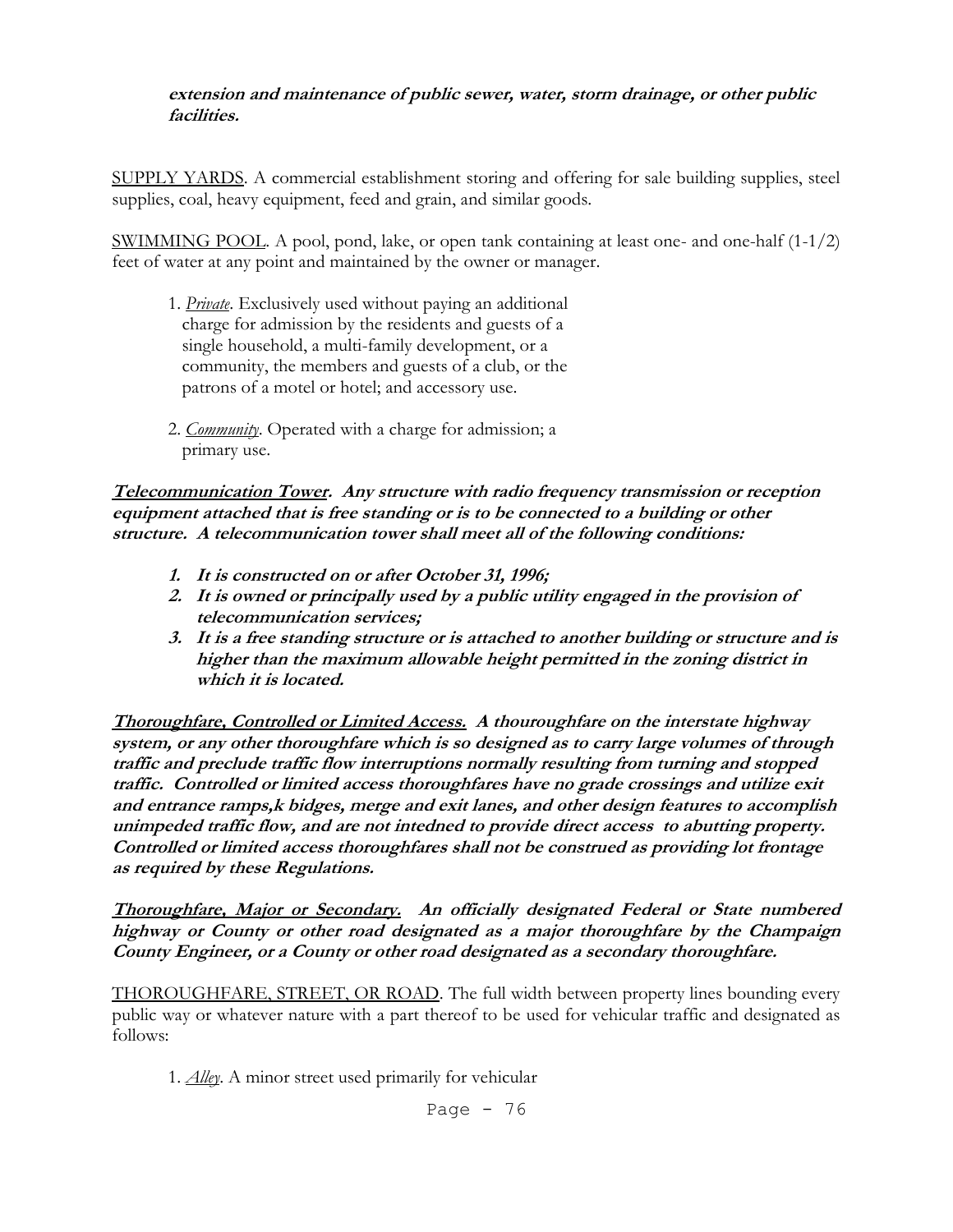service access to the back or side of properties abutting on another street.

- 2. *Arterial Street*. A general term denoting a highway primarily for through traffic, carrying heavy loads and large volume of traffic, usually on a continuous route.
- 3. *Collector Street*. A thoroughfare, whether within a residential, industrial, commercial, or other type of development, which primarily carries traffic from local streets to arterial streets, including the principal entrance and circulation routes within residential subdivisions.
- 4. *Cul-de-Sac*. A local street of relatively short length with one (1) end open to traffic and the other end terminating in a vehicular turnaround.
- 5. *Dead-end Street*. A street temporarily having only one (1) outlet for vehicular traffic and intended to be extended or continued in the future.
- 6. *Local Street*. A street primarily for providing access to residential or other abutting property.
- 7. *Loop Street*. A type of local street, each end of which terminates at an intersection with the same arterial or collector street, and whose principal radius points of the one-hundred-eighty (180) degree system of turns are not more than one-thousand (1,000) feet from said arterial or collector street, nor normally more than six-hundred (600) feet from each other.
- 8. *Marginal Access Street*. A local or collector street, parallel and adjacent to an arterial or collector street, providing access to abutting properties and protection from arterial or collector streets. (Also called Frontage Street.)

## THROUGH LOT. See Lot types.

**Townshouse. A dwelling unit occupying all or part of a floor or floors in a building of one or more floors or stories but not the entire building, except in those condominium projects in which one of several buildings may contain only one townhouse.**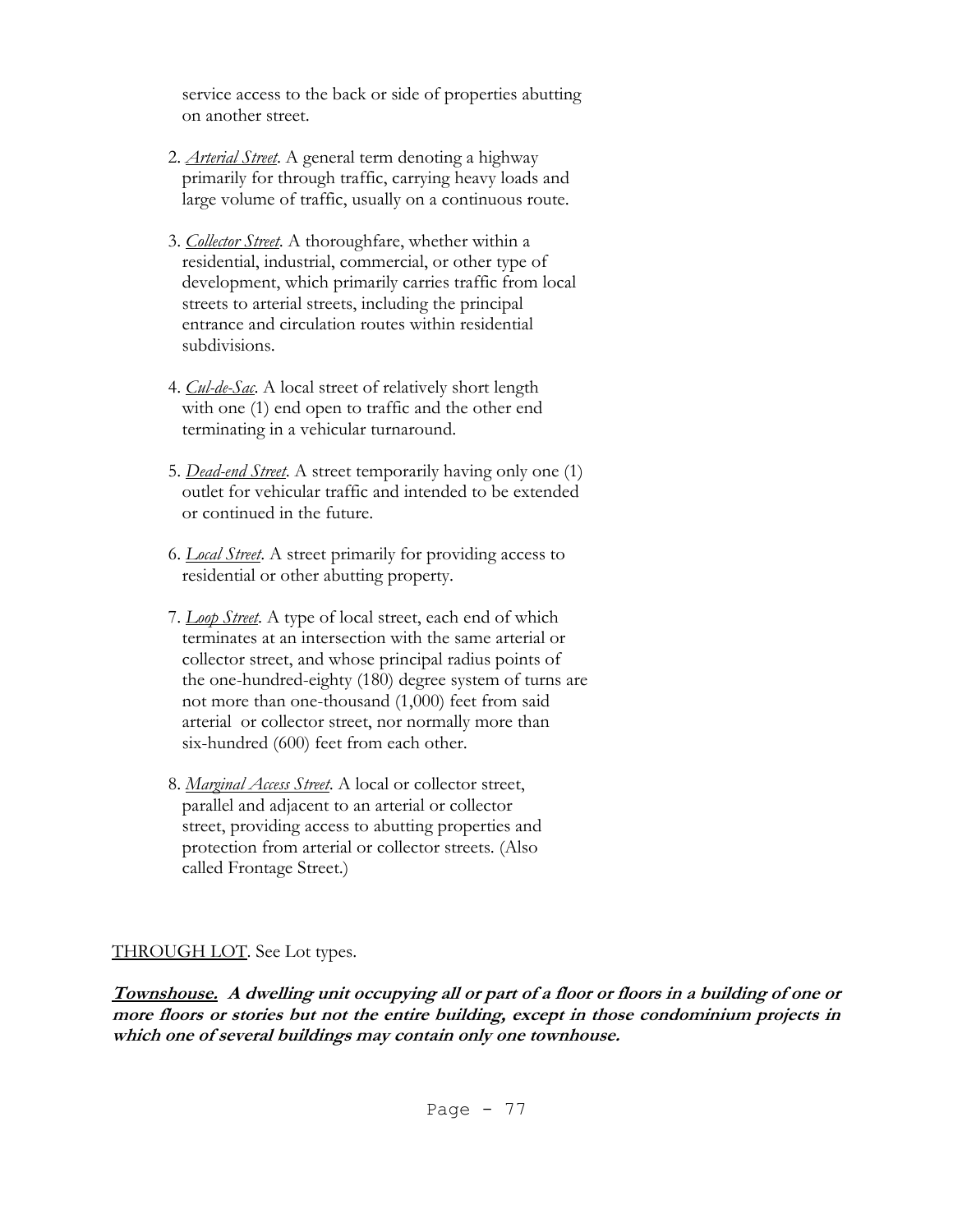## **Toxic or Hazardous Material. Means any substance or mixture by physical characteristic such as flammability, corrositivity, toxicity, reactivity, or infectious characteristics as to pose, a significant or potential hazard to water supplies or human health if such substances were discharged to land or waters of the community or township.**

TRANSIENT LODGINGS. A building in which lodging or boarding and lodging are provided and offered to the public for compensation. As such it is open to the public in contradistinction to a boarding house, rooming house, lodging house, or dormitory which is herein separately defined. Examples include: hotel, motel, and apartment hotel.

TRANSPORT TERMINALS. Any business, structure, or premise which primarily receives or distributes goods.

TRANSPORTATION, DIRECTOR OF. The Director of the Ohio Department of Transportation.

USE. The specific purposes for which land or a building is designated, arranged, intended, or for which it is or may be occupied or maintained.

#### **Use, Temporary. A use that is authorized by this code to be conducted for a fixed period of time. Temporary uses are characterized by such activities as the sale of agricultural products, contractors' offices and equipment sheds, fireworks, carnivals, flea markets, and garage sales.**

VARIANCE. A variance is a modification of the strict terms of the relevant regulations where such modification will not be contrary to the public interest and where owing to conditions peculiar to the property and not the result of the action of the applicant, a literal enforcement of the regulations would result in unnecessary and undue hardship.

VETERINARY ANIMAL HOSPITAL OR CLINIC. A place used for the care, grooming, diagnosis, and treatment of sick, ailing, infirm, or injured animals, and those who are in need of medical or surgical attention, and may include overnight accommodations on the premises for the treatment, observation and/or recuperation. It may also include boarding that is incidental to the primary activity.

VICINITY MAP. A drawing located on the plat which sets forth by dimensions or other means, the relationship of the proposed subdivision or use to other nearby developments or landmarks and community facilities and services within the general area in order to better locate and orient the area in question.

WALKWAY. A public way, four (4) feet or more in width, for pedestrian use only, whether along the side of a road or not.

WHOLESALE AND WAREHOUSING. Business establishments that generally store and sell commodities in large quantities, or by the piece to retailers, jobbers, other wholesale establishments, or manufacturing establishments. These commodities are basically for further resale, for use in the fabrication of a product, or for use by a business service.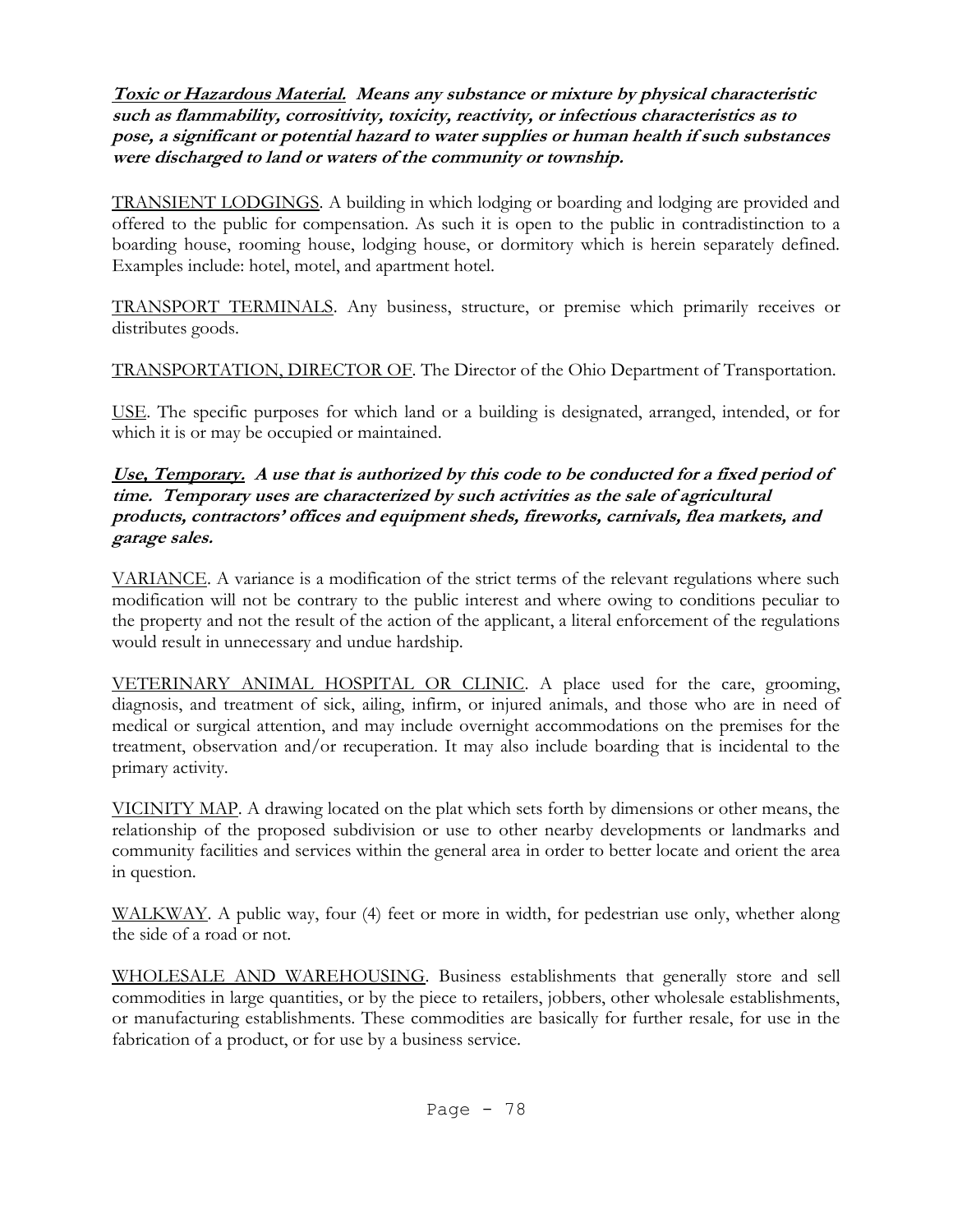YARD. A required open space other than a court unoccupied and unobstructed by any structure or portion of a structure from three (3) feet above the general ground level of the graded lot upward; provided, accessories, ornaments, and furniture may be permitted in any yard, subject to height limitations and requirements limiting obstruction of visibility.

- 1. *Yard, Front*. A yard extending between side lot lines across the front of a lot and from the front lot line to the front of the principal building.
- 2. *Yard, Rear*. A yard extending between side lot lines across the rear of a lot and from the rear lot line to the rear of the principal building.
- 3. *Yard, Side*. A yard extending from the principal building to the side lot line on both sides of the principal building between the lines establishing the front and rear yards.

ZONING CERTIFICATE. A document issued by the Zoning Officer authorizing the occupancy or use of a building or structure or the actual use of lots or land in accordance with the previously issued Zoning Permit.

ZONING PERMIT. A document issued by the Zoning Officer authorizing the use of lots, structures, uses of land and structures, and the characteristics of the uses.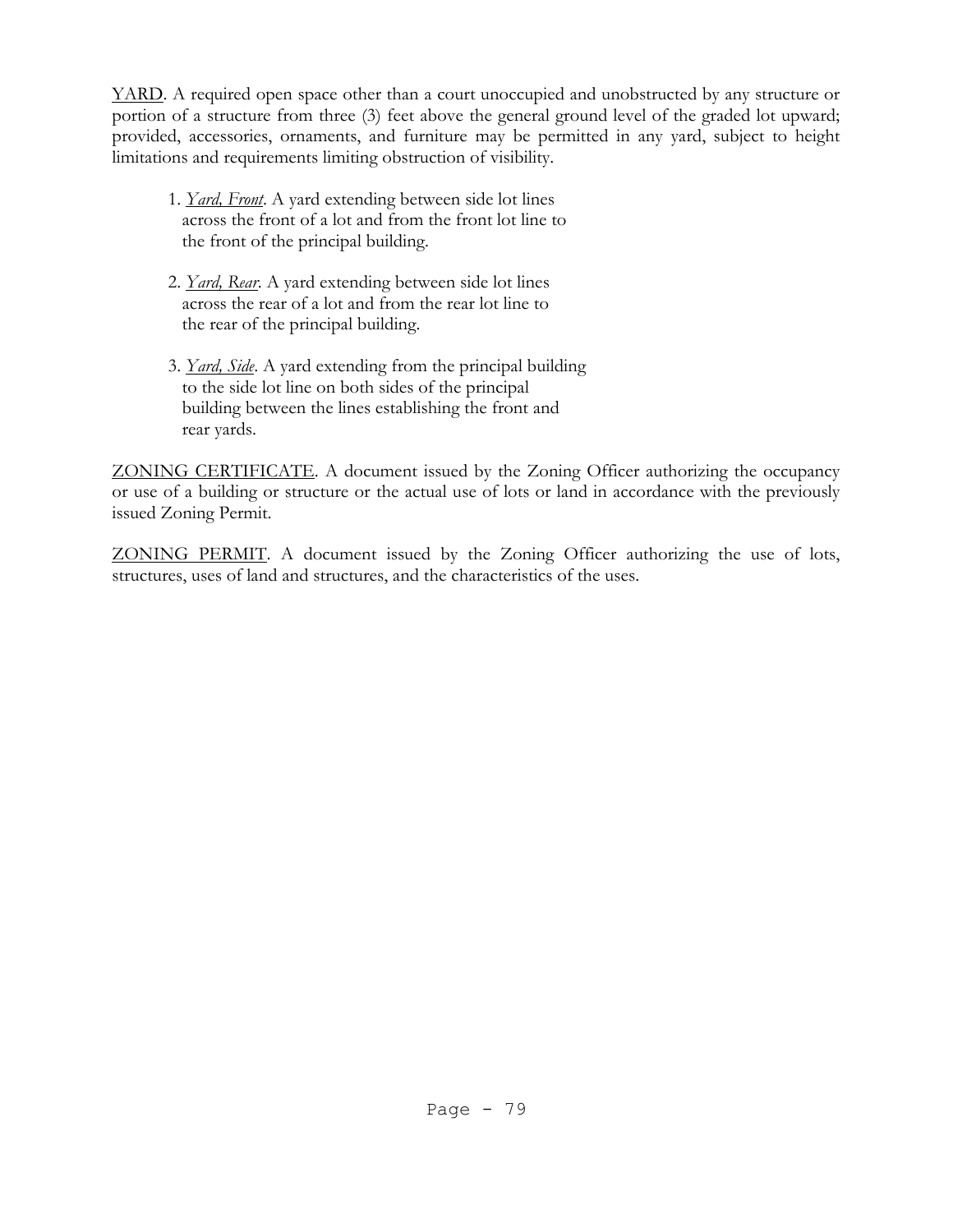# **ARTICLE XIV INTERPRETATION AND ENACTMENT**

Section 1410 PROVISIONS OF ORDINANCE DECLARED TO BE MINIMUM REQUIREMENTS. In their interpretation and application, the provisions of this Ordinance shall be held to be minimum requirements, adopted for the promotion of the public health, safety, and the general welfare. Whenever the requirements of this Ordinance conflict with the requirements of any other lawfully adopted rules, regulations, ordinances or resolutions, the most restrictive, or that imposing the higher standards shall govern.

Section 1420 SEPARABILITY CLAUSE. Should any section or provision of this Ordinance be declared by the courts to be unconstitutional or invalid, such decision shall not affect the validity of the Ordinance as a whole, or any part thereof other than the part so declared to be unconstitutional or invalid.

Section 1430 REPEAL OF CONFLICTING ORDINANCE, EFFECTIVE DATE. All ordinances or parts of ordinances in conflict with this Zoning Ordinance or inconsistent with the provisions of this Ordinance are hereby repealed to extent necessary to give this Ordinance full force and effect. This Ordinance shall replace the existing Zoning Ordinance and shall become effective from and after the date of its approval and adoption, as provided by law.

PASSED: March 4, 1981 PAUL AVERS President, Village Council

ADOPTED: March 19, 1981 WALLACE HALE Mayor

ATTEST: MARY WREN Village Clerk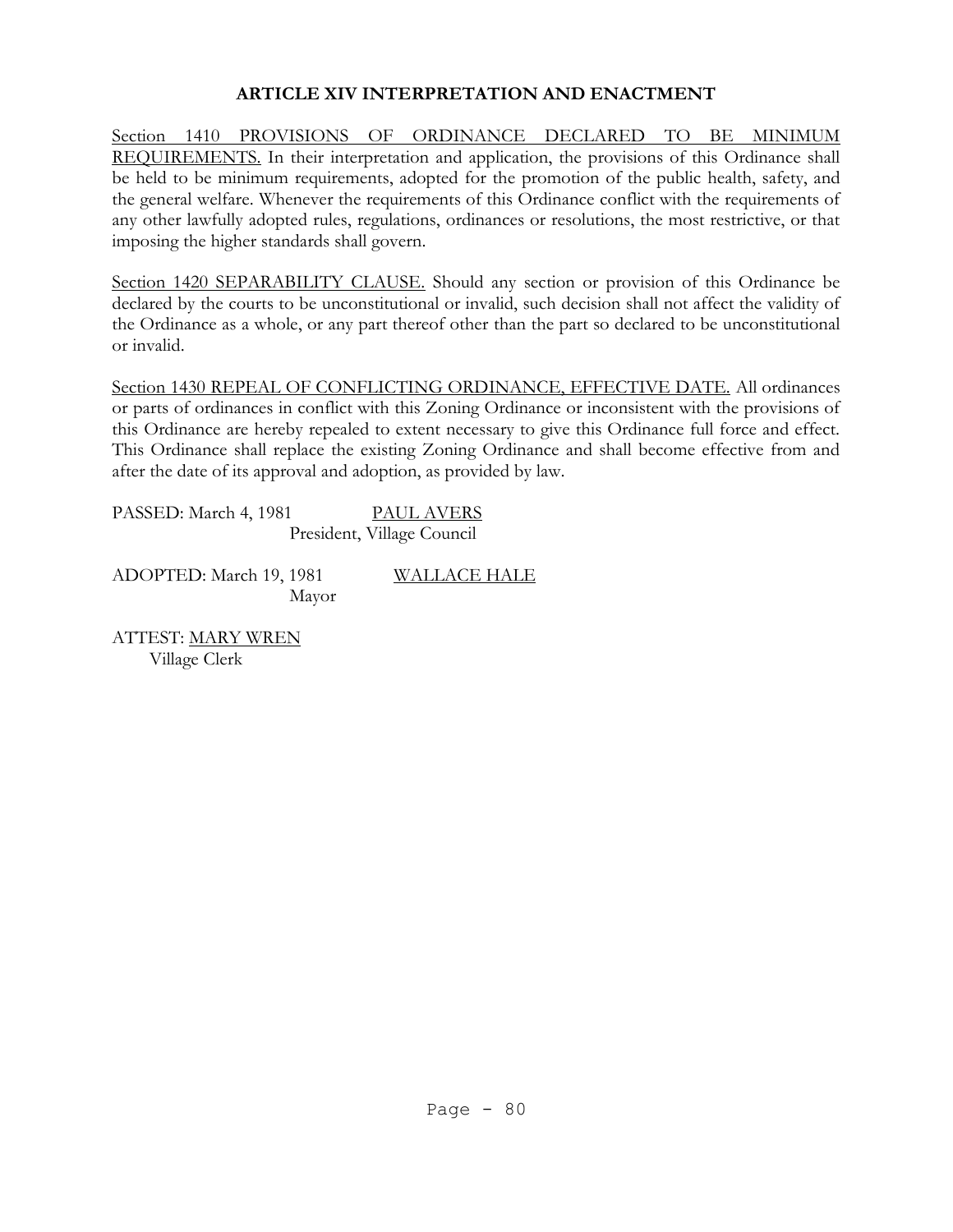# **CERTIFICATE OF POSTING**

I, Mary E. Wren, Clerk of the Council of St. Paris, Ohio, do hereby certify that there is no newspaper printed in said municipality and that publication of Ordinance No. 420 was duly made by posting true copies thereof at five (5) of the most public places of said municipality, as determined by the Village Council as follows:

The First Central National Bank

The Village Municipal Building

K and I Hardware

St. Paris Oil Company

St. Paris Library

each for the period of fifteen (15) days, commencing on the 4th day of March, 1981.

MARY WREN Clerk of the Council Village of St. Paris, OH

Dated: 4th of March, 1981